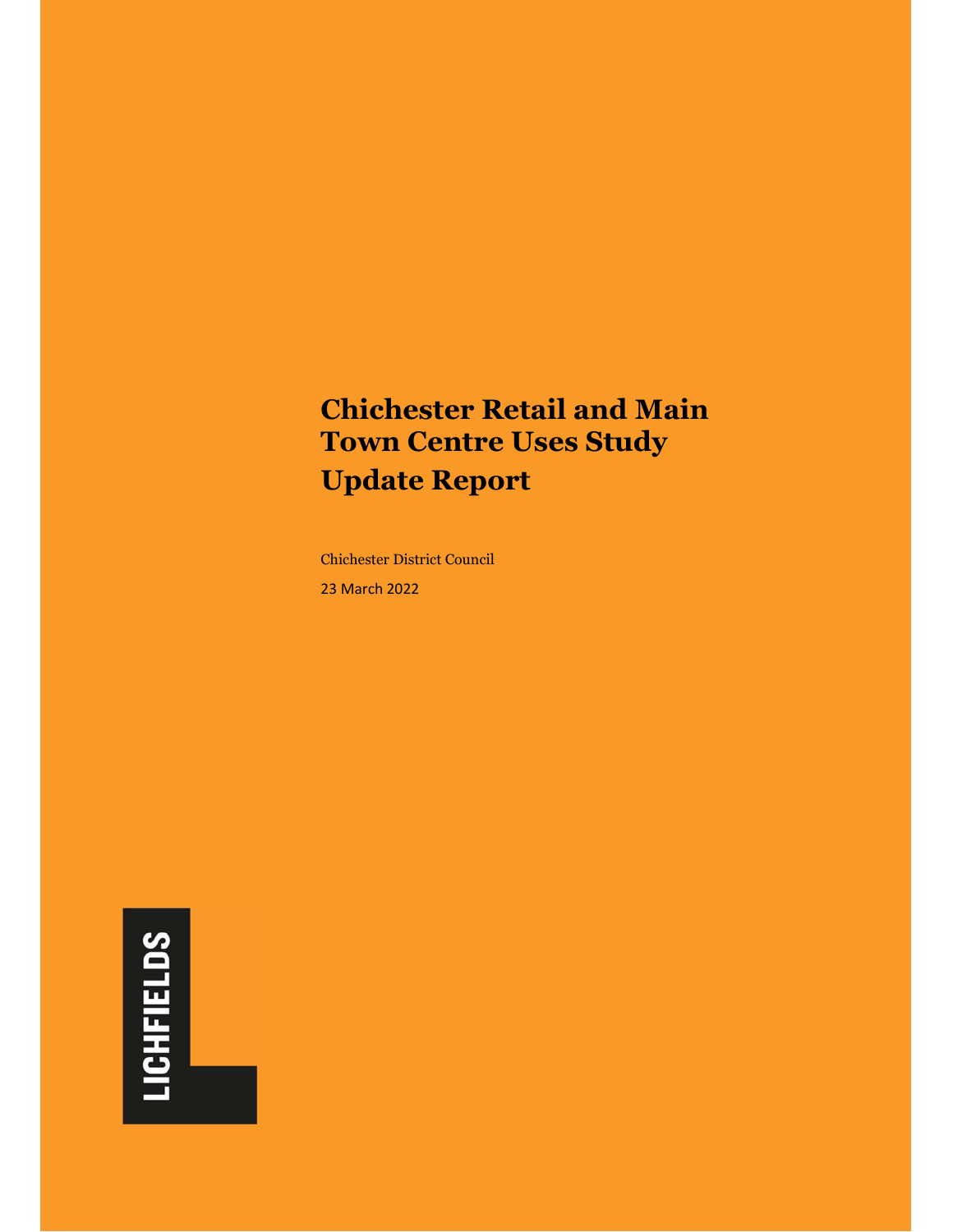# **LICHFIELDS**

# **Lichfields is the** pre-eminent planning and development consultancy in the UK

We've been helping create great places for over 50 years.

## lichfields.uk

© 2022 Nathaniel Lichfield & Partners Limited (trading as "Lichfields"), All Rights Reserved, is registered in England, no. 2778116. Registered office at The Minster Building, 21 Mincing Lane, London EC3R 7AG. Formatted for double sided printing.

Plans based upon Ordnance Survey mapping with the permission of Her Majesty's Stationery Office. © Crown Copyright reserved. Licence number 10007707 16003/01/PW/PW 20860903v1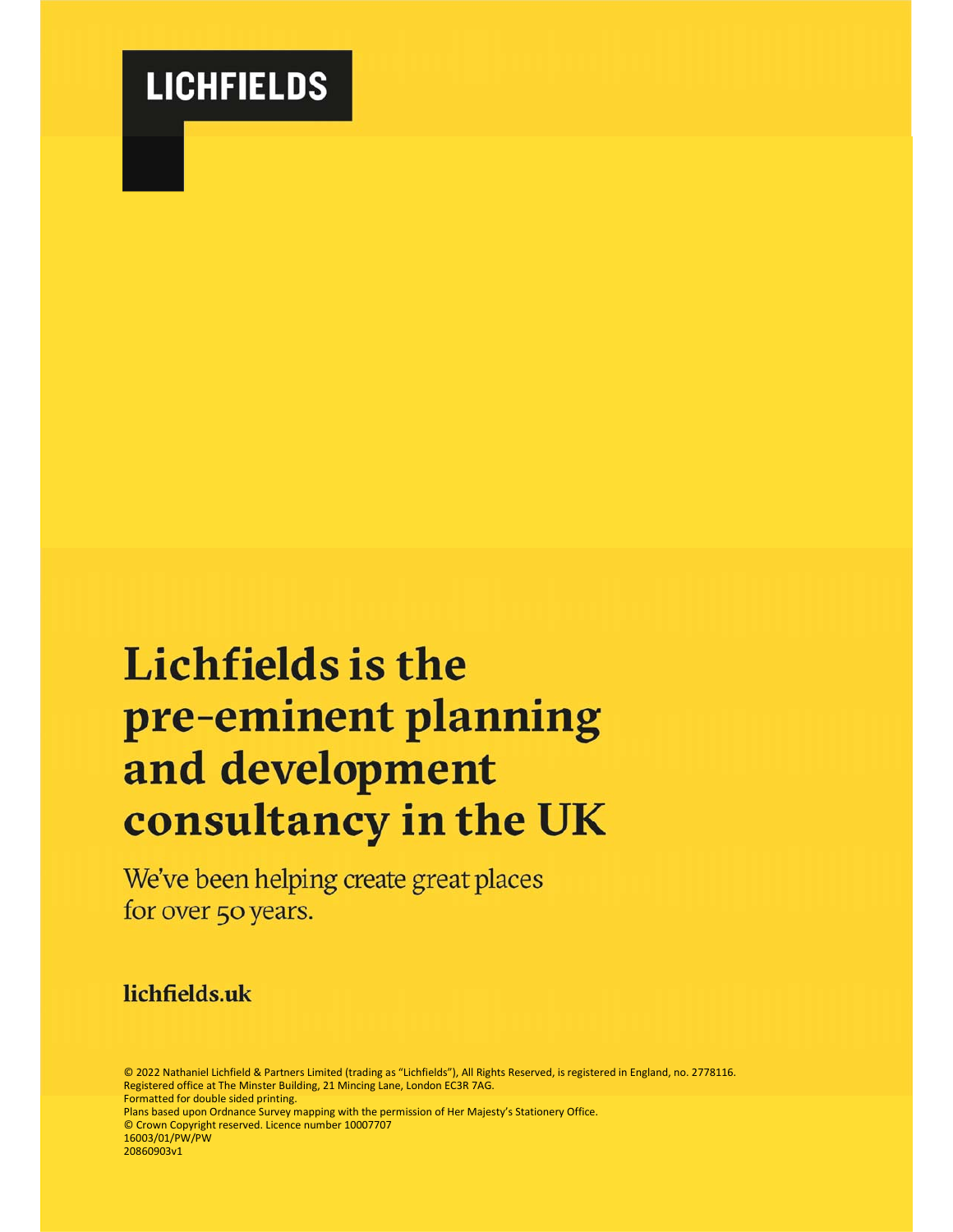## **Contents**

| 1.0 | <b>Introduction</b>                                          | 1              |
|-----|--------------------------------------------------------------|----------------|
|     | Purpose of the report                                        | 1              |
|     | Report structure                                             | $\overline{2}$ |
| 2.0 | <b>Updated floorspace capacity assessment</b>                | 3              |
|     | Introduction                                                 | 3              |
|     | Implications of Brexit, Covid-19 and other trends            | 3              |
|     | Study area and end year                                      | 5              |
|     | Population projections                                       | 6              |
|     | <b>Expenditure forecasts</b>                                 | 6              |
|     | Growth in turnover densities                                 | 7              |
|     | Base year market shares                                      | 7              |
|     | Capacity for convenience goods retail floorspace             | 8              |
|     | Capacity for comparison goods floorspace                     | 9              |
|     | Capacity for food/beverage floorspace                        | 10             |
| 3.0 | <b>Commercial leisure and cultural uses</b>                  | 11             |
|     | Introduction                                                 | 11             |
|     | Leisure and cultural expenditure                             | 11             |
|     | Leisure/cultural floorspace capacity                         | 12             |
|     | Conclusions on commercial leisure and other town centre uses | 16             |
| 4.0 | <b>Accommodating growth</b>                                  | 17             |
|     | Introduction                                                 | 17             |
|     | Floorspace capacity projections                              | 17             |
|     | Loss of retail and proliferation of other uses               | 18             |
|     | Development opportunities                                    | 20             |
| 5.0 | <b>Policy review</b>                                         | 22             |
|     | National policy and other changes                            | 22             |
|     | Strategy and retail hierarchy                                | 23             |
|     | Meeting needs over the plan period                           | 23             |
|     | Impact and sequential tests                                  | 24             |
|     | Chichester city centre                                       | 26             |
|     | Local and village centres                                    | 27             |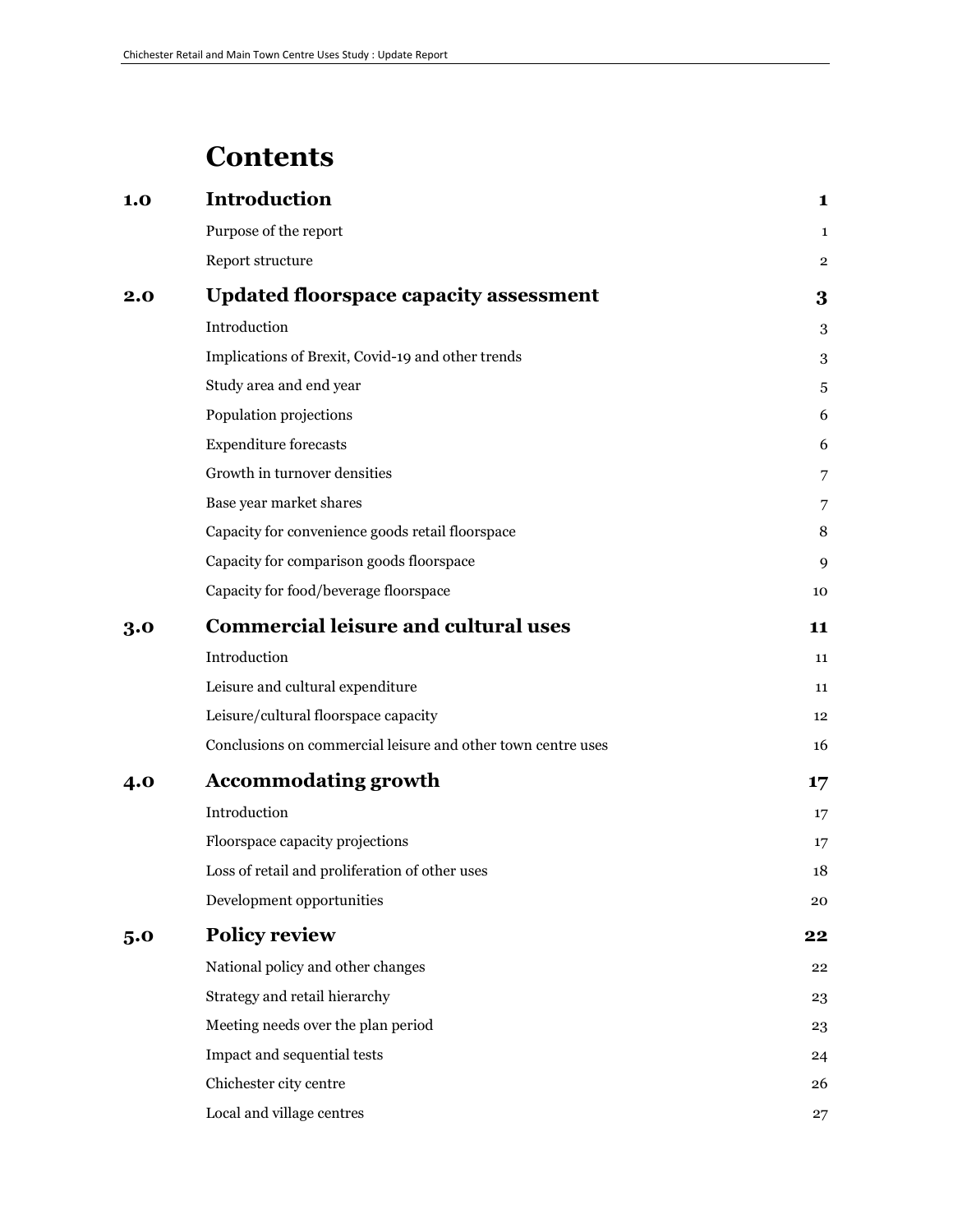| <b>Conclusions and recommendations</b> | 28 |
|----------------------------------------|----|
| Accommodating growth                   | 28 |
| Other policy options                   | 28 |
|                                        |    |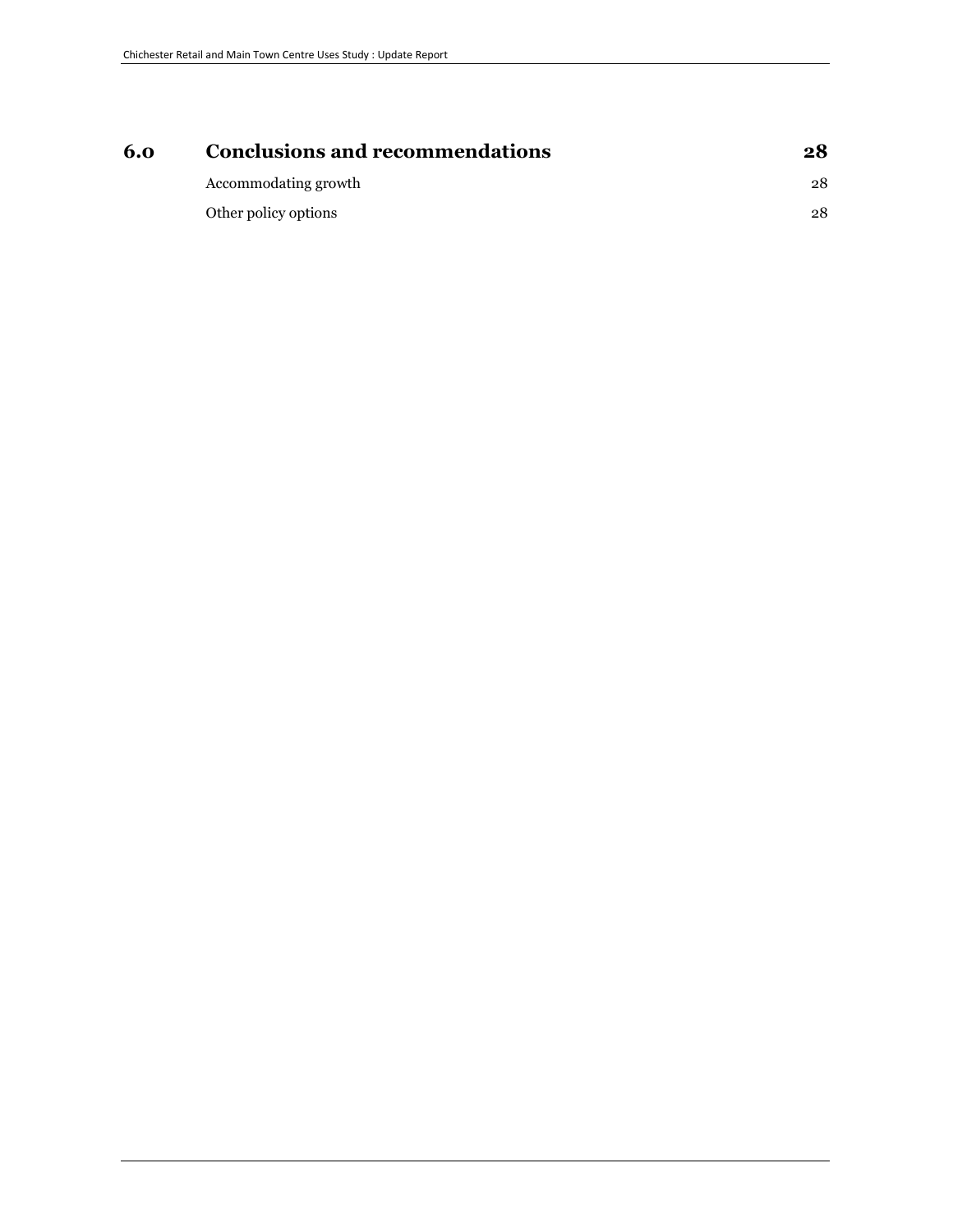## **1.0 Introduction**

#### **Purpose of the report**

- 1.1 Lichfields was commissioned by Chichester District Council to prepare the Chichester Retail and Main Town Centre Uses Study (RMTCUS 2018). The RMTCUS 2018 was partially updated in November 2020 (the 2020 update). The key objective of the RMTCUS 2018 and 2020 update were to provide a robust and credible evidence base to inform the emerging Local Plan Review. These studies provided a quantitative and qualitative assessment of the need for new retail and main town centre uses within Chichester District over the plan period.
- 1.2 This 2022 report provides a further update of the study. It supersedes the 2020 update and should be read alongside the RMTCUS 2018. This update report replaces the following sections of the RMTCUS 2018:
	- Section 3.0: Current provision and trends (paragraphs 3.5 to 3.17);
	- Section 4.0: The need for retail uses (paragraphs 4.1 to 4.32 and 4.45 to 4.53);
	- Section 5.0: The need for food/beverage uses (paragraphs 5.12 to 5.17);
	- Section 6.0: The need for other main town centre uses (6.4 to 6.41 and 6.45);
	- Section 9.0: Planning policy analysis (paragraphs 9.1 to 9.48);
	- Section 10.0: Accommodating growth (paragraphs 10.3 to 10.22);
	- Section 11.0: Conclusions and recommendations (paragraphs 11.1 to 11.23);
	- Appendix 2 Convenience goods capacity;
	- Appendix 3 Comparison goods capacity; and
	- Appendix 4 Food/beverage capacity.
- 1.3 Previously main town centre uses, as defined by the NPPF, fell into to a range of different use classes e.g. A1 retail, A3/A4/A5 food/beverage, some D2 leisure uses and B1 offices. Evidence based studies have historically provided floorspace projections within these use class categories.
- 1.4 On 1 September 2020, the Use Classes Order (UCO) was significantly amended. In relation to main town centre uses, as defined in the NPPF Annex 2 glossary, the UCO changes provide for three new use classes:
	- Class E (Commercial, business and service);
	- Class F.1 (Learning and non-residential institutions); and
	- Class F.2 (Local community).
- 1.5 The UCO changes combine: Shops (A1), financial/professional services (A2), cafés/restaurants (A3), indoor sports/fitness (D2 part), medical health facilities (D1 part), creche/nurseries and office/business uses (B1) into the new single Use Class E. The new Class E includes some uses that are not defined as 'main town centre uses" within the NPPF e.g., medical services and some light industrial uses.
- 1.6 This study update only provides floorspace projections for selected activities now within Class E, but it does not quantify the need for office floorspace. The creation of Class E has blurred the lines. Evidence base studies and policy need to reflect this change, but it would be inappropriate to provide a global floorspace projections for all Class E uses combined. For example, the need for office floorspace should be determined separately within the employment land review evidence, which is not linked with retail or leisure needs. An assessment of the need for sub-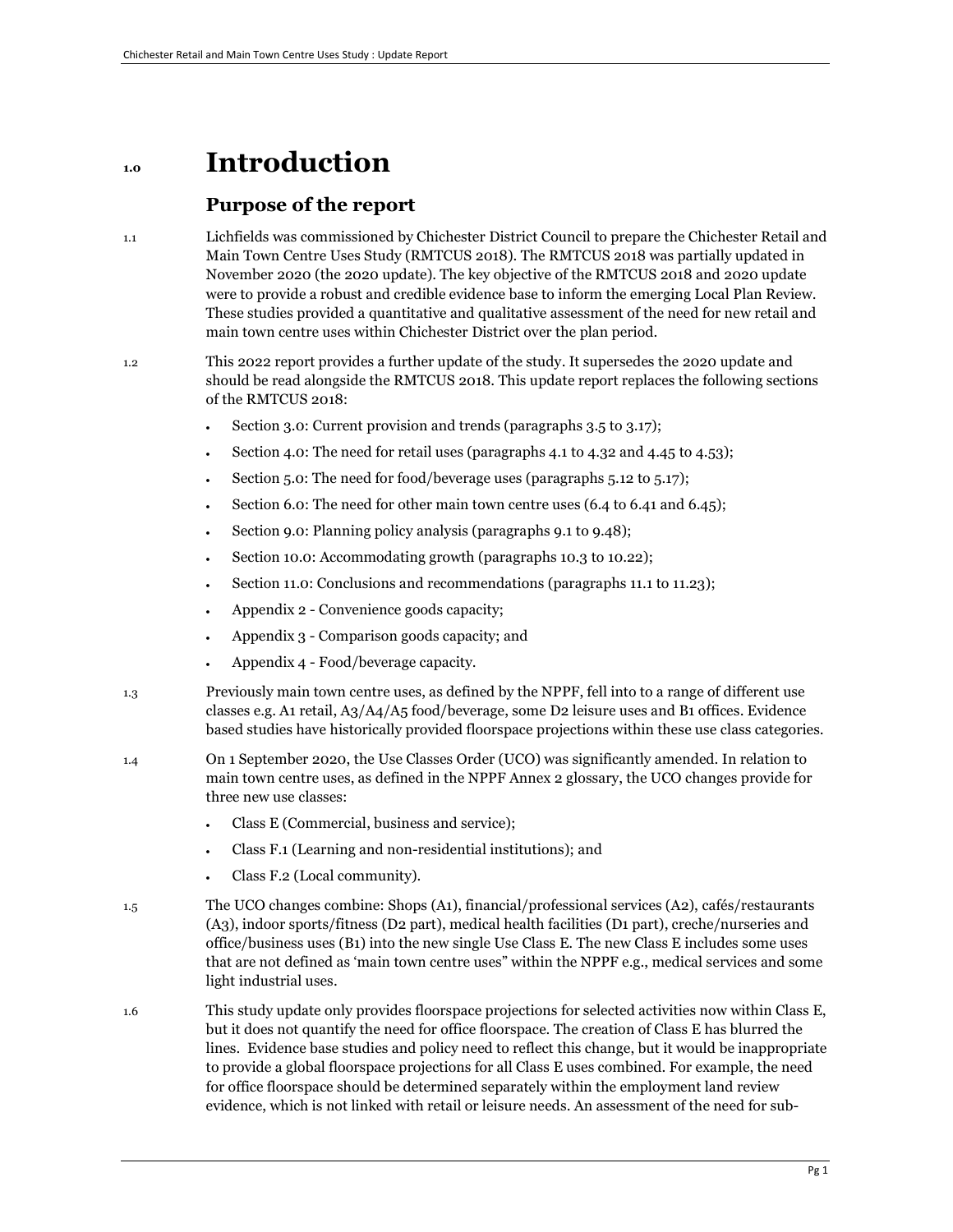categories within Class E will be required, in the same way the need for comparison and convenience goods retail has historically been quantified separately despite being in the same A1 use class. Future policy should refer to activities within Class E.

1.7 The floorspace capacity projections in this report relate to convenience and comparison goods retail (previously A1) and restaurant/café use now in Class E and Sui Generis uses i.e., pubs/bar (previously A4) and takeaways (A5). Need projections with future development plans can continue to refer to separate floorspace projections for convenience and comparison goods retail and food/beverage uses.

### **Report structure**

- 1.8 Section 2 of this report provides an update of the retail and food/beverage floorspace capacity assessment based on the latest available population and expenditure projections.
- 1.9 Section 3 updates the need assessment for other main town centre uses.
- 1.10 Section 4 re-examines the options for accommodating the identified floorspace capacity.
- 1.11 Section 5 reviews potential policy options for the emerging Local Plan Review taking account of updated floorspace capacity projections and changes to the Use Classes Order (UCO) and permitted development rights (PDR) since 2018.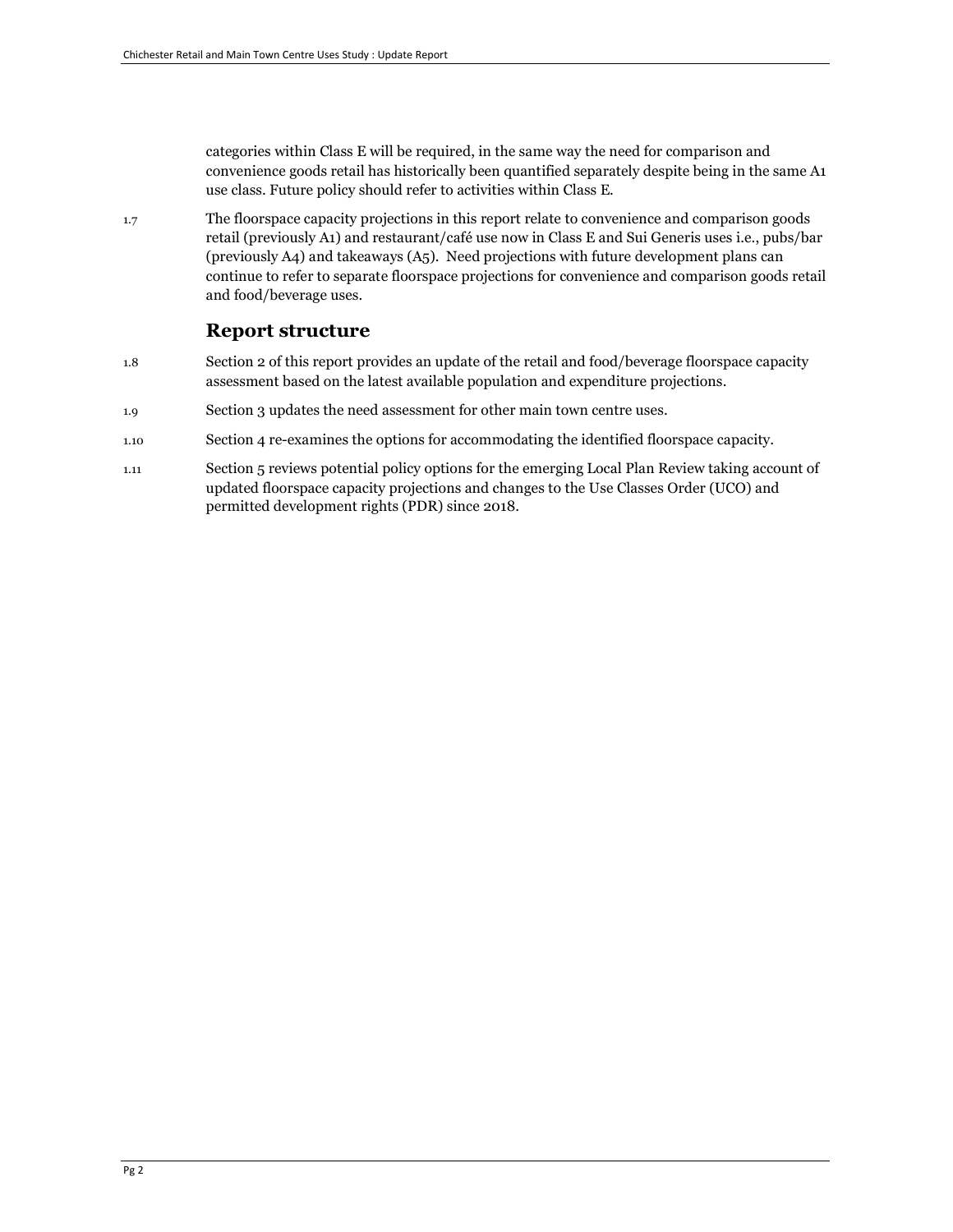## **2.0 Updated floorspace capacity assessment**

## **Introduction**

2.1 This section updates the quantitative assessment of the scope for new retail and food/beverage floorspace in the District during the Local Plan Review period up to 2039. The updated projections adopt Experian's latest forecasts for population growth, average expenditure per person, special forms of trading (SFT) and sales density growth rates. A further consideration is the potential longer-term implications of the Covid-19 crisis.

## **Implications of Brexit, Covid-19 and other trends**

- 2.2 As indicated in the RMTCUS 2018, historic trends indicate that consumer expenditure has grown consistently in real terms, generally following a cyclical growth trend. This growth fuelled demand for new retail floorspace. Since the last recession expenditure growth has been much slower and the demand for retail floorspace has reduced. Experian is a data provider most often used in evidence base studies. Experian provides consumer expenditure data and other economic forecasts.
- 2.3 Experian's latest forecasts suggest slower expenditure growth and home shopping/internet spending is expected to grow at a much faster rate than traditional bricks and mortar shopping. Experian's short-term expenditure growth projections (2021, 2022 and 2023) for retail and leisure were published in January 2022 and now reflect Brexit and the Covid-19 pandemic. The main implications of Brexit and the Covid-19 crisis for the evidence base are likely to be as follows:
	- impact on the reliability of demographic and economic projections i.e., population growth and Experian expenditure forecasts;
	- short term impacts on the mix of uses and customer behaviour that are likely to distort levels of expenditure during 2020 and 2021; and
	- longer-term structural impacts that could affect the nature of town centres and the way households shop, eat/drink out and participate in leisure activities.
- 2.4 The key uncertainties relating to the first two points are primarily the length of Covid-19 crisis and likely recovery period. The longer term structural implications are harder to predict and quantify at this stage, but recent data provides an early indication.
- 2.5 In the short term, high street operators have faced elevated risks to cash flow and increased costs arising from a slump in consumer demand and disruption to supply chains. Non-essential products, hospitality and leisure services have been hardest hit during the Covid-19 crisis. Shortterm supply chain disruption has led to inflationary pressure, which may have an impact of consumer demand. Retailers with infrastructure to fulfil on-line orders/home delivery have benefitted at least in the short term. There is likely to be a longer terms structural shift towards multi-channel shopping (home, TV and internet shopping), reducing the demand for physical space within town centres.
- 2.6 Bearing these trends in mind, following the Covid-19 crisis there is likely to be a spike in town centre vacancies with unfortunately some businesses failing to re-open, particularly non-food retail operators, restaurants and leisure uses. Many national operators have already announced job losses and store closures e.g., most recently Wilko.
- 2.7 The Covid-19 crisis and Brexit could have some short-term impact in terms of population migration levels and a pause in construction activity. Given that the focus of this study is to assess the long-term need over the new local plan period with interval projections (i.e., 2022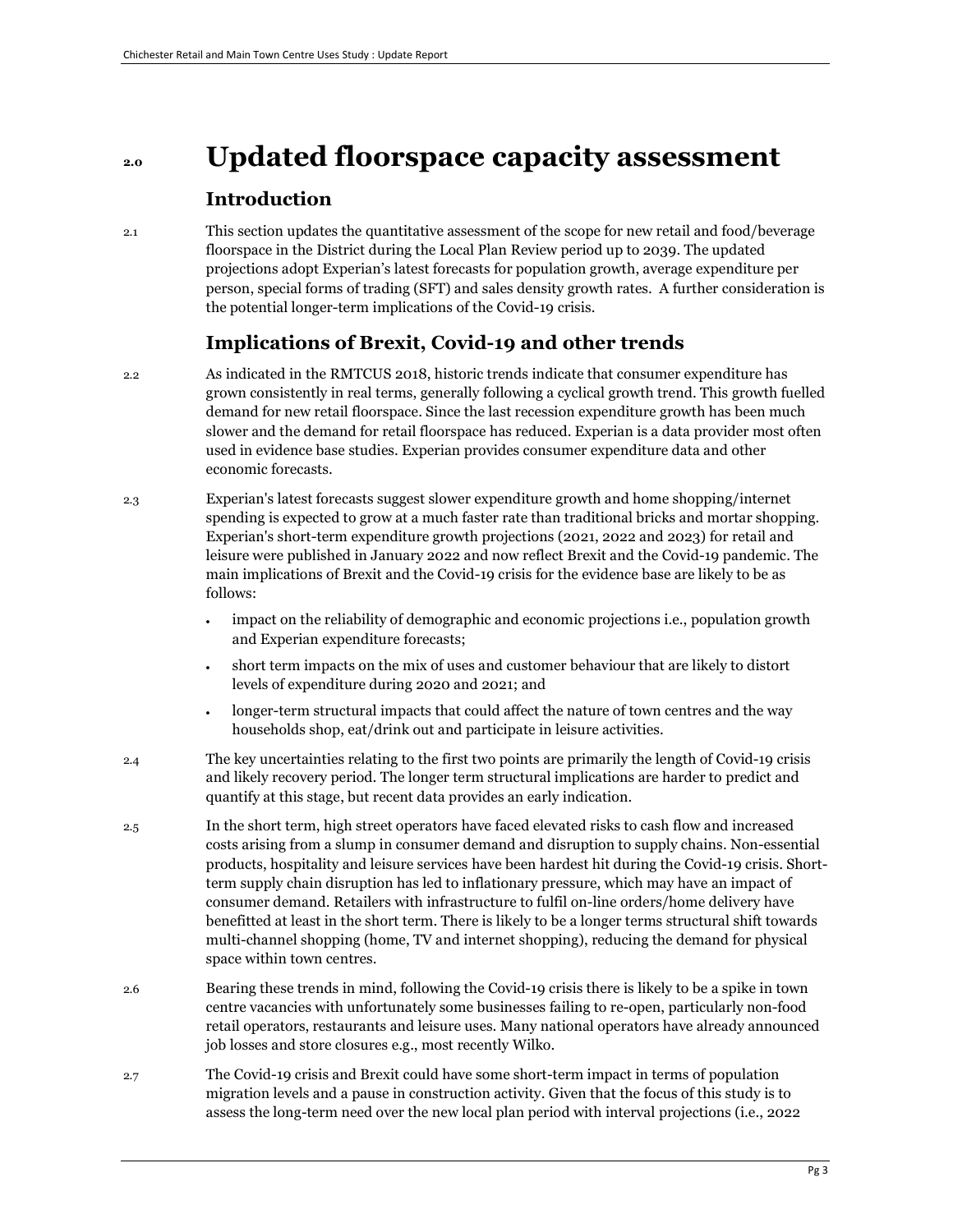base year to 2026, 2026 to 2031, 2031 to 2035, and 2035 to 2039), development plan policy should assume population projections will return to projected levels by 2026. The first interval population projections in 2026, and certainly later years, should not be significantly affected by the Covid-19 crisis.

- 2.8 Office of National Statistics (ONS) monthly sales volume information for Great Britain indicated total retail sales volumes (including on-line sales) during the first Covid-19 lockdown were over 22% lower in April 2020 compared with the pre-Covid position in February 2020 (seasonally adjusted). However, the period between lockdowns (July and August 2020) sales volumes had recovered to pre-Covid levels. By October 2020 retail sales were 7% higher than the pre-Covid figure in February 2020. However, the reintroduction of Covid-19 restrictions saw a reduction in sales in between November 2020 to January 2021, reaching 5% below pre-Covid levels. After January 2021, sales had recovered to 9% above pre-Covid levels by April 2021. The latest seasonally adjusted figures for November 2021 were 6% above pre-Covid levels.
- 2.9 The comparison goods (non-food) sector was particularly affected with a 50% drop in sales from February to April 2020, whilst the food sector experienced 10% growth in sales during March 2020 in part due to panic buying at the start of the crisis. Food sales volumes have been consistently higher than the February level during March to November 2020.
- 2.10 ONS data suggested on-line retail sales (seasonally adjusted) peaked at over 73% higher in May 2020 compared with February 2020. Figures for June 2020 to May 2021 were consistently higher than the pre-Covid sales in February 2020, with a second peak of nearly 81% higher than pre-Covid levels in February 2021.
- 2.11 During the first Covid lockdowns food store on-line sales doubled during May and June 2020 but still represented a relatively small proportion of total sales in this sector, reaching about 11.9% in January 2021, but reducing slightly to 9.7% in November 2021. For the non-food sector on-line sales as a percentage of total sales nearly trebled between February and April 2020, reaching 45% of sales. By November 2021 on-line sales in this sector were still 23.2% of total sales, compared with the pre-Covid level of 16.1% in February 2020.
- 2.12 It is difficult to predict the longer term implications for retail sales and the amount of on-line sales. Nevertheless, ONS's post lockdown data suggests retail sales have recovered to previous levels of growth, but the proportion of retail sales spent on-line is a higher proportion of total sales, which will have an impact of traditional bricks and mortar retailing.
- 2.13 Reflecting these trends, Experian's latest projections recommend relatively modest levels of growth when compared with historic trends. It is too early to plan for a significant shift towards on-line shopping, over and above the levels of growth already predicted by Experian, but a higher shift to on-line shopping is possible. These longer term forecasts should be monitored and kept under review.

#### **Long-term expenditure trends**

2.14 Planning based on long terms expenditure growth projections has always had inherent uncertainties. Despite these uncertainties, development plans must assume a return to reasonable rates of growth and relative normality, although the implications of the short-term impacts should not be ignored. It is better to plan for a return to growth and then modify the strategy later if levels of growth are lower than originally predicted, rather than not planning for growth because there are significant uncertainties. The latter approach is likely to fail to respond in time if higher levels of growth are achieved, and any growth will go elsewhere. Nevertheless, a cautious approach to expenditure growth, as now suggested by Experian, should be adopted bearing in mind the uncertainties relating to the growth in on-line shopping.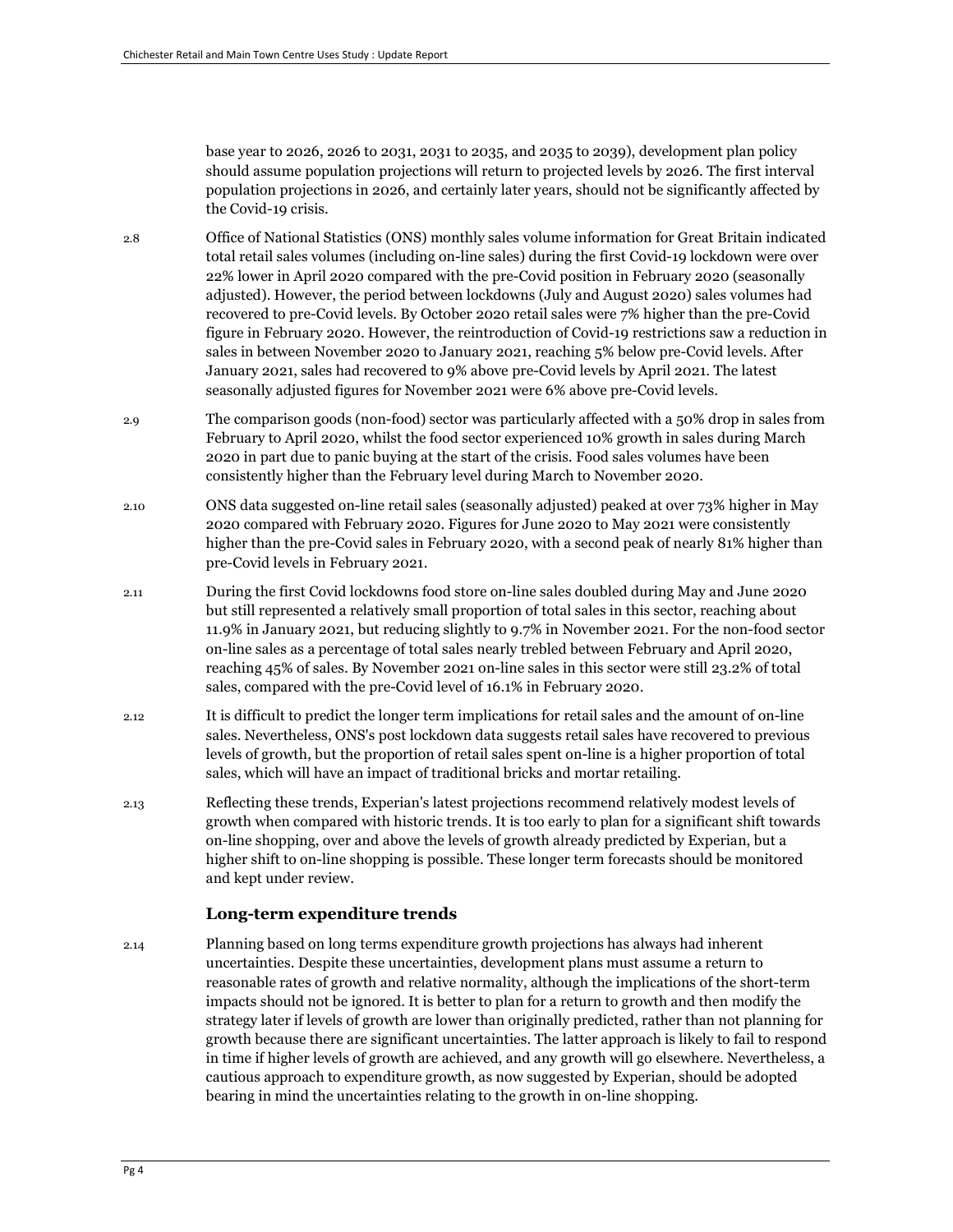- 2.15 For convenience goods, Experian's latest forecasts (January 2022) suggest a 2% reduction in expenditure per capita during 2022 and then limited growth thereafter (0.1% per annum). Experian expects slow expenditure growth and most of this growth will relate to non-store sales. Any need for new convenience goods retail floorspace in Chichester District is likely to relate to population growth or qualitative areas of deficiency.
- 2.16 For comparison goods expenditure, higher levels of growth are expected in the future (between 2.8% to 2.9% per annum), but still at a lower rate than previous historic trends (8% per annum between 1997 and 2007). Historically comparison goods expenditure has grown significantly more than convenience goods expenditure, and Experian's latest national growth rate recommendations are consistent with these past trends.
- 2.17 New forms of retailing (multi-channel and home shopping) have and will continue to grow. Home/electronic shopping and home delivery has increased with the growth in the use of personal computers, smart phones and the internet. Click and collect / click and return shopping has become more popular. Recent trends suggest continued strong growth in multichannel activity. Experian's Retail Planner Briefing Note 19 (January 2022) states:

*"After having eased in 2021, we expect the SFT (special forms of trading) market share to continue to grow strongly in the mid-term, hitting above 30% in 2025. The pace of e-commerce is anticipated to moderate over the longer term, reaching 36.5% of total retail sales by 2040."* 

2.18 The floorspace capacity assessment in this study update makes an allowance for future growth in e-tailing based on Experian's latest projections. Given the likelihood that multi-channel expenditure will continue to grow at a faster pace than other consumer expenditure, the need assessment adopts relatively cautious growth projections for expenditure and an allowance is made for operators to increase their turnover/sales density, due to growth in home shopping and click and collect.

#### **Demand for town centre floorspace**

- 2.19 Lower expenditure growth and deflationary pressures (i.e., price cutting) in the non-food sector have had an impact on the high street in the past decades. Because of these trends, the UK average shop vacancy rate (based on Goad Plan data) increased from around 10% in 2005 to about 14% in 2012. Vacancy rates gradually improved to 11.8% in 2018 but increased to 14.7% in 2021. There has been a sharp increase in shop vacancies in many town centres due to the impacts of the Covid-19 pandemic, Brexit and the growth in on-line shopping.
- 2.20 Property owners, landlords and funds have come under increasing pressure with struggling occupiers seeking to renegotiate terms through company voluntary arrangement (CVA) i.e., an insolvency process designed to let a firm with debt problems reach an agreement with creditors to help pay off part or all its debts. Elsewhere, retailers have been continuing to 'right size' their portfolios, with operators announcing store closures. These trends have impacted on rental income and the capital value of retail/ leisure assets. These trends are likely to be exacerbated by the Covid-19 pandemic, at least in the short-term.
- 2.21 Whilst the CVA process has created headaches for landlords in terms of rent negotiations, at the same time newly freed-up space has provided new opportunities. Vacated premises have been reconfigured and reused for food/beverage, trampolines, climbing and indoor golf.

### **Study area and end year**

2.22 As in the RMTCUS 2018, the quantitative capacity analysis is based on the defined study area zones that cover the catchment areas of the main shopping destinations in the District. The study area is sub-divided into seven zones as shown in Appendix 1.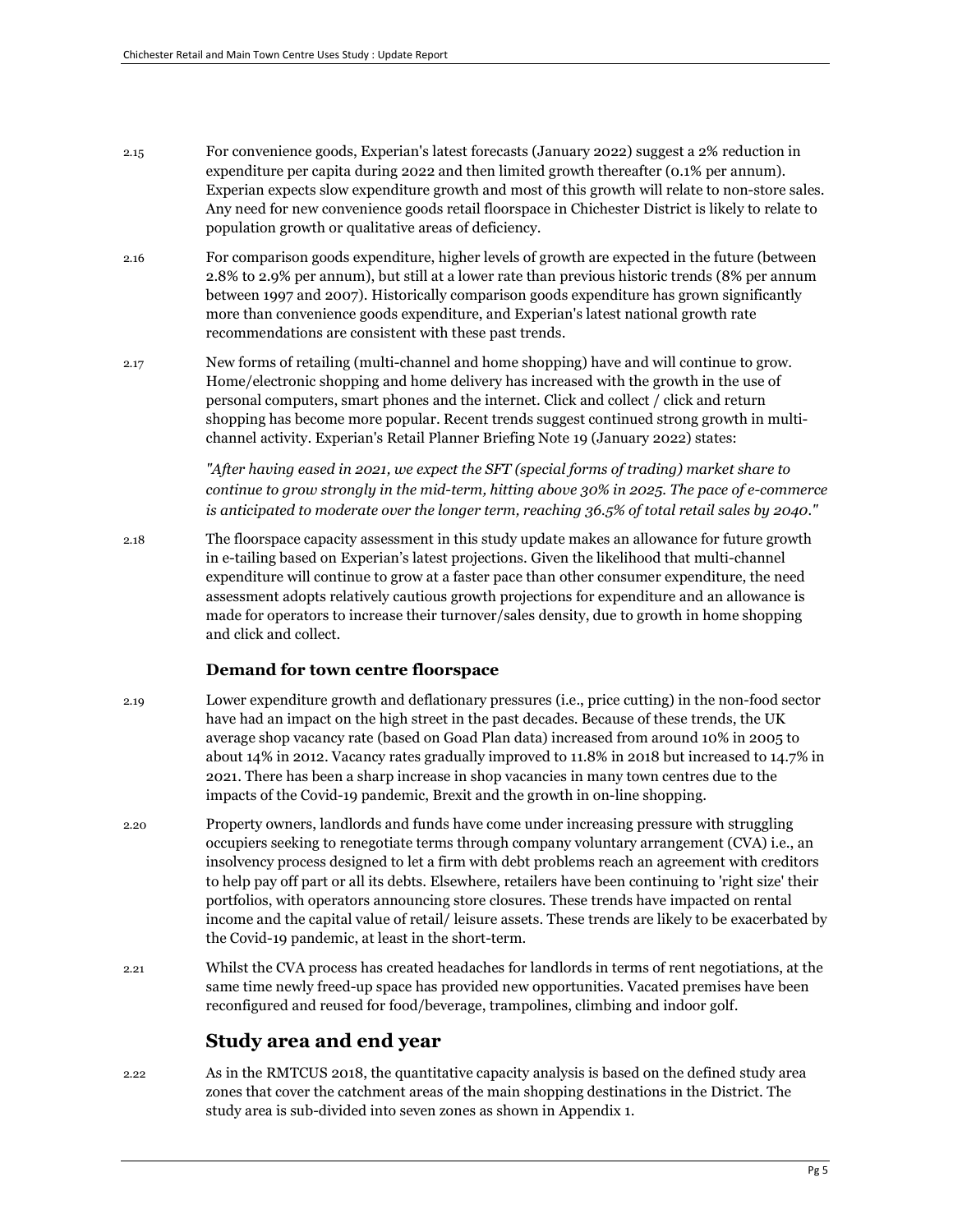2.23 The RMTCUS 2018 provided projections up to 2021, 2026, 2031 and 2036. The projections in this update report have been rolled forward with new projections for 2026, 2031, 2035 and 2039, therefore the floorspace capacity estimates are not directly comparable.

### **Population projections**

- 2.24 Experian's MMG3 population projections have been adopted as shown in Table 1 (Appendix 1). The RMTCUS 2018 adopted Chichester District's Objectively Assessed Need (OAN) based population projections and ONS 2014 based sub-national population projection (SNPP 2014) for surrounding authorities. These projections suggested the study area population would increase by +14.9% between 2016 and 2036. Experian's MMG3 projections now suggest +13.4% growth between 2016 to 2036. The ONS's latest figures (SNPP 2018) also suggest lower growth (+12%) during this period.
- 2.25 Experian's data suggests population within the study area is projected to increase by 13% between 2019 to 2039, increasing from 405,994 in 2019 to 458,640 in 2039. Chichester Council's Housing Economic Development Needs Assessment (HEDNA) includes two scenarios based on an average of 555 dwelling per annum and 634 dwellings per annum in the District (excluding the National Park area). These scenarios suggest population will increase from 90,584 in 2021 to 105,304 in 2038 (baseline growth) or 108,539 in 2038 (high growth).
- 2.26 This update adopts the HEDNA's expected change in population assuming 555 dwellings per annum (532 dwellings in the southern area of the District) added to the base year population in study area Zones 1, 2 and 3, as the baseline. For Zones 4, 5, 6 and 7, Experian's population projections have been adopted. As a sensitivity analysis, the higher HEDNA population projections for 634 dwellings per annum have been tested.
- 2.27 Table 1A in Appendix 1 sets out the updated baseline growth population projections to 2039 and Table 1B sets out the high growth projections.

## **Expenditure forecasts**

- 2.28 All monetary values expressed in this update report are at 2020 prices, consistent with Experian's latest expenditure information. The RMTCUS 2018 adopted a 2016 price base and therefore the figures are not directly comparable.
- 2.29 Experian's latest local expenditure figures for the Chichester study area in 2020. Experian's short term EBS growth forecast rates during 2021, 2022 and 2023 reflect current economic circumstances, including the Covid-19 crisis. The forecast changes during this three year period are as follows:
	- convenience goods: -5.5%;
	- comparison goods:  $+7.0\%$ ;
	- $l$ eisure:  $+52.8\%$ .
- 2.30 Experian's short term forecasts, particularly for comparison goods and leisure, assume a post-Covid lockdowns recovery during 2021 and 2022. Experian's medium and long term growth average forecasts have been adopted, as follows:
	- convenience goods: +0.1% per annum growth for during 2024 and beyond;
	- comparison goods: +2.8% per annum growth for 2024 to 2028 and +2.9% per annum after 2028; and
	- leisure: +1.1% per annum growth for 2024 to 2028 and +0.9% per annum after 2028.
- 2.31 These growth figures relate to real growth and exclude inflation.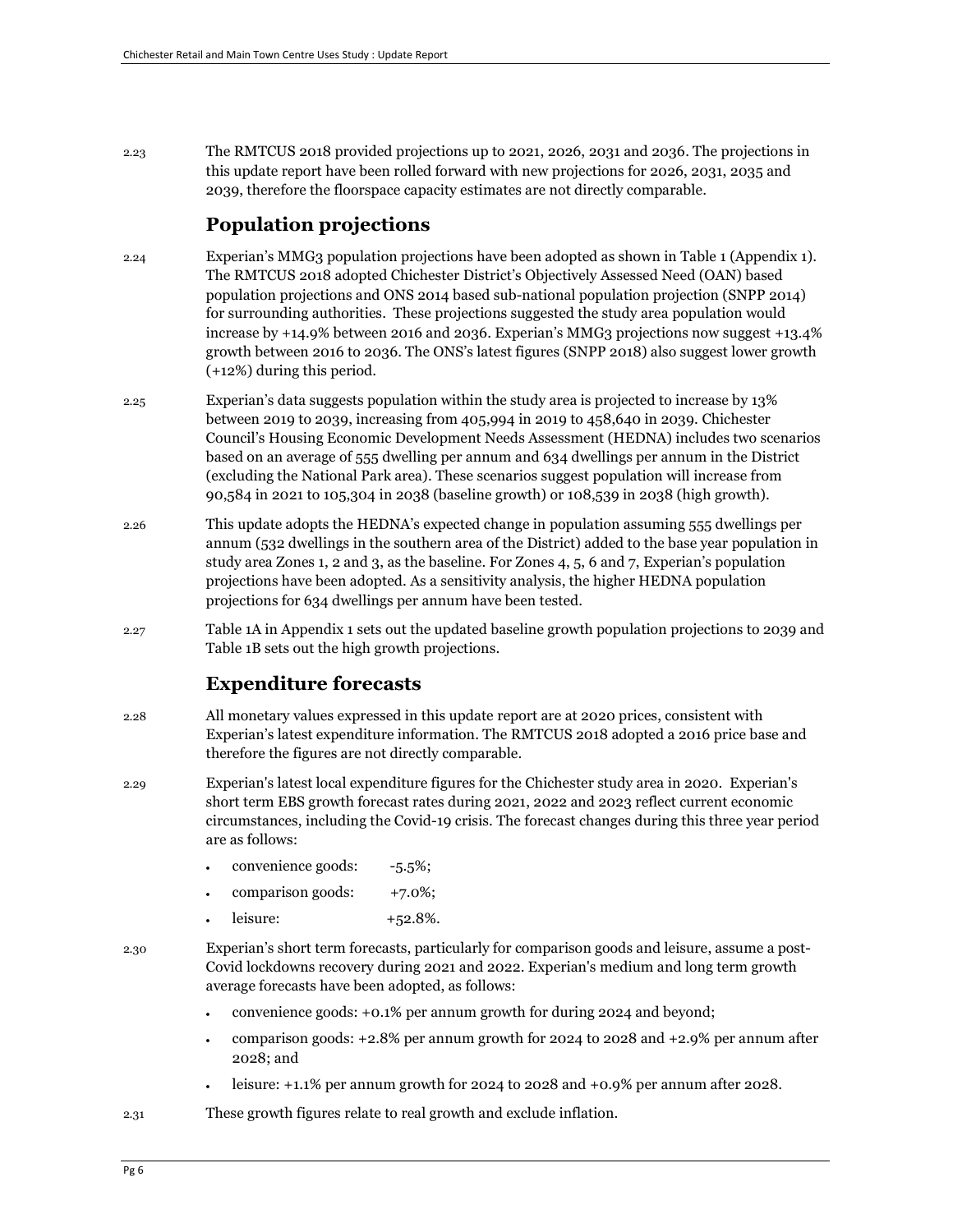- 2.32 Experian's latest adjusted deductions for SFT (i.e., home and online shopping through nonretail businesses) in 2020 were:
	- 5.4% of convenience goods expenditure; and
	- 25.6% of comparison goods expenditure.
- 2.33 Experian's projections suggest that these SFT percentages will increase to 7% and 28% by 2029 respectively. The long term Experian projections suggest an increase to 7.7% and 30.1% by 2039 respectively.
- 2.34 Table 2 in Appendix 2 sets out the updated forecasts for spending per head on convenience goods within each zone in the study area up to 2039, excluding SFT. Average convenience goods expenditure is expected to reduce due to a higher proportional increase in SFT. Forecasts for comparison goods spending per capita are shown in Table 2 in Appendix 3 and food/beverage expenditure is shown in Table 2 in Appendix 4.
- 2.35 Allowing for the low population growth scenario, total convenience goods spending within the study area is forecast to increase by +10.3% from £1.084.69 million in 2022 to £1,196.56 million in 2039, as shown in Table 2A (Appendix 2).
- 2.36 The baseline growth scenario suggests comparison goods spending is forecast to increase by +64.7% between 2022 and 2039, increasing from £1,444.50 million in 2022 to £2,379.7 million in 2039, as shown in Table2A (Appendix 3).
- 2.37 The baseline growth scenario suggests food and beverage spending is forecast to increase by +30.5% between 2022 and 2039, increasing from £612.56 million in 2022 to £799.18 million in 2039, as shown in Table 2A (Appendix 4).

## **Growth in turnover densities**

- 2.38 Experian's Retail Planner Briefing Note 19 January 2021 indicates comparison goods retail sales floorspace is expected to increase its average sales density by +9.7% during 2022 and 2023, recovering from the impact of the Covid crisis, but lower growth is envisaged in the medium term (+2.2% per annum up to 2028) and longer term (+2.6% per annum beyond 2028). These increases have been adopted and will absorb much of the future expenditure growth. These growth rates are relatively high compared with historic forecasts but are consistent with the expected high increase in on-line/home shopping through retail businesses i.e., the total sales of retail businesses will increase at a much higher rate than the amount of physical sales floorspace they provide.
- 2.39 For convenience goods retail, Experian indicates an increase of +4.3% during 2022 and 2023, but lower growth is envisaged in the medium term (+0.1% per annum up to 2028) and no predicted growth in sales densities thereafter.
- 2.40 Experian does not provide projections for food and beverage sales densities. Significant growth is assumed during 2022 and 2023, in line with expenditure growth. This growth reflects the necessary period of recovery required in this sector following the Covid-19 pandemic. An average growth rate of 1% per annum has been adopted after 2023, consistent with the RMTCUS 2018.

## **Base year market shares**

2.41 Expenditure patterns in the 2022 base year adopt market shares within each study area zones taken from the RMTCUS 2018. These market shares were calculated from the results of a household shopper survey in 2018. These market shares are assumed to have remained constant up to 2022 and beyond, because there have been no significant changes in retail and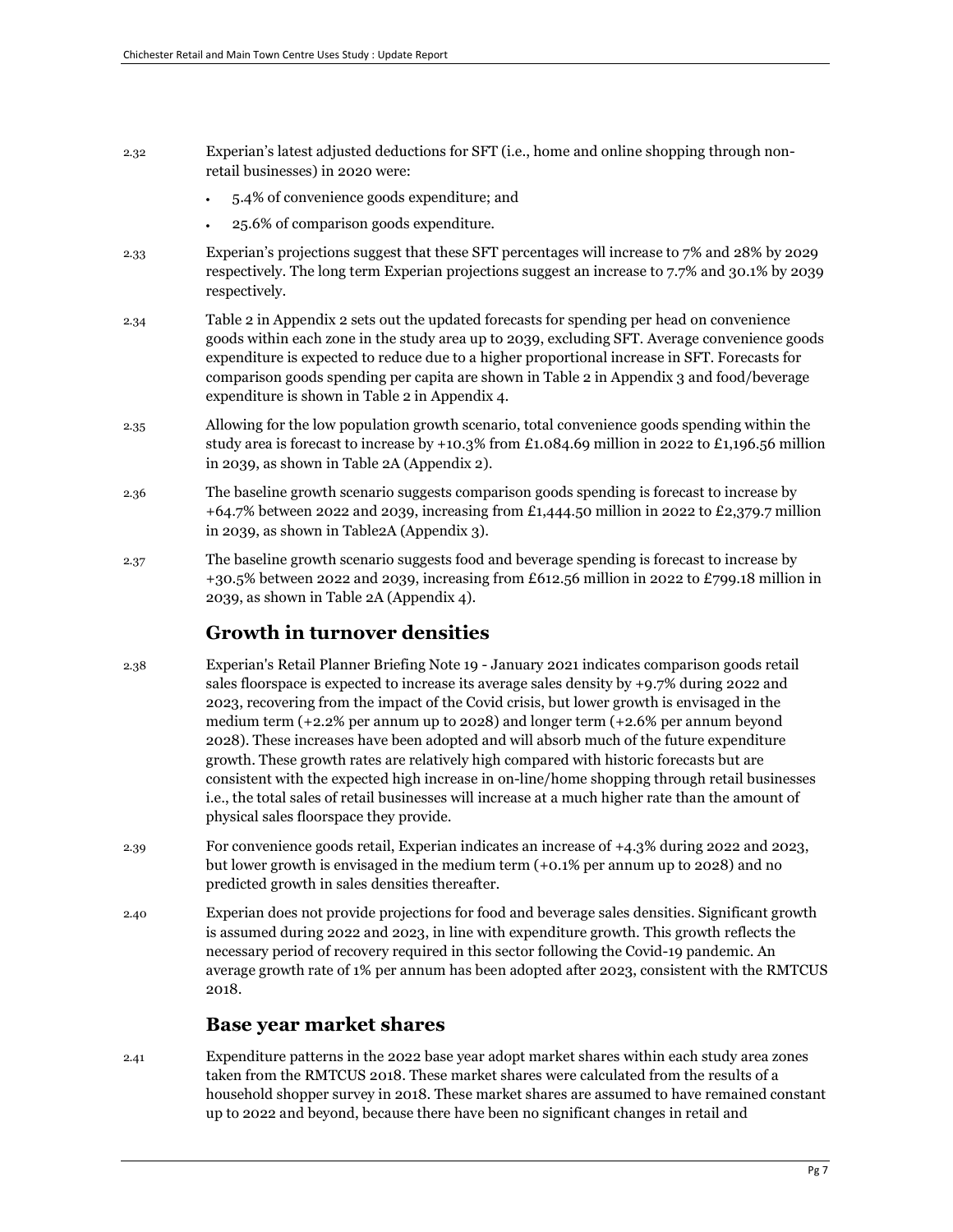food/beverage provision since the RMTCUS 2018, although the amount of SFT expenditure deducted has increased based on Experian's latest data.

### **Capacity for convenience goods retail floorspace**

- 2.42 Available convenience goods expenditure attracted to Chichester District has been projected from the 2022 base year forward to 2026, 2031, 2035 and 2039, and is summarised in Table 10A (baseline growth) and 10B (high growth) in Appendix 2. Based on the baseline population growth scenario, convenience goods expenditure available to facilities within the District is expected to increase from £306.45 million in 2022 to £233.62 million in 2039. This increase is due to population growth, which offsets the slight reduction in average expenditure per person (excluding SFT). The high growth projection in 2039 is £344.78 million.
- 2.43 The benchmark turnover of the main existing food stores and floorspace has been updated as shown in Table 9A and 9B (Appendix 2). This table adopts the latest ORC food store sales floorspace data and GlobalData's latest company average sales densities. The combined benchmark turnover of existing food stores in the District is £269.52 million. This benchmark turnover excludes small convenience goods shops in the District.
- 2.44 The base year available expenditure figures when compared with the benchmark turnover of the main food stores suggest that convenience goods retail sales floorspace in the District is collectively trading satisfactorily. A breakdown for each main centre is set out in Table 2.1.

Table 2.1 Convenience goods turnover in 2022

| <b>Destination</b>         | 2022 Turnover £m |
|----------------------------|------------------|
| Chichester                 | 252.03           |
| Selsey                     | 25.61            |
| East Wittering/Bracklesham | 12.22            |
| <b>Chichester Rural</b>    | 16.59            |
| <b>Total</b>               | 306.45           |

Source: Table 10A, Appendix 2

- 2.45 Tables 10A and 10B in Appendix 2 subtract the turnover of existing floorspace from available expenditure to calculate the amount of surplus expenditure that may be available for new development in the future. Based on the baseline growth scenario, there is a small projected convenience goods expenditure surplus in 2031 in the District. Longer term growth suggests a surplus of  $+E7.68$  million in 2034, increasing to  $+E17.26$  million by 2039. The projected surplus based on the high growth scenario is  $+£14.37$  million in 2035, increasing to  $+£23.41$  million by 2039.
- 2.46 The surplus expenditure projections have been converted into potential new floorspace estimates Tables 11A and 11B in Appendix 2, based on an average sales density of £12,000 per sq.m net in 2022, which is an approximate average for the main food store operators. This average turnover density is projected to increase in line with Experian's recommended growth rates. The results for the baseline growth scenario are summarised in Table 2.2 overleaf.
- 2.47 Surplus expenditure up to 2039 indicates that there is capacity for additional convenience goods floorspace in the District of 1,959 sq.m gross based on the baseline growth scenario, or 2,658 sq.m gross based on the high growth scenario.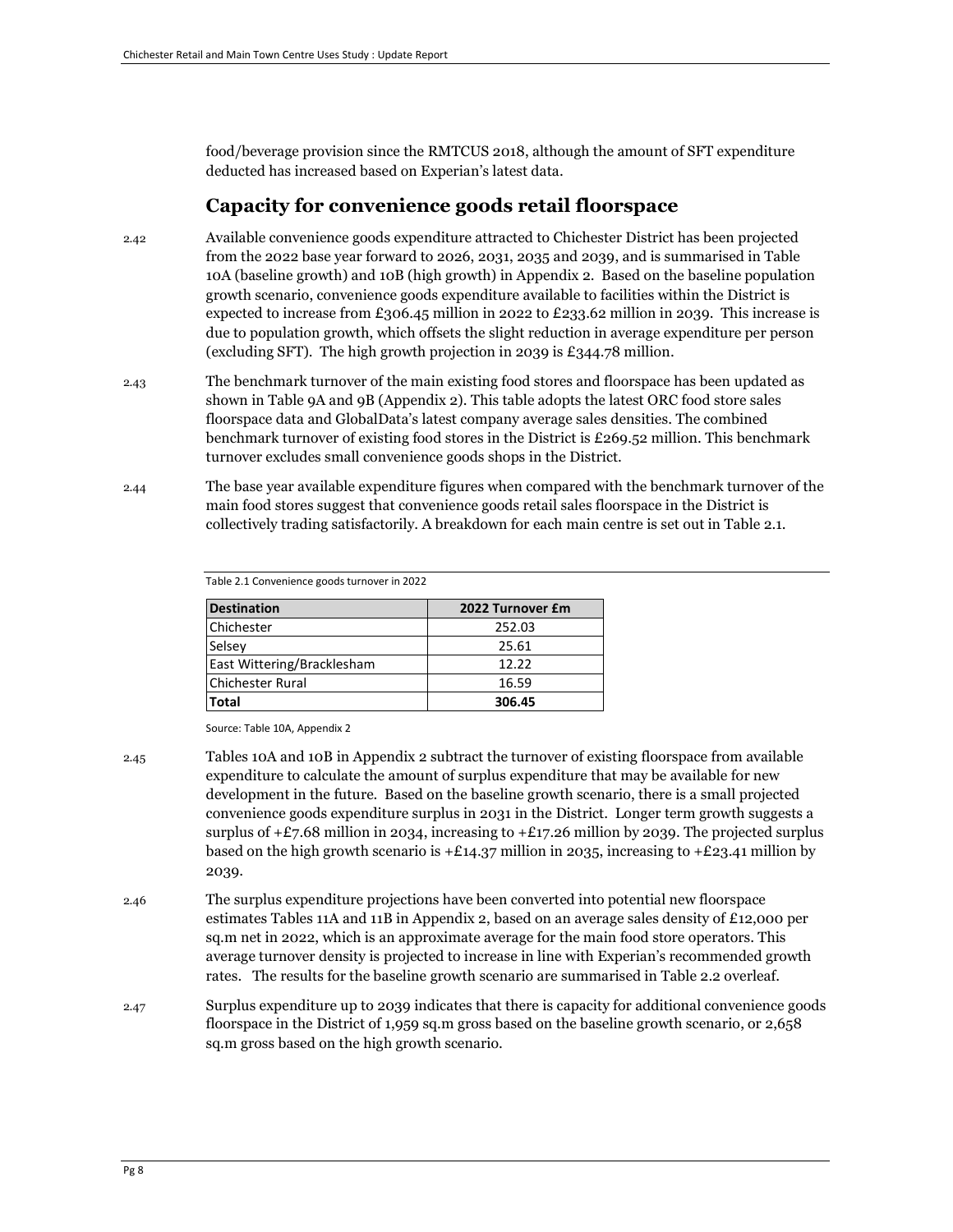| Area                              | 2026   | 2031 | 2035  | 2039  |
|-----------------------------------|--------|------|-------|-------|
| Chichester                        | $-692$ | 155  | 914   | 1,606 |
| Selsey                            | $-71$  | 15   | 94    | 167   |
| <b>East Wittering/Bracklesham</b> | $-34$  |      | 45    | 80    |
| Chichester rural                  | $-46$  | 10   | 61    | 107   |
| <b>Total</b>                      | $-844$ | 188  | 1,113 | 1,959 |

Table 2.2 Convenience goods floorspace capacity (sq.m gross) – baseline growth scenario (cumulative)

Source: Table 11A, Appendix 2

#### **Capacity for comparison goods floorspace**

2.48 Available comparison goods expenditure has been projected to 2026, 2031, 2035 and 2039 as summarised in Tables 9A (baseline growth) and 9B (high growth) in Appendix 3. Based on the low population growth scenario, comparison goods expenditure available to facilities within the District is expected to increase from £558.31 million in 2022 to £921.13 million in 2039. The high growth projection by 2039 is £932.9 million.

- 2.49 Tables 10A and 10B in Appendix 3 subtract the turnover of existing floorspace (including an allowance for growth in turnover densities) from available expenditure to calculate the amount of surplus expenditure available for new development. The projections suggest future growth in available expenditure will be offset by expected growth in turnover densities up to and beyond 2031 i.e., existing retail businesses will absorb expenditure growth. This assumption is consistent with Experian's projected growth in non-store sales taken by retail businesses. The growth in retail operator's turnover densities will in part be fuelled by on-line sales and click and collect, which will not directly affect the need for additional retail sales floorspace. The deductions already made for SFT only relate to non-store sales through non-retail businesses.
- 2.50 By 2035 there is a projected small expenditure surplus of  $\pm$  13.82 million, increasing to  $\pm$  13.71 million by 2039. The projected surplus based on the high growth scenario is  $+E21.68$  million in 2035, increasing to  $\pm$  50.49 million by 2039.
- 2.51 Deficit and surplus comparison expenditure has been converted into comparison goods floorspace projections in Table 10A (baseline growth scenario) in Appendix 3, as summarised in Table 2.3.

| Area                       | 2026     | 2031   | 2035  | 2039  |
|----------------------------|----------|--------|-------|-------|
| Chichester                 | $-3,457$ | $-463$ | 1,772 | 4,470 |
| Selsey                     | $-105$   | $-18$  | 49    | 130   |
| East Wittering/Bracklesham | $-35$    |        | 18    | 46    |
| Chichester rural           | $-15$    | -3     |       | 19    |
| <b>Total</b>               | $-3,613$ | -488   | 1,846 | 4,665 |

Table 2.3 Comparison goods floorspace capacity (sq.m gross) – baseline growth scenario (cumulative)

Source: Table 10A, Appendix 3

2.52 A comparison goods expenditure deficit is projected up to and beyond 2031, which suggests an over-supply of retail floorspace, resulting in negative floorspace projections. However, the small surplus expenditure by 2035 indicates that there is some capacity for additional comparison goods floorspace in the District of 1,846 sq.m gross. Surplus expenditure up to 2039 indicates that there is capacity for additional comparison goods floorspace in the District of 4,665 sq.m gross adopting the baseline growth scenario, or 6,084 sq.m gross based on the high growth scenario.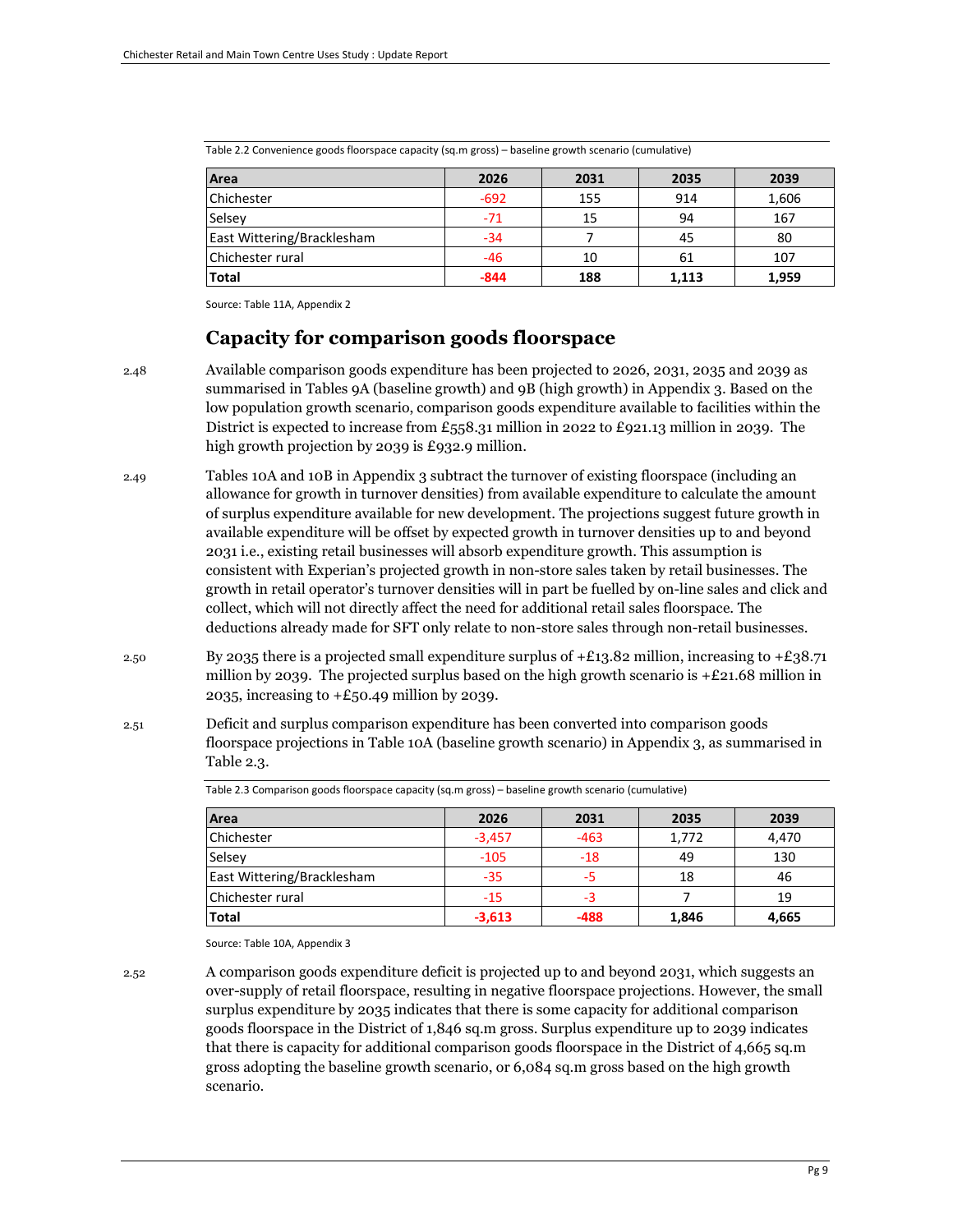## **Capacity for food/beverage floorspace**

- 2.53 Available food and beverage expenditure has also been projected forward to 2026, 2031, 2035 and 2039, and is summarised in Tables 9A and 9B in Appendix 4. Based on the baseline growth scenario, the amount of expenditure attracted to the District is expected to increase from  $£221.05$  million in 2022 to  $£288.88$  million in 2039. The high growth projection by 2039 is £293.28 million.
- 2.54 Tables 10A and 10B in Appendix 4 subtract the turnover of existing floorspace from available expenditure to calculate the amount of surplus expenditure available for new development. The baseline growth scenario suggest a small expenditure surplus of  $+E7.22$  million in 2026. Continued population and expenditure growth creates a higher surplus of  $+E$ 15.42 million at 2031 increasing to  $\pm 21,20$  million at 2035 and  $\pm 27.08$  million by 2039. The projected surplus based on the high growth scenario is  $+E24.36$  million in 2035, increasing to  $+E31.48$ million by 2039.
- 2.55 Surplus expenditure has been converted into food/beverage floorspace projections in Table 10A (baseline growth scenario) in Appendix 4, as summarised in Table 2.4 below.

| Area                              | 2026  | 2031  | 2035  | 2039  |
|-----------------------------------|-------|-------|-------|-------|
| Chichester                        | 1,130 | 2.293 | 3,026 | 3,710 |
| Selsey                            | 96    | 197   | 262   | 324   |
| <b>East Wittering/Bracklesham</b> | 47    | 97    | 130   | 160   |
| Chichester rural                  | 88    | 178   | 236   | 289   |
| <b>Total</b>                      | 1,361 | 2,765 | 3,653 | 4,483 |

Table 2.4 Food and beverage floorspace capacity (sq.m gross) – baseline growth scenario (cumulative)

Source: Table 10A, Appendix 4

sq.m gross based on the high growth scenario.

2.56 Surplus expenditure up to 2039 indicates that there is capacity for additional food/beverage floorspace in the District of 4,483 sq.m gross, adopting the baseline growth scenario, or 5,212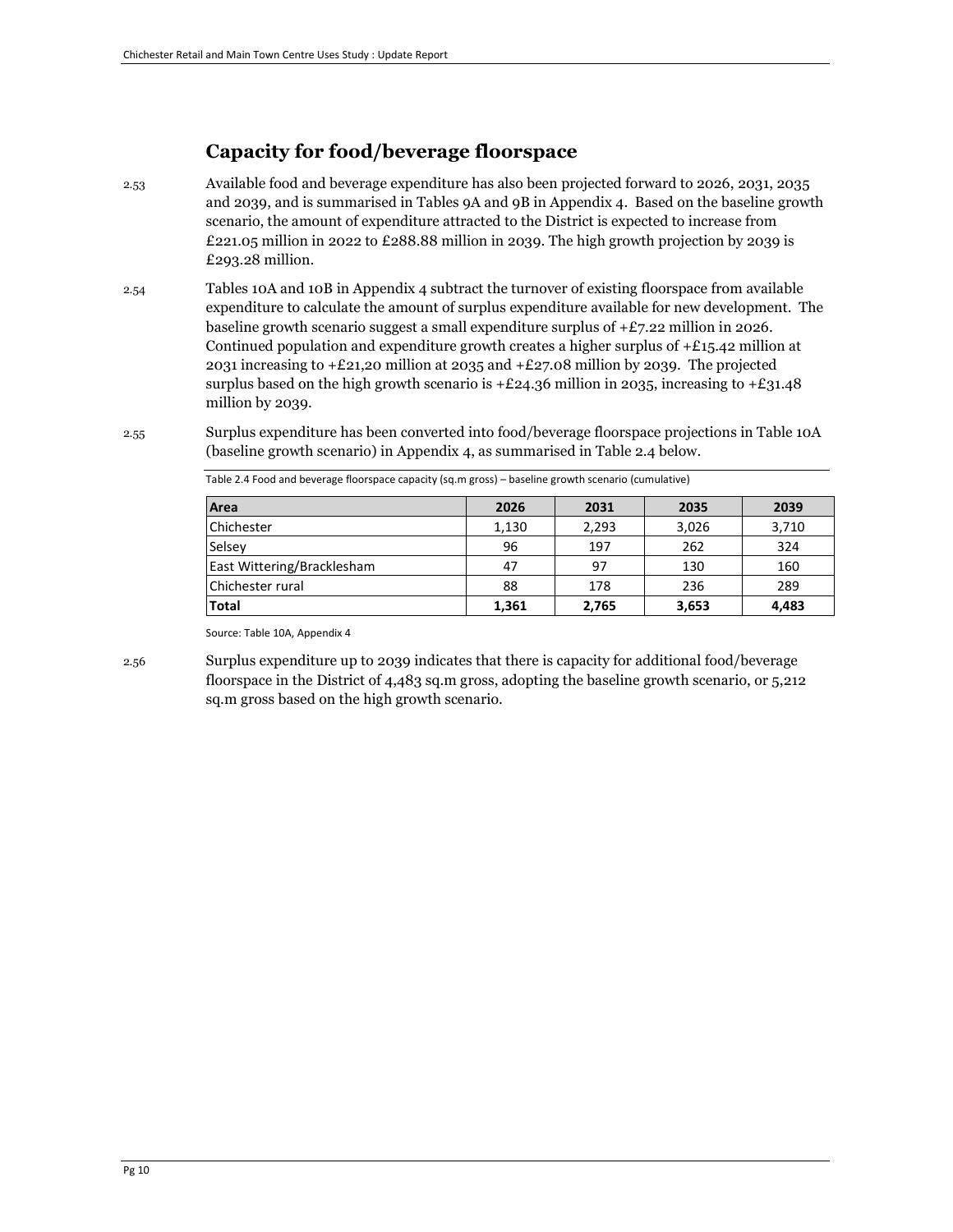## **3.0 Commercial leisure and cultural uses**

### **Introduction**

3.1 This section updates the needs assessment for other main town centre uses including commercial leisure, entertainment and cultural uses i.e., cinema/multiplex, tenpin bowling, bingo, theatres, nightclubs and private health and fitness clubs. Main town centre uses, as defined within the NPPF glossary, exclude less intensive sports and recreation uses such as swimming pools, sports halls and sports pitches, and therefore the need for these uses has not been assessed in this study.

## **Leisure and cultural expenditure**

3.2 Experian local expenditure data for the study area and projections indicates the resident population generated £151.4 million in 2022 (an average of £362 person) on selected cultural, recreational and sporting services, broken down as follows:

|                      | cinema admissions                               | £10.7 million;     |
|----------------------|-------------------------------------------------|--------------------|
| $\bullet$            | live entertainment i.e., theatre/concerts/shows | $£23.3$ million;   |
| $\bullet$            | museums, theme parks, houses and gardens        | $£11.6$ million;   |
| $\bullet$            | admissions to clubs, dances, discos, bingo      | £13.9 million;     |
| $\ddot{\phantom{0}}$ | other miscellaneous entertainment               | £25.6 million;     |
| $\bullet$            | subscriptions to sports and social clubs        | £36.4 million; and |
| $\bullet$            | leisure class fees                              | £29.9 million.     |
|                      |                                                 |                    |

3.3 Not all leisure spend from residents in the study area will be spent in Chichester District. The household survey results have been used to estimate the household participation rates and the retention for leisure trips within the study area, as shown in Table 3.1. The participation and retention rates varies significantly for each activity.

Table 3.1 Leisure participation and trip retention (% of households in the study area)

| Leisure activity    | % households participating | % trips attracted to Chichester district |
|---------------------|----------------------------|------------------------------------------|
| Cinema              | 59.5                       | 56.2                                     |
| Theatre             | 45.5                       | 49.3                                     |
| Nightclub           | 3.7                        | 0.0                                      |
| Bingo               | 4.0                        | 6.2                                      |
| Health/fitness club | 27.9                       | 33.7                                     |
| Tenpin bowling      | 22.4                       | 53.7                                     |
| Museum              | 28.2                       | 22.6                                     |
| Art gallery         | 19.4                       | 55.5                                     |
| Ice rink            | 9.9                        | 3.8                                      |
| Trampoline centre   | 18.0                       | 75.7                                     |

Source: NEMS Household Survey – January 2018

3.4 Taking account these retention rates and the split of cultural/entertainment expenditure shown above, it is reasonable to assume Chichester District attracts about 35% of resident's total leisure expenditure in the study area. Leisure expenditure attracted to Chichester District in 2022 is about £53 million (35% of £151.4 million).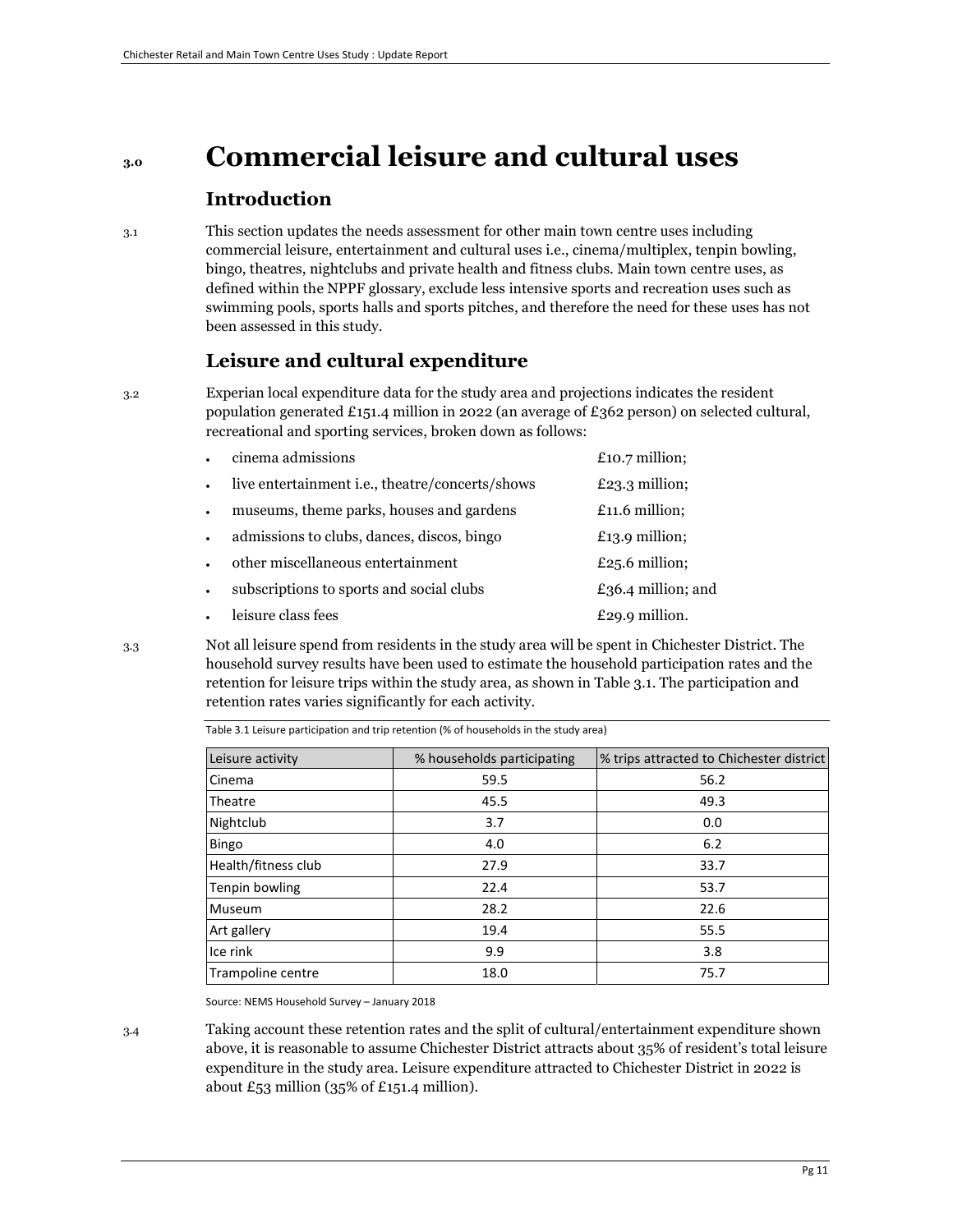## **Leisure/cultural floorspace capacity**

- 3.5 Experian's expenditure projections suggest leisure expenditure per person should increase in real terms by 9.6% between 2022 to 2031, or by 17.7% between 2022 to 2039, which will generate an additional  $+E_5.1$  million by 2031 or  $+E9.4$  million by 2039 for these activities in Chichester District. With population growth (6.1% by 2031 0r 10.8% by 2039 – baseline growth scenario) expenditure on these leisure/cultural activities attracted to Chichester District should increase from £53 million to £61.6 million by 2031 and then to £69.1 million by 2039, an additional £8.6 million by 2031 or £16.1 million by 2039 (+30%). This additional expenditure could support about 2,900 sq.m of new commercial leisure and cultural floorspace by 2031, based on £3,000 per sq.m., increasing to 5,400 sq.m by 2039
- 3.6 This analysis provides a broad brush global floorspace capacity analysis. A more detailed sector by sector assessment is set out in the remainder of this section.

#### **Cinemas**

- 3.7 Cinema admissions in the UK declined steadily during the 1950s, 1960s and 1970s, a period when the ownership of televisions increased significantly. Cinema admissions continued to decline in the early 1980s but increased steadily after 1984 up to 2002. There was a peak in cinema admissions in 2002 at 175.9 million. Total admissions reduced to 157.5 million in 2014 but increased slowly to 176 million in 2019 (Source: British Film Institute). Cinema trips have not increased significantly since 2002, despite population growth of 9.6% during this period (59.4 million to 66.6 million). The national average visitation rate is about 2.6 trips per person per annum. The number of trips during the on-going Covid-19 crisis will have reduced significantly. This cinema assessment assumes trip levels will return to pre-Covid levels in the future (2.6 trips per person per annum).
- 3.8 The Cinema Advertising Association identifies 843 cinema facilities with 4,596 screens. Lichfields' national CINeSCOPE model identifies approximately 800,000 cinema seats in the UK. The CINeSCOPE model assesses the provision of cinema screens/seats against projected customer cinema trips across the country, to identify areas of under and over-provision. The national average is about 38,000 cinema trips per screen per annum or 220 trips per seat per annum.
- 3.9 Cinema provision in Chichester District is 12 screens with 2,048 seats, as follows:
	- New Park Film Centre, Chichester (1 screens / 114 seats);
	- Roundhill Picture Palace, Chichester (1 screen / 113 seats);
	- Cineworld, Chichester (10 screens / 1,921 seats).
- 3.10 British Film Institute information suggest the participation rate for visiting cinemas is 52% for adults in the UK. The 2018 household survey results suggested a slightly higher participation of 59% for household in the study area. These figures suggest a slightly higher average of 2.9 trips per person could be adopted in the Chichester study area. The population within the Chichester study area in 2022 (418,021 people) would generate around 1,087,000 cinema trips per annum, based on the national average visitation rate (2.6 trips per annum) or 1,212,000 trips based on 2.9 trips per person. The household survey results suggest Chichester District attracts about 56% of cinema trips i.e., about 679,000 trips based on the higher trip rate of 2.9 trips per person. Population growth to 2039 (baseline growth scenario) suggests the number of trips attracted to Chichester District could increase to 752,000.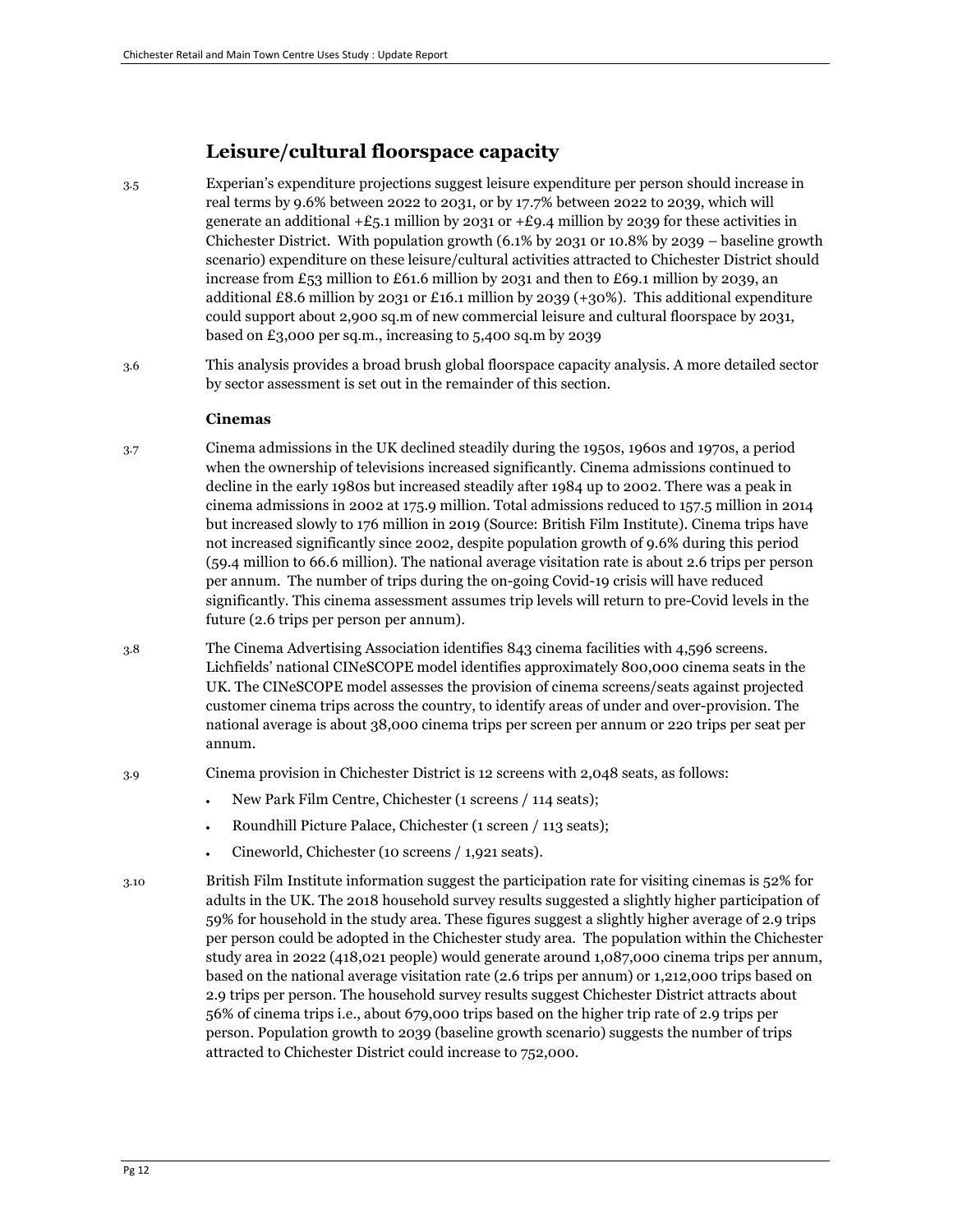- $3.11$  Experian's local expenditure data indicates the study area generates £10.7 million on cinema trips. This expenditure estimate appears to be consistent with the 1,212,000 cinema trip estimate i.e., an average of about £8.80 per person each trip.
- 3.12 Adopting the national average population per cinema screen (38,000 trips per screen), implies that 679,000 trips attracted to Chichester District generates demand for nearly 18 cinema screens. In terms of seats, the national average (220 trips per seat) suggests 679,000 trips could support 3,086 seats, compared with the existing provision of 2,048 seats.
- 3.13 These projections suggest a current under-supply of 6 screens or 1,038 seats. The under-supply in 2039 could increase to 8 screens or 1,370 seats.
- 3.14 These projections suggest there is theoretical capacity for a medium sized multiplex cinema (6 to 8 screens) in Chichester. However, the longer term impact of the Covid-19 on the number of cinema trips may reduce this theoretical capacity.

#### **Theatres, nightclubs, live music and other cultural activities**

- 3.15 The 2018 household survey results indicate 45% of respondents in the study area visit theatre and 4% visit nightclubs.
- 3.16 The UK Theatre and Society of London Theatres (SOLT) indicated their member organisations (223) presented nearly 63,000 performances attracting over 34 million tickets visits, generating ticket revenue of £1.28 billion in 2018. The average ticket revenue per venue was£5.7 million. The UK average attendance per performance is 545.
- 3.17 The household survey results indicate the participation rate for theatres is reasonably high  $(45%)$ . Experian's local expenditure data indicates the study area generates £23.3 million on live theatre, concerts and shows. Chichester's market share of this expenditure should be about 49% (£11.4 million) based on the household survey results. Assuming the national average ticket revenue per venue  $(E_5.7$  million) these figures suggest there is capacity for two venues in Chichester District.
- 3.18 The nightclub/live music sector (not including music halls) has struggled in recent years. IBISWorld (providers of global industry research) suggests these venues have lost their competitive advantage over pubs or bars, with lower prices and a more relaxed atmosphere. Approximately one-quarter of nightclubs have closed in the past decade as operators have struggled to respond to new challenges from regulation, licensing, planning, business rates and policing.
- 3.19 The household survey results indicate the participation rate for nightclubs/live music venues is relatively low (3.7%) and participating residents in the study area visit nightclubs/live music venues in Bognor Regis, Worthing or Portsmouth. Based on the low participation rate and access to facilities outside the District, there is no qualitative or quantitative need to provide nightclub/live music facilities in Chichester District.
- 3.20 The 2018 household survey results indicate 28% of respondents in the study area visit museums and 19% visit art galleries. Experian's local expenditure data indicates the study area generates £2.11 million on museums, theme parks, houses and garden.
- 3.21 The Novium and Pallent House Gallery in Chichester were the main named destinations in the District. Experian's local expenditure data indicates the study area generates  $\pounds$ 11.6 million on visits to museums, theme parks, houses and garden. The household survey results suggests Chichester should attract 35% of museums/art galleries trips within the study area, generating about  $\pounds$ 4.1 million. Population growth and expenditure growth  $(+30%)$  could increase this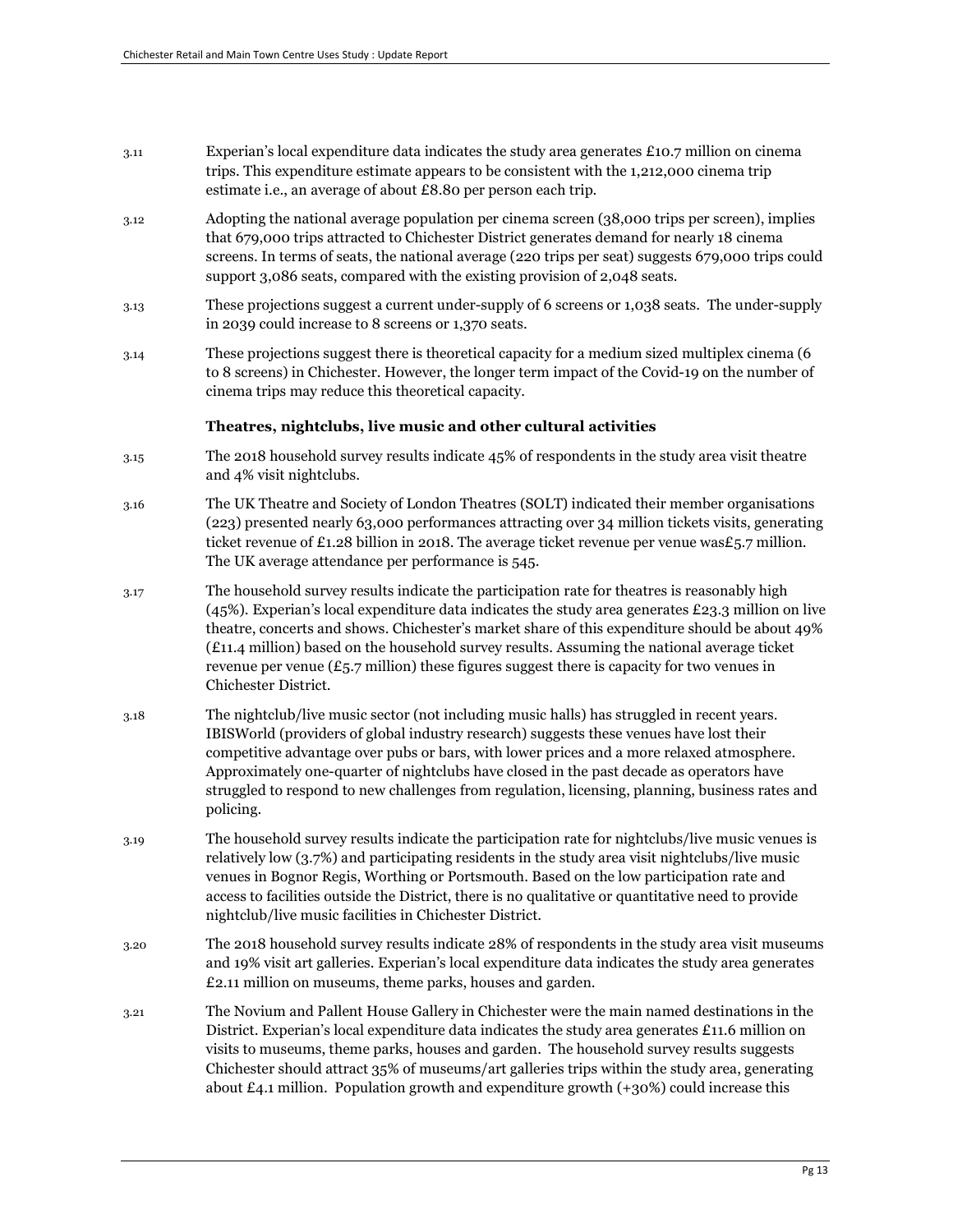expenditure to  $E_5$ .3 million. This  $E_1$ .2 million increase in expenditure could support additional facilities in the District.

3.22 There is a potential quantitative capacity for additional cultural facilities in the District. The development strategy needs to be flexible to respond to emerging opportunities for attractive new facilities of this kind.

#### **Health and fitness clubs**

- 3.23 The 2019 State of the UK Fitness Industry Report revealed that the UK health and fitness industry was continuing to grow pre-Covid. In 2019 there were more than 10 million fitness members in the UK and the industry was worth  $E_5$  billion, with a participation rate of 15.6%. The sector has more clubs, members and a greater market value than ever before. The 2019 report highlighted that the industry experienced growth over the twelve-month period to the end of March 2019, with an increase of 4.7% in the number of memberships and 2.9% growth in the number of facilities.
- 3.24 The Sport England/Active Places data indicates that there are 18 registered health and fitness facilities in the District, with 643 fitness stations, as shown in Table 3.2.

| <b>Name</b>                                    | <b>Type</b>                  | <b>No. Fitness Stations</b> |
|------------------------------------------------|------------------------------|-----------------------------|
| Bishop Luffa C of E School, Chichester         | Private Use                  | 8                           |
| Bourne Leisure Centre, Emsworth                | Pay and Play                 | 30                          |
| Champneys Forest Mere, Liphook                 | Registered Membership use    | 22                          |
| Chichester College Sports Centre               | Registered Membership use    | 45                          |
| Chichester High School, Chichester             | Private Use                  | 22                          |
| Chichester Park Hotel Leisure Club             | Registered Membership use    | $\overline{7}$              |
| <b>Chichester Racquets and Fitness Club</b>    | Registered Membership use    | 34                          |
| Highfield School, Liphook                      | Private Use                  | 5                           |
| Midhurst Rother College, Midhurst              | Registered Membership use    | 15                          |
| Nuffield Health, Chichester                    | Registered Membership use    | 105                         |
| Rookwood Road Playing Fields, Chichester       | Free public access           | 8                           |
| Seaford College, Petworth                      | Sports Club/Community Assoc. | 31                          |
| Spread Eagle Spa, Midhurst                     | Registered Membership use    | 15                          |
| Goodwood Hotel/Health Club, Chichester         | Registered Membership use    | 30                          |
| The Grange, Midhurst                           | Pay and Play                 | 50                          |
| The Gym, Chichester                            | Registered Membership use    | 100                         |
| University of Chichester (Bishop Otter Campus) | Private Use                  | 26                          |
| Westgate Leisure Chichester                    | Pay and Play                 | 90                          |
| <b>Total</b>                                   |                              | 643                         |

Table 3.2 Health and Fitness Clubs (Sport England/Active Places Data, 2022)

Source: Sport England Active Places – March 2022

- 3.25 The base year study area population is 418,021 people (2022). The household survey results suggest the health and fitness club participation rate is about 28% of households. Chichester District's market share of health and fitness trips is about 34%, suggesting a health and fitness catchment population of about 142,000 in 2022. This catchment population estimate indicates that Chichester District has just over 4.5 fitness stations per 1,000 people (643 registered stations in total).
- 3.26 Demand for additional facilities within Chichester District should arise from future population growth and/or increased participation rates. As indicated above, the study area population generates £36.4 million on subscriptions to sports and social clubs. Chichester District's share of this expenditure is £12.4 million (34%), which equates to about £19,300 per fitness station.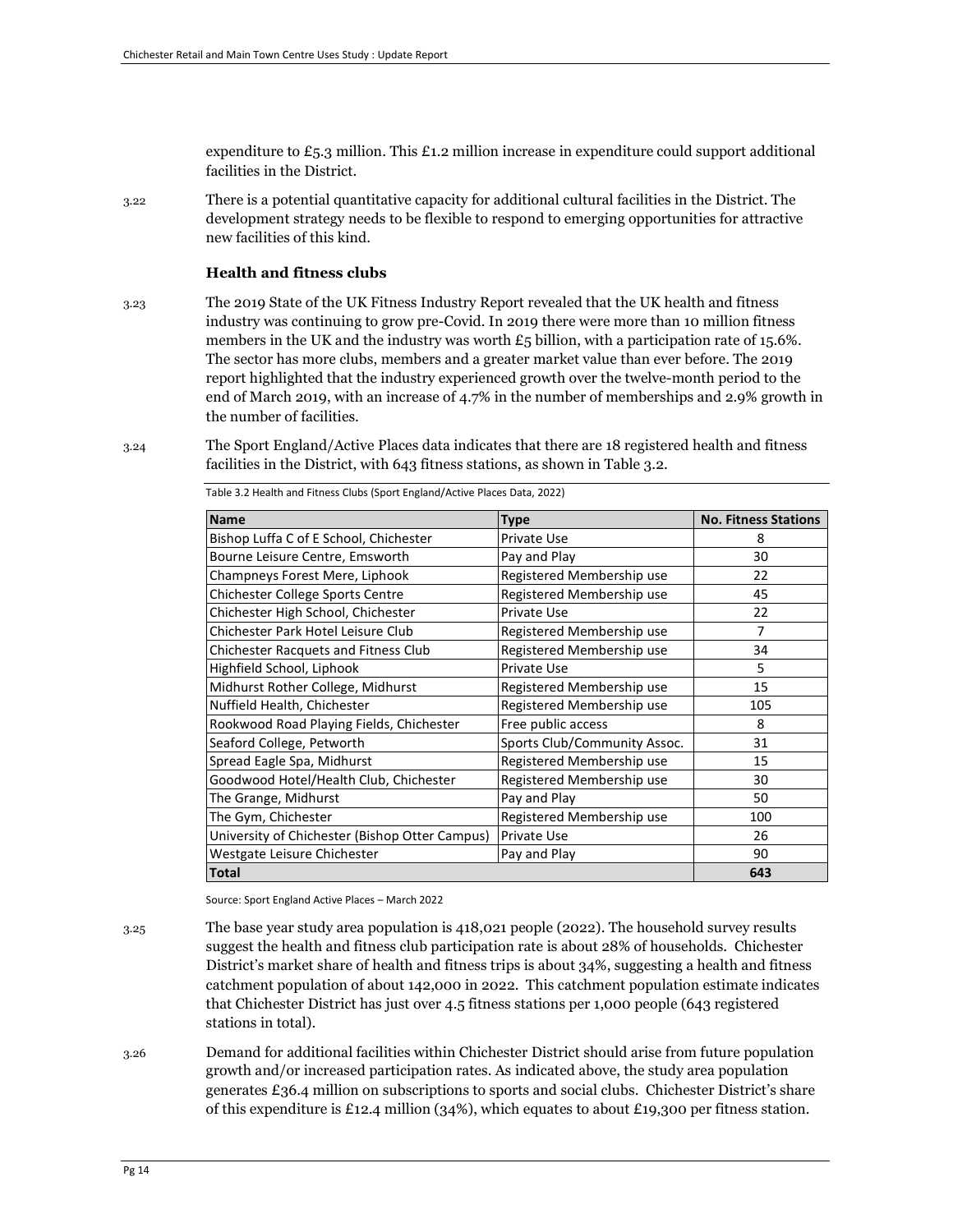- 3.27 Experian's expenditure projections suggest leisure expenditure per person should increase in real terms by 17.7% between 2022 to 2039, which is likely to include an increase in participation rates. With population growth (+10.8%) expenditure on this activity should increase from £12.4 million to £16.1 million by 2039, an additional  $+E3.7$  million. Based on £19,300 per fitness station, this additional expenditure could support 192 new fitness stations by 2039, about 4 medium sized facilities.
- 3.28 The South East region has 1,099 Sport England registered health and fitness facilities with 57,457 fitness stations (average of 52 stations per facility). This existing provision equates to about 6.2 registered fitness stations per 1,000 people in the South East region. Chichester's health and fitness catchment population has a slightly lower provision of fitness registered stations (4.5 stations per 1,000 people) than the South East average (6.2 stations), suggesting lower participation rates and/or a relative under-supply of fitness stations.
- 3.29 The slightly lower provision in Chichester District may be due to the demographic profile of the District (lower participation rates). However, if Chichester's provision increased from 4.5 stations per 1,000 people to 6.2 stations per 1,000 then the number of fitness stations would increase from 643 to 880 stations, an increase of +237 or about 5 medium sized facilities.
- 3.30 Based on the analysis above, there could be potential for between 4 to 5 additional health and fitness facilities in the District up to 2039, depending on the degree to which participation rates increase in the future.

#### **Tenpin bowling, family entertainment and other indoor leisure innovations**

- 3.31 Across the country freed-up retail space in town centres has provided new opportunities for leisure uses. Vacated premises have been reconfigured and reused for family entertainment activities including trampolines, climbing, escape rooms, ice and roller skating and indoor golf etc. These leisure innovations are likely to continue and a flexible approach is required to respond to arising opportunities.
	- Tenpin Chichester is the only major facility in the District with 16 tenpin bowling lanes. The household survey results suggested the tenpin bowling participation rate was about 22% of households. Chichester District's market share of tenpin bowling trips was 57%. This market share suggests a tenpin bowling catchment population of about 238,000 in 2022. This base year catchment area population could theoretically support 20 tenpin bowling lanes, based on one lane per 12,000 people (national average). Population growth within the study area between 2022 and 2039 would increase the theoretical capacity to about 22 lanes. Chichester's existing provision (16 bowling lanes) appears to be adequate to meet most of the demand over the plan period. The residual theoretical capacity at 2039 (6 lanes) is insufficient to support a new facility in the District.
- 3.32 Indoor trampoline centres are a relatively new leisure activity in the UK. In America outdoor trampoline centres were popular in the late 1950s and 1960s. This format first seen in America has been adopted and modernised and is now becoming a popular indoor leisure activity for a variety of age groups in the UK. The UK's first indoor trampoline centre was opened by Bounce in 2014.
- 3.33 Trampoline centres offer a new, recreational experience for both children and adults. They typically have over 100 interconnected trampolines on site, consisting of differing courts including a Main Arena, Dodgeball Court, Kids Court, Slam Dunk Area, Foam Pit, Airbag Jump, Touch Walls, Gladiator Pits and Tumble Tracks, as well as an arcade and party rooms. Chichester is well served with two trampoline facilities but has limited other family entertainment activities. Trampoline and some other family entertainment activities are still relatively new and their potential for continued growth is unclear. The strategy for Chichester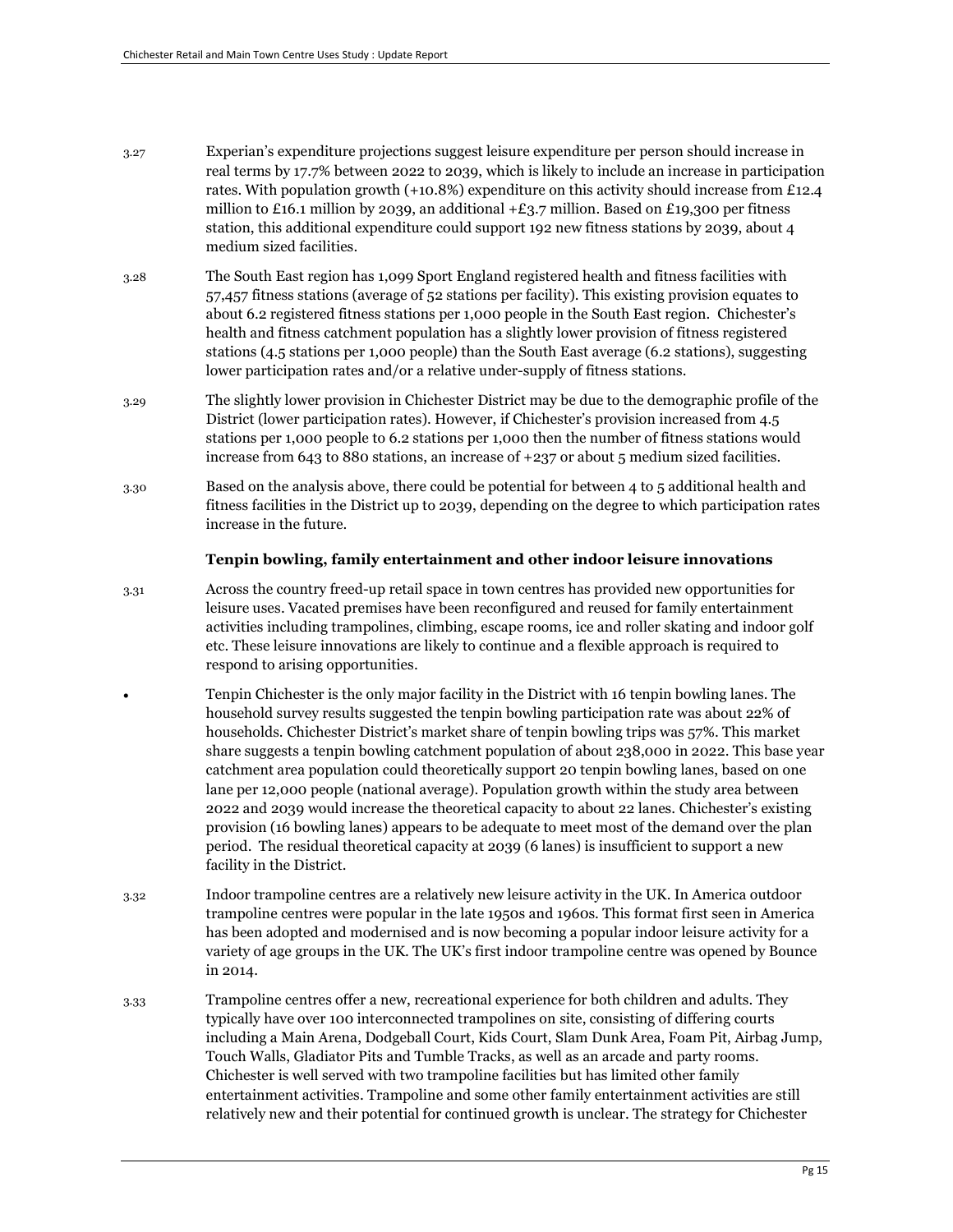should be flexible to respond to any emerging demand for trampoline centres and other family entertainment activities.

#### **Bingo, games of chance and gambling**

- 3.34 Gala and Mecca are the main bingo operators, controlling over half of the UK market. Marketing of the bingo sector has been more proactive in recent years and Gala and Mecca have invested in premises, moving out of dated premises (i.e., converted cinemas) into purpose-built units. Bingo clubs have become increasingly sophisticated and have actively sought to attract all age groups. The bingo sector usually prefers central locations that are accessible by public transport and by foot. However, the significant increase in on-line gambling has, and will continue to affect this sector.
- 3.35 The Gambling Commission indicates there were 601 bingo facilities in Great Britain (August 2020) and 131 casinos. The number of bingo premises fell by over 15% between 2014 to 2020, due in part to the increase in on-line bingo. The latest figures equate to approximately one bingo facility per 110,000 people, and one casino per 480,000 people. Population in the Chichester study area (418,021) is theoretically sufficient to support at least 3 bingo facilities and perhaps one casino, based on the national averages.
- 3.36 There are no major bingo facilities in Chichester but there are Crown Bingo outlets in Bognor Regis and Havant. There is theoretical scope for a bingo facility in Chichester, although the national decline in the number of bingo premises and increase on-line gambling suggest there may limited operator demand to open new facilities.

#### **Conclusions on commercial leisure and other town centre uses**

- 3.37 The leisure, entertainment and cultural sectors are fragmented and innovative. In addition to the main leisure and entertainment uses outlined above, there are a larger number of other activities that could be promoted e.g., exhibition space, tourist attractions and new emerging leisure activities such as escape rooms and virtual golf centres. Given the fragmented nature of these sectors it is difficult to precisely quantify the potential demand for these uses over the next 10-15 years.
- 3.38 In global terms future expenditure from the catchment population could support about 5,400 sq.m of new commercial leisure and cultural floorspace by 2039. This additional floorspace could for example include:
	- a medium sized multiplex cinema (6 to 8 screens);
	- 4 to 5 medium sized health and fitness facilities;
	- museums or art galleries; and
	- a bingo club.
- 3.39 The development strategy for these uses should be flexible to respond to emerging opportunities for new leisure, entertainment and cultural related facilities.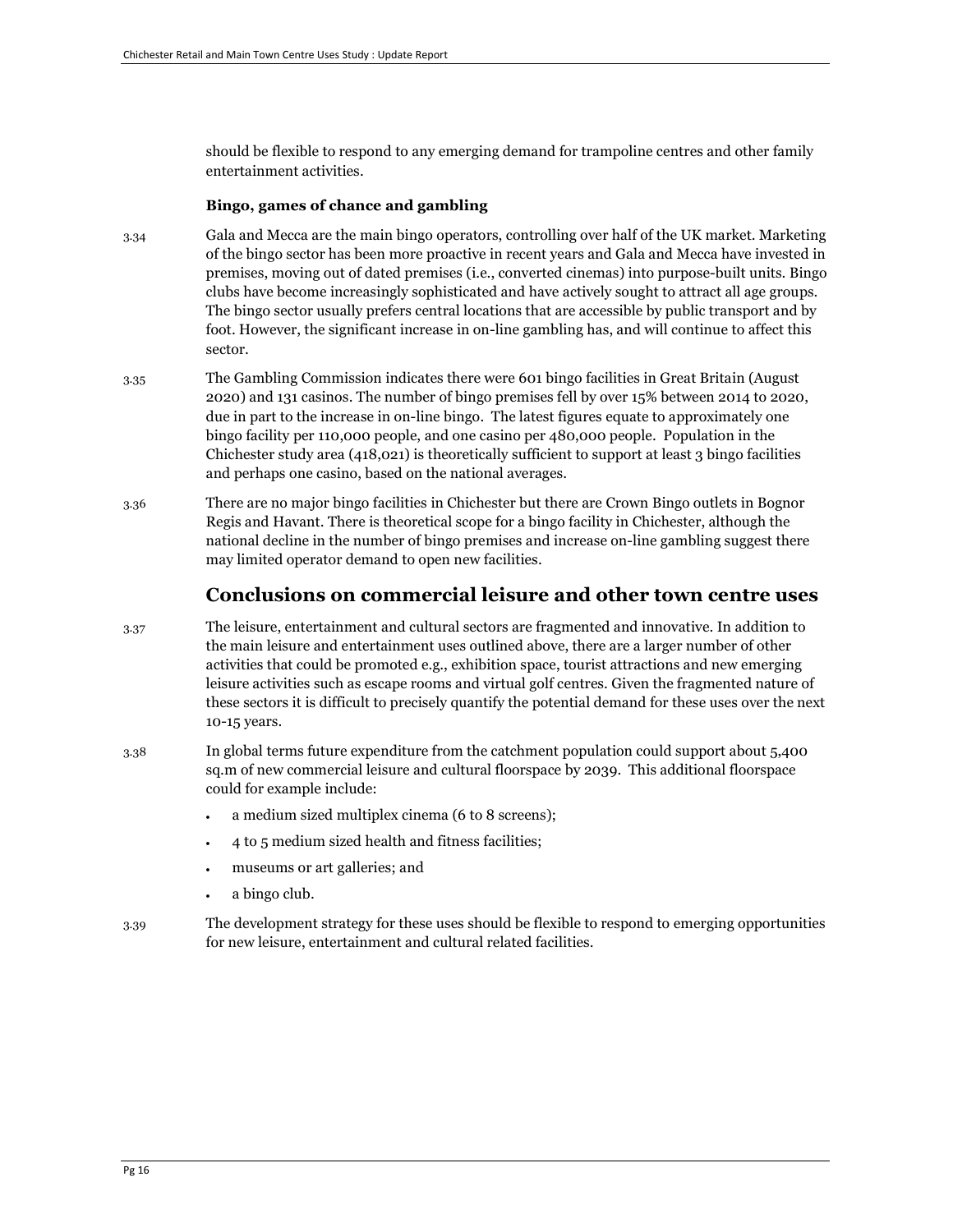## **4.0 Accommodating growth**

## **Introduction**

4.1 The National Planning Policy Framework (NPPF) indicates development plans should allocate a range of suitable sites in town centres to meet the scale and type of development likely to be needed, looking at least ten years ahead. Meeting anticipated needs for retail, leisure, office and other main town centre uses over this period should not be compromised by limited site availability.

## **Floorspace capacity projections**

4.2 Tables 4.1, 4.2 and 4.3 summarise the floorspace projections for convenience and comparison goods retail and food/beverage uses by broad location up to 2031, 2035 and 2039, adopting the baseline population growth scenario. The distribution of floorspace is based on the existing market shares and expenditure patterns.

|                          | Convenience | Comparison | Food/beverage | <b>Total</b> |
|--------------------------|-------------|------------|---------------|--------------|
| <b>Chichester</b>        | $-692$      | $-3,457$   | 1,130         | $-3,019$     |
| Selsey                   | $-71$       | $-105$     | 96            | -80          |
| E. Wittering/Bracklesham | -34         | $-35$      |               | $-22$        |
| Chichester rural         | $-46$       | $-15$      | 88            | 27           |
| <b>Total</b>             | $-844$      | $-3,613$   | 1,361         | $-3,096$     |

Table 4.1 Summary of floorspace projections up to 2026 (sq.m gross) – baseline growth scenario

Table 4.2 Summary of floorspace projections up to 2031 (sq.m gross) – baseline growth scenario

|                          | Convenience | Comparison | Food/beverage | <b>Total</b> |
|--------------------------|-------------|------------|---------------|--------------|
| <b>Chichester</b>        | 155         | -463       | 2,293         | 1,985        |
| Selsey                   | 15          | $-18$      | 197           | 194          |
| E. Wittering/Bracklesham |             | -5         | 97            | 99           |
| Chichester rural         | 10          | -3         | 178           | 185          |
| <b>Total</b>             | 188         | -488       | 2.765         | 2.465        |

Table 4.3 Summary of floorspace projections up to 2035 (sq.m gross) – baseline growth scenario

|                          | Convenience | Comparison | Food/beverage | <b>Total</b> |
|--------------------------|-------------|------------|---------------|--------------|
| Chichester               | 914         | 1,772      | 3,026         | 5,712        |
| Selsey                   | 94          | 49         | 262           | 405          |
| E. Wittering/Bracklesham | 45          | 18         | 130           | 193          |
| Chichester rural         | 61          |            | 236           | 304          |
| <b>Total</b>             | 1,113       | 1,846      | 3,653         | 6,612        |

Table 4.4 Summary of floorspace projections up to 2039 (sq.m gross) – baseline growth scenario

|                          | Convenience | Comparison | Food/beverage | <b>Total</b> |
|--------------------------|-------------|------------|---------------|--------------|
| <b>Chichester</b>        | 1,606       | 4,470      | 3,710         | 9,786        |
| Selsey                   | 167         | 130        | 324           | 621          |
| E. Wittering/Bracklesham | 80          | 46         | 160           | 286          |
| Chichester rural         | 107         | 19         | 289           | 415          |
| <b>Total</b>             | 1,959       | 4,665      | 4,483         | 11,108       |

Source: Table 11A in Appendix 2, Table 10A in Appendix 3 and Table 10A Appendix 4.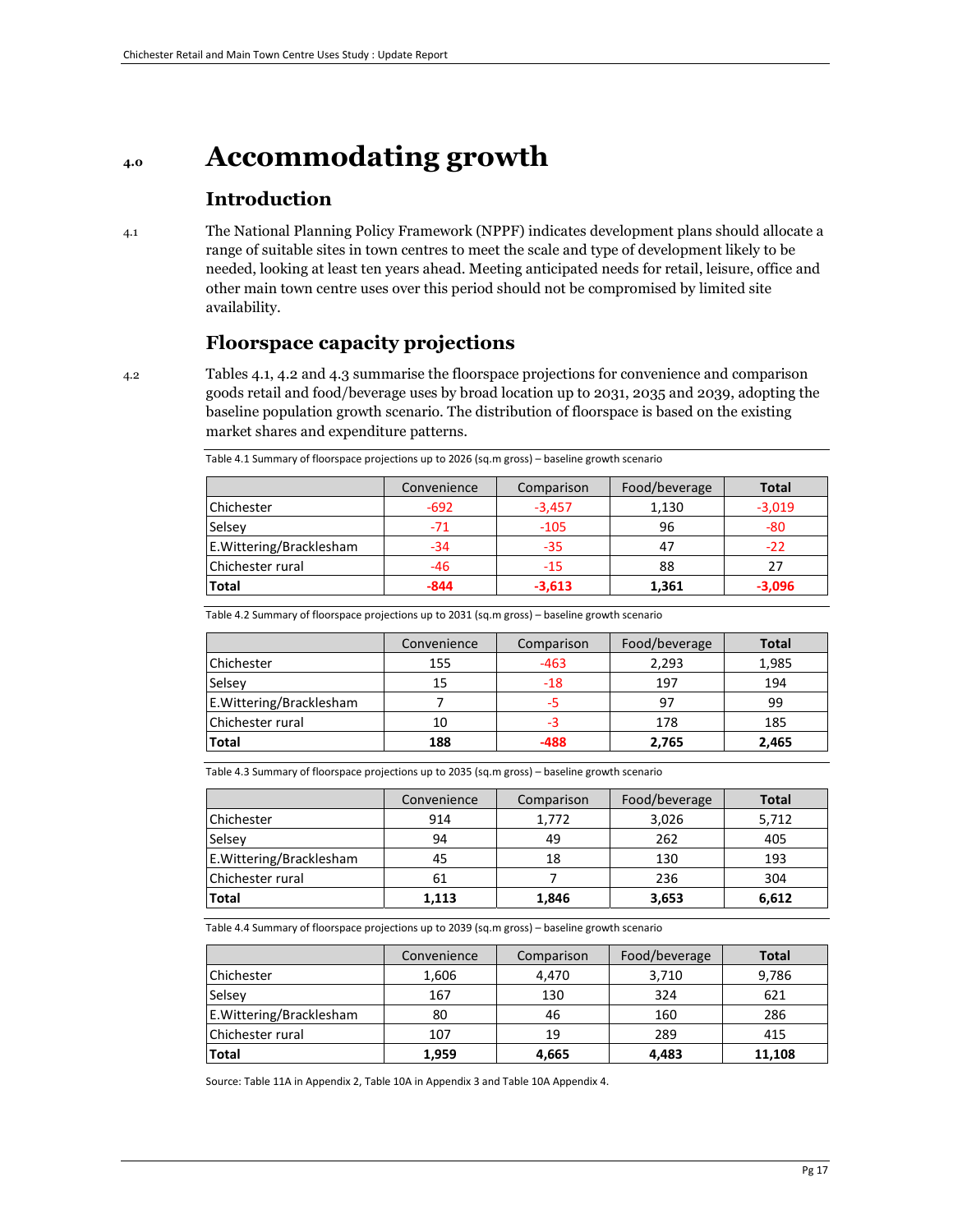- 4.3 The combined floorspace projections from the capacity assessment appendices suggest an oversupply of floorspace in the short term up to 2026, but there is an emerging modest requirement for additional floorspace by 2031 (2,465 sq.m gross).
- 4.4 This additional expenditure could support about 2,900 sq.m of new commercial leisure and cultural floorspace by 2031, based on £3,000 per sq.m., increasing to 5,400 sq.m by 2039

## **Loss of retail and proliferation of other uses**

- 4.5 The short-term projections up to 2026, suggest the amount of retail (convenience and comparison goods) floorspace in Chichester city centre could reduce by over 4,400 sq.m gross. Goad Plan data suggested the city centre had retail floorspace of about 58,700 sq.m gross in 2017. Food and beverage uses and other non-retail services (within the previous class A categories) was around 26,400 sq.m gross, with about 4,700 sq.m gross vacant floorspace. This data for 2017 suggests retail uses occupied about two thirds of the city centres floorspace within shop premises.
- 4.6 The latest available information suggests the number of vacant units in Chichester city centre has increased marginally from 32 in 2017 to 38 in October 2021, but the amount of vacant floorspace in Chichester city centre has increased significantly due to the closure of the House of Fraser store. Overall, the amount of vacant floorspace in the city centre may have increased from 4,700 sq.m to about 11,500 sq.m. The proportion of occupied retail floorspace could have reduced from 58,700 sq.m gross in 2017 to about 52,000 sq.m gross in 2021. A further 4,400 sq.m gross reduction in retail floorspace by 2026, would represent a 19% reduction from the 2017 position.
- 4.7 The floorspace projections suggest food and beverage uses could occupy some of the vacated retail floorspace (about 1,400 sq.m gross by 2026), but other non-retail services may need to be attracted to prevent the shop vacancy rate increasing in the short term.
- 4.8 Medium term projection to 2031 suggest a smaller reduction in retail floorspace (300 sq.m gross), which would represent a 12% reduction from the 2017 position. This reduction should be more than offset by the potential growth in the food and beverage sector (+2,765 sq.m gross).
- 4.9 The longer term projections to 2035 suggests a modest increase from the current position with retail floorspace capacity for 2,959 sq.m gross. If achieved, occupied retail floorspace would return to about 55,000 sq.m gross, about 6% below the 2017 position. Potential occupied retail floorspace at 2039 could increase to 58,600 sq.m gross, marginally below the 2017 positions (58,700 sq.m gross).
- 4.10 In 2017 there were 47 vacant shop units within Chichester city centre, Selsey, East Wittering and Bracklesham, which equated to an overall vacancy rate of 7.8%, lower than the Goad national average of 11.2% at that time. The latest available information (October 2021) suggests the number of vacant units in Chichester city centre has increased marginally, but other centres have not experienced a significant increase in vacant units. Centres in the District are still performing relatively healthily, in comparison with many other town centres across the country.
- 4.11 As indicated in the RMTCUS 2018, the existing stock of premises should help to accommodate projected growth. The retail capacity analysis in this report assumes that existing retail and food/beverage floorspace can, on average, increase its turnover to sales floorspace densities, particularly if retail businesses can maintain recent growth in on-line sales through stores. In addition to the growth in sales densities, vacant floorspace should help to accommodate residual future growth.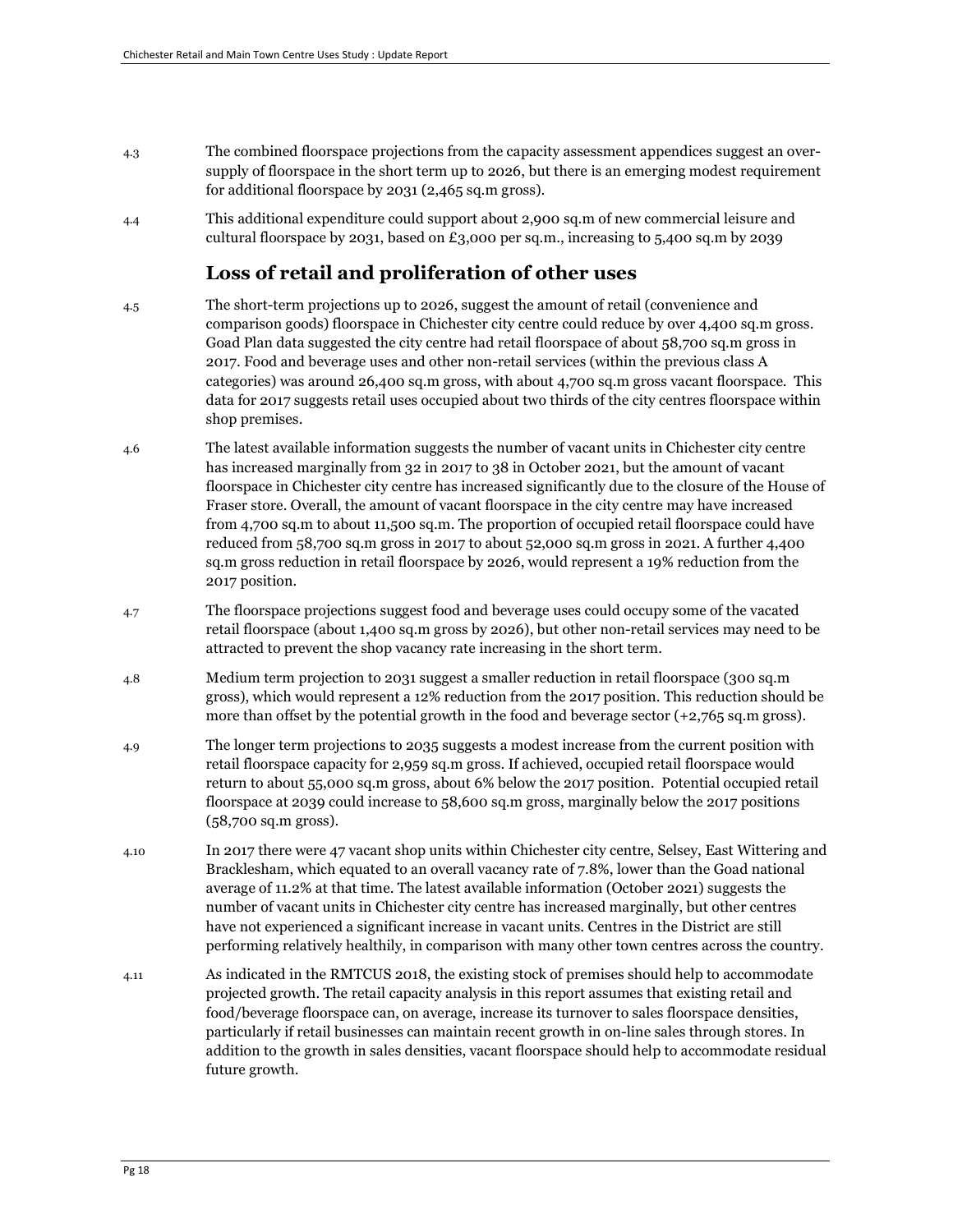- 4.12 The RMTCUS 2018 assumed that up to half of the existing vacant floorspace could be reoccupied and that re-occupied vacant space to accommodate up to 3,100 sq.m gross. The amount of vacant floorspace in Chichester city centre has increased significantly due to the closure of the House of Fraser store. Total vacant floorspace is now about 11,500 sq.m gross.
- 4.13 As indicated in the RMTCUS 2018, many high street multiple comparison retailers have changed their format and have increasingly sought larger modern shop units (over 200 sq.m) with an increasing polarisation of activity into the larger national, regional and sub-regional centres. Demand for space has decreased during the Covid-19 crisis and, of those national multiples looking for space, are likely to prefer to locate in larger centres, such as Chichester. However, given the historic nature of Chichester city centre, many of the existing units are narrow fronted and the unit configuration could constrain operator demand. Much of the occupier demand in smaller centres has come from the discount and charity sectors or nonretail services, rather than higher order comparison goods shopping. Two thirds of the vacant units in Chichester city centre are relatively small with shop frontages of less than 10 metres.
- 4.14 Notwithstanding these constraints, it is still reasonable to assume half the current vacant floorspace can be reoccupied. On this basis, the following new floorspace could be accommodated:
	- Chichester city centre 5,700 sq.m gross
	- Selsey 500 sq.m gross
	- East Wittering/Bracklesham 200 sq.m gross
- 4.15 If this reduction in vacant units can be achieved, then the overall retail and food/beverage floorspace projections up to and beyond 2031 could be accommodated by the existing stock rather than new development. The long-term 2039 projection for the District would reduce from about 11,100 sq.m gross to only 4,700 sq.m gross. These projections and vacant floorspace estimates suggest there is no pressing need to identify major new allocations for retail and food/beverage development, particularly up to 2031.
- 4.16 The RMTCUS 2018 suggested the application of shop frontage policies could help encourage the reoccupation of vacant retail space, reducing the need to allocate sites to accommodate residual floorspace capacity.
- 4.17 The short term projections to 2026 suggest there is likely to be limited demand to reoccupy vacant floorspace, particularly in Chichester city centre with an over-supply of retail floorspace. However, the need to retain retail floorspace in the medium and longer term (up to 2031, 2035 and 2039) needs to be considered. The policy options for shop frontage policies are explored in Section 5.
- 4.18 The combined floorspace projection up to 2031 (2,465 sq.m gross) relates to convenience goods shopping and food/beverage uses rather than comparison goods shopping. New convenience goods shopping will be required to serve new residential developments in the form of local/ neighbourhood centres, rather than new uses focused in Chichester city centre. Some of the projected food/beverage floorspace will also be provided in these neighbourhood centres. The retention or expansion of comparison goods retail floorspace within Chichester city centre is not a short or medium term priority and a more flexible approach to accommodate food/beverage uses and other non-retail uses should be considered, notwithstanding the changes to the UCO. The potential options are assessed in the next section.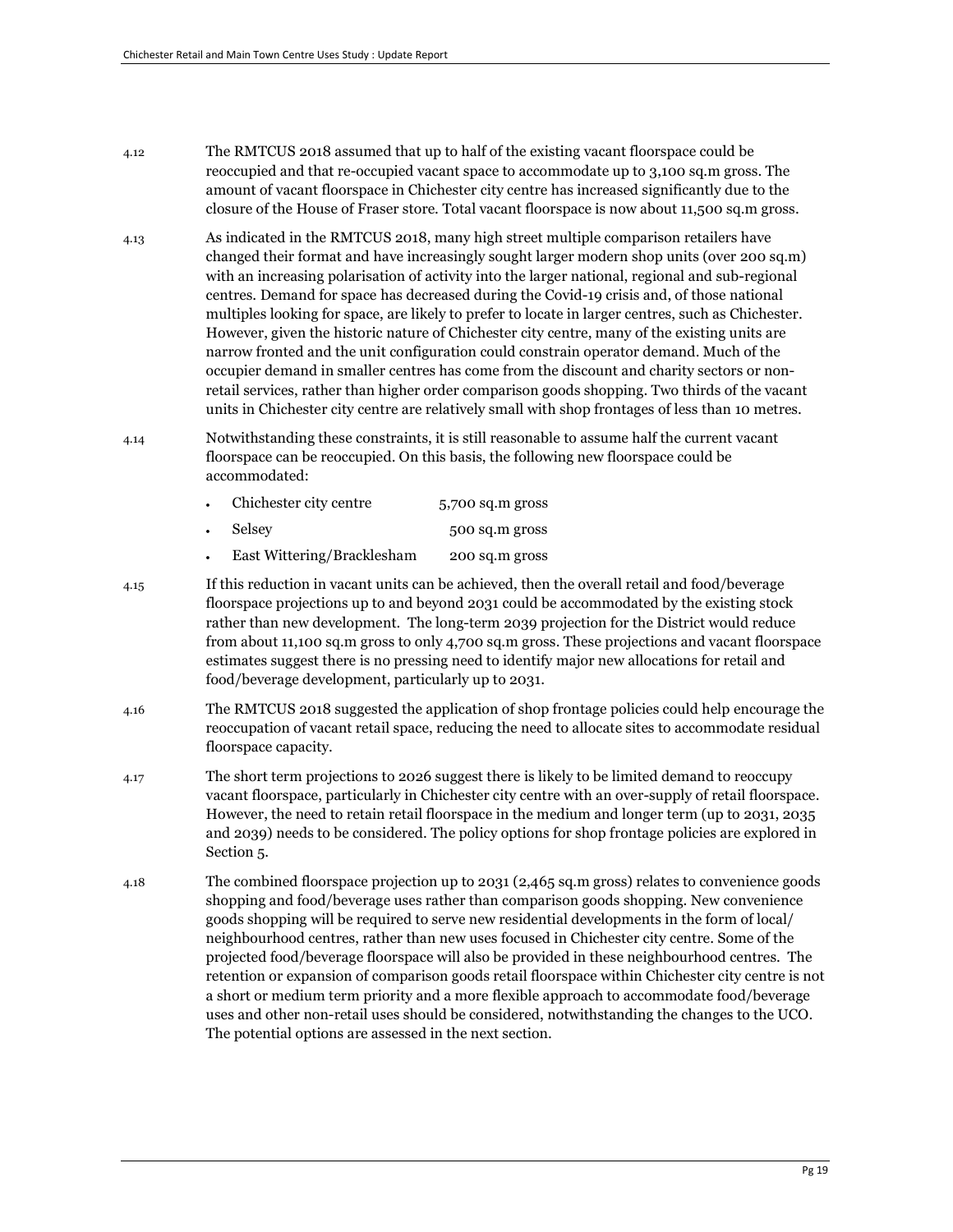## **Development opportunities**

- 4.19 The RMTCUS 2018 reviewed potential development opportunities within the District's main centres. In Chichester city centre, 14 potential development sites were identified, with a theoretical capacity to accommodate over 29,500 sq.m gross of retail and food/beverage floorspace.
- 4.20 Five of these potential development sites now form part of the proposed Strategic Site Allocation AL5 - Southern Gateway within the Chichester Local Plan Review 2035 – Preferred Approach (December 2018). This proposed allocation covers a large area (12 hectares) on the southern fringe of the city centre. The Council reaffirmed its commitment to the regeneration of the Southern Gateway in December 2021. The proposed allocation included mixed commercial space of about 21,600 sq.m including 9,300 sq.m of employment uses and 350 dwellings. The mixed commercial uses were expected to include retail and leisure uses (the allocation implied up to 12,300 sq.m gross). Policy S9 implied up to 9,500 sq.m gross of comparison goods retail floorspace could be provided at Southern Gateway.
- 4.21 The updated combined floorspace projection for Chichester (11,100 sq.m gross at a later 2039 end year) is significantly lower than the previous projection (down from 35,300 sq.m gross at 2036). Furthermore, the theoretical ability of vacant floorspace to accommodate growth in the city centre has increased from 2,400 sq.m gross to 5,700 sq.m gross, potentially leaving limited residual requirement in this location.
- 4.22 The Southern Gateway strategic allocation is more than sufficient to accommodate the full Chichester retail/food beverage floorspace projection (about 9,800 sq.m gross) over the full period up to 2039, excluding any allowance for the re-occupation of vacant floorspace. The Southern Gateway allocation provides significant flexibility should floorspace projections increase in the future.
- 4.23 Other strategic allocation allocations on the edge of Chichester's settlement boundary are expected to include new neighbourhood centres, as follows:
	- AL1 land west of Chichester (1,600 homes neighbourhood centre);
	- AL2 land at Shopwyck (585 homes neighbourhood centre);
	- AL3 land east of Chichester (600 homes neighbourhood centre); and
	- AL6 land south west of Chichester (100 homes /employment neighbourhood centre).
- 4.24 The scale of these neighbourhood centres is not specified within each allocation, but the new centres should be small scale, serving local needs. The new centres are likely to include small convenience stores, lower order comparison shops e.g. pharmacists and hardware/home products and other non-retail services including food/beverage outlets.
- 4.25 The strategic allocations are expected to provide about 2,900 dwellings and should have a resident population of at least 6,000 people. Lichfield would normally expect local shops and services within strategic residential allocations to retain up to 30% of convenience goods expenditure (i.e. top up rather than main food and grocery trips); 10% of comparison goods expenditure (i.e. lower order day to day goods) and about 20% of food/beverage expenditure.
- 4.26 The scale of these strategic allocations (2,900 dwellings) is likely to support about 1,500 sq.m gross of retail and food/beverage floorspace, which would account for about 15% of the total Chichester projection at 2039 (9,800 sq.m gross). As indicated above, the reoccupation of vacant floorspace in Chichester city centre (5,700 sq.m gross) could accommodate a further 58% leaving a residual requirement of only about 2,600 sq.m gross in Chichester by 2039.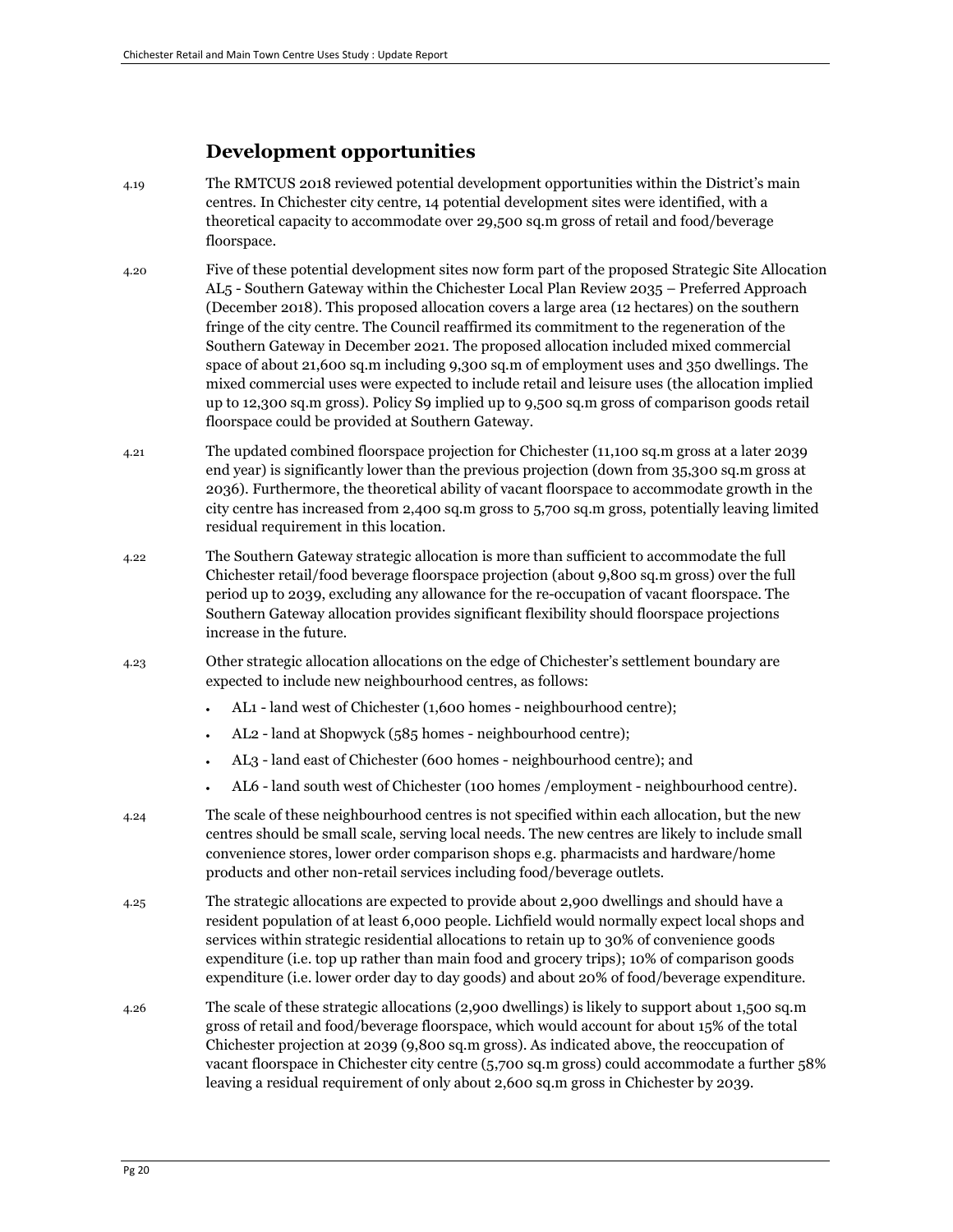- 4.27 The Southern Gateway allocations could accommodate any residual requirement. This opportunity area could accommodate leisure, entertainment, cultural and other main town centre uses e.g., health and fitness, hotels and tourist attractions. The implied scope for retail and leisure uses (12,300 sq.m gross) within the AL5 strategic allocation is more than sufficient to meet potential demand over the plan period. This could include a small element of convenience goods retailing and services for the proposed employment and residential uses within the development area. In sequential terms retail, food and beverage and leisure uses should be accommodated to the north of the railway station, closest to the city centre boundary.
- 4.28 Elsewhere in the District, the combined floorspace projections in 2039 is about 1,300 sq.m gross. Vacant premises in Selsey and East Wittering/Bracklesham could accommodate over half of the floorspace projection for these settlements (700 sq.m gross of 1,300 sq.m gross by 2039). Any residual demand could be met by small in-fill developments and/or shop extensions including the use of upper floors. There is no pressing need to identify allocations for new retail or food/beverage floorspace in Selsey, East Wittering or Bracklesham.
- 4.29 The strategic allocation at land west of Tangmere (AL24) includes 1,300 dwellings and a new village centre. This new village centre could meet the remaining floorspace projection for the District (about 600 sq.m gross at 2039).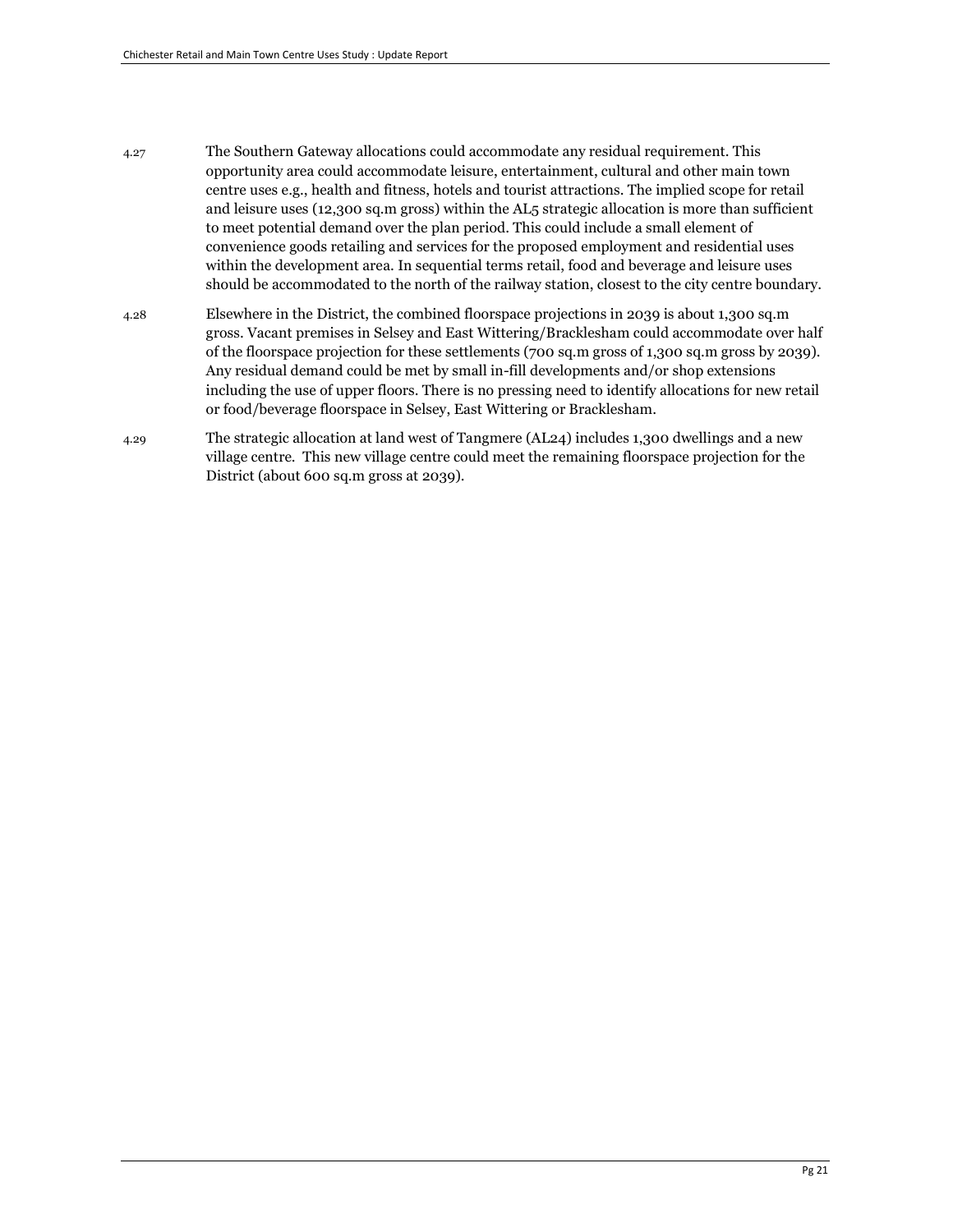## **5.0 Policy review**

## **National policy and other changes**

5.1 The RMTCUS 2018 reviewed adopted town centre and retail policies, including shopping frontage and boundary policies options. The RMTCUS was based on the guidance set out in the NPPF (published by the Department for Communities and Local Government on 27 March 2012). The latest NPPF (as amended July 2021) indicates planning policies should (para. 86):

- define a network and hierarchy of town centres and promote their long-term vitality and viability – by allowing them to grow and diversify in a way that can respond to rapid changes in the retail and leisure industries, allows a suitable mix of uses (including housing) and reflects their distinctive characters;
- define the extent of town centres and primary shopping areas, and make clear the range of uses permitted in such locations, as part of a positive strategy for the future of each centre;
- retain and enhance existing markets and, where appropriate, re-introduce or create new ones;
- allocate a range of suitable sites in town centres to meet the scale and type of development likely to be needed, looking at least ten years ahead. Meeting anticipated needs for retail, leisure, office and other main town centre uses over this period should not be compromised by limited site availability, so town centre boundaries should be kept under review where necessary;
- where suitable and viable town centre sites are not available for main town centre uses, allocate appropriate edge of centre sites that are well connected to the town centre. If sufficient edge of centre sites cannot be identified, policies should explain how identified needs can be met in other accessible locations that are well connected to the town centre; and
- recognise that residential development often plays an important role in ensuring the vitality of centres and encourage residential development on appropriate sites.
- 5.2 In relation to town centres, the latest NPPF does not change the overall aims of policy, although there are some important modifications. These changes are logical points of clarification that address areas of debate that have arisen in recent years.
- 5.3 The rapid changes that are affecting the retail sector and town centres, are acknowledged and reflected in the NPPF. It recognises that diversification is key to the long-term vitality and viability of town centres, to respond to 'rapid changes in the retail and leisure industries'. Accordingly, planning policies should clarify 'the range of uses permitted in such locations, as part of a positive strategy for the future of each centre'.
- 5.4 The importance of a mix of retail and other town centre activity has increased in recent years and town centres increasingly need to compete with on-line shopping. Town centres need a better mix of uses that extend activity throughout the daytime and into the evenings
- 5.5 The RMTCUS noted the need for town centres to maintain their primary retail function, whilst increasing their diversity with a range of complementary uses. The appropriate balance between retail and other town centre activity has been hotly debated in recent years, as town centres increasingly need to compete with on-line shopping. Online shopping is likely to grow faster than previously expected due to shifts in customer behaviour accelerated by the Covid-19 crisis. The need for a better mix of uses within town centre will become increasingly important. A broader mix of uses should extend activity throughout the daytime and into the evenings.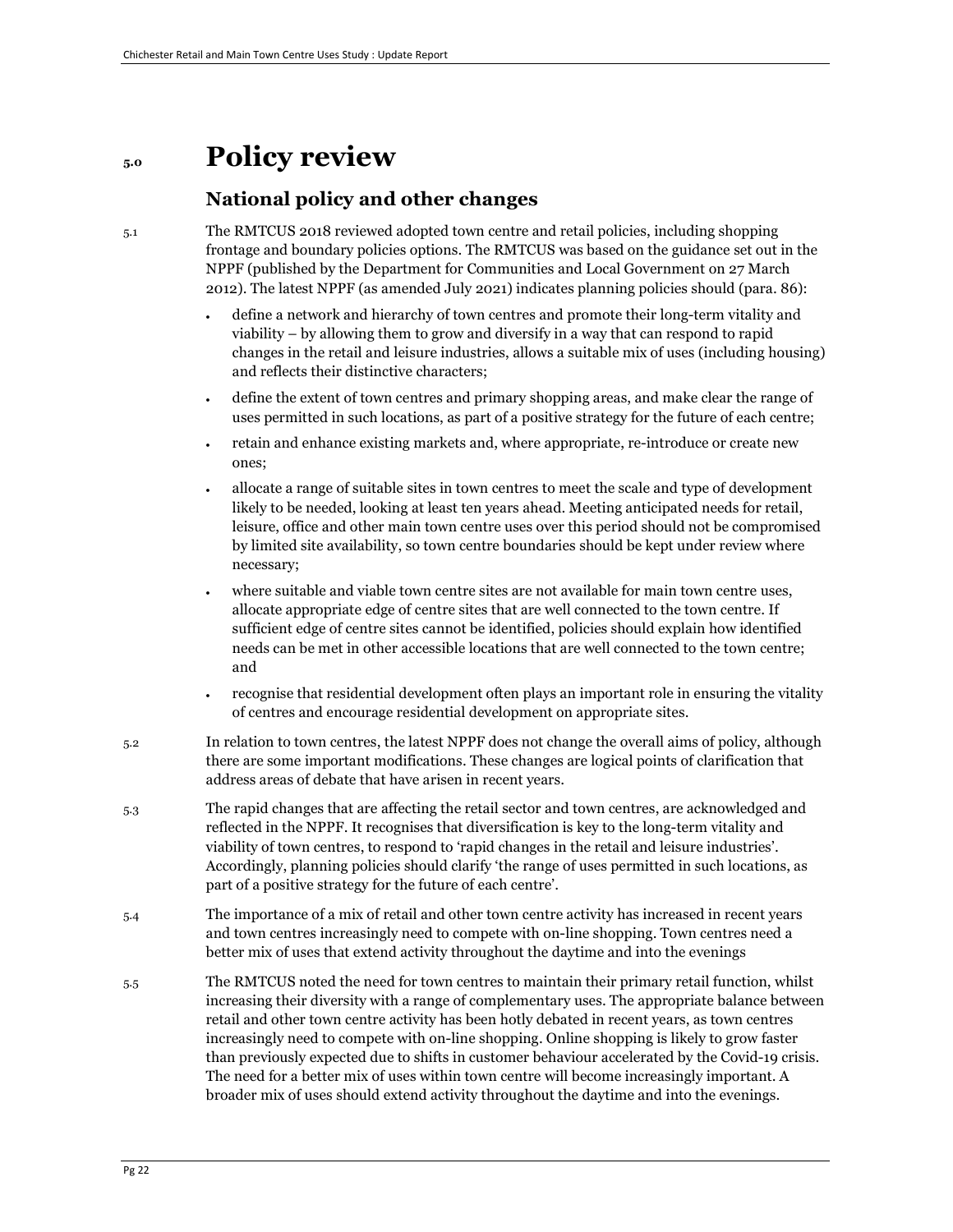- 5.6 The NPPF's presumption in favour of sustainable development remains. For plan-making this means that plans should positively seek opportunities to meet the development needs of their area and be sufficiently flexible to adapt to rapid change. It is widely accepted that very longterm projections have inherent uncertainties. In response to these uncertainties, local planning authorities are no longer required to allocate sites to meet the need for town centre uses over the full plan period. The need for new town centre uses over a minimum ten-year period reflects the complexities in bringing forward town centre development sites. In line with the Government's economic growth agenda, a positive approach to meeting community needs is still required.
- 5.7 This section reviews the previous policy recommendations taking account the latest NPPF and other changes.

### **Strategy and retail hierarchy**

- 5.8 The emerging Local Plan Review (LPR) sets out an overall strategy for the plan area. Consistent with the NPPF the strategy seeks to improve the vitality and viability of the District's city, local and village centres by improving and enhancing the resilience of the centres. It suggests the retail function and character of each centre should be safeguarded, but also recognises the need to encourage a diversity of uses within centres, enabling a range of retail, leisure, social, education, arts, cultural, office, commercial and, where appropriate, residential uses. The importance of enhancing the early evening and night-time economy is identified.
- 5.9 The NPPF (paragraph 86) indicates that planning policies should define a network and hierarchy of centres and promote their vitality and viability. The PPG indicates that planning policies should identify a realistic role, function and hierarchy of town centres over the plan period and establish a vision for the future of each town centre, including the most appropriate mix of uses to enhance overall vitality and viability.
- 5.10 The objectives are consistent with guidance within the NPPF, PPG and the update floorspace capacity projections.
- 5.11 The emerging LPR continues to define a three tier network of centres, as follows:
	- Chichester City Centre (defined as Town Centre on the Policies Map);
	- Selsey and East Wittering (defined as Local Centres on the Policies Map); and
	- Bosham, Bracklesham, Southbourne, Tangmere and Westbourne (Village Centres to be defined in neighbourhood plans or subsequent Site Allocations DPD).
- 5.12 Chichester City continues to be the dominant centre in the District, serving a sub-regional catchment area and is a major tourist and visitor destination. Based on the scale of facilities available within each settlement and the floorspace projections in this update, this network/hierarchy is appropriate.

### **Meeting needs over the plan period**

5.13 It is widely accepted that long-term projections have inherent uncertainties. In response to these uncertainties, the latest NPPF indicates that local planning authorities are no longer required to allocate sites to meet the need for town centre uses over the full plan period. The need for new town centre uses should still be accommodated over a minimum ten-year period, which reflects the complexities in bringing forward town centre development sites. Identifying sites to meet needs for ten years or the full plan period is no longer a critical issue in Chichester District because the updated long term floorspace projections are much lower.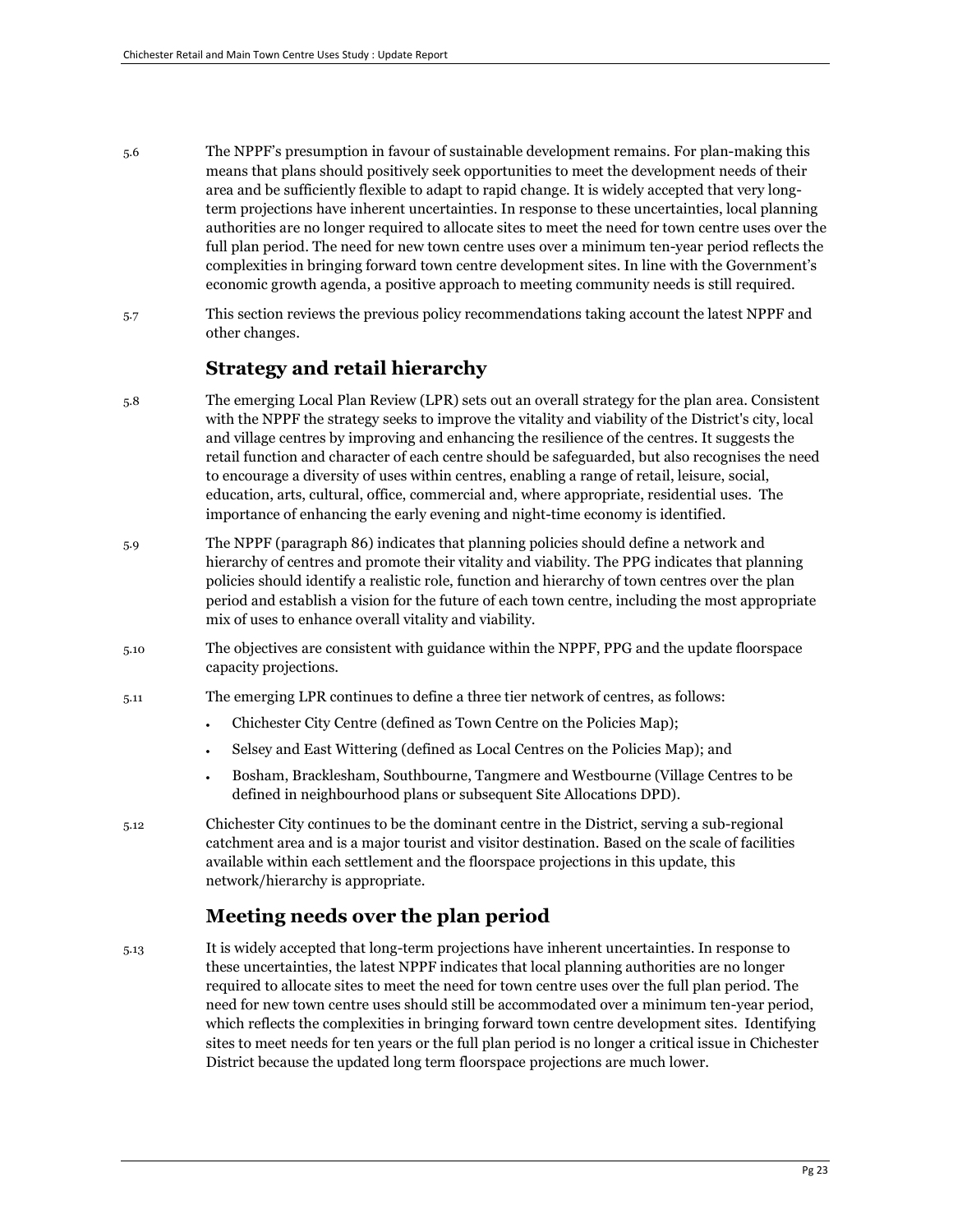- 5.14 In line with the Government's economic growth agenda, a positive approach to meeting community needs is still required. The NPPF's presumption in favour of sustainable development (paragraph 11) remains. For plan-making this means that:
	- plans should promote sustainable patterns of development that meet the needs of their area; and
	- policies should, as a minimum, provide for objectively assessed needs for housing and other uses, as well as any needs that cannot be met within neighbouring areas.
- 5.15 The preparation and review of all policies should be underpinned by relevant and up-to-date evidence. This should be adequate and proportionate, focused tightly on supporting and justifying the policies concerned, accounting for relevant market signals (paragraph 31).
- 5.16 The LPR should sets out a floorspace projections for convenience and comparison goods retail floorspace and food/beverage uses.
- 5.17 As indicated in Table 3.3 in Section 3, most (88%) of the revised floorspace projection for the District still relates to Chichester City. However, the floorspace projections suggest a mix of comparison and convenience goods retail and food/beverage floorspace is required. The emerging LPR would benefit from a more detailed breakdown of required floorspace across the District and over the plan period, as shown in Table 5.1 below.

|                                  | Convenience | Comparison | Food/beverage | Total  |
|----------------------------------|-------------|------------|---------------|--------|
| Chichester city                  | 1,600       | 4.500      | 3.700         | 9,800  |
| <b>Other Chichester District</b> | 300         | 200        | 800           | 1.300  |
| <b>Total</b>                     | 1.900       | 4.700      | 4.500         | 11.100 |

Table 5.1 Retail and food/beverage floorspace projections up to 2039 (sq.m gross)

- 5.18 Emerging policy correctly indicates these floorspace projections can be met through the reoccupation of vacant floorspace, as well as new development within strategic sites, including new neighbourhood village centres.
- 5.19 Despite the recent changes to the UCO, the LPR should still refer to separate retail and food/beverage floorspace projections, which do not need to be merged with other uses in Class E, such as office and leisure uses. Historically, development plans have included separate floorspace projections for comparison and convenience goods retail although they both fell within Class A1, along with other non-retail services. Under the old system, there were permitted development rights for all food and beverage uses to change to Class A1. In a similar way, retail and restaurant/café uses now fall into one new Class E, whilst pubs/bars and takeaways are Sui Generis with no permitted changes.
- 5.20 The Council can still impose conditions on new development that restrict changes within the new Class E, in the same way comparison, convenience goods retail floorspace and the sale of specific types of goods have been controlled via conditions for many years. The floorspace projections in this study and retail impact assessments should help to determine when these types of conditions are necessary and appropriate.

## **Impact and sequential tests**

5.21 The NPPF (paragraph 90) states that local planning authorities, when assessing applications for retail and leisure development outside of town centres, which are not in accordance with an up to-date Local Plan, should require an impact assessment if the development is over a proportionate, locally set floorspace threshold (if there is no locally set threshold, the default threshold is 2,500 sq.m). Impact assessments should consider: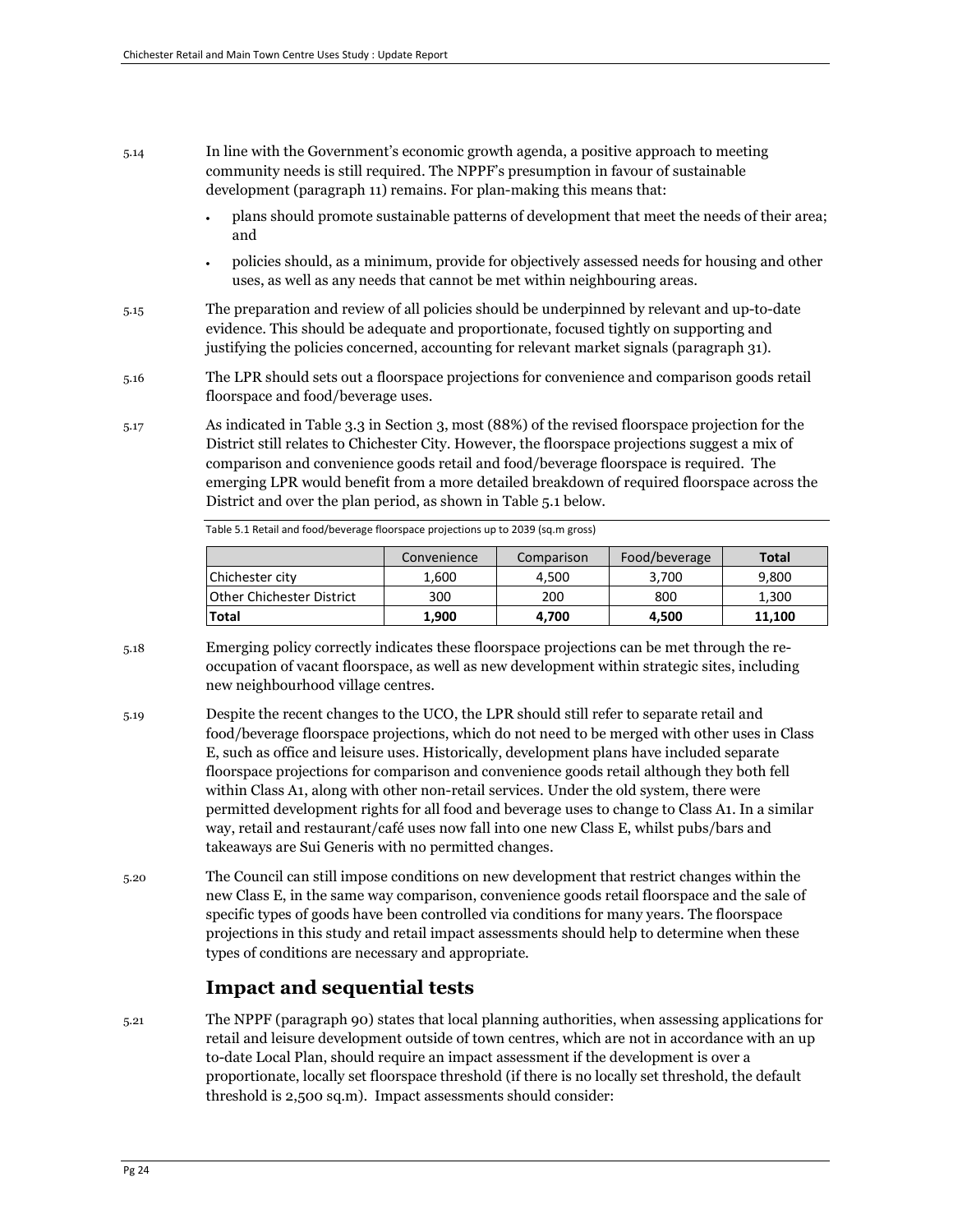- the impact of the proposal on existing, committed and planned public and private investment in centres in the catchment area of the proposal; and
- the impact of the proposal on town centre vitality and viability, including local consumer choice and trade in the town centre and wider retail catchment (as applicable to the scale and nature of the scheme).
- 5.22 The NPPF (paragraph 87) indicates local planning authorities should apply a sequential test for main town centre uses, but (paragraph 89) the sequential approach should not be applied to small scale rural development.
- 5.23 The emerging Local Plan Review correctly directs main town centre uses to the City and Local Centres, as defined in the hierarchy shown above. The sequential test applies to all main town centre uses proposed outside the city, local and village centres and the impact test applies to all development outside the city and local centres. The expansion and additional provision of facilities in local and village centres is supported provided the scale of development is appropriate to the existing settlement or the planned expansion of that settlement and where expansion adds to the range and accessibility of goods and services.
- 5.24 The RMTCUS 2018 reviewed the designation of primary shopping areas and town centre boundaries in Chichester District. These designations remain important when applying the sequential test, i.e., to direct retail, leisure and other main town centre uses to sustainable locations and determine whether a retail/leisure impact assessment is required.
- 5.25 The latest NPPF still indicates that the first preference for retail uses should be the primary shopping area, where retail development is concentrated. The first preference for other town centre uses, such as commercial leisure and office uses, is normally the wider defined town centre, which usually includes the primary shopping area and other parts of the town centre.
- 5.26 The validity of this approach is now questionable with the merger of retail with many other main town centre uses into the new Class E. For example, a proposed leisure use within Class E will satisfy the sequential approach if it is located within the town centre boundary but outside the primary shopping area. This proposed leisure use can subsequently change to retail use without planning permission. With the introduction of Class E, the effectiveness of a separate primary shopping area for sequential test purposes is unclear.
- 5.27 The Local Plan Review should define town and local centre boundaries on the proposals map. For the reasons outlined above, a primary shopping area for Chichester city centre (or any other centre) is not considered to be necessary or appropriate due to the UCO changes. The centre boundaries will provide clarification in relation to the need for an impact and sequential assessment.
- 5.28 As indicated above, the NPPF indicates impact assessments are only required for retail and leisure uses, rather than all main town centre uses. For example, impact assessments are not required for office and hotel developments. Retail and leisure uses previously related to use classes A1 to A5 and D2 leisure uses. Changes to the UCO may lead to confusion, at least until the NPPF is amended to reflect the UCO changes. Bearing in mind the potential for confusion arising from the UCO changes and for consistency with the NPPF, emerging policy relating to the impact test correctly refers to retail and leisure uses rather than the new UCO classes.
- 5.29 The emerging Local Plan Review adopts the NPPF minimum impact threshold of 2,500 sq.m gross for out-of-centre retail and leisure development in Chichester. Lower thresholds are proposed for local centres (over 500 sq.m gross) and village centres (250 sq.m gross).
- 5.30 As indicated in the RMTCUS 2018, the NPPF minimum threshold of 2,500 sq.m gross continues to be an inappropriate blanket threshold across Chichester District, because this scale of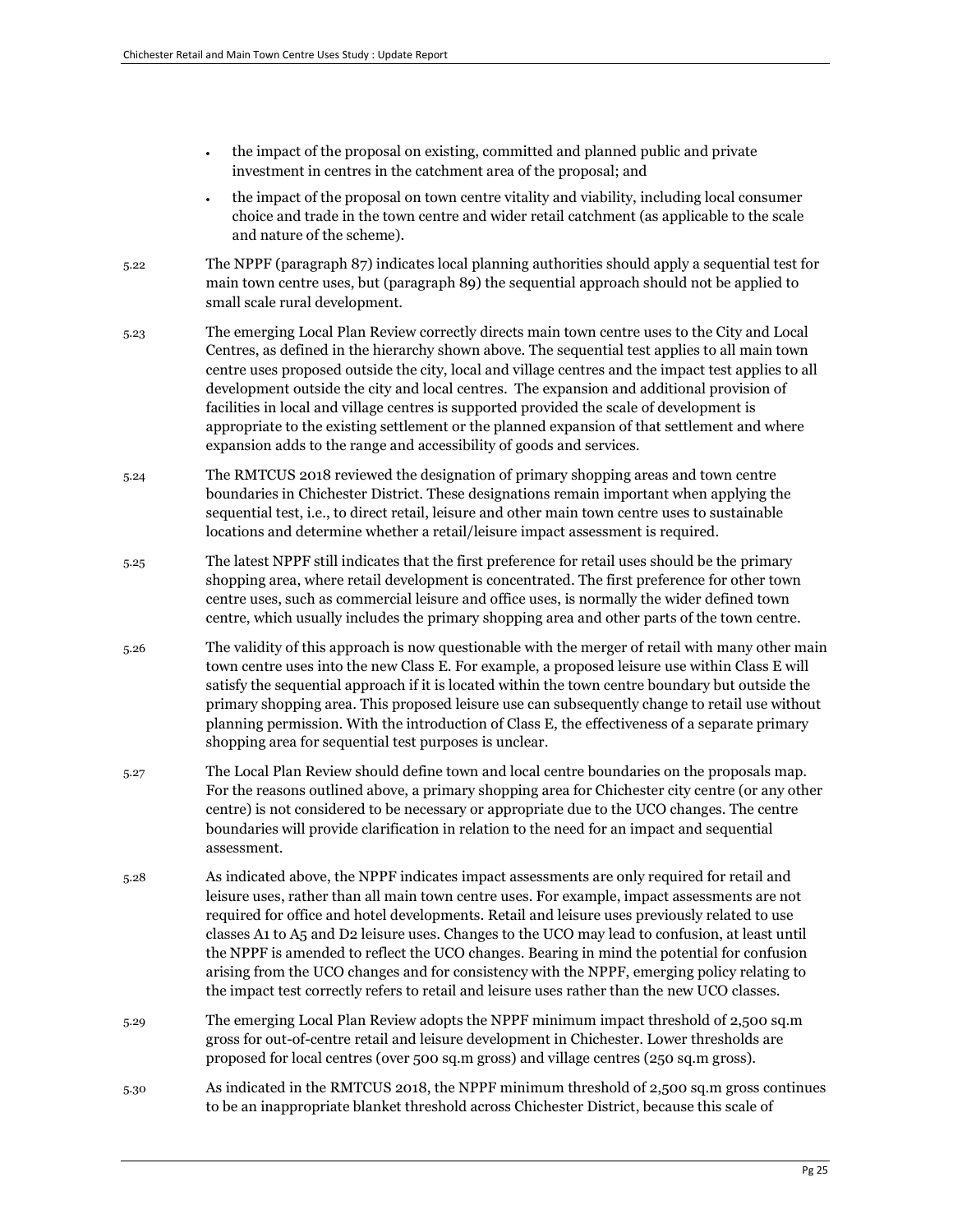development would represent a significant proportion of the overall retail projections for parts of the District. These recommendations remain unchanged and the adoption of lower thresholds for development that would affect local and village centres (500 and 250 sq.m gross respectively) are endorsed by the updated (lower) floorspace capacity projections and recent market conditions.

### **Chichester city centre**

- 5.31 The emerging LPR adopts a balanced approach that recognises the need to maintain and enhance the City's retail position as well as the early evening and night-time economy. There is still a need to protect retail uses previously categorised as Class A1 uses within the city centre. However, recent changes to the Use Classes Order (UCO) and Permitted Development Rights (PDR) will restrict the future policy approach.
- 5.32 Considering current and likely future market trends, the updated (lower) retail floorspace capacity projections, and changes to the UCO and PDR described earlier, restrictive policies may be unsound and unimplementable for existing premises. The UCO/PDR changes prevent a more restrictive approach, recognising that the introduction of Article 4 directions can only remove permitted GPDO changes of uses but not movement within the same use class i.e., new Class E.
- 5.33 The introduction of restrictive shop frontage policies could be inappropriate as it could lead to an increase in vacant units. Demand from retail occupiers has reduced and the updated retail floorspace projections are much lower than previous projections, particularly comparison goods retail. The continuation of the previous policy approach would be undermined and hampered by the UCO/PDR changes. Notwithstanding the reduced controls, the mix of uses within Use Class E can still be controlled via planning conditions or legal agreements, where planning permission is required i.e., where there is a change of use requiring planning permission, redevelopment or new development is proposed, in the same way planning conditions/legal agreements were previously used to control movement usually permitted within the former Class A uses. This approach could be used to control the mix of ground floor uses on development site allocations.
- 5.34 The LPR retains primary and secondary shopping frontages within the city centre to manage the mix of uses and protect the vitality and viability of the centre.
- 5.35 Within primary shopping frontages the retail offer will be enhanced and uses within Class E will be retained whilst maintaining an active frontage. Within secondary frontages, a wider range of main town centre uses including Class E, Sui Generis and Class F will be protected.
- 5.36 To achieve these aims, emerging LPR policy encourages proposals for Class E uses within the primary shopping frontages. Emerging LPR policy encourages proposals for Class E uses Sui Generis and Class F within the secondary shopping frontages and offers more flexibility. Proposals that require planning permission that would result in the loss of these uses at ground floor level will only be permitted subject to criteria relating to:
	- individual or cumulative impact on neighbouring amenity;
	- adverse impact on the vitality and viability of the city centre as a whole;
	- provision of an active frontage at ground floor level which relates well to the design of the building and to the street-scene and its setting; and
	- adequate marketing of the unit for Class E uses in primary frontages or Class E, Sui Generis and Class F uses in secondary frontages.
- 5.37 Encouraging Class E uses within both primary and secondary frontages will include main town centre uses not previously permitted at ground floor level e.g., offices and leisure uses. Non-Class E uses including pubs, bars, hot food takeaways and other Sui Generis uses are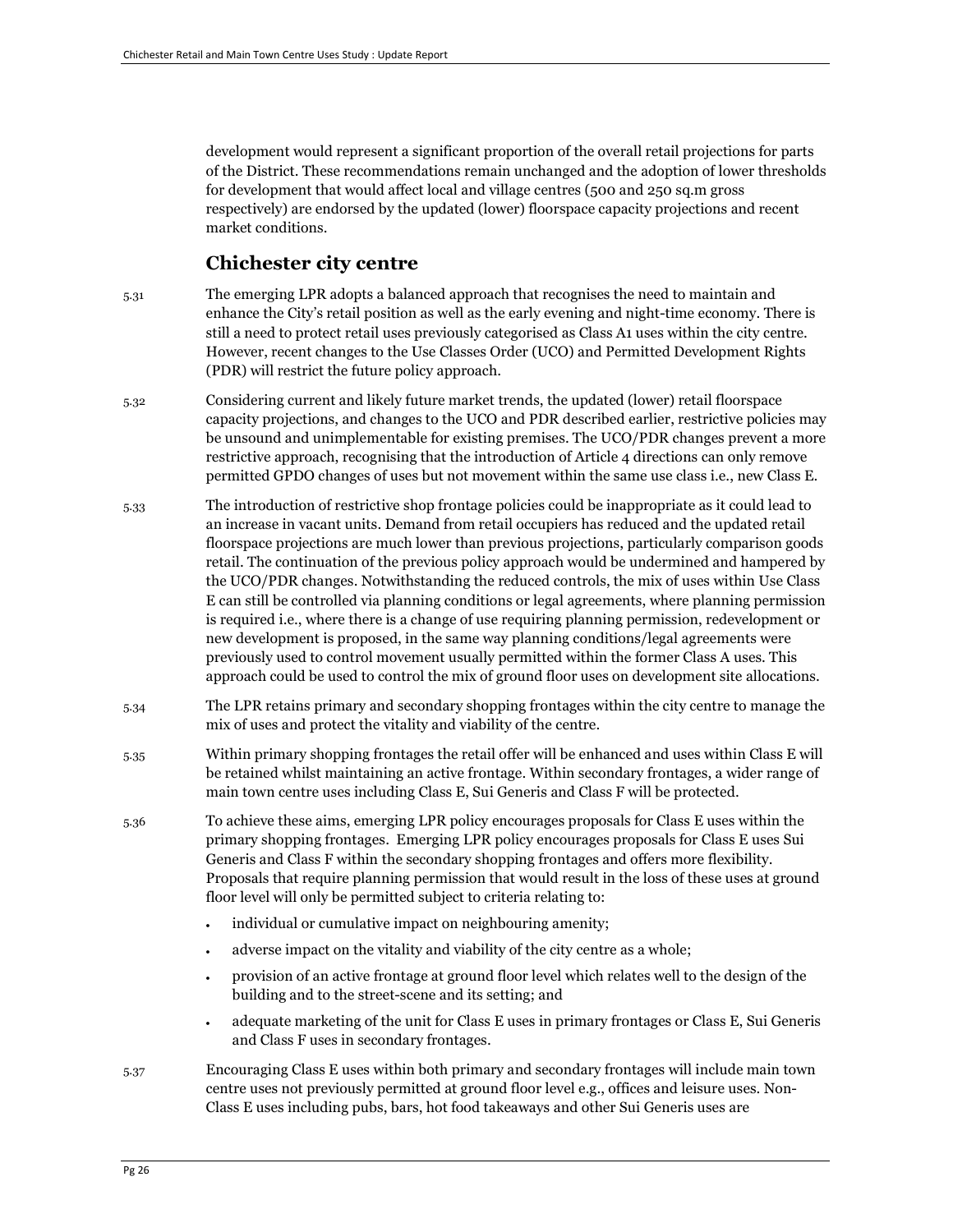encouraged in the secondary frontages where appropriate i.e., preventing breaks in active frontages, amenity issues (noise/smells), impact on the nature and character of the retail frontages. This approach will allow significant flexibility across the city centre.

- 5.38 In the future and is specific cases, it may be appropriate to consider Article 4 directions to prevent permitted changes of use that could undermine the character or vitality and viability of parts of the centre. However, Article 4 directions cannot restrict the movement of activities within the new Class E and the potential to use this approach is limited in relation to retaining retail uses within the centre.
- 5.39 The mix of uses within Use Class E can still be controlled via planning conditions or legal agreements, where planning permission is required i.e., changes of use requiring planning permission, redevelopment or new development is proposed. This approach could be used to control the mix of ground floor uses on development site allocations in the city centres.

## **Local and village centres**

- 5.40 The emerging LPR recognises the important role played by local and village centres in serving day to day needs. Small scale development of a mix of town centre uses is supported and development outside centres is required to satisfy the impact and sequential tests.
- 5.41 Changes of use that would result in a reduction in shopping facilities will be restricted and the continued use for Class E and other main town centre uses is supported, subject to local need and marketing criteria.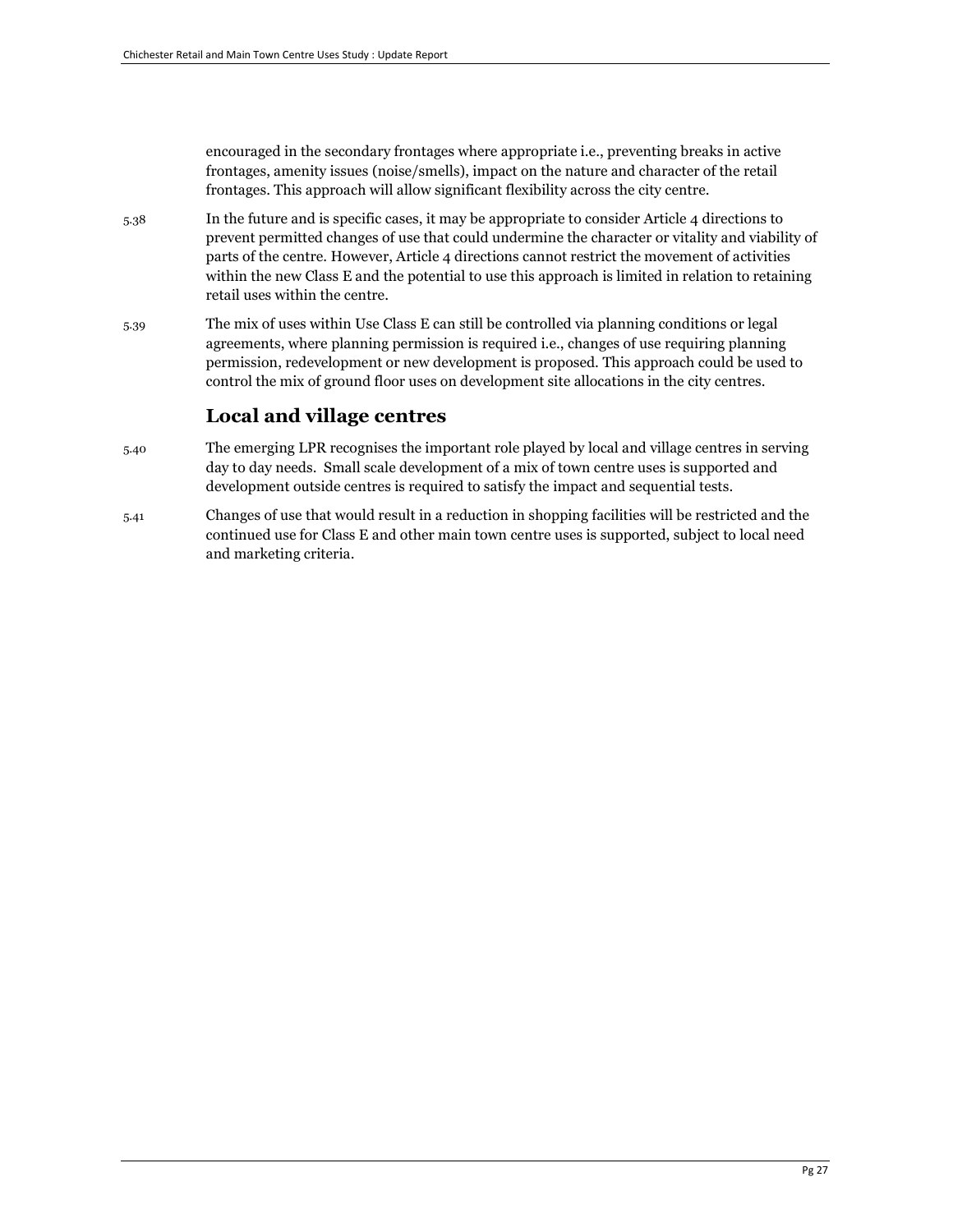## **6.0 Conclusions and recommendations**

## **Accommodating growth**

6.1 This updated indicates the projected capacity for retail and food/beverage floorspace has reduced significantly since the RMTCUS 2018 was prepared. The revised projections suggest a mix of comparison and convenience goods retail and food/beverage floorspace is require up to 2039 totalling 11,100 sq.m gross. Emerging LPR policy should indicate this floorspace projection can be accommodated through the re-occupation of vacant floorspace and new neighbourhood and village centres within strategic allocations (about 1,500 sq.m gross). Any long term residual requirement could be accommodated at the Southern Gateway, taking account of the sequential test.

## **Other policy options**

- 6.2 Based on the scale of facilities available within each settlement and the retail floorspace projections in this update study, the retail hierarchy within the emerging LPR remains appropriate and sound.
- 6.3 The NPPF minimum impact threshold of 2,500 sq.m gross is an inappropriate blanket threshold across Chichester District. The emerging LPR proposes appropriate impact thresholds, now endorsed by the updated (lower) floorspace capacity projections and recent market conditions.
- 6.4 The LPR should define town and local centre boundaries on the proposals map. However, a separate primary shopping area for Chichester city centre is not considered to be necessary or appropriate following the UCO changes. The centre boundaries should provide sufficient clarification in relation to the need for an impact and sequential assessment.
- 6.5 Current and future market trends, the lower retail floorspace capacity projections, changes to the NPPF and the UCO, indicate a more flexible approach to shop frontage policies and the mix of uses within centre should be adopted.
- 6.6 Future policy seeks to encourage all Class E uses within the town, local and village centres and provides an appropriate flexible approach.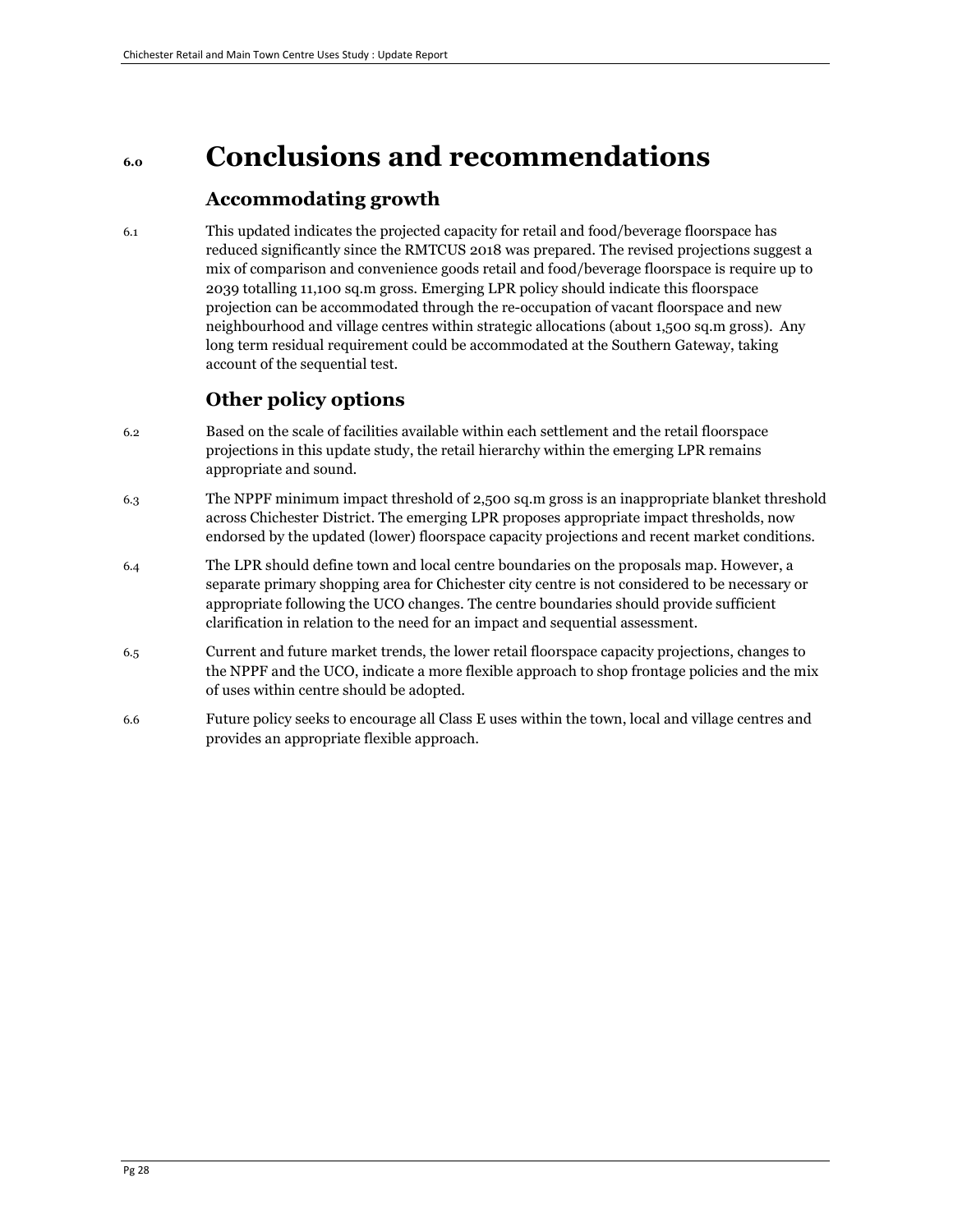## **Appendix 1 Study area and population**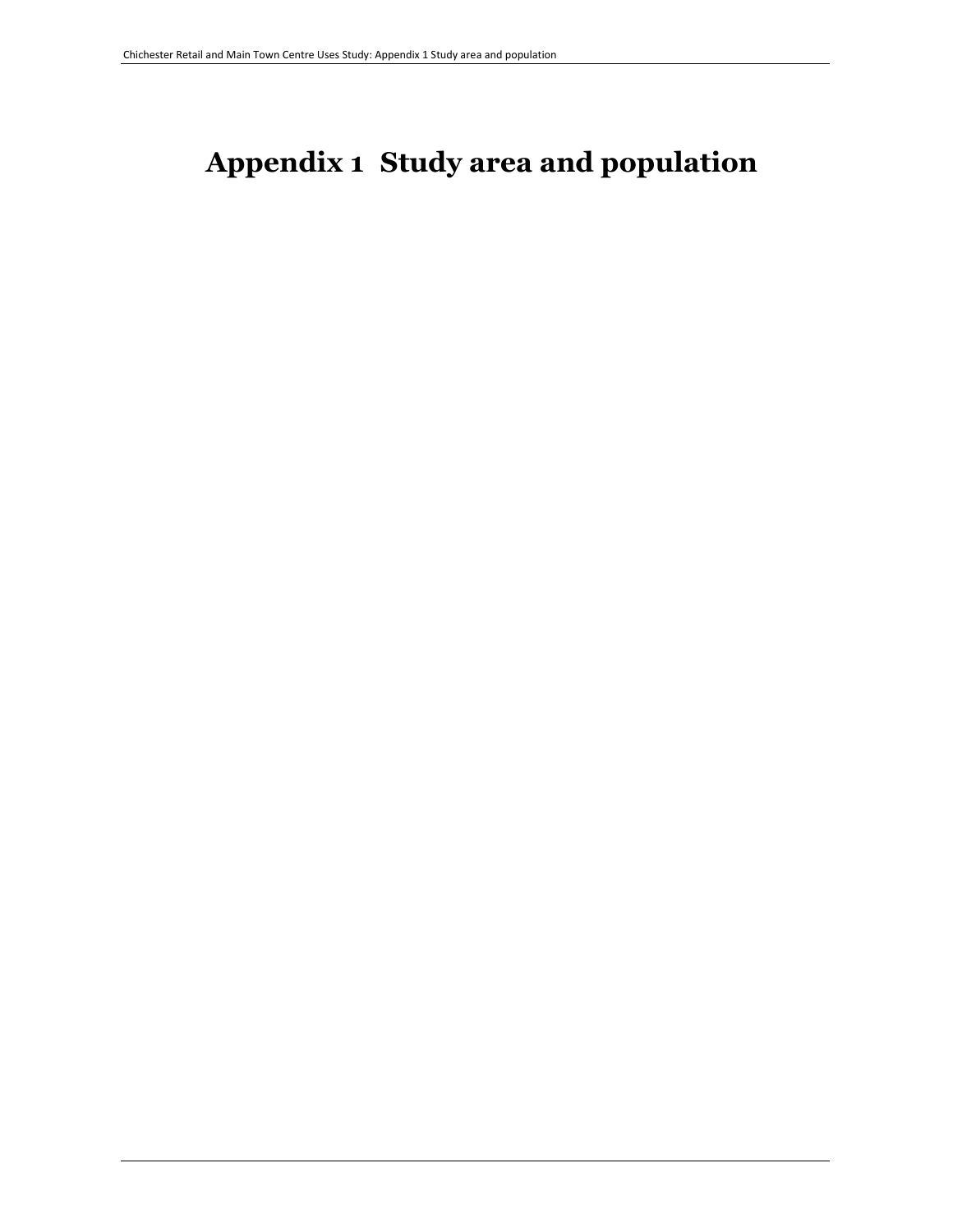

#### Key

Local Authority Boundary

#### **Survey Zones:**

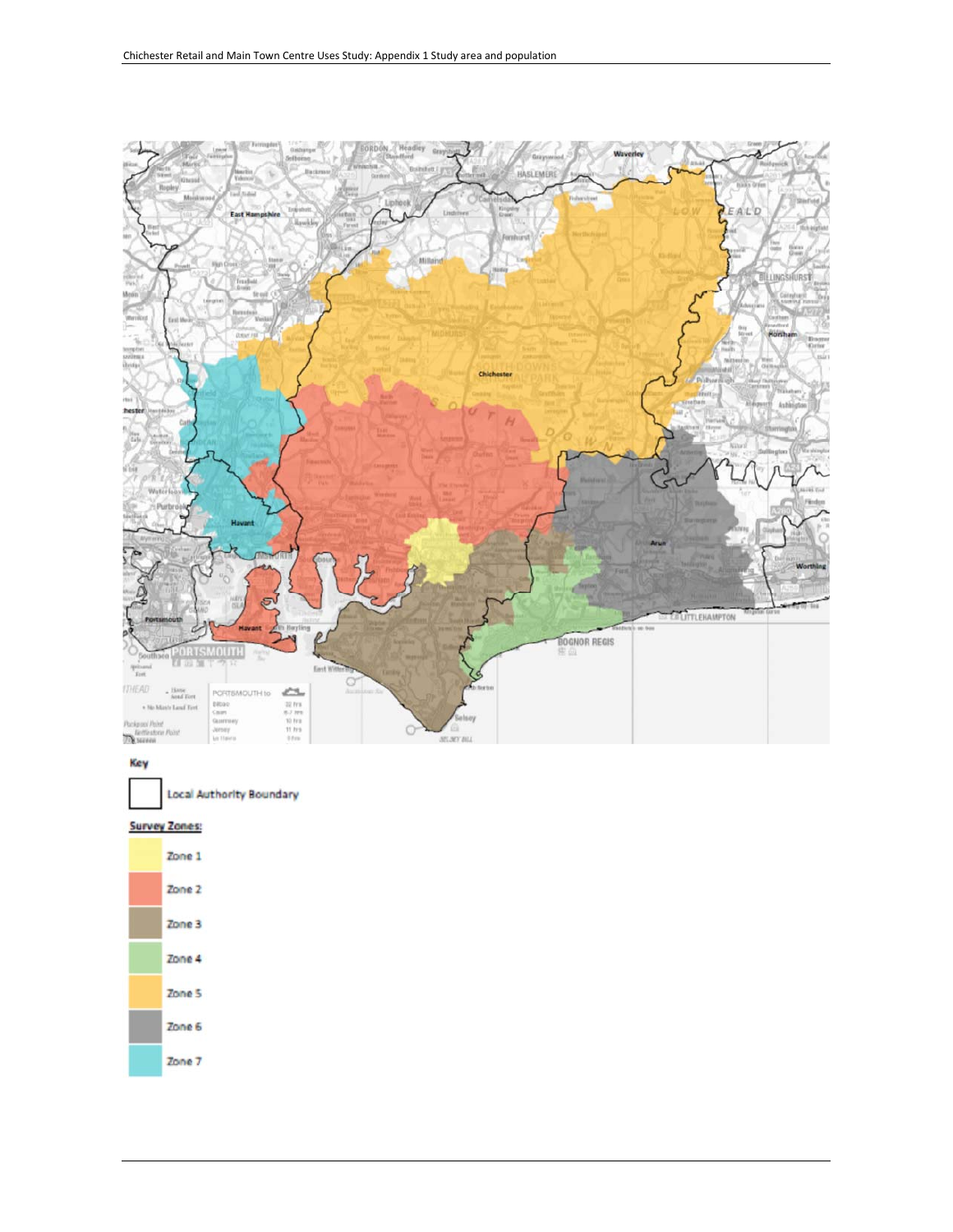#### **Table 1A - Study area population projections (baseline growth)**

| Zone                                            | 2022    | 2026    | 2031    | 2035    | 2039    |
|-------------------------------------------------|---------|---------|---------|---------|---------|
| Zone 1 - Chichester/Tangmere                    | 33,959  | 34,902  | 36.040  | 36.896  | 37,718  |
| Zone 2 - Hayling Island/South Downs/Southbourne | 56.724  | 58,300  | 60,200  | 61,630  | 63,003  |
| Zone 3 - Selsey/East Wittering/Bracklesham      | 35,630  | 36,620  | 37,813  | 38.712  | 39,574  |
| Zone 4 - Bognor Regis                           | 75.478  | 77,737  | 80,245  | 82.049  | 83,672  |
| Zone 5 - South Downs (North)                    | 32,220  | 33,135  | 34,122  | 34,771  | 35,359  |
| Zone 6 - Arundel/Littlehampton                  | 77.946  | 80.516  | 83.392  | 85.436  | 87,385  |
| Zone 7 - Waterlooville/Havant                   | 106.064 | 108,787 | 111,850 | 114,163 | 116,472 |
| <b>Total</b>                                    | 418,021 | 429.998 | 443,662 | 453,658 | 463,182 |

*Sources:* 

*Projected Population change Chichester Planning Authority Area with delivery of 532 dwellings per annum (Zones 1, 2 and 3). Experian population projections (Zones 4, 5, 6 and 7)*

#### **Table 1B - Study area population projections (high growth)**

| <b>Zone</b>                                     | 2022    | 2026    | 2031    | 2035    | 2039    |
|-------------------------------------------------|---------|---------|---------|---------|---------|
| Zone 1 - Chichester/Tangmere                    | 33.959  | 35.082  | 36.461  | 37.524  | 38.563  |
| Zone 2 - Hayling Island/South Downs/Southbourne | 56.724  | 58.601  | 60.903  | 62.679  | 64.414  |
| Zone 3 - Selsey/East Wittering/Bracklesham      | 35.630  | 36.809  | 38.255  | 39.371  | 40.461  |
| Zone 4 - Bognor Regis                           | 75.478  | 77.737  | 80,245  | 82.049  | 83,672  |
| Zone 5 - South Downs (North)                    | 32.220  | 33.135  | 34.122  | 34.771  | 35,359  |
| Zone 6 - Arundel/Littlehampton                  | 77.946  | 80.516  | 83.392  | 85.436  | 87,385  |
| Zone 7 - Waterlooville/Havant                   | 106.064 | 108,787 | 111.850 | 114.163 | 116.472 |
| <b>Total</b>                                    | 418.021 | 430.668 | 445.228 | 455.993 | 466.326 |

*Sources:* 

*Projected Population change Chichester Planning Authority Area with delivery of 608 dwellings per annum (Zones 1, 2 and 3). Experian population projections (Zones 4, 5, 6 and 7)*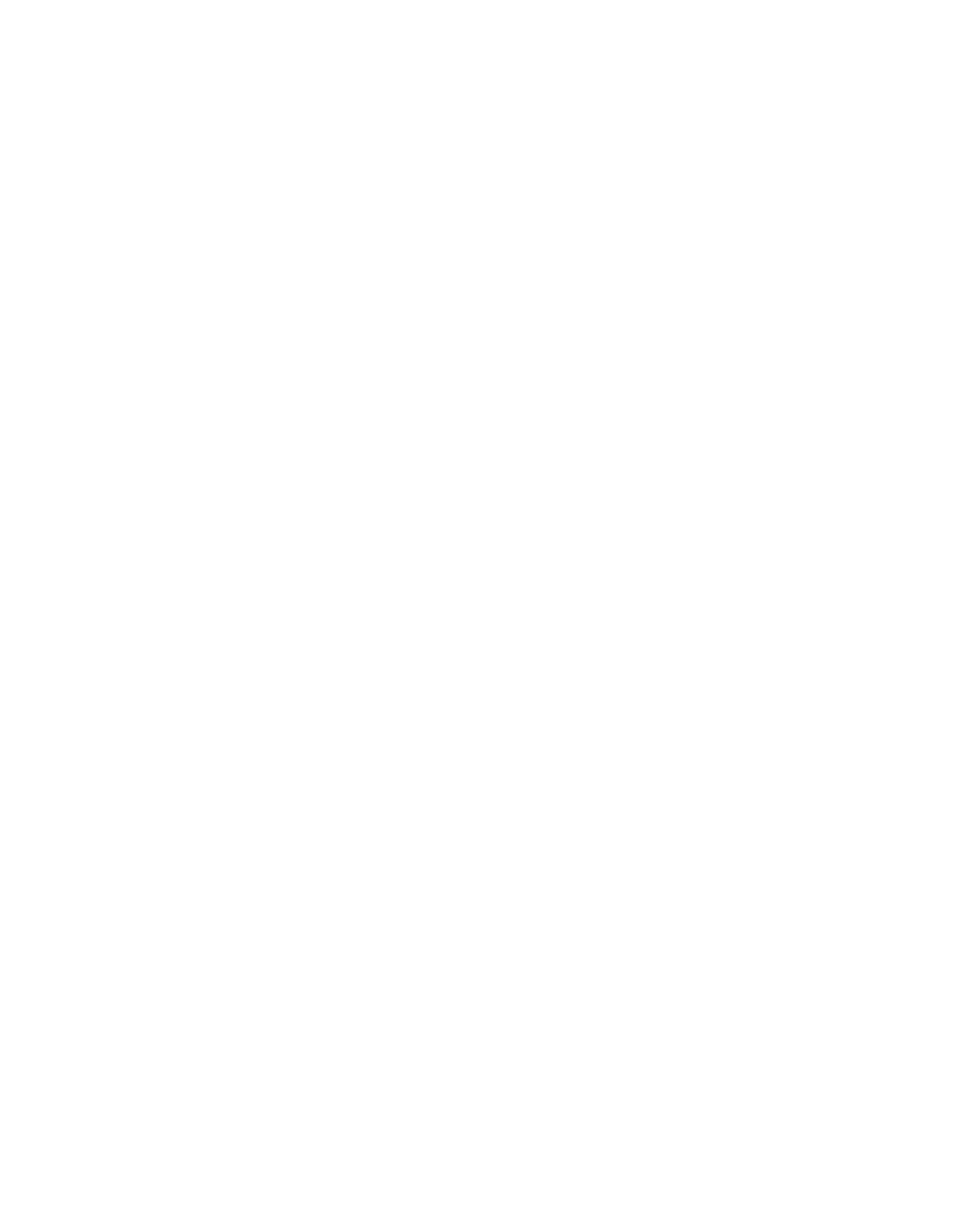# **Appendix 2 Convenience goods capacity**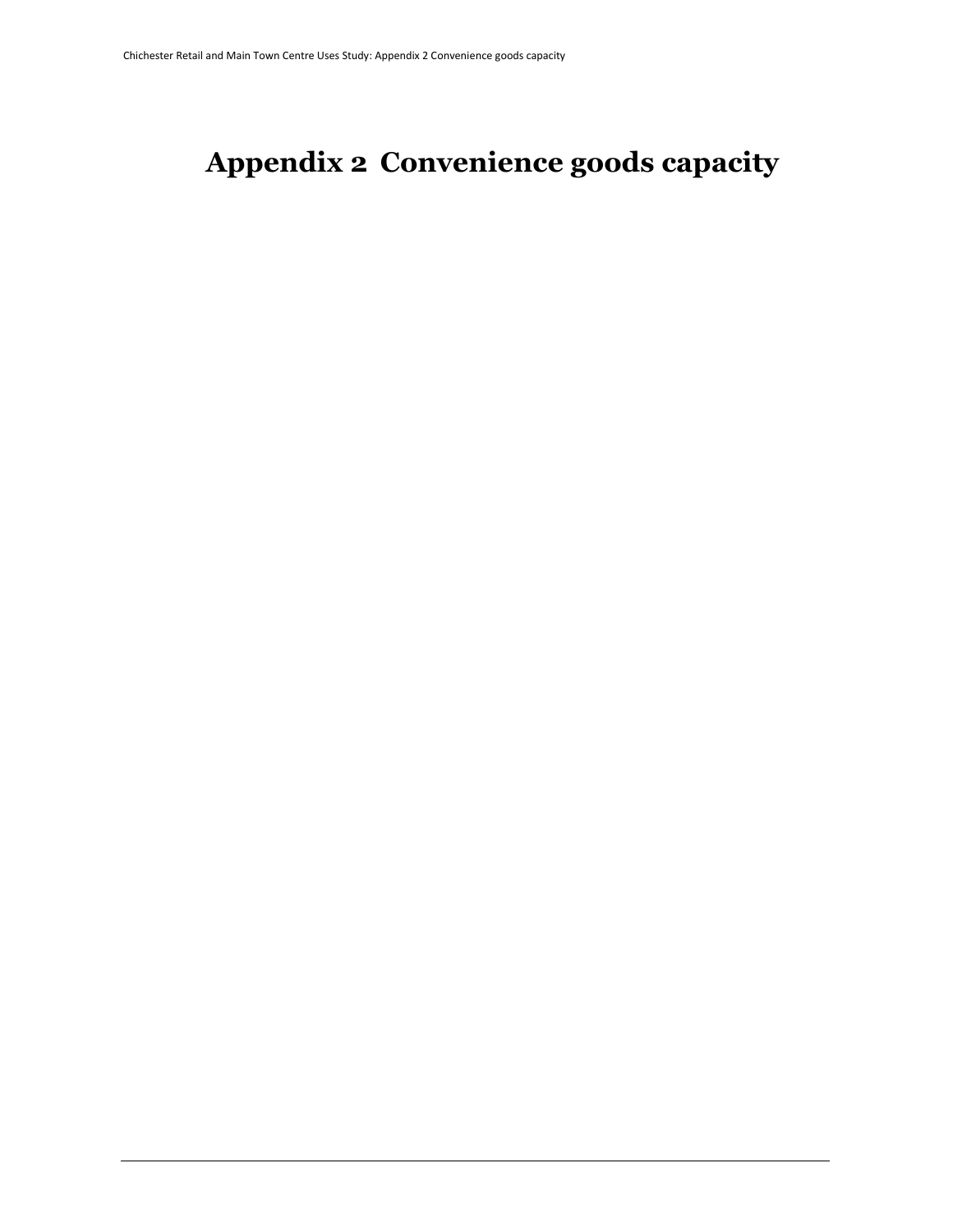#### **Table 1 - Convenience goods expenditure per person per annum (£)**

| <b>Zone</b>                                     | 2022  | 2026  | 2031  | 2035  | 2039  |
|-------------------------------------------------|-------|-------|-------|-------|-------|
| Zone 1 - Chichester/Tangmere                    | 2,557 | 2,540 | 2,539 | 2.544 | 2,545 |
| Zone 2 - Hayling Island/South Downs/Southbourne | 2.788 | 2.770 | 2,769 | 2.774 | 2,776 |
| Zone 3 - Selsey/East Wittering/Bracklesham      | 2,665 | 2,648 | 2.647 | 2.652 | 2,654 |
| Zone 4 - Bognor Regis                           | 2,507 | 2.490 | 2,489 | 2.494 | 2,496 |
| Zone 5 - South Downs (North)                    | 2.973 | 2.954 | 2,952 | 2,958 | 2,960 |
| Zone 6 - Arundel/Littlehampton                  | 2.574 | 2.557 | 2,556 | 2.560 | 2,562 |
| Zone 7 - Waterlooville/Havant                   | 2.443 | 2.427 | 2.426 | 2.430 | 2.432 |

*Sources:* 

*Experian Local Expenditure 2020 (2020 prices)*

*Experian growth rates from Retail Planner Briefing Note 19 - Figure 1a*

*Excludes Special Forms of Trading - Experian adjusted SFT Retail Planner Briefing Note 19 - Figure 5*

#### **Table 2A - Total convenience goods expenditure (£m) - baseline growth**

| <b>Zone</b>                                     | 2022     | 2026     | 2031     | 2035     | 2039     |
|-------------------------------------------------|----------|----------|----------|----------|----------|
| Zone 1 - Chichester/Tangmere                    | 86.83    | 88.65    | 91.50    | 93.85    | 95.99    |
| Zone 2 - Hayling Island/South Downs/Southbourne | 158.15   | 161.47   | 166.67   | 170.95   | 174.90   |
| Zone 3 - Selsey/East Wittering/Bracklesham      | 94.95    | 96.96    | 100.08   | 102.65   | 105.03   |
| Zone 4 - Bognor Regis                           | 189.22   | 193.59   | 199.76   | 204.63   | 208.85   |
| Zone 5 - South Downs (North)                    | 95.79    | 97.87    | 100.74   | 102.85   | 104.66   |
| Zone 6 - Arundel/Littlehampton                  | 200.63   | 205.85   | 213.12   | 218.75   | 223.88   |
| Zone 7 - Waterlooville/Havant                   | 259.11   | 263.99   | 271.32   | 277.44   | 283.26   |
| <b>Study Area Total</b>                         | 1,084.69 | 1,108.38 | 1,143.20 | 1,171.11 | 1.196.56 |

*Source: Tables 1A, Appendix 1 and Table 1, Appendix 2*

#### **Table 2B - Total convenience goods expenditure (£m) - high growth**

| <b>Zone</b>                                     | 2022     | 2026     | 2031     | 2035     | 2039     |
|-------------------------------------------------|----------|----------|----------|----------|----------|
| Zone 1 - Chichester/Tangmere                    | 86.83    | 89.10    | 92.57    | 95.45    | 98.14    |
| Zone 2 - Hayling Island/South Downs/Southbourne | 158.15   | 162.31   | 168.62   | 173.86   | 178.81   |
| Zone 3 - Selsey/East Wittering/Bracklesham      | 94.95    | 97.46    | 101.25   | 104.39   | 107.38   |
| Zone 4 - Bognor Regis                           | 189.22   | 193.59   | 199.76   | 204.63   | 208.85   |
| Zone 5 - South Downs (North)                    | 95.79    | 97.87    | 100.74   | 102.85   | 104.66   |
| Zone 6 - Arundel/Littlehampton                  | 200.63   | 205.85   | 213.12   | 218.75   | 223.88   |
| Zone 7 - Waterlooville/Havant                   | 259.11   | 263.99   | 271.32   | 277.44   | 283.26   |
| <b>Study Area Total</b>                         | 1.084.69 | 1.110.17 | 1.147.39 | 1.177.37 | 1.204.99 |

*Source: Tables 1B, Appendix 1 and Table 1, Appendix 2*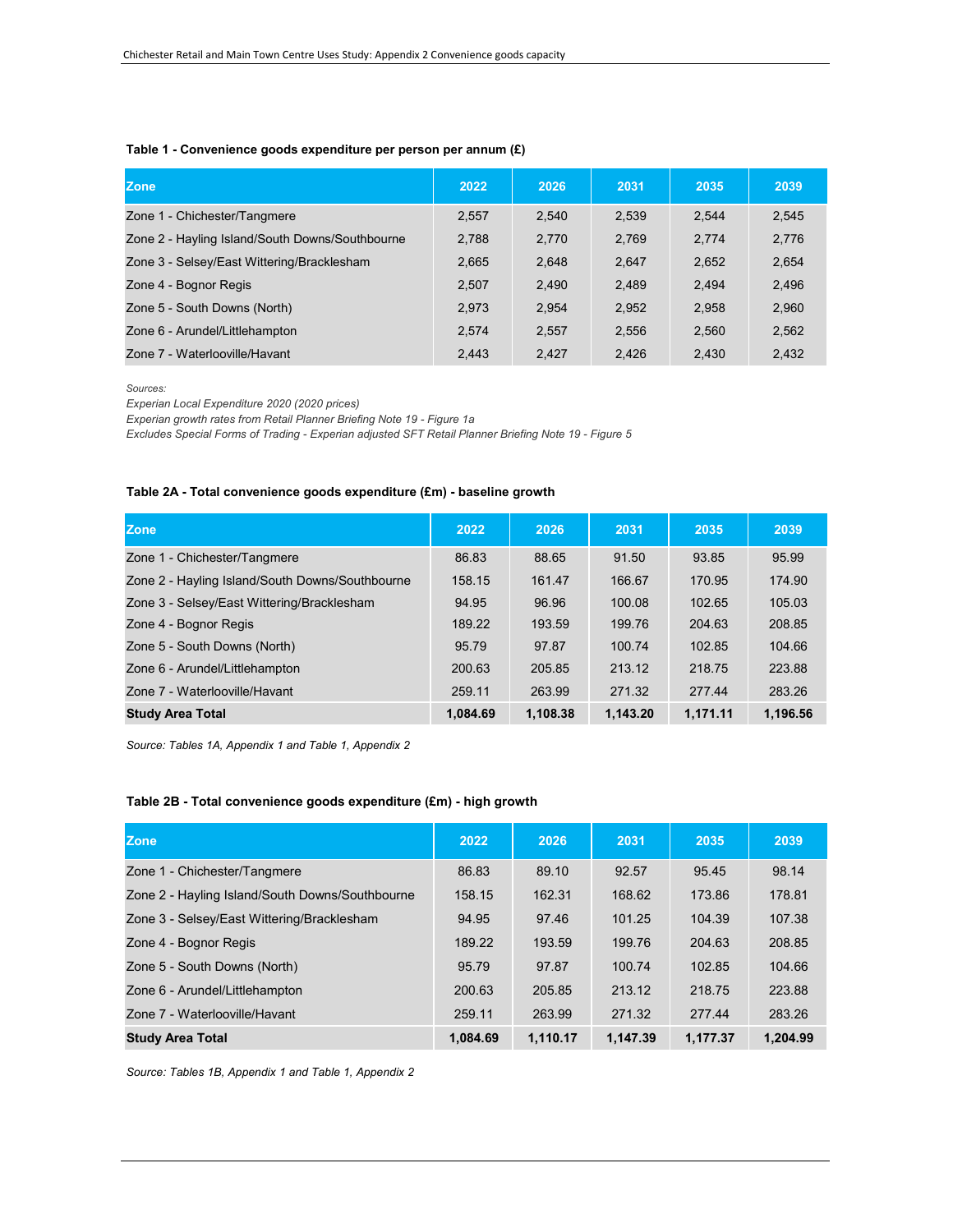## **Table 3 - Base year 2022 convenience goods market shares (%)**

| <b>Location</b>                               | Zone 1 | Zone 2 | Zone 3 | Zone 4 | Zone 5 | Zone 6 | Zone 7 | <b>Inflow</b> |
|-----------------------------------------------|--------|--------|--------|--------|--------|--------|--------|---------------|
| Aldi, Barnfield Drive, Chichester             | 7.3%   | 3.8%   | 4.9%   | 1.2%   | 3.4%   | 0.3%   | 0.0%   | 4.0%          |
| Lidl, Portfield Way, Chichester               | 6.3%   | 1.3%   | 3.5%   | 0.6%   | 1.5%   | 0.0%   | 0.0%   | 4.0%          |
| Sainsbury's, Westhampnett Road, Chichester    | 19.9%  | 9.4%   | 16.2%  | 1.5%   | 6.6%   | 1.4%   | 0.0%   | 4.0%          |
| Tesco Extra, Fishbourne Road East, Chichester | 27.9%  | 6.9%   | 19.4%  | 1.2%   | 5.4%   | 0.3%   | 1.5%   | 4.0%          |
| Waitrose, Via Ravenna, Chichester             | 10.9%  | 5.2%   | 4.9%   | 0.9%   | 0.7%   | 2.7%   | 0.0%   | 5.0%          |
| <b>Other Chichester</b>                       | 24.2%  | 6.8%   | 4.5%   | 4.6%   | 2.2%   | 0.9%   | 0.5%   | 4.0%          |
| Asda, Selsey                                  | 0.0%   | 0.2%   | 12.6%  | 0.0%   | 0.0%   | 0.0%   | 0.0%   | 3.0%          |
| Selsey                                        | 0.0%   | 0.0%   | 13.3%  | 0.0%   | 0.0%   | 0.0%   | 0.0%   | 2.5%          |
| East Wittering/Bracklesham                    | 0.6%   | 0.0%   | 12.0%  | 0.0%   | 0.0%   | 0.0%   | 0.0%   | 2.5%          |
| Chichester rural                              | 0.6%   | 7.5%   | 2.5%   | 0.6%   | 0.3%   | 0.0%   | 0.0%   | 2.5%          |
| <b>Chichester District Total</b>              | 97.7%  | 41.1%  | 93.8%  | 10.6%  | 20.1%  | 5.6%   | 2.0%   | n/a           |
| <b>Bognor Regis</b>                           | 0.5%   | 0.5%   | 5.8%   | 85.9%  | 1.6%   | 2.2%   | 0.0%   | n/a           |
| Haslemere                                     | 0.0%   | 0.0%   | 0.0%   | 0.0%   | 4.5%   | 0.1%   | 0.2%   | n/a           |
| Havant/Waterlooville                          | 1.0%   | 54.6%  | 0.4%   | 0.3%   | 2.0%   | 0.2%   | 89.0%  | n/a           |
| Horsham                                       | 0.0%   | 0.0%   | 0.0%   | 0.6%   | 3.0%   | 0.3%   | 1.5%   | n/a           |
| Littlehampton                                 | 0.2%   | 0.7%   | 0.0%   | 2.3%   | 1.1%   | 80.5%  | 0.2%   | n/a           |
| Midhurst                                      | 0.0%   | 0.0%   | 0.0%   | 0.0%   | 8.9%   | 0.0%   | 0.9%   | n/a           |
| Petersfield/Liss                              | 0.0%   | 0.0%   | 0.0%   | 0.0%   | 18.9%  | 0.0%   | 0.6%   | n/a           |
| Portsmouth                                    | 0.3%   | 2.9%   | 0.0%   | 0.3%   | 0.3%   | 1.0%   | 4.4%   | n/a           |
| Worthing                                      | 0.0%   | 0.0%   | 0.0%   | 0.0%   | 0.0%   | 6.8%   | 0.0%   | n/a           |
| Other                                         | 0.3%   | 0.2%   | 0.0%   | 0.0%   | 39.6%  | 3.3%   | 1.2%   | n/a           |
| <b>Other Total</b>                            | 2.3%   | 58.9%  | 6.2%   | 89.4%  | 79.9%  | 94.4%  | 98.0%  | n/a           |
| <b>TOTAL</b>                                  | 100.0% | 100.0% | 100.0% | 100.0% | 100.0% | 100.0% | 100.0% | n/a           |

*Source: NEMS Household Survey January 2018 (weighted results) and The Visitor Economy of Chichester (Sept 2016) inc. Lichfields' estimates*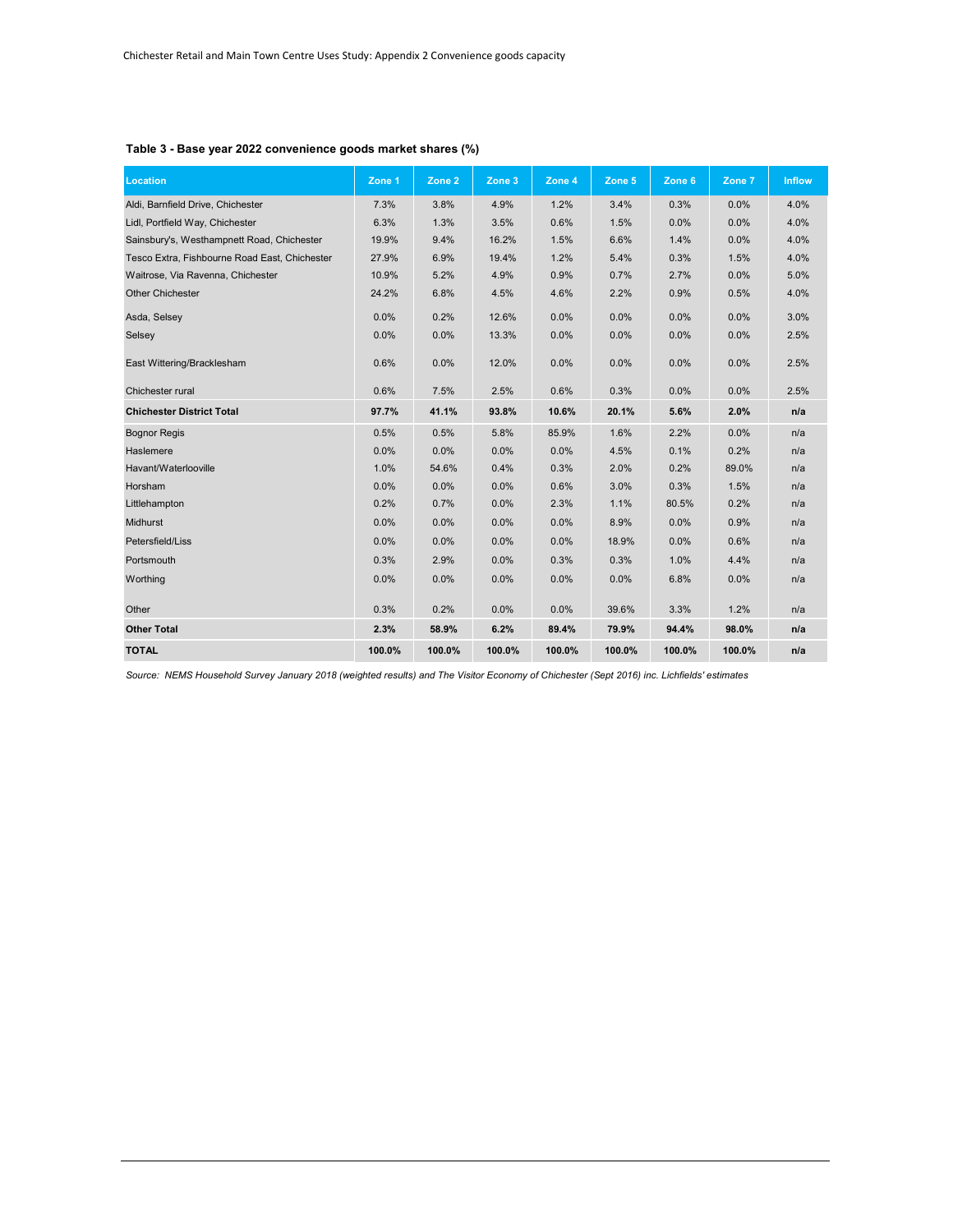| Location                                      | Zone 1 | Zone 2 | Zone $3$ | Zone 4 | Zone 5 | Zone 6 | Zone 7 | <b>Inflow</b> | <b>Total</b> |
|-----------------------------------------------|--------|--------|----------|--------|--------|--------|--------|---------------|--------------|
| <b>Expenditure 2022</b>                       | 86.83  | 158.15 | 94.95    | 189.22 | 95.79  | 200.63 | 259.11 |               | 1,084.69     |
| Aldi, Barnfield Drive, Chichester             | 6.34   | 6.01   | 4.65     | 2.27   | 3.26   | 0.60   | 0.00   | 0.96          | 24.09        |
| Lidl, Portfield Way, Chichester               | 5.47   | 2.06   | 3.32     | 1.14   | 1.44   | 0.00   | 0.00   | 0.56          | 13.98        |
| Sainsbury's, Westhampnett Road, Chichester    | 17.28  | 14.87  | 15.38    | 2.84   | 6.32   | 2.81   | 0.00   | 2.48          | 61.98        |
| Tesco Extra, Fishbourne Road East, Chichester | 24.23  | 10.91  | 18.42    | 2.27   | 5.17   | 0.60   | 3.89   | 2.73          | 68.22        |
| Waitrose, Via Ravenna, Chichester             | 9.46   | 8.22   | 4.65     | 1.70   | 0.67   | 5.42   | 0.00   | 1.59          | 31.72        |
| <b>Other Chichester</b>                       | 21.01  | 10.75  | 4.27     | 8.70   | 2.11   | 1.81   | 1.30   | 2.08          | 52.03        |
| Asda, Selsey                                  | 0.00   | 0.32   | 11.96    | 0.00   | 0.00   | 0.00   | 0.00   | 0.38          | 12.66        |
| Selsey                                        | 0.00   | 0.00   | 12.63    | 0.00   | 0.00   | 0.00   | 0.00   | 0.32          | 12.95        |
| East Wittering/Bracklesham                    | 0.52   | 0.00   | 11.39    | 0.00   | 0.00   | 0.00   | 0.00   | 0.31          | 12.22        |
| Chichester rural                              | 0.52   | 11.86  | 2.37     | 1.14   | 0.29   | 0.00   | 0.00   | 0.41          | 16.59        |
| <b>Chichester District Total</b>              | 84.84  | 65.00  | 89.07    | 20.06  | 19.25  | 11.24  | 5.18   | 11.82         | 306.45       |
| <b>Bognor Regis</b>                           | 0.43   | 0.79   | 5.51     | 162.54 | 1.53   | 4.41   | 0.00   |               | 175.22       |
| Haslemere                                     | 0.00   | 0.00   | 0.00     | 0.00   | 4.31   | 0.20   | 0.52   |               | 5.03         |
| Havant/Waterlooville                          | 0.87   | 86.35  | 0.38     | 0.57   | 1.92   | 0.40   | 230.61 |               | 321.09       |
| Horsham                                       | 0.00   | 0.00   | 0.00     | 1.14   | 2.87   | 0.60   | 3.89   |               | 8.50         |
| Littlehampton                                 | 0.17   | 1.11   | 0.00     | 4.35   | 1.05   | 161.51 | 0.52   |               | 168.71       |
| Midhurst                                      | 0.00   | 0.00   | 0.00     | 0.00   | 8.53   | 0.00   | 2.33   |               | 10.86        |
| Petersfield/Liss                              | 0.00   | 0.00   | 0.00     | 0.00   | 18.10  | 0.00   | 1.55   |               | 19.66        |
| Portsmouth                                    | 0.26   | 4.59   | 0.00     | 0.57   | 0.29   | 2.01   | 11.40  |               | 19.11        |
| Worthing                                      | 0.00   | 0.00   | 0.00     | 0.00   | 0.00   | 13.64  | 0.00   |               | 13.64        |
| Other                                         | 0.26   | 0.32   | 0.00     | 0.00   | 37.93  | 6.62   | 3.11   |               | 48.24        |
| <b>Other Total</b>                            | 2.00   | 93.15  | 5.89     | 169.17 | 76.54  | 189.40 | 253.93 |               | 790.06       |
| <b>TOTAL</b>                                  | 86.83  | 158.15 | 94.95    | 189.22 | 95.79  | 200.63 | 259.11 | 11.82         | 1,096.52     |

#### **Table 4 - Base year 2022 convenience goods expenditure patterns (£M)**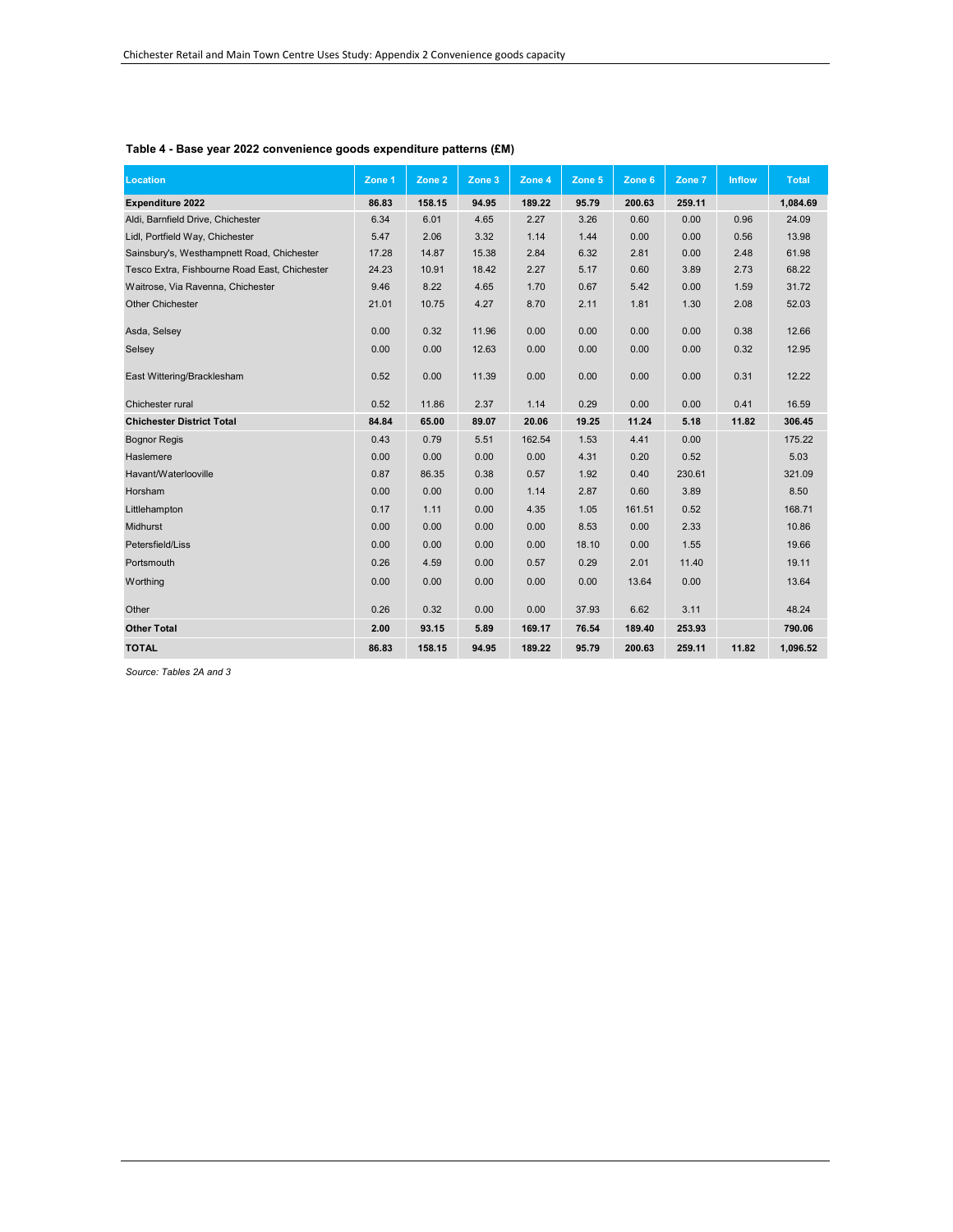| <b>Location</b>                               | Zone 1 | Zone 2 | Zone 3 | Zone 4 | Zone 5 | Zone 6 | Zone 7 | <b>Inflow</b> | <b>Total</b> |
|-----------------------------------------------|--------|--------|--------|--------|--------|--------|--------|---------------|--------------|
| Expenditure 2026                              | 88.65  | 161.47 | 96.96  | 193.59 | 97.87  | 205.85 | 263.99 |               | 1,108.38     |
| Aldi, Barnfield Drive, Chichester             | 6.47   | 6.14   | 4.75   | 2.32   | 3.33   | 0.62   | 0.00   | 0.98          | 24.61        |
| Lidl, Portfield Way, Chichester               | 5.58   | 2.10   | 3.39   | 1.16   | 1.47   | 0.00   | 0.00   | 0.57          | 14.28        |
| Sainsbury's, Westhampnett Road, Chichester    | 17.64  | 15.18  | 15.71  | 2.90   | 6.46   | 2.88   | 0.00   | 2.53          | 63.30        |
| Tesco Extra, Fishbourne Road East, Chichester | 24.73  | 11.14  | 18.81  | 2.32   | 5.28   | 0.62   | 3.96   | 2.79          | 69.66        |
| Waitrose, Via Ravenna, Chichester             | 9.66   | 8.40   | 4.75   | 1.74   | 0.69   | 5.56   | 0.00   | 1.62          | 32.42        |
| <b>Other Chichester</b>                       | 21.45  | 10.98  | 4.36   | 8.91   | 2.15   | 1.85   | 1.32   | 2.13          | 53.15        |
| Asda, Selsey                                  | 0.00   | 0.32   | 12.22  | 0.00   | 0.00   | 0.00   | 0.00   | 0.39          | 12.93        |
| Selsey                                        | 0.00   | 0.00   | 12.90  | 0.00   | 0.00   | 0.00   | 0.00   | 0.33          | 13.23        |
| East Wittering/Bracklesham                    | 0.53   | 0.00   | 11.63  | 0.00   | 0.00   | 0.00   | 0.00   | 0.31          | 12.48        |
| Chichester rural                              | 0.53   | 12.11  | 2.42   | 1.16   | 0.29   | 0.00   | 0.00   | 0.42          | 16.95        |
| <b>Chichester District Total</b>              | 86.61  | 66.37  | 90.95  | 20.52  | 19.67  | 11.53  | 5.28   | 12.07         | 312.99       |
| <b>Bognor Regis</b>                           | 0.44   | 0.81   | 5.62   | 166.30 | 1.57   | 4.53   | 0.00   |               | 179.26       |
| Haslemere                                     | 0.00   | 0.00   | 0.00   | 0.00   | 4.40   | 0.21   | 0.53   |               | 5.14         |
| Havant/Waterlooville                          | 0.89   | 88.16  | 0.39   | 0.58   | 1.96   | 0.41   | 234.95 |               | 327.34       |
| Horsham                                       | 0.00   | 0.00   | 0.00   | 1.16   | 2.94   | 0.62   | 3.96   |               | 8.67         |
| Littlehampton                                 | 0.18   | 1.13   | 0.00   | 4.45   | 1.08   | 165.71 | 0.53   |               | 173.07       |
| <b>Midhurst</b>                               | 0.00   | 0.00   | 0.00   | 0.00   | 8.71   | 0.00   | 2.38   |               | 11.09        |
| Petersfield/Liss                              | 0.00   | 0.00   | 0.00   | 0.00   | 18.50  | 0.00   | 1.58   |               | 20.08        |
| Portsmouth                                    | 0.27   | 4.68   | 0.00   | 0.58   | 0.29   | 2.06   | 11.62  |               | 19.50        |
| Worthing                                      | 0.00   | 0.00   | 0.00   | 0.00   | 0.00   | 14.00  | 0.00   |               | 14.00        |
| Other                                         | 0.27   | 0.32   | 0.00   | 0.00   | 38.75  | 6.79   | 3.17   |               | 49.30        |
| <b>Other Total</b>                            | 2.04   | 95.11  | 6.01   | 173.07 | 78.19  | 194.32 | 258.71 |               | 807.46       |
| <b>TOTAL</b>                                  | 88.65  | 161.47 | 96.96  | 193.59 | 97.87  | 205.85 | 263.99 | 12.07         | 1,120.45     |

## **Table 5A - Future 2026 convenience goods expenditure patterns (£M) -baseline growth**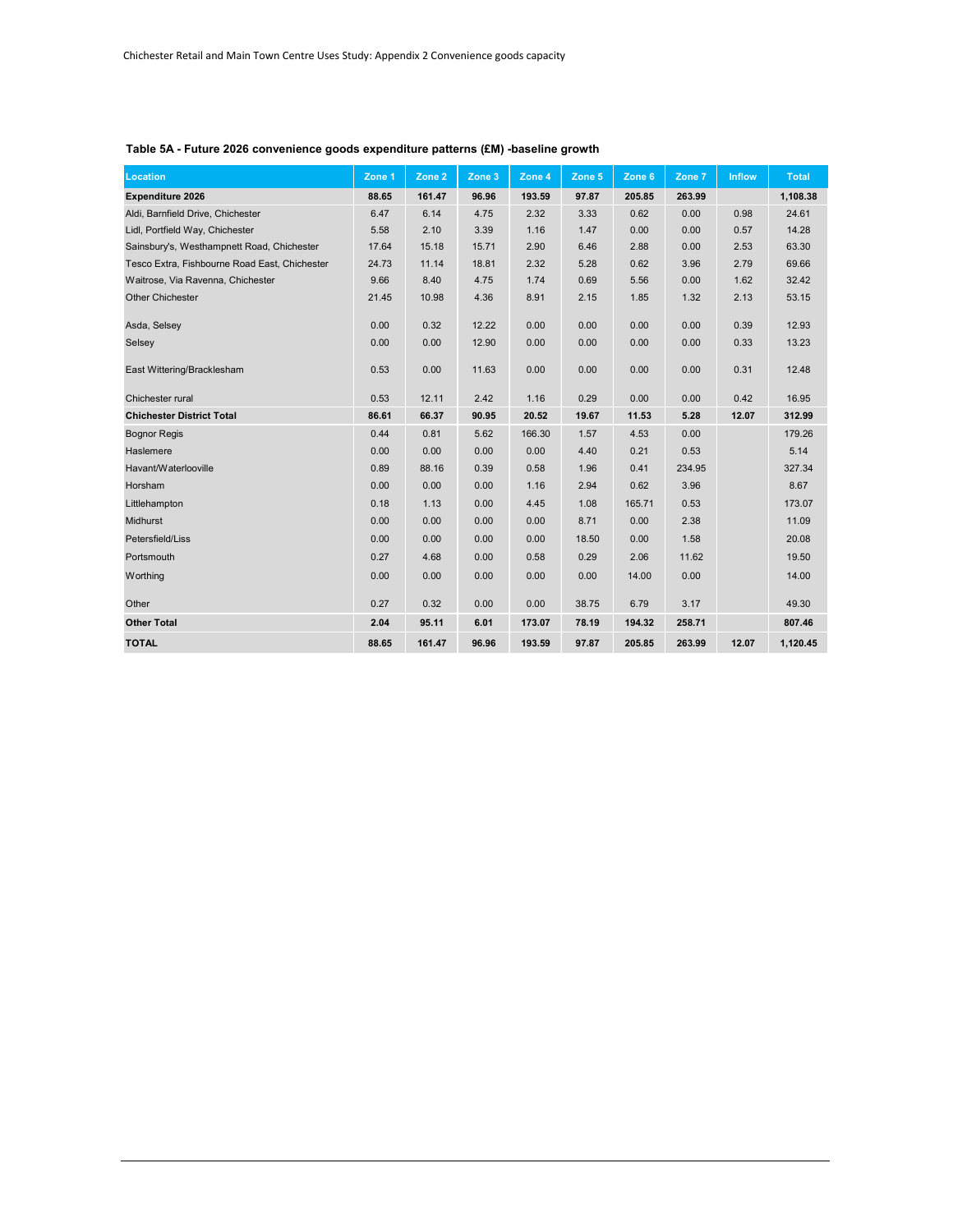| <b>Location</b>                               | Zone 1 | Zone 2 | Zone 3 | Zone 4 | Zone 5 | Zone 6 | Zone 7 | <b>Inflow</b> | <b>Total</b> |
|-----------------------------------------------|--------|--------|--------|--------|--------|--------|--------|---------------|--------------|
| Expenditure 2026                              | 89.10  | 162.31 | 97.46  | 193.59 | 97.87  | 205.85 | 263.99 |               | 1,110.17     |
| Aldi, Barnfield Drive, Chichester             | 6.50   | 6.17   | 4.78   | 2.32   | 3.33   | 0.62   | 0.00   | 0.99          | 24.70        |
| Lidl, Portfield Way, Chichester               | 5.61   | 2.11   | 3.41   | 1.16   | 1.47   | 0.00   | 0.00   | 0.57          | 14.34        |
| Sainsbury's, Westhampnett Road, Chichester    | 17.73  | 15.26  | 15.79  | 2.90   | 6.46   | 2.88   | 0.00   | 2.54          | 63.56        |
| Tesco Extra, Fishbourne Road East, Chichester | 24.86  | 11.20  | 18.91  | 2.32   | 5.28   | 0.62   | 3.96   | 2.80          | 69.95        |
| Waitrose, Via Ravenna, Chichester             | 9.71   | 8.44   | 4.78   | 1.74   | 0.69   | 5.56   | 0.00   | 1.63          | 32.54        |
| <b>Other Chichester</b>                       | 21.56  | 11.04  | 4.39   | 8.91   | 2.15   | 1.85   | 1.32   | 2.13          | 53.35        |
| Asda, Selsey                                  | 0.00   | 0.32   | 12.28  | 0.00   | 0.00   | 0.00   | 0.00   | 0.39          | 12.99        |
| Selsey                                        | 0.00   | 0.00   | 12.96  | 0.00   | 0.00   | 0.00   | 0.00   | 0.33          | 13.29        |
| East Wittering/Bracklesham                    | 0.53   | 0.00   | 11.69  | 0.00   | 0.00   | 0.00   | 0.00   | 0.31          | 12.54        |
| Chichester rural                              | 0.53   | 12.17  | 2.44   | 1.16   | 0.29   | 0.00   | 0.00   | 0.43          | 17.02        |
| <b>Chichester District Total</b>              | 87.05  | 66.71  | 91.42  | 20.52  | 19.67  | 11.53  | 5.28   | 12.12         | 314.30       |
| <b>Bognor Regis</b>                           | 0.45   | 0.81   | 5.65   | 166.30 | 1.57   | 4.53   | 0.00   |               | 179.30       |
| Haslemere                                     | 0.00   | 0.00   | 0.00   | 0.00   | 4.40   | 0.21   | 0.53   |               | 5.14         |
| Havant/Waterlooville                          | 0.89   | 88.62  | 0.39   | 0.58   | 1.96   | 0.41   | 234.95 |               | 327.80       |
| Horsham                                       | 0.00   | 0.00   | 0.00   | 1.16   | 2.94   | 0.62   | 3.96   |               | 8.67         |
| Littlehampton                                 | 0.18   | 1.14   | 0.00   | 4.45   | 1.08   | 165.71 | 0.53   |               | 173.08       |
| <b>Midhurst</b>                               | 0.00   | 0.00   | 0.00   | 0.00   | 8.71   | 0.00   | 2.38   |               | 11.09        |
| Petersfield/Liss                              | 0.00   | 0.00   | 0.00   | 0.00   | 18.50  | 0.00   | 1.58   |               | 20.08        |
| Portsmouth                                    | 0.27   | 4.71   | 0.00   | 0.58   | 0.29   | 2.06   | 11.62  |               | 19.52        |
| Worthing                                      | 0.00   | 0.00   | 0.00   | 0.00   | 0.00   | 14.00  | 0.00   |               | 14.00        |
| Other                                         | 0.27   | 0.32   | 0.00   | 0.00   | 38.75  | 6.79   | 3.17   |               | 49.31        |
| <b>Other Total</b>                            | 2.05   | 95.60  | 6.04   | 173.07 | 78.19  | 194.32 | 258.71 |               | 807.99       |
| <b>TOTAL</b>                                  | 89.10  | 162.31 | 97.46  | 193.59 | 97.87  | 205.85 | 263.99 | 12.12         | 1,122.29     |

## **Table 5B - Future 2026 convenience goods expenditure patterns (£M) - high growth**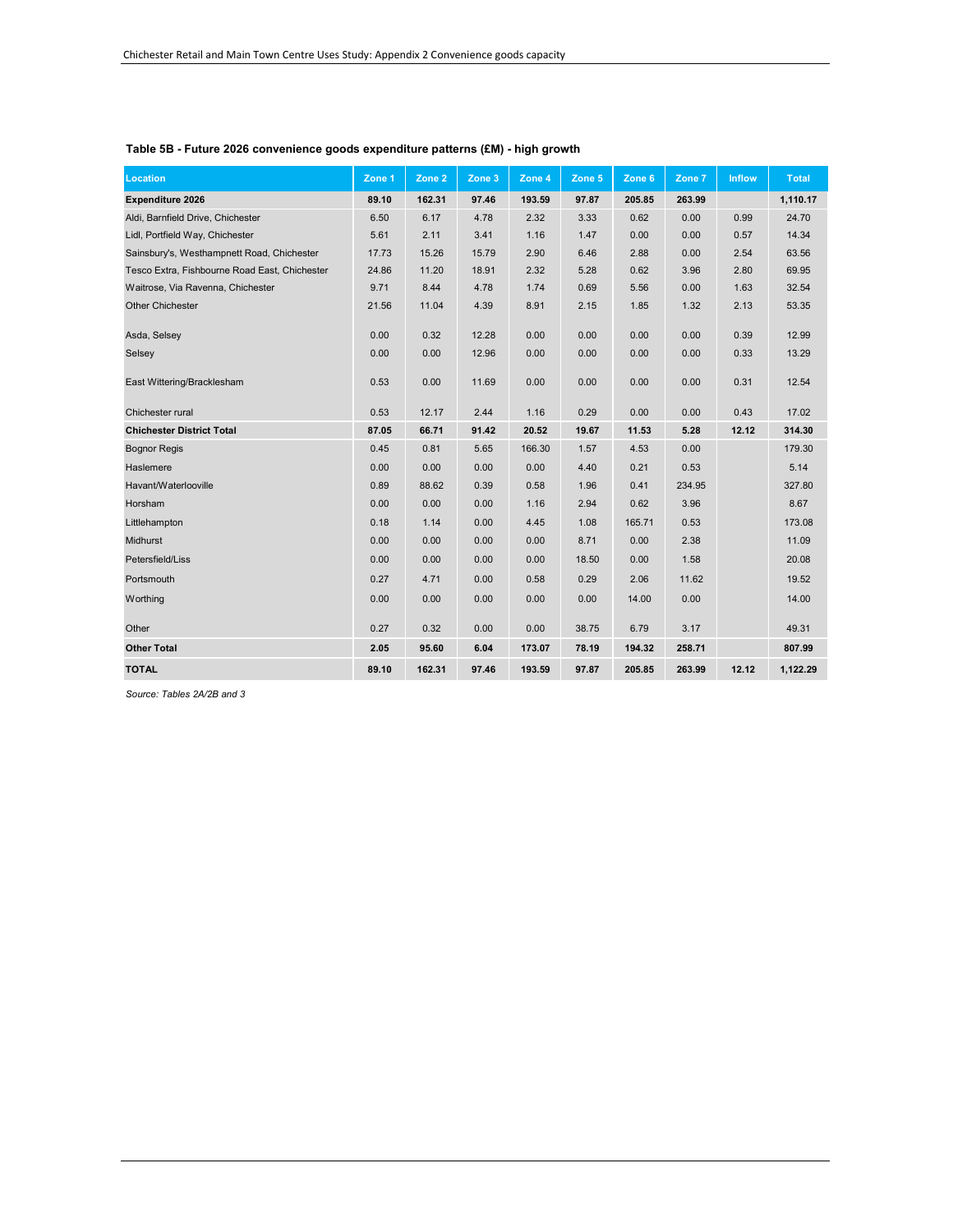| Location                                      | Zone 1 | Zone <sub>2</sub> | Zone 3 | Zone 4 | Zone 5 | Zone 6 | Zone 7 | <b>Inflow</b> | <b>Total</b> |
|-----------------------------------------------|--------|-------------------|--------|--------|--------|--------|--------|---------------|--------------|
| Expenditure 2031                              | 91.50  | 166.67            | 100.08 | 199.76 | 100.74 | 213.12 | 271.32 |               | 1,143.20     |
| Aldi, Barnfield Drive, Chichester             | 6.68   | 6.33              | 4.90   | 2.40   | 3.43   | 0.64   | 0.00   | 1.02          | 25.39        |
| Lidl, Portfield Way, Chichester               | 5.76   | 2.17              | 3.50   | 1.20   | 1.51   | 0.00   | 0.00   | 0.59          | 14.73        |
| Sainsbury's, Westhampnett Road, Chichester    | 18.21  | 15.67             | 16.21  | 3.00   | 6.65   | 2.98   | 0.00   | 2.61          | 65.33        |
| Tesco Extra, Fishbourne Road East, Chichester | 25.53  | 11.50             | 19.42  | 2.40   | 5.44   | 0.64   | 4.07   | 2.87          | 71.87        |
| Waitrose, Via Ravenna, Chichester             | 9.97   | 8.67              | 4.90   | 1.80   | 0.71   | 5.75   | 0.00   | 1.67          | 33.48        |
| <b>Other Chichester</b>                       | 22.14  | 11.33             | 4.50   | 9.19   | 2.22   | 1.92   | 1.36   | 2.19          | 54.85        |
| Asda, Selsey                                  | 0.00   | 0.33              | 12.61  | 0.00   | 0.00   | 0.00   | 0.00   | 0.40          | 13.34        |
| Selsey                                        | 0.00   | 0.00              | 13.31  | 0.00   | 0.00   | 0.00   | 0.00   | 0.34          | 13.65        |
| East Wittering/Bracklesham                    | 0.55   | 0.00              | 12.01  | 0.00   | 0.00   | 0.00   | 0.00   | 0.32          | 12.88        |
| Chichester rural                              | 0.55   | 12.50             | 2.50   | 1.20   | 0.30   | 0.00   | 0.00   | 0.44          | 17.49        |
| <b>Chichester District Total</b>              | 89.40  | 68.50             | 93.88  | 21.17  | 20.25  | 11.93  | 5.43   | 12.46         | 323.02       |
| <b>Bognor Regis</b>                           | 0.46   | 0.83              | 5.80   | 171.60 | 1.61   | 4.69   | 0.00   |               | 184.99       |
| Haslemere                                     | 0.00   | 0.00              | 0.00   | 0.00   | 4.53   | 0.21   | 0.54   |               | 5.29         |
| Havant/Waterlooville                          | 0.92   | 91.00             | 0.40   | 0.60   | 2.01   | 0.43   | 241.48 |               | 336.84       |
| Horsham                                       | 0.00   | 0.00              | 0.00   | 1.20   | 3.02   | 0.64   | 4.07   |               | 8.93         |
| Littlehampton                                 | 0.18   | 1.17              | 0.00   | 4.59   | 1.11   | 171.56 | 0.54   |               | 179.16       |
| <b>Midhurst</b>                               | 0.00   | 0.00              | 0.00   | 0.00   | 8.97   | 0.00   | 2.44   |               | 11.41        |
| Petersfield/Liss                              | 0.00   | 0.00              | 0.00   | 0.00   | 19.04  | 0.00   | 1.63   |               | 20.67        |
| Portsmouth                                    | 0.27   | 4.83              | 0.00   | 0.60   | 0.30   | 2.13   | 11.94  |               | 20.08        |
| Worthing                                      | 0.00   | 0.00              | 0.00   | 0.00   | 0.00   | 14.49  | 0.00   |               | 14.49        |
| Other                                         | 0.27   | 0.33              | 0.00   | 0.00   | 39.89  | 7.03   | 3.26   |               | 50.79        |
| <b>Other Total</b>                            | 2.10   | 98.17             | 6.20   | 178.59 | 80.50  | 201.19 | 265.90 |               | 832.65       |
| <b>TOTAL</b>                                  | 91.50  | 166.67            | 100.08 | 199.76 | 100.74 | 213.12 | 271.32 | 12.46         | 1,155.67     |

## **Table 6A - Future 2031 convenience goods expenditure patterns (£M) - baseline growth**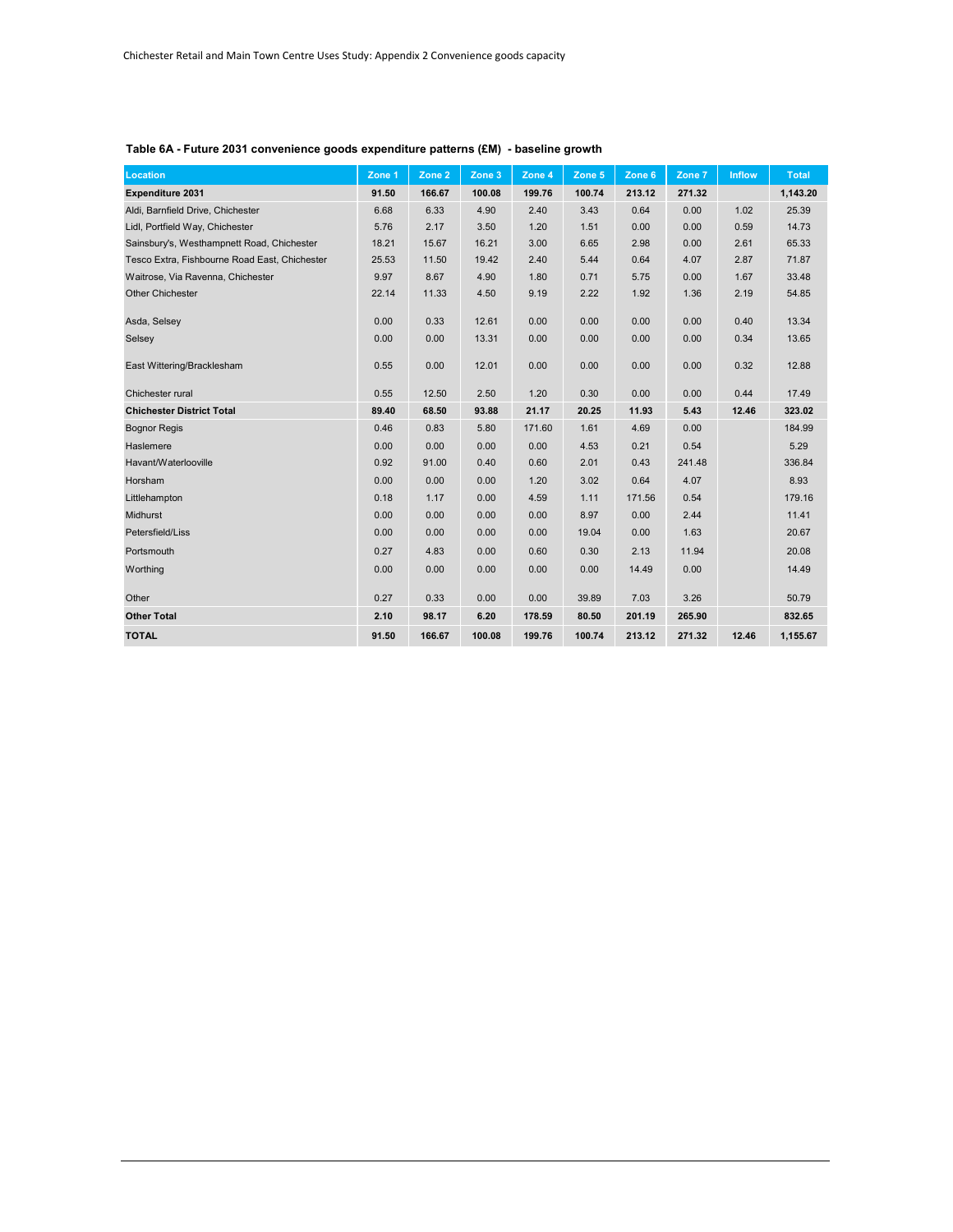| <b>Location</b>                               | Zone 1 | Zone 2 | Zone $3$ | Zone 4 | Zone 5 | Zone 6 | Zone 7 | <b>Inflow</b> | <b>Total</b> |
|-----------------------------------------------|--------|--------|----------|--------|--------|--------|--------|---------------|--------------|
| Expenditure 2031                              | 92.57  | 168.62 | 101.25   | 199.76 | 100.74 | 213.12 | 271.32 |               | 1,147.39     |
| Aldi, Barnfield Drive, Chichester             | 6.76   | 6.41   | 4.96     | 2.40   | 3.43   | 0.64   | 0.00   | 1.02          | 25.61        |
| Lidl, Portfield Way, Chichester               | 5.83   | 2.19   | 3.54     | 1.20   | 1.51   | 0.00   | 0.00   | 0.59          | 14.87        |
| Sainsbury's, Westhampnett Road, Chichester    | 18.42  | 15.85  | 16.40    | 3.00   | 6.65   | 2.98   | 0.00   | 2.64          | 65.94        |
| Tesco Extra, Fishbourne Road East, Chichester | 25.83  | 11.63  | 19.64    | 2.40   | 5.44   | 0.64   | 4.07   | 2.90          | 72.55        |
| Waitrose, Via Ravenna, Chichester             | 10.09  | 8.77   | 4.96     | 1.80   | 0.71   | 5.75   | 0.00   | 1.69          | 33.76        |
| <b>Other Chichester</b>                       | 22.40  | 11.47  | 4.56     | 9.19   | 2.22   | 1.92   | 1.36   | 2.21          | 55.32        |
| Asda, Selsey                                  | 0.00   | 0.34   | 12.76    | 0.00   | 0.00   | 0.00   | 0.00   | 0.40          | 13.50        |
| Selsey                                        | 0.00   | 0.00   | 13.47    | 0.00   | 0.00   | 0.00   | 0.00   | 0.35          | 13.81        |
| East Wittering/Bracklesham                    | 0.56   | 0.00   | 12.15    | 0.00   | 0.00   | 0.00   | 0.00   | 0.33          | 13.03        |
| Chichester rural                              | 0.56   | 12.65  | 2.53     | 1.20   | 0.30   | 0.00   | 0.00   | 0.44          | 17.68        |
| <b>Chichester District Total</b>              | 90.44  | 69.30  | 94.97    | 21.17  | 20.25  | 11.93  | 5.43   | 12.58         | 326.08       |
| <b>Bognor Regis</b>                           | 0.46   | 0.84   | 5.87     | 171.60 | 1.61   | 4.69   | 0.00   |               | 185.07       |
| Haslemere                                     | 0.00   | 0.00   | 0.00     | 0.00   | 4.53   | 0.21   | 0.54   |               | 5.29         |
| Havant/Waterlooville                          | 0.93   | 92.07  | 0.40     | 0.60   | 2.01   | 0.43   | 241.48 |               | 337.91       |
| Horsham                                       | 0.00   | 0.00   | 0.00     | 1.20   | 3.02   | 0.64   | 4.07   |               | 8.93         |
| Littlehampton                                 | 0.19   | 1.18   | 0.00     | 4.59   | 1.11   | 171.56 | 0.54   |               | 179.17       |
| <b>Midhurst</b>                               | 0.00   | 0.00   | 0.00     | 0.00   | 8.97   | 0.00   | 2.44   |               | 11.41        |
| Petersfield/Liss                              | 0.00   | 0.00   | 0.00     | 0.00   | 19.04  | 0.00   | 1.63   |               | 20.67        |
| Portsmouth                                    | 0.28   | 4.89   | 0.00     | 0.60   | 0.30   | 2.13   | 11.94  |               | 20.14        |
| Worthing                                      | 0.00   | 0.00   | 0.00     | 0.00   | 0.00   | 14.49  | 0.00   |               | 14.49        |
| Other                                         | 0.28   | 0.34   | 0.00     | 0.00   | 39.89  | 7.03   | 3.26   |               | 50.80        |
| <b>Other Total</b>                            | 2.13   | 99.32  | 6.28     | 178.59 | 80.50  | 201.19 | 265.90 |               | 833.89       |
| <b>TOTAL</b>                                  | 92.57  | 168.62 | 101.25   | 199.76 | 100.74 | 213.12 | 271.32 | 12.58         | 1,159.97     |

## **Table 6B - Future 2031 convenience goods expenditure patterns (£M) - high growth**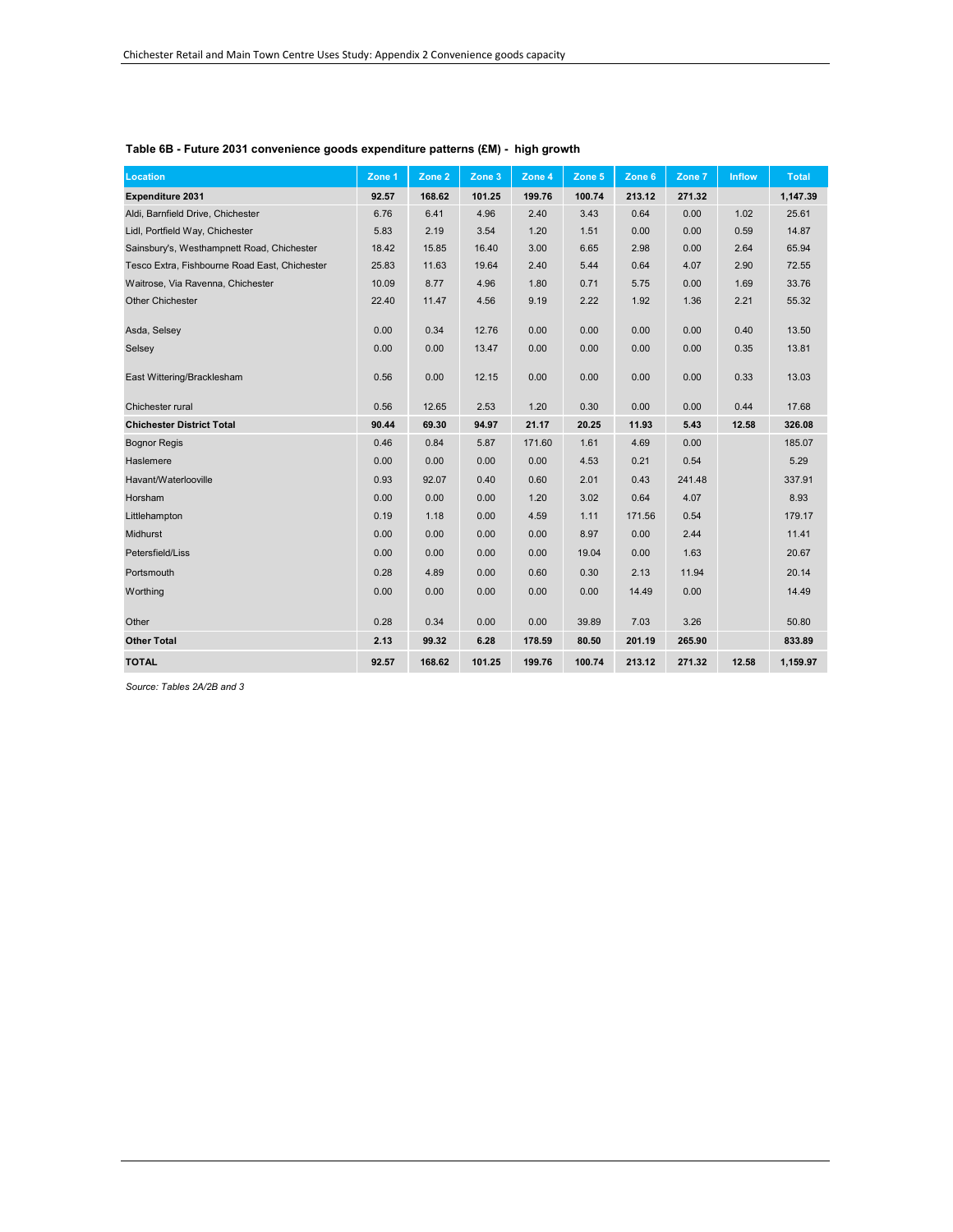| <b>Location</b>                               | Zone 1 | Zone 2 | Zone 3 | Zone 4 | Zone 5 | Zone 6 | Zone 7 | <b>Inflow</b> | <b>Total</b> |
|-----------------------------------------------|--------|--------|--------|--------|--------|--------|--------|---------------|--------------|
| Expenditure 2035                              | 93.85  | 170.95 | 102.65 | 204.63 | 102.85 | 218.75 | 277.44 |               | 1,171.11     |
| Aldi, Barnfield Drive, Chichester             | 6.85   | 6.50   | 5.03   | 2.46   | 3.50   | 0.66   | 0.00   | 1.04          | 26.03        |
| Lidl, Portfield Way, Chichester               | 5.91   | 2.22   | 3.59   | 1.23   | 1.54   | 0.00   | 0.00   | 0.60          | 15.10        |
| Sainsbury's, Westhampnett Road, Chichester    | 18.68  | 16.07  | 16.63  | 3.07   | 6.79   | 3.06   | 0.00   | 2.68          | 66.97        |
| Tesco Extra, Fishbourne Road East, Chichester | 26.18  | 11.80  | 19.91  | 2.46   | 5.55   | 0.66   | 4.16   | 2.95          | 73.67        |
| Waitrose, Via Ravenna, Chichester             | 10.23  | 8.89   | 5.03   | 1.84   | 0.72   | 5.91   | 0.00   | 1.72          | 34.33        |
| <b>Other Chichester</b>                       | 22.71  | 11.62  | 4.62   | 9.41   | 2.26   | 1.97   | 1.39   | 2.25          | 56.24        |
| Asda, Selsey                                  | 0.00   | 0.34   | 12.93  | 0.00   | 0.00   | 0.00   | 0.00   | 0.41          | 13.69        |
| Selsey                                        | 0.00   | 0.00   | 13.65  | 0.00   | 0.00   | 0.00   | 0.00   | 0.35          | 14.00        |
| East Wittering/Bracklesham                    | 0.56   | 0.00   | 12.32  | 0.00   | 0.00   | 0.00   | 0.00   | 0.33          | 13.21        |
| Chichester rural                              | 0.56   | 12.82  | 2.57   | 1.23   | 0.31   | 0.00   | 0.00   | 0.45          | 17.93        |
| <b>Chichester District Total</b>              | 91.69  | 70.26  | 96.28  | 21.69  | 20.67  | 12.25  | 5.55   | 12.78         | 331.17       |
| <b>Bognor Regis</b>                           | 0.47   | 0.85   | 5.95   | 175.78 | 1.65   | 4.81   | 0.00   |               | 189.51       |
| Haslemere                                     | 0.00   | 0.00   | 0.00   | 0.00   | 4.63   | 0.22   | 0.55   |               | 5.40         |
| Havant/Waterlooville                          | 0.94   | 93.34  | 0.41   | 0.61   | 2.06   | 0.44   | 246.92 |               | 344.72       |
| Horsham                                       | 0.00   | 0.00   | 0.00   | 1.23   | 3.09   | 0.66   | 4.16   |               | 9.13         |
| Littlehampton                                 | 0.19   | 1.20   | 0.00   | 4.71   | 1.13   | 176.09 | 0.55   |               | 183.87       |
| Midhurst                                      | 0.00   | 0.00   | 0.00   | 0.00   | 9.15   | 0.00   | 2.50   |               | 11.65        |
| Petersfield/Liss                              | 0.00   | 0.00   | 0.00   | 0.00   | 19.44  | 0.00   | 1.66   |               | 21.10        |
| Portsmouth                                    | 0.28   | 4.96   | 0.00   | 0.61   | 0.31   | 2.19   | 12.21  |               | 20.56        |
| Worthing                                      | 0.00   | 0.00   | 0.00   | 0.00   | 0.00   | 14.87  | 0.00   |               | 14.87        |
| Other                                         | 0.28   | 0.34   | 0.00   | 0.00   | 40.73  | 7.22   | 3.33   |               | 51.90        |
| <b>Other Total</b>                            | 2.16   | 100.69 | 6.36   | 182.94 | 82.18  | 206.50 | 271.89 |               | 852.72       |
| <b>TOTAL</b>                                  | 93.85  | 170.95 | 102.65 | 204.63 | 102.85 | 218.75 | 277.44 | 12.78         | 1,183.89     |

## **Table 7A - Future 2035 convenience goods expenditure patterns (£M) - baseline growth**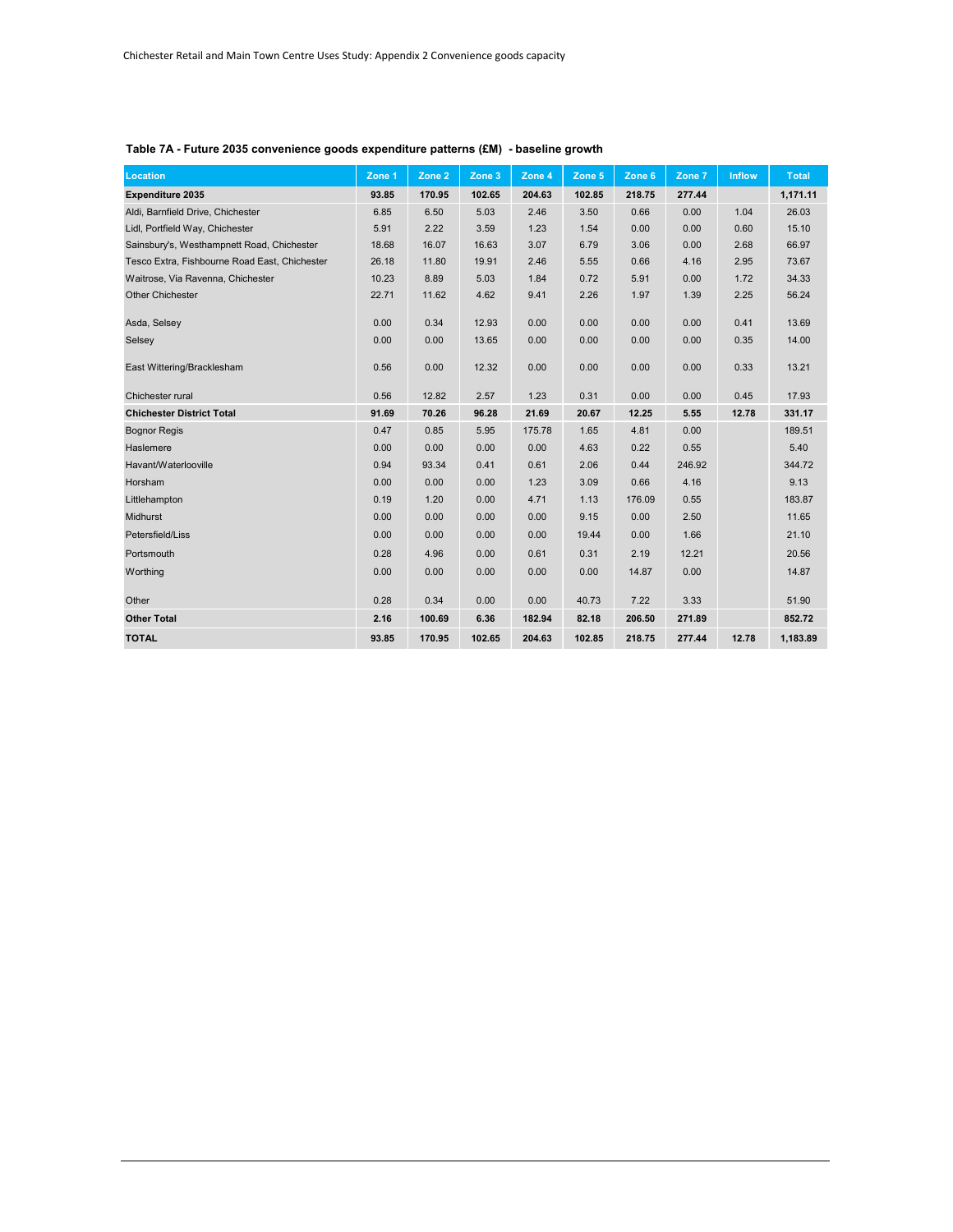| <b>Location</b>                               | Zone 1 | Zone 2 | Zone 3 | Zone 4 | Zone 5 | Zone 6 | Zone 7 | <b>Inflow</b> | <b>Total</b> |
|-----------------------------------------------|--------|--------|--------|--------|--------|--------|--------|---------------|--------------|
| Expenditure 2035                              | 95.45  | 173.86 | 104.39 | 204.63 | 102.85 | 218.75 | 277.44 |               | 1,177.37     |
| Aldi, Barnfield Drive, Chichester             | 6.97   | 6.61   | 5.12   | 2.46   | 3.50   | 0.66   | 0.00   | 1.05          | 26.35        |
| Lidl, Portfield Way, Chichester               | 6.01   | 2.26   | 3.65   | 1.23   | 1.54   | 0.00   | 0.00   | 0.61          | 15.31        |
| Sainsbury's, Westhampnett Road, Chichester    | 18.99  | 16.34  | 16.91  | 3.07   | 6.79   | 3.06   | 0.00   | 2.72          | 67.88        |
| Tesco Extra, Fishbourne Road East, Chichester | 26.63  | 12.00  | 20.25  | 2.46   | 5.55   | 0.66   | 4.16   | 2.99          | 74.69        |
| Waitrose, Via Ravenna, Chichester             | 10.40  | 9.04   | 5.12   | 1.84   | 0.72   | 5.91   | 0.00   | 1.74          | 34.77        |
| <b>Other Chichester</b>                       | 23.10  | 11.82  | 4.70   | 9.41   | 2.26   | 1.97   | 1.39   | 2.28          | 56.93        |
| Asda, Selsey                                  | 0.00   | 0.35   | 13.15  | 0.00   | 0.00   | 0.00   | 0.00   | 0.42          | 13.92        |
| Selsey                                        | 0.00   | 0.00   | 13.88  | 0.00   | 0.00   | 0.00   | 0.00   | 0.36          | 14.24        |
| East Wittering/Bracklesham                    | 0.57   | 0.00   | 12.53  | 0.00   | 0.00   | 0.00   | 0.00   | 0.34          | 13.44        |
| Chichester rural                              | 0.57   | 13.04  | 2.61   | 1.23   | 0.31   | 0.00   | 0.00   | 0.46          | 18.21        |
| <b>Chichester District Total</b>              | 93.25  | 71.46  | 97.92  | 21.69  | 20.67  | 12.25  | 5.55   | 12.95         | 335.74       |
| <b>Bognor Regis</b>                           | 0.48   | 0.87   | 6.05   | 175.78 | 1.65   | 4.81   | 0.00   |               | 189.64       |
| Haslemere                                     | 0.00   | 0.00   | 0.00   | 0.00   | 4.63   | 0.22   | 0.55   |               | 5.40         |
| Havant/Waterlooville                          | 0.95   | 94.93  | 0.42   | 0.61   | 2.06   | 0.44   | 246.92 |               | 346.33       |
| Horsham                                       | 0.00   | 0.00   | 0.00   | 1.23   | 3.09   | 0.66   | 4.16   |               | 9.13         |
| Littlehampton                                 | 0.19   | 1.22   | 0.00   | 4.71   | 1.13   | 176.09 | 0.55   |               | 183.89       |
| <b>Midhurst</b>                               | 0.00   | 0.00   | 0.00   | 0.00   | 9.15   | 0.00   | 2.50   |               | 11.65        |
| Petersfield/Liss                              | 0.00   | 0.00   | 0.00   | 0.00   | 19.44  | 0.00   | 1.66   |               | 21.10        |
| Portsmouth                                    | 0.29   | 5.04   | 0.00   | 0.61   | 0.31   | 2.19   | 12.21  |               | 20.65        |
| Worthing                                      | 0.00   | 0.00   | 0.00   | 0.00   | 0.00   | 14.87  | 0.00   |               | 14.87        |
| Other                                         | 0.29   | 0.35   | 0.00   | 0.00   | 40.73  | 7.22   | 3.33   |               | 51.91        |
| <b>Other Total</b>                            | 2.20   | 102.40 | 6.47   | 182.94 | 82.18  | 206.50 | 271.89 |               | 854.58       |
| <b>TOTAL</b>                                  | 95.45  | 173.86 | 104.39 | 204.63 | 102.85 | 218.75 | 277.44 | 12.95         | 1,190.32     |

## **Table 7B - Future 2035 convenience goods expenditure patterns (£M) - high growth**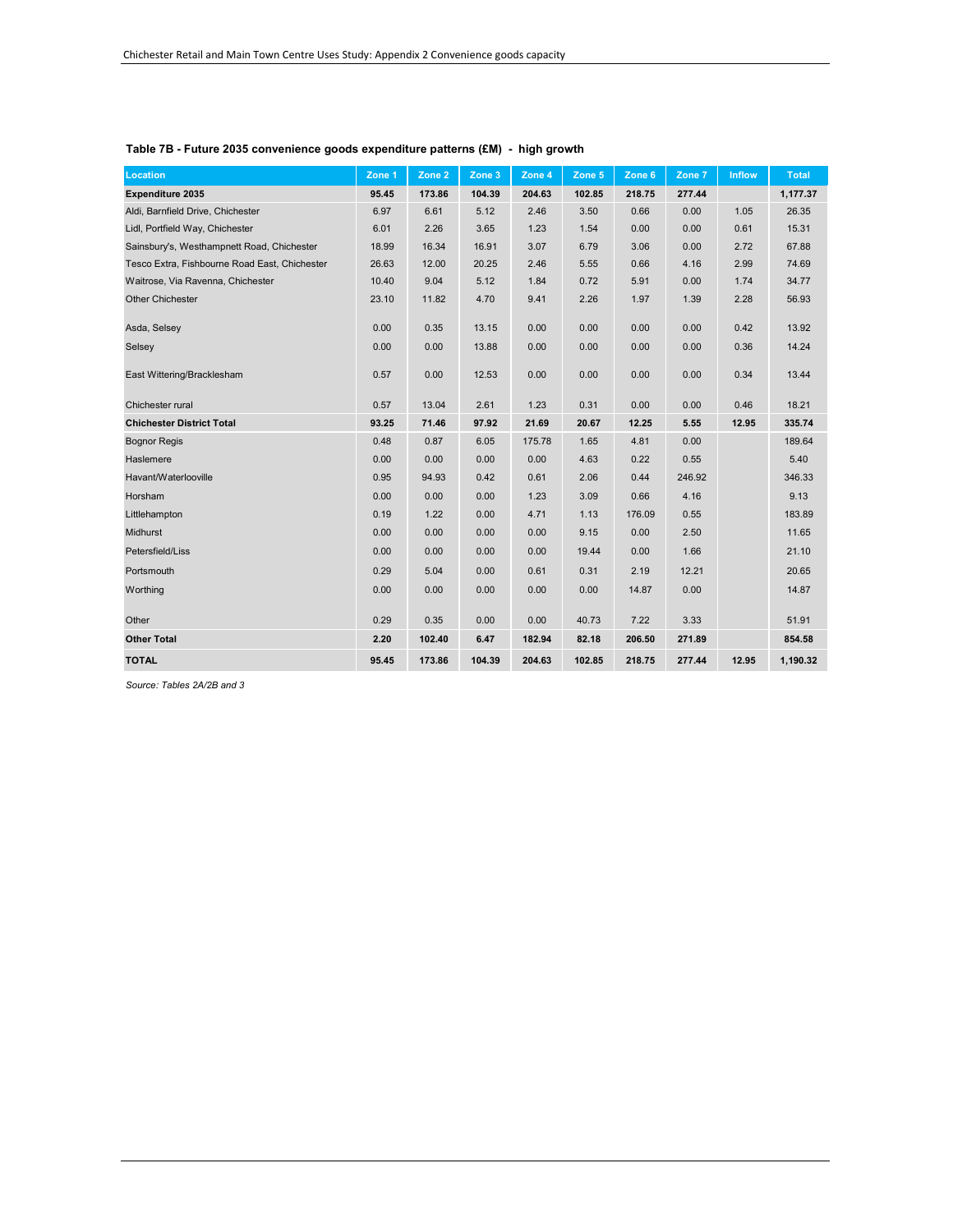| <b>Location</b>                               | Zone <sub>1</sub> | Zone 2 | Zone 3 | Zone 4 | Zone 5 | Zone 6 | Zone 7 | <b>Inflow</b> | <b>Total</b> |
|-----------------------------------------------|-------------------|--------|--------|--------|--------|--------|--------|---------------|--------------|
| <b>Expenditure 2039</b>                       | 95.99             | 174.90 | 105.03 | 208.85 | 104.66 | 223.88 | 283.26 |               | 1,196.56     |
| Aldi, Barnfield Drive, Chichester             | 7.01              | 6.65   | 5.15   | 2.51   | 3.56   | 0.67   | 0.00   | 1.06          | 26.60        |
| Lidl, Portfield Way, Chichester               | 6.05              | 2.27   | 3.68   | 1.25   | 1.57   | 0.00   | 0.00   | 0.62          | 15.44        |
| Sainsbury's, Westhampnett Road, Chichester    | 19.10             | 16.44  | 17.01  | 3.13   | 6.91   | 3.13   | 0.00   | 2.74          | 68.47        |
| Tesco Extra, Fishbourne Road East, Chichester | 26.78             | 12.07  | 20.38  | 2.51   | 5.65   | 0.67   | 4.25   | 3.01          | 75.32        |
| Waitrose, Via Ravenna, Chichester             | 10.46             | 9.09   | 5.15   | 1.88   | 0.73   | 6.04   | 0.00   | 1.76          | 35.12        |
| <b>Other Chichester</b>                       | 23.23             | 11.89  | 4.73   | 9.61   | 2.30   | 2.01   | 1.42   | 2.30          | 57.49        |
| Asda, Selsey                                  | 0.00              | 0.35   | 13.23  | 0.00   | 0.00   | 0.00   | 0.00   | 0.42          | 14.00        |
| Selsey                                        | 0.00              | 0.00   | 13.97  | 0.00   | 0.00   | 0.00   | 0.00   | 0.36          | 14.33        |
| East Wittering/Bracklesham                    | 0.58              | 0.00   | 12.60  | 0.00   | 0.00   | 0.00   | 0.00   | 0.34          | 13.52        |
| Chichester rural                              | 0.58              | 13.12  | 2.63   | 1.25   | 0.31   | 0.00   | 0.00   | 0.46          | 18.34        |
| <b>Chichester District Total</b>              | 93.78             | 71.88  | 98.52  | 22.14  | 21.04  | 12.54  | 5.67   | 13.06         | 338.62       |
| <b>Bognor Regis</b>                           | 0.48              | 0.87   | 6.09   | 179.40 | 1.67   | 4.93   | 0.00   |               | 193.44       |
| Haslemere                                     | 0.00              | 0.00   | 0.00   | 0.00   | 4.71   | 0.22   | 0.57   |               | 5.50         |
| Havant/Waterlooville                          | 0.96              | 95.49  | 0.42   | 0.63   | 2.09   | 0.45   | 252.10 |               | 352.14       |
| Horsham                                       | 0.00              | 0.00   | 0.00   | 1.25   | 3.14   | 0.67   | 4.25   |               | 9.31         |
| Littlehampton                                 | 0.19              | 1.22   | 0.00   | 4.80   | 1.15   | 180.22 | 0.57   |               | 188.16       |
| Midhurst                                      | 0.00              | 0.00   | 0.00   | 0.00   | 9.31   | 0.00   | 2.55   |               | 11.86        |
| Petersfield/Liss                              | 0.00              | 0.00   | 0.00   | 0.00   | 19.78  | 0.00   | 1.70   |               | 21.48        |
| Portsmouth                                    | 0.29              | 5.07   | 0.00   | 0.63   | 0.31   | 2.24   | 12.46  |               | 21.00        |
| Worthing                                      | 0.00              | 0.00   | 0.00   | 0.00   | 0.00   | 15.22  | 0.00   |               | 15.22        |
| Other                                         | 0.29              | 0.35   | 0.00   | 0.00   | 41.45  | 7.39   | 3.40   |               | 52.87        |
| <b>Other Total</b>                            | 2.21              | 103.01 | 6.51   | 186.71 | 83.63  | 211.34 | 277.59 |               | 871.00       |
| <b>TOTAL</b>                                  | 95.99             | 174.90 | 105.03 | 208.85 | 104.66 | 223.88 | 283.26 | 13.06         | 1,209.63     |

## **Table 8A - Future 2039 convenience goods expenditure patterns (£M) - baseline growth**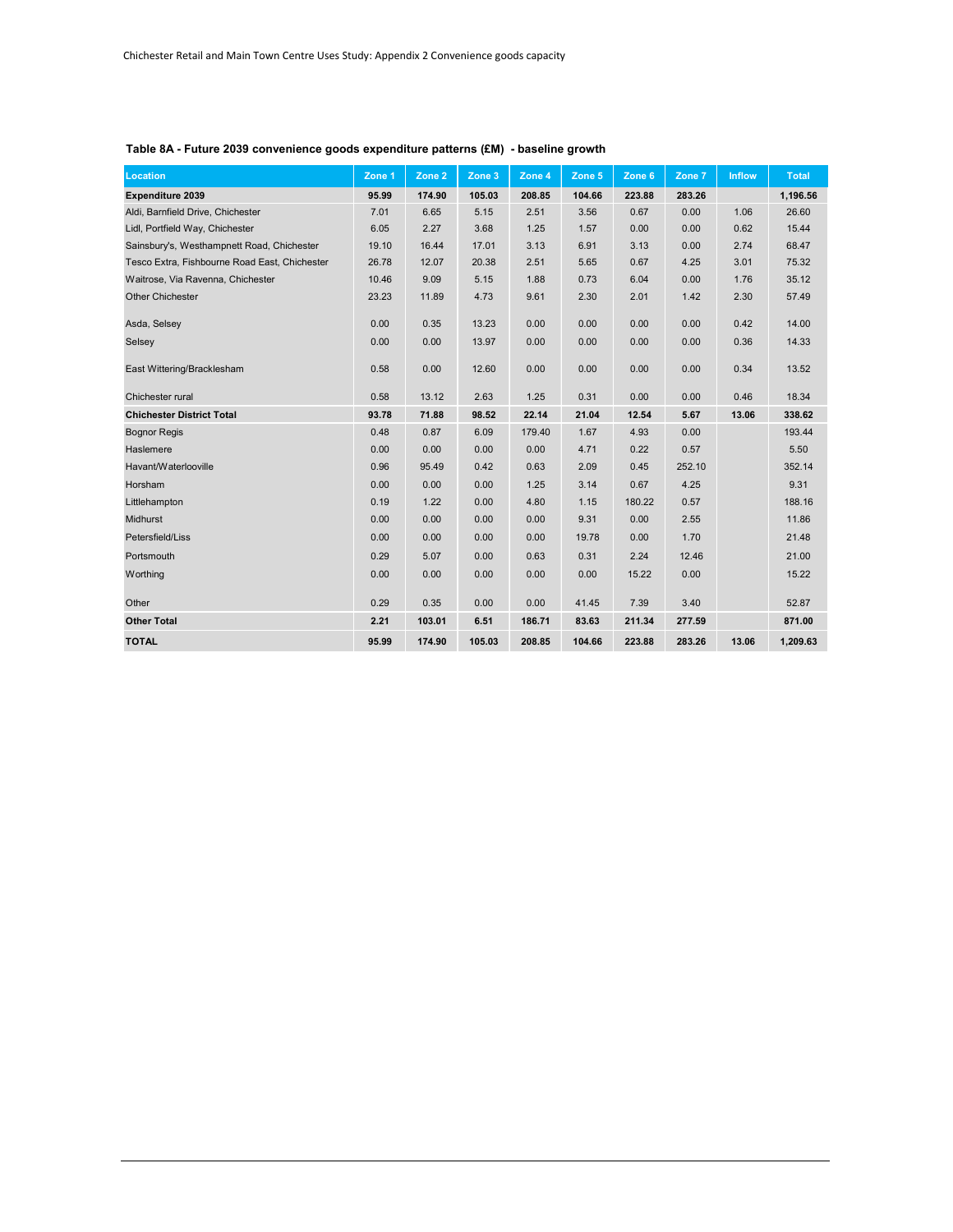| <b>Location</b>                               | Zone 1 | Zone 2 | Zone 3 | Zone 4 | Zone 5 | Zone 6 | Zone 7 | <b>Inflow</b> | <b>Total</b> |
|-----------------------------------------------|--------|--------|--------|--------|--------|--------|--------|---------------|--------------|
| Expenditure 2039                              | 98.14  | 178.81 | 107.38 | 208.85 | 104.66 | 223.88 | 283.26 |               | 1,204.99     |
| Aldi, Barnfield Drive, Chichester             | 7.16   | 6.79   | 5.26   | 2.51   | 3.56   | 0.67   | 0.00   | 1.08          | 27.04        |
| Lidl, Portfield Way, Chichester               | 6.18   | 2.32   | 3.76   | 1.25   | 1.57   | 0.00   | 0.00   | 0.63          | 15.72        |
| Sainsbury's, Westhampnett Road, Chichester    | 19.53  | 16.81  | 17.40  | 3.13   | 6.91   | 3.13   | 0.00   | 2.79          | 69.70        |
| Tesco Extra, Fishbourne Road East, Chichester | 27.38  | 12.34  | 20.83  | 2.51   | 5.65   | 0.67   | 4.25   | 3.07          | 76.70        |
| Waitrose, Via Ravenna, Chichester             | 10.70  | 9.30   | 5.26   | 1.88   | 0.73   | 6.04   | 0.00   | 1.78          | 35.70        |
| <b>Other Chichester</b>                       | 23.75  | 12.16  | 4.83   | 9.61   | 2.30   | 2.01   | 1.42   | 2.34          | 58.42        |
| Asda, Selsey                                  | 0.00   | 0.36   | 13.53  | 0.00   | 0.00   | 0.00   | 0.00   | 0.43          | 14.32        |
| Selsey                                        | 0.00   | 0.00   | 14.28  | 0.00   | 0.00   | 0.00   | 0.00   | 0.37          | 14.65        |
| East Wittering/Bracklesham                    | 0.59   | 0.00   | 12.89  | 0.00   | 0.00   | 0.00   | 0.00   | 0.35          | 13.82        |
| Chichester rural                              | 0.59   | 13.41  | 2.68   | 1.25   | 0.31   | 0.00   | 0.00   | 0.47          | 18.72        |
| <b>Chichester District Total</b>              | 95.89  | 73.49  | 100.72 | 22.14  | 21.04  | 12.54  | 5.67   | 13.30         | 344.78       |
| <b>Bognor Regis</b>                           | 0.49   | 0.89   | 6.23   | 179.40 | 1.67   | 4.93   | 0.00   |               | 193.61       |
| Haslemere                                     | 0.00   | 0.00   | 0.00   | 0.00   | 4.71   | 0.22   | 0.57   |               | 5.50         |
| Havant/Waterlooville                          | 0.98   | 97.63  | 0.43   | 0.63   | 2.09   | 0.45   | 252.10 |               | 354.31       |
| Horsham                                       | 0.00   | 0.00   | 0.00   | 1.25   | 3.14   | 0.67   | 4.25   |               | 9.31         |
| Littlehampton                                 | 0.20   | 1.25   | 0.00   | 4.80   | 1.15   | 180.22 | 0.57   |               | 188.19       |
| Midhurst                                      | 0.00   | 0.00   | 0.00   | 0.00   | 9.31   | 0.00   | 2.55   |               | 11.86        |
| Petersfield/Liss                              | 0.00   | 0.00   | 0.00   | 0.00   | 19.78  | 0.00   | 1.70   |               | 21.48        |
| Portsmouth                                    | 0.29   | 5.19   | 0.00   | 0.63   | 0.31   | 2.24   | 12.46  |               | 21.12        |
| Worthing                                      | 0.00   | 0.00   | 0.00   | 0.00   | 0.00   | 15.22  | 0.00   |               | 15.22        |
| Other                                         | 0.29   | 0.36   | 0.00   | 0.00   | 41.45  | 7.39   | 3.40   |               | 52.89        |
| <b>Other Total</b>                            | 2.26   | 105.32 | 6.66   | 186.71 | 83.63  | 211.34 | 277.59 |               | 873.51       |
| <b>TOTAL</b>                                  | 98.14  | 178.81 | 107.38 | 208.85 | 104.66 | 223.88 | 283.26 | 13.30         | 1,218.28     |

## **Table 8B - Future 2039 convenience goods expenditure patterns (£M) - high growth**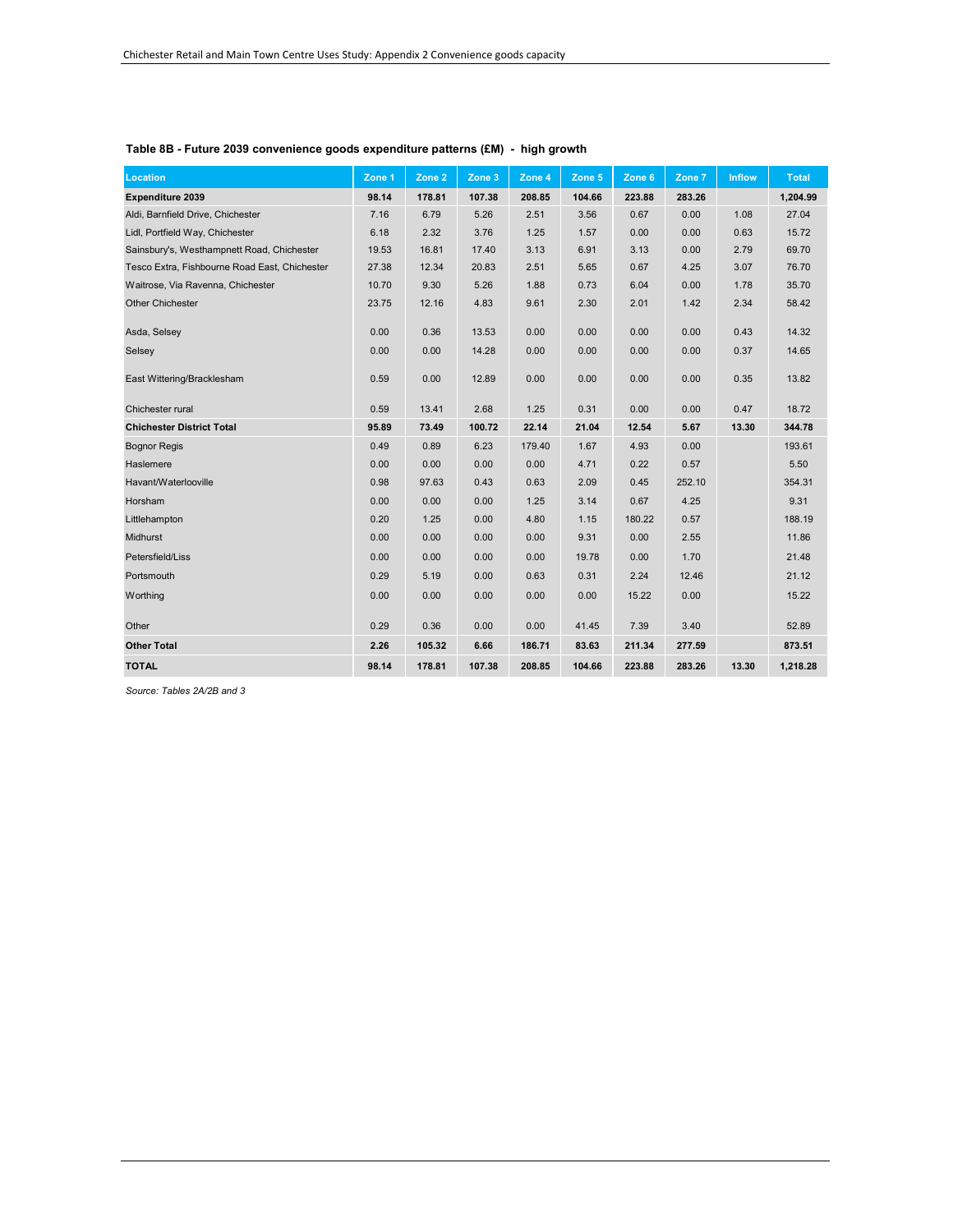| <b>Area/Store</b>                   | <b>Sales Floorspace</b><br>(sq.m net) | <b>Convenience Goods</b><br>Floorspace (%) | <b>Convenience Goods</b><br><b>Floorspace (sq.m</b><br>net) | <b>Turnover</b><br>(E per sq.m) | <b>Total Turnover</b><br>(Em) |
|-------------------------------------|---------------------------------------|--------------------------------------------|-------------------------------------------------------------|---------------------------------|-------------------------------|
| <b>Chichester</b>                   |                                       |                                            |                                                             |                                 |                               |
| Aldi. Barnfield Drive               | 1.198                                 | 85%                                        | 1.018                                                       | £11.199                         | £11.40                        |
| Lidl, Portfield Way                 | 1.113                                 | 85%                                        | 946                                                         | £8,883                          | £8.40                         |
| Sainsbury's, Westhampnett Road      | 6,381                                 | 65%                                        | 4,148                                                       | £12,685                         | £52.61                        |
| Tesco Extra, Fishbourne Road East   | 6,667                                 | 65%                                        | 4,334                                                       | £14,304                         | £61.99                        |
| Waitrose, Via Ravenna               | 2,176                                 | 90%                                        | 1,958                                                       | £14,980                         | £29.34                        |
| Co-op East Street                   | 265                                   | 95%                                        | 252                                                         | £11,169                         | £2.81                         |
| Co-op, Bognor Road                  | 257                                   | 95%                                        | 244                                                         | £11.169                         | £2.73                         |
| Co-op, Oliver Whitby Road           | 199                                   | 95%                                        | 189                                                         | £11,169                         | £2.11                         |
| Co-op, Spitalifield Lane            | 219                                   | 95%                                        | 208                                                         | £11,169                         | £2.32                         |
| Co-op, Stockbridge Road             | 242                                   | 95%                                        | 230                                                         | £11,169                         | £2.57                         |
| Iceland Warehouse, Barnfield Drive  | 628                                   | 98%                                        | 615                                                         | £7,568                          | £4.66                         |
| Iceland, South Street               | 428                                   | 98%                                        | 419                                                         | £7,568                          | £3.17                         |
| M&S Foodhall, East Street           | 836                                   | 95%                                        | 794                                                         | £11,275                         | £8.95                         |
| M&S Dept store, North Street        | 837                                   | 195%                                       | 1,632                                                       | £11,275                         | £18.40                        |
| M&S Foodhall, Portfield Retail Park | 651                                   | 95%                                        | 618                                                         | £11,275                         | £6.97                         |
| <b>Tesco Express, South Street</b>  | 220                                   | 95%                                        | 209                                                         | £14,304                         | £2.99                         |
| Tesco Express, St James Road        | 119                                   | 95%                                        | 113                                                         | £14,304                         | £1.62                         |
| Other Chichester town centre        | 2,100                                 | 100%                                       | 2,100                                                       | n/a                             | n/a                           |
|                                     | 24,536                                |                                            | 20,029                                                      |                                 | £223.05                       |
| Selsey                              |                                       |                                            |                                                             |                                 |                               |
| Asda, Wave Approach                 | 1,350                                 | 75%                                        | 1,013                                                       | £14,480                         | £14.66                        |
| Co-op, High Street                  | 698                                   | 95%                                        | 663                                                         | £11.169                         | £7.41                         |
| Co-op, 123-125 High Street          | 317                                   | 95%                                        | 301                                                         | £11,169                         | £3.36                         |
| <b>Other Selsey</b>                 | 575                                   | 100%                                       | 575                                                         | n/a                             | n/a                           |
|                                     | 2,940                                 |                                            | 2,552                                                       |                                 | £25.43                        |
| East Wittering/Bracklesham          |                                       |                                            |                                                             |                                 |                               |
| Co-op, The Parade, Cakeham Road     | 328                                   | 95%                                        | 312                                                         | £11,169                         | £3.48                         |
| Tesco Express, Kingfisher Parade    | 242                                   | 95%                                        | 230                                                         | £14,304                         | £3.29                         |
| Other East Wittering/Bracklesham    | 480                                   | 100%                                       | 480                                                         | n/a                             | n/a                           |
|                                     | 1,050                                 |                                            | 1,022                                                       |                                 | £6.77                         |
| <b>TOTAL</b>                        | 28,526                                |                                            | 23,602                                                      |                                 | £255.25                       |

#### **Table 9A - Convenience goods floorspace in Chichester main settlements (2020 prices)**

**Table 9B - Other Convenience Goods Floorspace in Chichester District (2020 prices)**

| <b>Area/Store</b>                | <b>Sales Floorspace</b><br>(sq.m net) | <b>Convenience Goods</b><br>Floorspace (%) | <b>Convenience Goods</b><br>Floorspace (sq.m<br>net) | <b>Turnover</b><br>(E per sq.m) | <b>Total Turnover</b><br>(Em) |
|----------------------------------|---------------------------------------|--------------------------------------------|------------------------------------------------------|---------------------------------|-------------------------------|
| Tangmere                         |                                       |                                            |                                                      |                                 |                               |
| Co-op, Malcolm Road              | 196                                   | 95%                                        | 186                                                  | £11,169                         | £2.08                         |
| One Stop                         | 150                                   | 100%                                       | 150                                                  | n/a                             | n/a                           |
|                                  | 346                                   |                                            | 336                                                  |                                 | £2.08                         |
| Southbourne                      |                                       |                                            |                                                      |                                 |                               |
| Co-op, Main Road                 | 229                                   | 95%                                        | 218                                                  | £11,169                         | £2.43                         |
| Tesco Express, Stein Road        | 135                                   | 95%                                        | 128                                                  | £14,304                         | £1.83                         |
| <b>Other Southbourne</b>         | 200                                   | 100%                                       | 200                                                  | n/a                             | n/a                           |
|                                  | 564                                   |                                            | 546                                                  |                                 | £4.26                         |
| <b>Other Chichester District</b> |                                       |                                            | $\mathbf{0}$                                         |                                 |                               |
| Co-op, Delling Lane, Bosham      | 335                                   | 95%                                        | 318                                                  | £11,169                         | £3.55                         |
| Co-op, Station Road, Bosham      | 77                                    | 95%                                        | 73                                                   | £11,169                         | £0.82                         |
| Co-op, The Square, Westbourne    | 335                                   | 95%                                        | 318                                                  | £11,169                         | £3.55                         |
|                                  | 747                                   |                                            | 710                                                  |                                 | £7.93                         |
| <b>TOTAL</b>                     | 1,657                                 |                                            | 1,592                                                |                                 | £14.27                        |

*Source: Lichfields' survey, VOA, Experian Goad Plan May 2017, ORC Storepoint 2021 and Global Data 2021*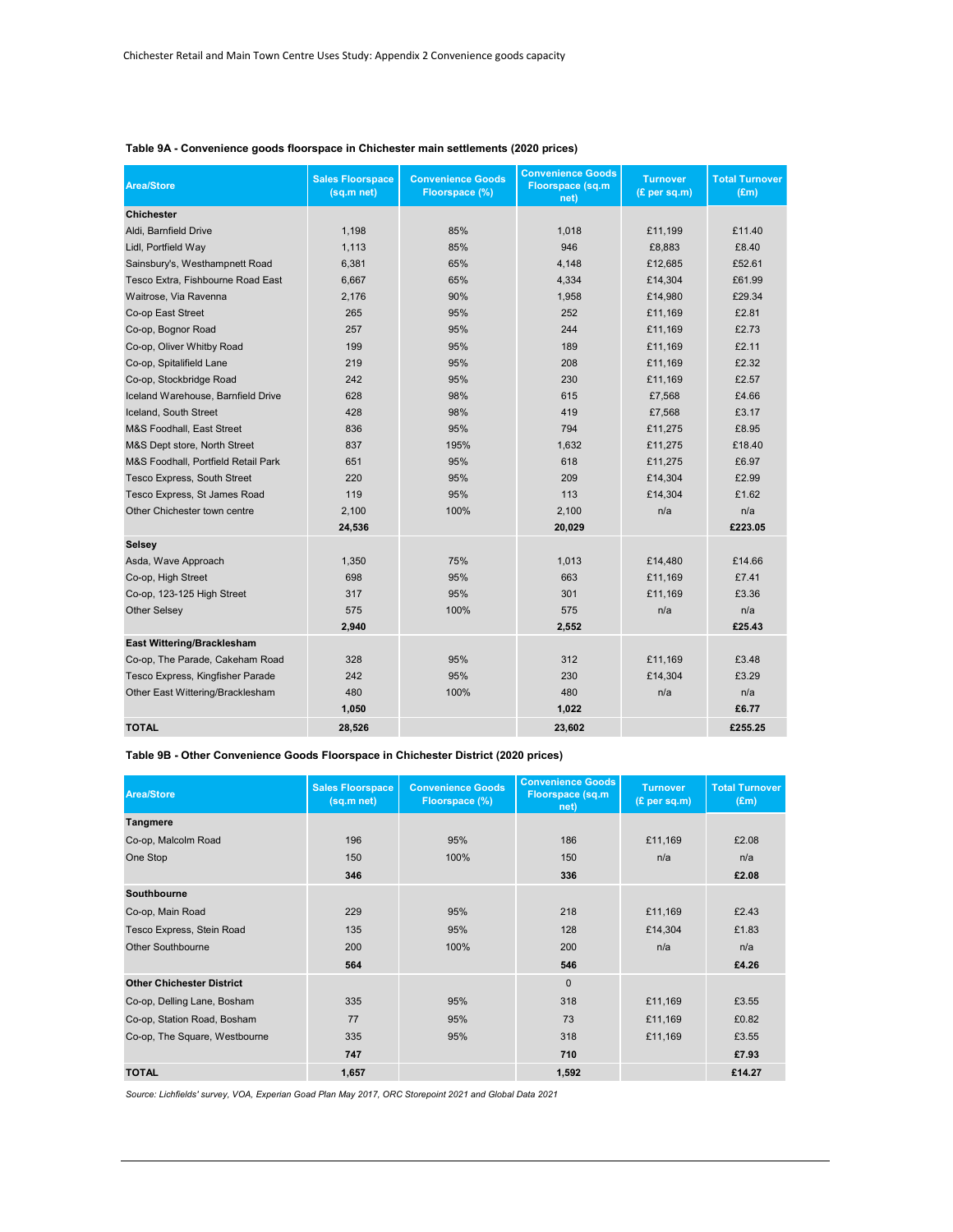|                                        | 2022   | 2026    | 2031   | 2035   | 2039   |
|----------------------------------------|--------|---------|--------|--------|--------|
| Available expenditure                  |        |         |        |        |        |
| Chichester                             | 252.03 | 257.42  | 265.66 | 272.34 | 278.43 |
| Selsey                                 | 25.61  | 26.15   | 27.00  | 27.69  | 28.33  |
| East Wittering/Bracklesham             | 12.22  | 12.48   | 12.88  | 13.21  | 13.52  |
| Chichester rural                       | 16.59  | 16.95   | 17.49  | 17.93  | 18.34  |
| <b>Total</b>                           | 306.45 | 312.99  | 323.02 | 331.17 | 338.62 |
| <b>Turnover of existing facilities</b> |        |         |        |        |        |
| Chichester                             | 252.03 | 263.50  | 264.29 | 264.29 | 264.29 |
| Selsey                                 | 25.61  | 26.78   | 26.86  | 26.86  | 26.86  |
| East Wittering/Bracklesham             | 12.22  | 12.78   | 12.82  | 12.82  | 12.82  |
| Chichester rural                       | 16.59  | 17.35   | 17.40  | 17.40  | 17.40  |
| <b>Total</b>                           | 306.45 | 320,40  | 321.36 | 321.36 | 321.36 |
| Surplus/deficit expenditure £M         |        |         |        |        |        |
| Chichester                             | 0.00   | $-6.08$ | 1.37   | 8.05   | 14.14  |
| Selsey                                 | 0.00   | $-0.63$ | 0.14   | 0.83   | 1.47   |
| East Wittering/Bracklesham             | 0.00   | $-0.30$ | 0.06   | 0.40   | 0.70   |
| Chichester rural                       | 0.00   | $-0.40$ | 0.09   | 0.53   | 0.94   |
| <b>Total</b>                           | 0.00   | $-7.41$ | 1.66   | 9.81   | 17.26  |

#### **Table 10A - Summary of convenience goods expenditure 2022 to 2039 (£M) - baseline growth**

**Table 10B - Summary of convenience goods expenditure 2022 to 2039 (£M) - high growth**

|                                        | 2022   | 2026    | 2031   | 2035   | 2039   |
|----------------------------------------|--------|---------|--------|--------|--------|
| Available expenditure                  |        |         |        |        |        |
| Chichester                             | 252.03 | 258.45  | 268.06 | 275.93 | 283.27 |
| Selsey                                 | 25.61  | 26.29   | 27.31  | 28.16  | 28.97  |
| East Wittering/Bracklesham             | 12.22  | 12.54   | 13.03  | 13.44  | 13.82  |
| Chichester rural                       | 16.59  | 17.02   | 17.68  | 18.21  | 18.72  |
| <b>Total</b>                           | 306.45 | 314.30  | 326.08 | 335.74 | 344.78 |
| <b>Turnover of existing facilities</b> |        |         |        |        |        |
| Chichester                             | 252.03 | 263.50  | 264.29 | 264.29 | 264.29 |
| Selsey                                 | 25.61  | 26.78   | 26.86  | 26.86  | 26.86  |
| East Wittering/Bracklesham             | 12.22  | 12.78   | 12.82  | 12.82  | 12.82  |
| Chichester rural                       | 16.59  | 17.35   | 17.40  | 17.40  | 17.40  |
| <b>Total</b>                           | 306.45 | 320.40  | 321.36 | 321.36 | 321.36 |
| Surplus/deficit expenditure £M         |        |         |        |        |        |
| Chichester                             | 0.00   | $-5.05$ | 3.77   | 11.64  | 18.98  |
| Selsey                                 | 0.00   | $-0.49$ | 0.45   | 1.30   | 2.11   |
| East Wittering/Bracklesham             | 0.00   | $-0.23$ | 0.22   | 0.62   | 1.00   |
| Chichester rural                       | 0.00   | $-0.32$ | 0.27   | 0.81   | 1.32   |
| <b>Total</b>                           | 0.00   | $-6.10$ | 4.71   | 14.37  | 23.41  |

*Source: Tables 4 to 9B and Experian sales density growth rates from Retail Planner Briefing Note 19 - Figure 4a*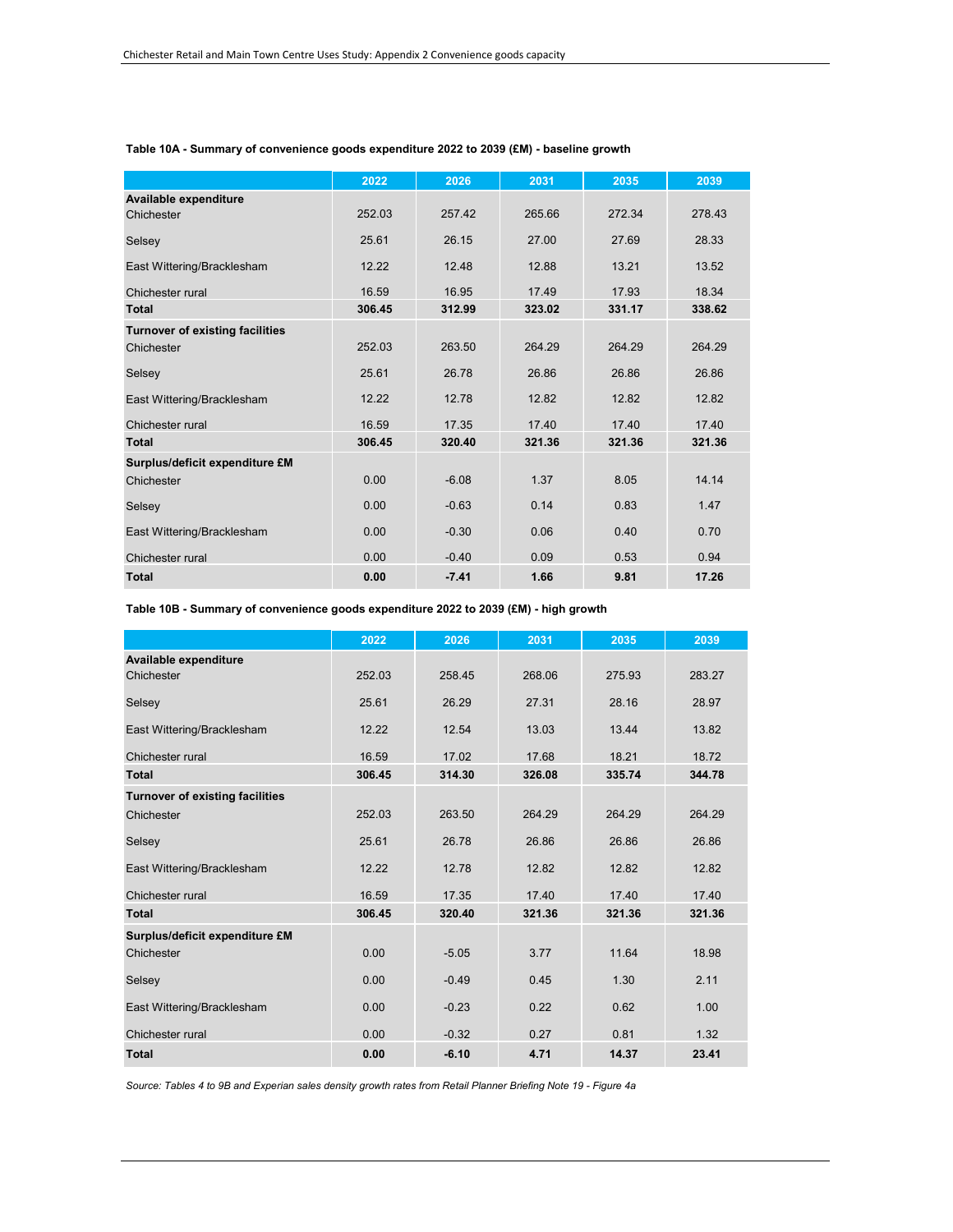|                                              | 2022             | 2026            | 2031                  | 2035      | 2039        |
|----------------------------------------------|------------------|-----------------|-----------------------|-----------|-------------|
| Turnover density new floorspace (£ per sq.m) | £12,000          | £12,546         | £12,584               | £12,584   | £12,584     |
| Sales floorspace projection (sq.m net)       |                  |                 |                       |           |             |
| Chichester                                   | $\mathbf 0$      | $-485$          | 109                   | 639       | 1,124       |
| Selsey                                       | $\mathbf 0$      | $-50$           | 11                    | 66        | 117         |
| East Wittering/Bracklesham                   | $\mathbf{0}$     | $-24$           | 5                     | 31        | 56          |
| Chichester rural                             | $\mathbf 0$<br>0 | $-32$<br>$-590$ | $\overline{7}$<br>132 | 42<br>779 | 75<br>1,372 |
| Gross floorspace projection (sq.m gross)     |                  |                 |                       |           |             |
| Chichester                                   | $\mathbf 0$      | $-692$          | 155                   | 914       | 1,606       |
| Selsey                                       | $\mathbf 0$      | $-71$           | 15                    | 94        | 167         |
| East Wittering/Bracklesham                   | $\mathbf 0$      | $-34$           | $\overline{7}$        | 45        | 80          |
| Chichester rural                             | $\mathbf 0$      | $-46$           | 10 <sup>1</sup>       | 61        | 107         |
|                                              | $\mathbf 0$      | $-844$          | 188                   | 1,113     | 1,959       |

## **Table 11A - Convenience goods floorspace capacity (baseline growth)**

**Table 11B - Convenience goods floorspace capacity (high growth)**

|                                              | 2022                        | 2026            | 2031      | 2035        | 2039         |
|----------------------------------------------|-----------------------------|-----------------|-----------|-------------|--------------|
| Turnover density new floorspace (£ per sq.m) | £12,000                     | £12,546         | £12,584   | £12,584     | £12,584      |
| Sales floorspace projection (sq.m net)       |                             |                 |           |             |              |
| Chichester                                   | $\mathbf{0}$                | $-403$          | 300       | 925         | 1,509        |
| Selsey                                       | $\mathsf{O}\xspace$         | $-39$           | 36        | 103         | 167          |
| East Wittering/Bracklesham                   | $\mathbf{0}$                | $-19$           | 17        | 49          | 80           |
| Chichester rural                             | $\mathbf 0$<br>$\mathbf{0}$ | $-26$<br>$-486$ | 22<br>375 | 65<br>1,142 | 105<br>1,861 |
| Gross floorspace projection (sq.m gross)     |                             |                 |           |             |              |
| Chichester                                   | $\mathsf{O}\xspace$         | $-575$          | 428       | 1,322       | 2,155        |
| Selsey                                       | $\mathbf{0}$                | $-56$           | 51        | 148         | 239          |
| East Wittering/Bracklesham                   | $\mathbf{0}$                | $-27$           | 24        | 70          | 114          |
| Chichester rural                             | $\mathbf 0$                 | $-37$           | 31        | 92          | 150          |
|                                              | $\bf{0}$                    | $-695$          | 535       | 1,632       | 2,658        |

*Source: Table 10A and 10B and Experian sales density growth rates from Retail Planner Briefing Note 19 - Figure 4a.*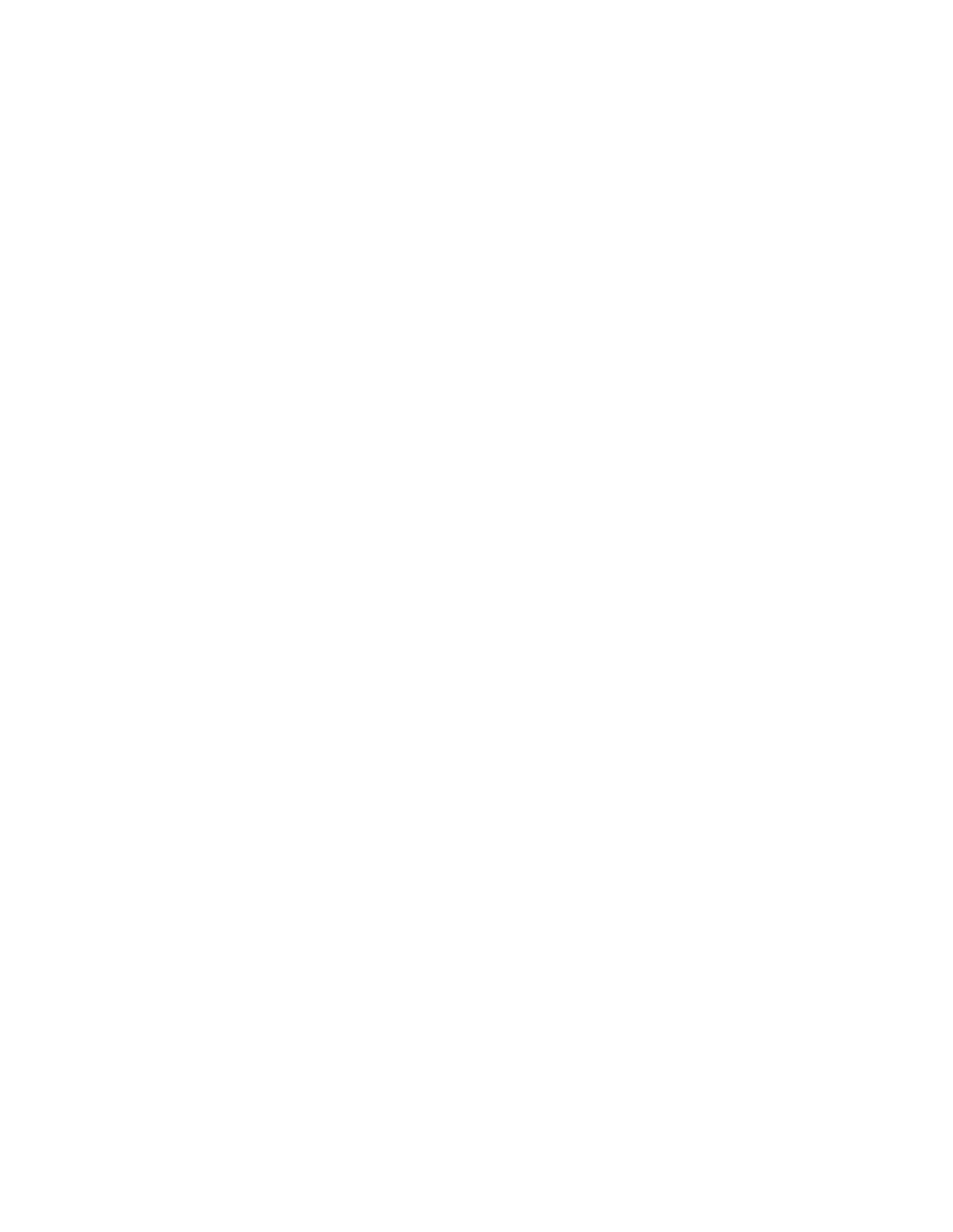# **Appendix 3 Comparison goods capacity**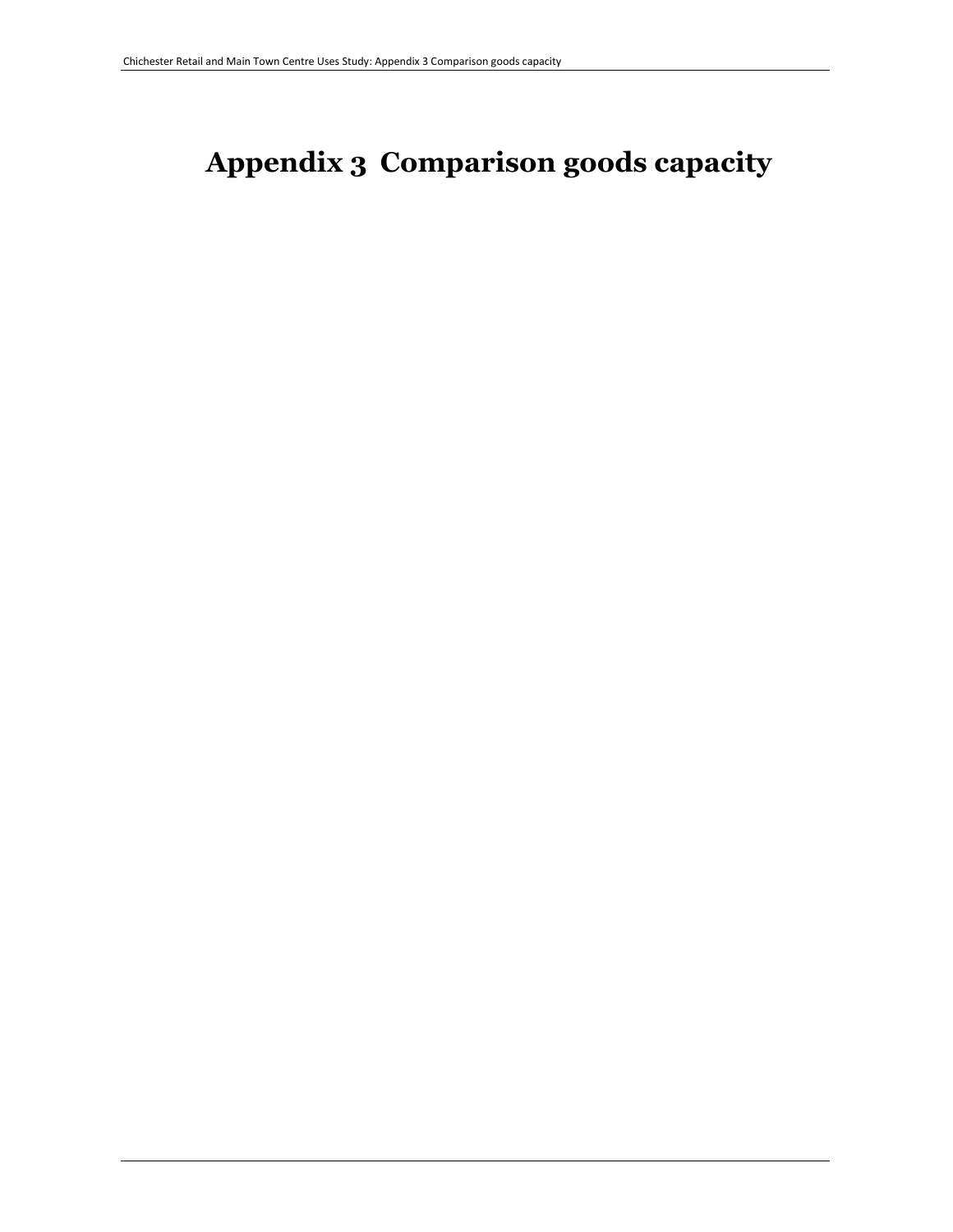#### **Table 1 - Comparison goods expenditure per person per annum (£)**

| <b>Zone</b>                                     | 2022  | 2026  | 2031  | 2035  | 2039  |
|-------------------------------------------------|-------|-------|-------|-------|-------|
| Zone 1 - Chichester/Tangmere                    | 3,254 | 3.500 | 3.926 | 4,346 | 4,838 |
| Zone 2 - Hayling Island/South Downs/Southbourne | 3.910 | 4.206 | 4.718 | 5.223 | 5,814 |
| Zone 3 - Selsey/East Wittering/Bracklesham      | 3,583 | 3.855 | 4.323 | 4.786 | 5,328 |
| Zone 4 - Bognor Regis                           | 3.214 | 3,457 | 3.877 | 4.292 | 4,778 |
| Zone 5 - South Downs (North)                    | 4,165 | 4,480 | 5.024 | 5.562 | 6,192 |
| Zone 6 - Arundel/Littlehampton                  | 3.417 | 3.676 | 4.123 | 4.564 | 5,080 |
| Zone 7 - Waterlooville/Havant                   | 3.219 | 3.463 | 3.884 | 4.300 | 4.786 |

*Sources:* 

*Experian Local Expenditure 2020 (2020 prices)*

*Experian growth rates from Retail Planner Briefing Note 19 - Figure 1a* 

*Excludes Special Forms of Trading - Experian adjusted SFT Retail Planner Briefing Note 19 - Figure 5*

## **Table 2A - Total comparison goods expenditure (£m) - baseline growth**

| Zone                                            | 2022     | 2026     | 2031     | 2035     | 2039     |
|-------------------------------------------------|----------|----------|----------|----------|----------|
| Zone 1 - Chichester/Tangmere                    | 110.50   | 122.17   | 141.49   | 160.35   | 182.48   |
| Zone 2 - Hayling Island/South Downs/Southbourne | 221.79   | 245.24   | 284.01   | 321.88   | 366.30   |
| Zone 3 - Selsey/East Wittering/Bracklesham      | 127.66   | 141.16   | 163.48   | 185.27   | 210.85   |
| Zone 4 - Bognor Regis                           | 242.59   | 268.74   | 311.13   | 352.17   | 399.78   |
| Zone 5 - South Downs (North)                    | 134.20   | 148.44   | 171.45   | 193.40   | 218.94   |
| Zone 6 - Arundel/Littlehampton                  | 266.34   | 295.97   | 343.80   | 389.92   | 443.92   |
| Zone 7 - Waterlooville/Havant                   | 341.42   | 376.72   | 434.42   | 490.85   | 557.43   |
| <b>Study Area Total</b>                         | 1,444.50 | 1,598.43 | 1,849.78 | 2,093.84 | 2,379.70 |

*Source: Table 1A, Appendix 1 and Table1, Appendix 3*

## **Table 2B - Total comparison goods expenditure (£m) - high growth**

| <b>Zone</b>                                     | 2022     | 2026     | 2031     | 2035     | 2039     |
|-------------------------------------------------|----------|----------|----------|----------|----------|
| Zone 1 - Chichester/Tangmere                    | 110.50   | 122.80   | 143.14   | 163.08   | 186.57   |
| Zone 2 - Hayling Island/South Downs/Southbourne | 221.79   | 246.50   | 287.33   | 327.35   | 374.51   |
| Zone 3 - Selsey/East Wittering/Bracklesham      | 127.66   | 141.89   | 165.39   | 188.43   | 215.57   |
| Zone 4 - Bognor Regis                           | 242.59   | 268.74   | 311.13   | 352.17   | 399.78   |
| Zone 5 - South Downs (North)                    | 134.20   | 148.44   | 171.45   | 193.40   | 218.94   |
| Zone 6 - Arundel/Littlehampton                  | 266.34   | 295.97   | 343.80   | 389.92   | 443.92   |
| Zone 7 - Waterlooville/Havant                   | 341.42   | 376.72   | 434.42   | 490.85   | 557.43   |
| <b>Study Area Total</b>                         | 1.444.50 | 1.601.05 | 1.856.65 | 2.105.20 | 2.396.72 |

*Source: Tables 1B, Appendix 1 and 1, Appendix 3*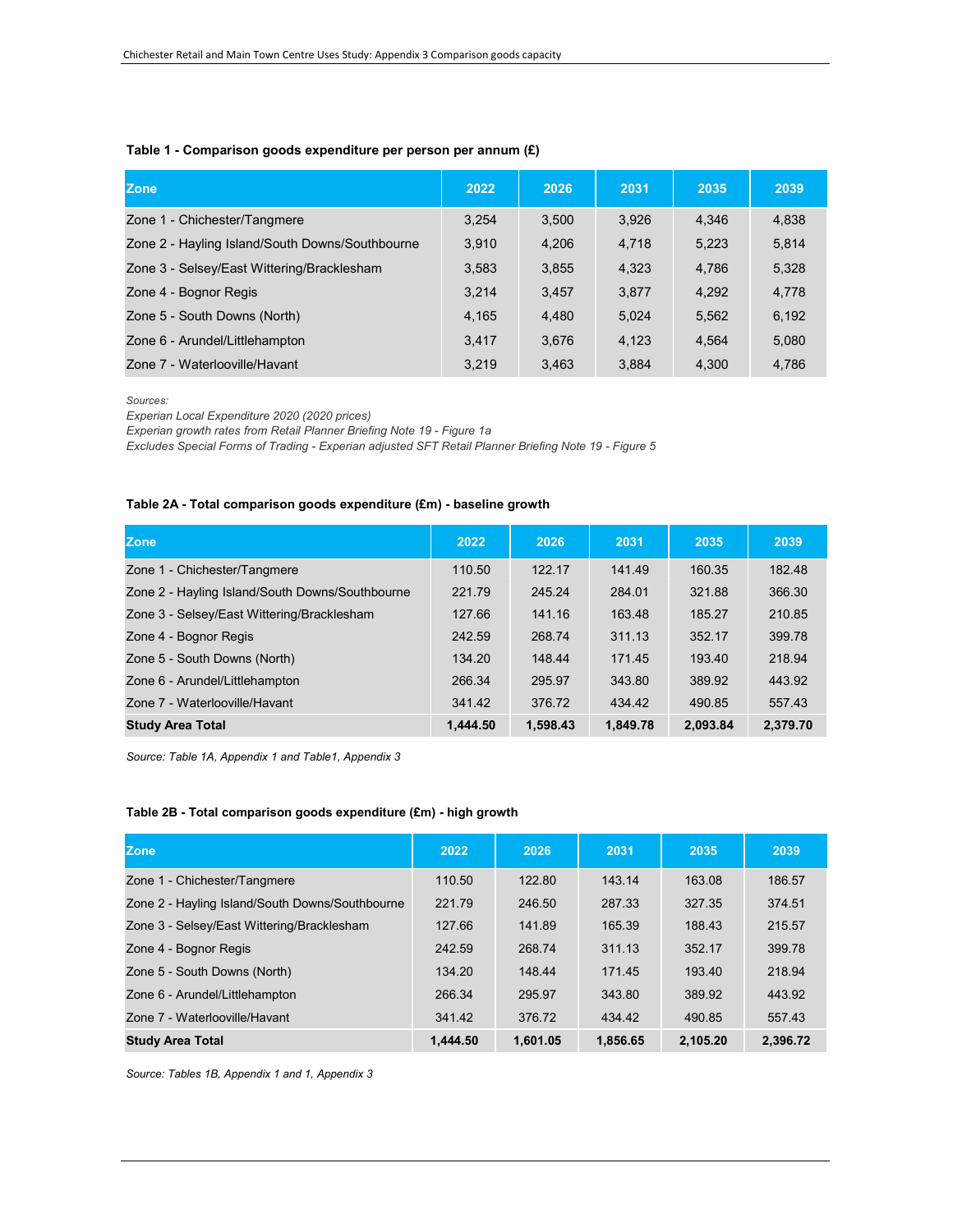| <b>Location</b>                  | Zone 1 | Zone 2 | Zone 3 | Zone 4 | Zone 5 | Zone 6 | Zone 7 | <b>Inflow</b> |
|----------------------------------|--------|--------|--------|--------|--------|--------|--------|---------------|
| Chichester town centre           | 62.3%  | 37.1%  | 47.9%  | 34.6%  | 17.3%  | 17.5%  | 9.9%   | 6.0%          |
| Chichester other                 | 22.3%  | 10.7%  | 17.9%  | 3.3%   | 8.7%   | 5.0%   | 1.4%   | 0.5%          |
| Selsey                           | 0.3%   | 0.0%   | 10.2%  | 0.1%   | 0.0%   | 0.0%   | 0.6%   | 0.5%          |
| East Wittering/Bracklesham       | 0.2%   | 0.0%   | 4.0%   | 0.0%   | 0.0%   | 0.0%   | 0.0%   | 0.5%          |
| Chichester rural                 | 0.2%   | 0.5%   | 0.5%   | 0.0%   | 0.0%   | 0.0%   | 0.1%   | 0.5%          |
| <b>Chichester District Total</b> | 85.3%  | 48.3%  | 80.5%  | 38.0%  | 26.0%  | 22.5%  | 12.0%  | n/a           |
| <b>Bognor Regis</b>              | 2.8%   | 1.2%   | 5.9%   | 42.5%  | 1.3%   | 5.9%   | 0.1%   | n/a           |
| Havant/Waterlooville             | 1.0%   | 28.4%  | 1.4%   | 0.6%   | 2.4%   | 0.1%   | 58.7%  | n/a           |
| Horsham                          | 0.0%   | 0.0%   | 0.0%   | 0.2%   | 13.3%  | 0.1%   | 0.0%   | n/a           |
| Littlehampton                    | 0.0%   | 0.3%   | 0.1%   | 1.6%   | 0.9%   | 37.1%  | 0.0%   | n/a           |
| <b>Midhurst</b>                  | 0.0%   | 0.6%   | 0.0%   | 0.0%   | 4.6%   | 0.0%   | 0.0%   | n/a           |
| Portsmouth                       | 5.3%   | 14.3%  | 6.7%   | 4.8%   | 3.9%   | 0.7%   | 20.3%  | n/a           |
| Worthing                         | 0.9%   | 0.4%   | 0.2%   | 0.8%   | 2.7%   | 25.4%  | 0.1%   | n/a           |
| Other                            | 4.7%   | 6.5%   | 5.2%   | 11.5%  | 44.9%  | 8.2%   | 8.8%   | n/a           |
| <b>Other Total</b>               | 14.7%  | 51.7%  | 19.5%  | 62.0%  | 74.0%  | 77.5%  | 88.0%  | n/a           |
| <b>TOTAL</b>                     | 100.0% | 100.0% | 100.0% | 100.0% | 100.0% | 100.0% | 100.0% | n/a           |

## **Table 3 - Base year 2022 comparison goods market shares (%)**

*Source: NEMS Household Survey Jan. 2018 (weighted results) and The Visitor Economy of Chichester (Sept 2016) inc. Lichfields' estimates*

| Table 4 - Base year 2022 comparison goods expenditure patterns (£M) |  |  |  |
|---------------------------------------------------------------------|--|--|--|
|---------------------------------------------------------------------|--|--|--|

| <b>Location</b>                  | Zone 1 | Zone 2 | Zone 3 | Zone 4 | Zone 5 | Zone 6 | Zone 7 | <b>Inflow</b> | <b>Total</b> |
|----------------------------------|--------|--------|--------|--------|--------|--------|--------|---------------|--------------|
| <b>Expenditure 2022</b>          | 110.50 | 221.79 | 127.66 | 242.59 | 134.20 | 266.34 | 341.42 |               | 1.444.50     |
| Chichester town centre           | 68.84  | 82.28  | 61.15  | 83.93  | 23.22  | 46.61  | 33.80  | 25.52         | 425.36       |
| Chichester other                 | 24.64  | 23.73  | 22.85  | 8.01   | 11.68  | 13.32  | 4.78   | 0.55          | 109.55       |
| Selsey                           | 0.33   | 0.00   | 13.02  | 0.24   | 0.00   | 0.00   | 2.05   | 0.08          | 15.72        |
| East Wittering/Bracklesham       | 0.22   | 0.00   | 5.11   | 0.00   | 0.00   | 0.00   | 0.00   | 0.03          | 5.35         |
| Chichester rural                 | 0.22   | 1.11   | 0.64   | 0.00   | 0.00   | 0.00   | 0.34   | 0.01          | 2.32         |
| <b>Chichester District Total</b> | 94.26  | 107.12 | 102.77 | 92.18  | 34.89  | 59.93  | 40.97  | 26.19         | 558.31       |
| <b>Bognor Regis</b>              | 3.09   | 2.66   | 7.53   | 103.10 | 1.74   | 15.71  | 0.34   |               | 134.19       |
| Havant/Waterlooville             | 1.11   | 62.99  | 1.79   | 1.46   | 3.22   | 0.27   | 200.41 |               | 271.24       |
| Horsham                          | 0.00   | 0.00   | 0.00   | 0.49   | 17.85  | 0.27   | 0.00   |               | 18.60        |
| Littlehampton                    | 0.00   | 0.67   | 0.13   | 3.88   | 1.21   | 98.81  | 0.00   |               | 104.69       |
| <b>Midhurst</b>                  | 0.00   | 1.33   | 0.00   | 0.00   | 6.17   | 0.00   | 0.00   |               | 7.50         |
| Portsmouth                       | 5.86   | 31.72  | 8.55   | 11.64  | 5.23   | 1.86   | 69.31  |               | 134.18       |
| Worthing                         | 0.99   | 0.89   | 0.26   | 1.94   | 3.62   | 67.65  | 0.34   |               | 75.69        |
| Other                            | 5.19   | 14.42  | 6.64   | 27.90  | 60.25  | 21.84  | 30.04  |               | 166.28       |
| <b>Other Total</b>               | 16.24  | 114.67 | 24.89  | 150.40 | 99.31  | 206.41 | 300.45 |               | 912.38       |
| <b>TOTAL</b>                     | 110.50 | 221.79 | 127.66 | 242.59 | 134.20 | 266.34 | 341.42 | 26.19         | 1,470.69     |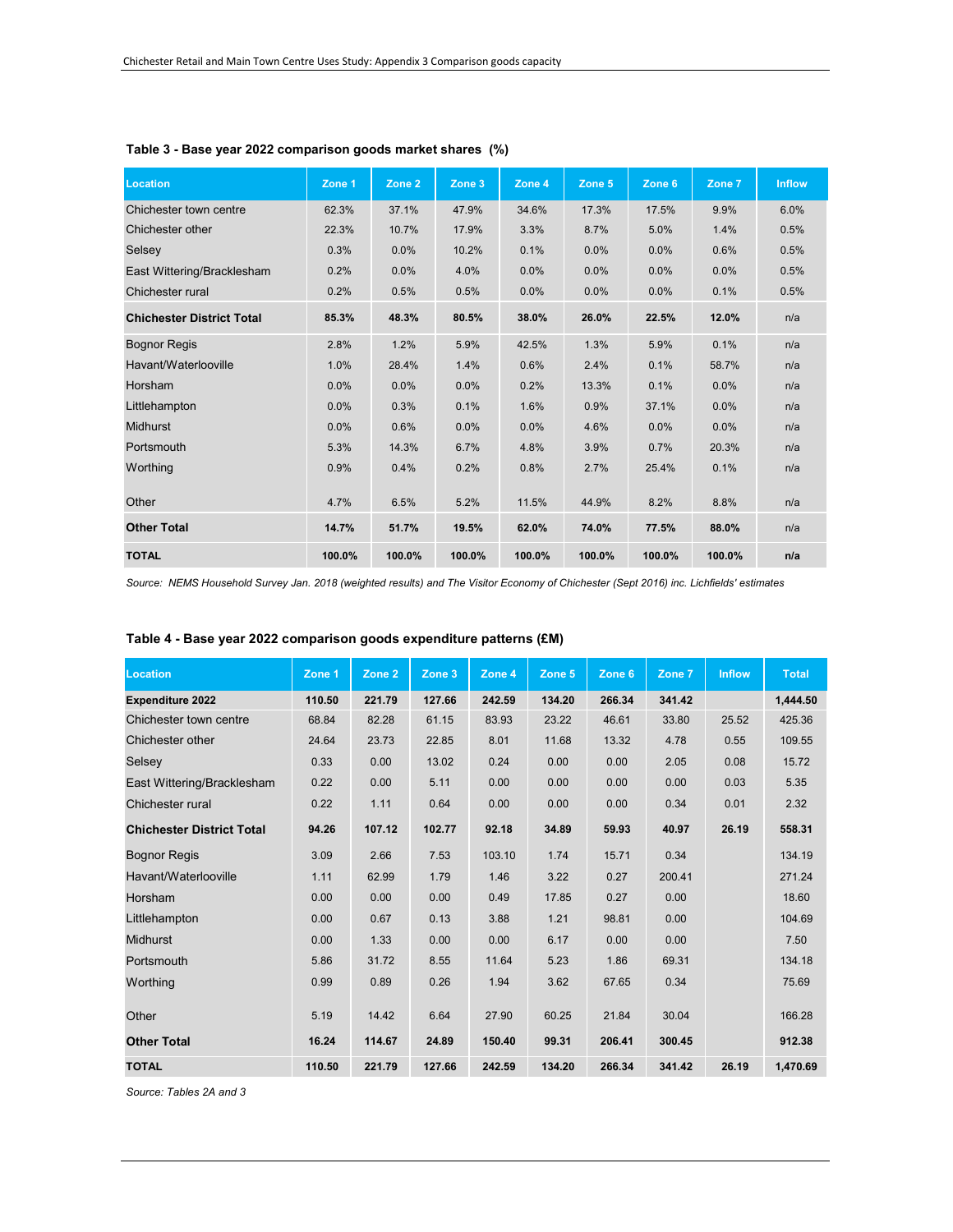| Location                         | Zone 1 | Zone 2 | Zone 3 | Zone 4 | Zone 5 | Zone 6 | Zone 7 | <b>Inflow</b> | <b>Total</b> |
|----------------------------------|--------|--------|--------|--------|--------|--------|--------|---------------|--------------|
| <b>Expenditure 2026</b>          | 122.17 | 245.24 | 141.16 | 268.74 | 148.44 | 295.97 | 376.72 |               | 1,598.43     |
| Chichester town centre           | 76.11  | 90.98  | 67.62  | 92.98  | 25.68  | 51.79  | 37.30  | 28.24         | 470.71       |
| Chichester other                 | 27.24  | 26.24  | 25.27  | 8.87   | 12.91  | 14.80  | 5.27   | 0.61          | 121.21       |
| Selsey                           | 0.37   | 0.00   | 14.40  | 0.27   | 0.00   | 0.00   | 2.26   | 0.09          | 17.38        |
| East Wittering/Bracklesham       | 0.24   | 0.00   | 5.65   | 0.00   | 0.00   | 0.00   | 0.00   | 0.03          | 5.92         |
| Chichester rural                 | 0.24   | 1.23   | 0.71   | 0.00   | 0.00   | 0.00   | 0.38   | 0.01          | 2.57         |
| <b>Chichester District Total</b> | 104.21 | 118.45 | 113.63 | 102.12 | 38.59  | 66.59  | 45.21  | 28.98         | 617.79       |
| <b>Bognor Regis</b>              | 3.42   | 2.94   | 8.33   | 114.21 | 1.93   | 17.46  | 0.38   |               | 148.67       |
| Havant/Waterlooville             | 1.22   | 69.65  | 1.98   | 1.61   | 3.56   | 0.30   | 221.14 |               | 299.45       |
| Horsham                          | 0.00   | 0.00   | 0.00   | 0.54   | 19.74  | 0.30   | 0.00   |               | 20.58        |
| Littlehampton                    | 0.00   | 0.74   | 0.14   | 4.30   | 1.34   | 109.80 | 0.00   |               | 116.32       |
| Midhurst                         | 0.00   | 1.47   | 0.00   | 0.00   | 6.83   | 0.00   | 0.00   |               | 8.30         |
| Portsmouth                       | 6.48   | 35.07  | 9.46   | 12.90  | 5.79   | 2.07   | 76.47  |               | 148.24       |
| Worthing                         | 1.10   | 0.98   | 0.28   | 2.15   | 4.01   | 75.18  | 0.38   |               | 84.07        |
| Other                            | 5.74   | 15.94  | 7.34   | 30.90  | 66.65  | 24.27  | 33.15  |               | 184.00       |
| <b>Other Total</b>               | 17.96  | 126.79 | 27.53  | 166.62 | 109.84 | 229.37 | 331.52 |               | 1,009.62     |
| <b>TOTAL</b>                     | 122.17 | 245.24 | 141.16 | 268.74 | 148.44 | 295.97 | 376.72 | 28.98         | 1,627.41     |

## **Table 5A - Future 2026 comparison goods expenditure patterns (£M) - baseline growth**

## **Table 5B - Future 2026 comparison goods expenditure patterns (£M) - high growth**

| <b>Location</b>                  | Zone 1 | Zone 2 | Zone 3 | Zone 4 | Zone 5 | Zone 6 | Zone 7 | <b>Inflow</b> | <b>Total</b> |
|----------------------------------|--------|--------|--------|--------|--------|--------|--------|---------------|--------------|
| <b>Expenditure 2026</b>          | 122.80 | 246.50 | 141.89 | 268.74 | 148.44 | 295.97 | 376.72 |               | 1,601.05     |
| Chichester town centre           | 76.51  | 91.45  | 67.96  | 92.98  | 25.68  | 51.79  | 37.30  | 28.32         | 471.99       |
| Chichester other                 | 27.39  | 26.38  | 25.40  | 8.87   | 12.91  | 14.80  | 5.27   | 0.61          | 121.62       |
| Selsey                           | 0.37   | 0.00   | 14.47  | 0.27   | 0.00   | 0.00   | 2.26   | 0.09          | 17.46        |
| East Wittering/Bracklesham       | 0.25   | 0.00   | 5.68   | 0.00   | 0.00   | 0.00   | 0.00   | 0.03          | 5.95         |
| Chichester rural                 | 0.25   | 1.23   | 0.71   | 0.00   | 0.00   | 0.00   | 0.38   | 0.01          | 2.58         |
| <b>Chichester District Total</b> | 104.75 | 119.06 | 114.22 | 102.12 | 38.59  | 66.59  | 45.21  | 29.06         | 619.60       |
| <b>Bognor Regis</b>              | 3.44   | 2.96   | 8.37   | 114.21 | 1.93   | 17.46  | 0.38   |               | 148.75       |
| Havant/Waterlooville             | 1.23   | 70.01  | 1.99   | 1.61   | 3.56   | 0.30   | 221.14 |               | 299.83       |
| Horsham                          | 0.00   | 0.00   | 0.00   | 0.54   | 19.74  | 0.30   | 0.00   |               | 20.58        |
| Littlehampton                    | 0.00   | 0.74   | 0.14   | 4.30   | 1.34   | 109.80 | 0.00   |               | 116.32       |
| <b>Midhurst</b>                  | 0.00   | 1.48   | 0.00   | 0.00   | 6.83   | 0.00   | 0.00   |               | 8.31         |
| Portsmouth                       | 6.51   | 35.25  | 9.51   | 12.90  | 5.79   | 2.07   | 76.47  |               | 148.50       |
| Worthing                         | 1.11   | 0.99   | 0.28   | 2.15   | 4.01   | 75.18  | 0.38   |               | 84.08        |
| Other                            | 5.77   | 16.02  | 7.38   | 30.90  | 66.65  | 24.27  | 33.15  |               | 184.15       |
| <b>Other Total</b>               | 18.05  | 127.44 | 27.67  | 166.62 | 109.84 | 229.37 | 331.52 |               | 1,010.51     |
| <b>TOTAL</b>                     | 122.80 | 246.50 | 141.89 | 268.74 | 148.44 | 295.97 | 376.72 | 29.06         | 1,630.11     |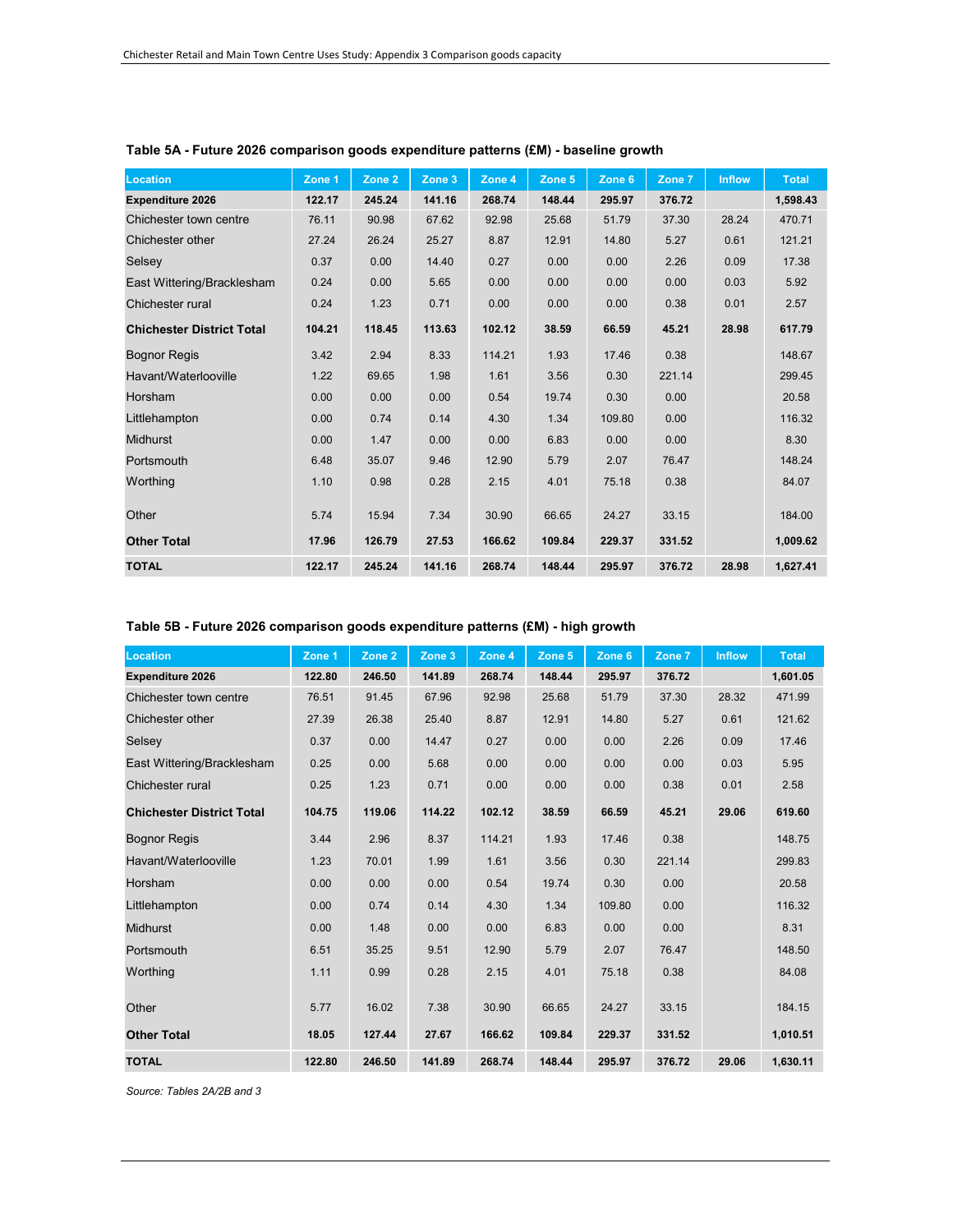| <b>Location</b>                  | Zone 1 | Zone 2 | Zone 3 | Zone 4 | Zone 5 | Zone 6 | Zone 7 | <b>Inflow</b> | <b>Total</b> |
|----------------------------------|--------|--------|--------|--------|--------|--------|--------|---------------|--------------|
| <b>Expenditure 2031</b>          | 141.49 | 284.01 | 163.48 | 311.13 | 171.45 | 343.80 | 434.42 |               | 1,849.78     |
| Chichester town centre           | 88.15  | 105.37 | 78.31  | 107.65 | 29.66  | 60.17  | 43.01  | 32.70         | 545.01       |
| Chichester other                 | 31.55  | 30.39  | 29.26  | 10.27  | 14.92  | 17.19  | 6.08   | 0.70          | 140.36       |
| Selsey                           | 0.42   | 0.00   | 16.67  | 0.31   | 0.00   | 0.00   | 2.61   | 0.10          | 20.12        |
| East Wittering/Bracklesham       | 0.28   | 0.00   | 6.54   | 0.00   | 0.00   | 0.00   | 0.00   | 0.03          | 6.86         |
| Chichester rural                 | 0.28   | 1.42   | 0.82   | 0.00   | 0.00   | 0.00   | 0.43   | 0.01          | 2.97         |
| <b>Chichester District Total</b> | 120.69 | 137.18 | 131.60 | 118.23 | 44.58  | 77.36  | 52.13  | 33.55         | 715.31       |
| <b>Bognor Regis</b>              | 3.96   | 3.41   | 9.65   | 132.23 | 2.23   | 20.28  | 0.43   |               | 172.19       |
| Havant/Waterlooville             | 1.41   | 80.66  | 2.29   | 1.87   | 4.11   | 0.34   | 255.00 |               | 345.69       |
| Horsham                          | 0.00   | 0.00   | 0.00   | 0.62   | 22.80  | 0.34   | 0.00   |               | 23.77        |
| Littlehampton                    | 0.00   | 0.85   | 0.16   | 4.98   | 1.54   | 127.55 | 0.00   |               | 135.09       |
| <b>Midhurst</b>                  | 0.00   | 1.70   | 0.00   | 0.00   | 7.89   | 0.00   | 0.00   |               | 9.59         |
| Portsmouth                       | 7.50   | 40.61  | 10.95  | 14.93  | 6.69   | 2.41   | 88.19  |               | 171.28       |
| Worthing                         | 1.27   | 1.14   | 0.33   | 2.49   | 4.63   | 87.33  | 0.43   |               | 97.61        |
| Other                            | 6.65   | 18.46  | 8.50   | 35.78  | 76.98  | 28.19  | 38.23  |               | 212.79       |
| <b>Other Total</b>               | 20.80  | 146.83 | 31.88  | 192.90 | 126.87 | 266.45 | 382.29 |               | 1,168.02     |
| <b>TOTAL</b>                     | 141.49 | 284.01 | 163.48 | 311.13 | 171.45 | 343.80 | 434.42 | 33.55         | 1,883.33     |

## **Table 6A - Future 2031 comparison goods expenditure patterns (£M) - baseline growth**

## **Table 6B - Future 2031 comparison goods expenditure patterns (£M) - high growth**

| <b>Location</b>                  | Zone 1 | Zone 2 | Zone 3 | Zone 4 | Zone 5 | Zone 6 | Zone 7 | <b>Inflow</b> | <b>Total</b> |
|----------------------------------|--------|--------|--------|--------|--------|--------|--------|---------------|--------------|
| <b>Expenditure 2031</b>          | 143.14 | 287.33 | 165.39 | 311.13 | 171.45 | 343.80 | 434.42 |               | 1,856.65     |
| Chichester town centre           | 89.18  | 106.60 | 79.22  | 107.65 | 29.66  | 60.17  | 43.01  | 32.90         | 548.38       |
| Chichester other                 | 31.92  | 30.74  | 29.60  | 10.27  | 14.92  | 17.19  | 6.08   | 0.71          | 141.43       |
| Selsey                           | 0.43   | 0.00   | 16.87  | 0.31   | 0.00   | 0.00   | 2.61   | 0.10          | 20.32        |
| East Wittering/Bracklesham       | 0.29   | 0.00   | 6.62   | 0.00   | 0.00   | 0.00   | 0.00   | 0.03          | 6.94         |
| Chichester rural                 | 0.29   | 1.44   | 0.83   | 0.00   | 0.00   | 0.00   | 0.43   | 0.01          | 3.00         |
| <b>Chichester District Total</b> | 122.10 | 138.78 | 133.14 | 118.23 | 44.58  | 77.36  | 52.13  | 33.76         | 720.07       |
| <b>Bognor Regis</b>              | 4.01   | 3.45   | 9.76   | 132.23 | 2.23   | 20.28  | 0.43   |               | 172.39       |
| Havant/Waterlooville             | 1.43   | 81.60  | 2.32   | 1.87   | 4.11   | 0.34   | 255.00 |               | 346.68       |
| Horsham                          | 0.00   | 0.00   | 0.00   | 0.62   | 22.80  | 0.34   | 0.00   |               | 23.77        |
| Littlehampton                    | 0.00   | 0.86   | 0.17   | 4.98   | 1.54   | 127.55 | 0.00   |               | 135.10       |
| <b>Midhurst</b>                  | 0.00   | 1.72   | 0.00   | 0.00   | 7.89   | 0.00   | 0.00   |               | 9.61         |
| Portsmouth                       | 7.59   | 41.09  | 11.08  | 14.93  | 6.69   | 2.41   | 88.19  |               | 171.97       |
| Worthing                         | 1.29   | 1.15   | 0.33   | 2.49   | 4.63   | 87.33  | 0.43   |               | 97.65        |
| Other                            | 6.73   | 18.68  | 8.60   | 35.78  | 76.98  | 28.19  | 38.23  |               | 213.18       |
| <b>Other Total</b>               | 21.04  | 148.55 | 32.25  | 192.90 | 126.87 | 266.45 | 382.29 |               | 1,170.35     |
| <b>TOTAL</b>                     | 143.14 | 287.33 | 165.39 | 311.13 | 171.45 | 343.80 | 434.42 | 33.76         | 1.890.41     |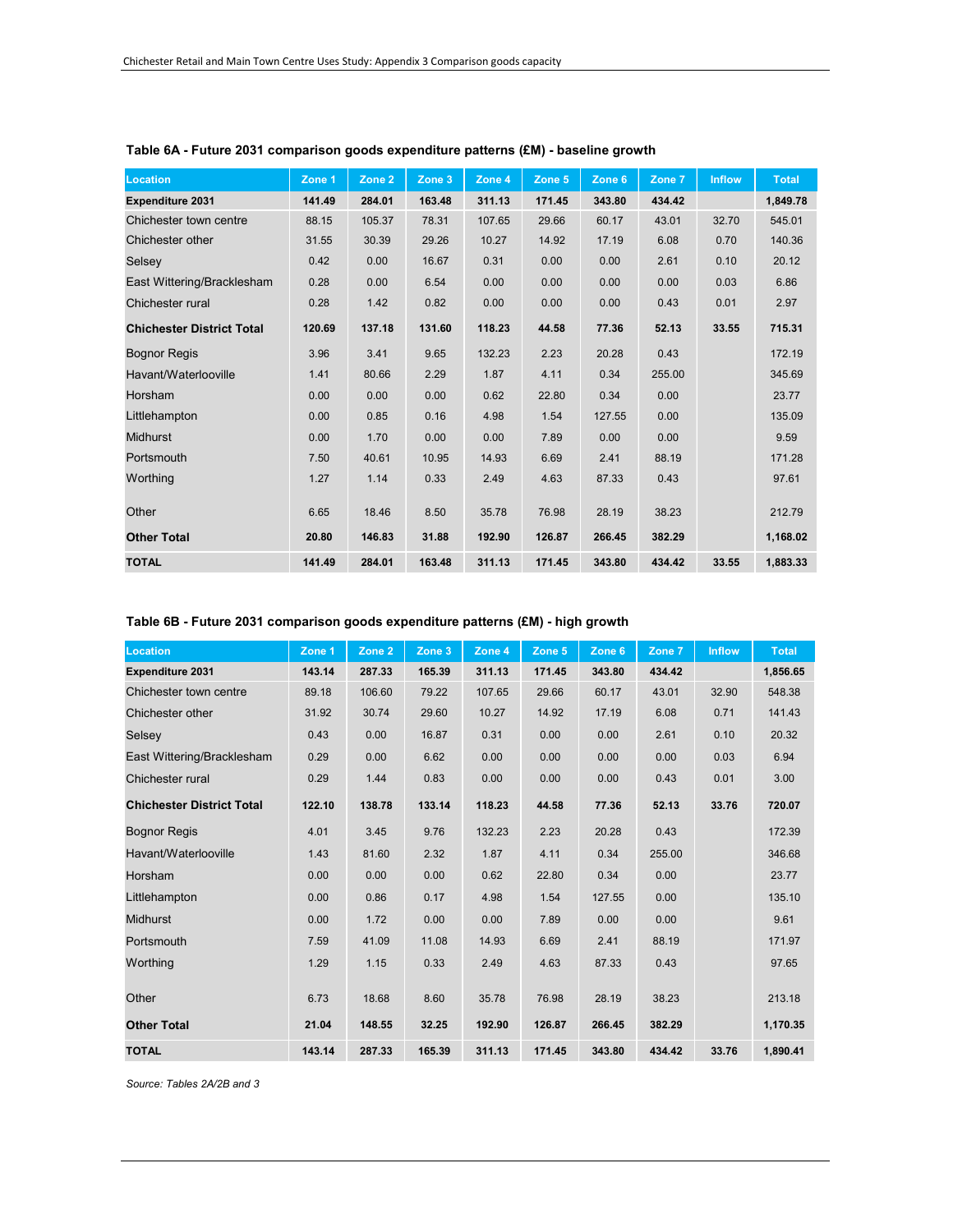| Location                         | Zone 1 | Zone 2 | Zone 3 | Zone 4 | Zone 5 | Zone 6 | Zone 7 | <b>Inflow</b> | <b>Total</b> |
|----------------------------------|--------|--------|--------|--------|--------|--------|--------|---------------|--------------|
| <b>Expenditure 2035</b>          | 160.35 | 321.88 | 185.27 | 352.17 | 193.40 | 389.92 | 490.85 |               | 2,093.84     |
| Chichester town centre           | 99.90  | 119.42 | 88.75  | 121.85 | 33.46  | 68.24  | 48.59  | 37.03         | 617.24       |
| Chichester other                 | 35.76  | 34.44  | 33.16  | 11.62  | 16.83  | 19.50  | 6.87   | 0.79          | 158.97       |
| Selsey                           | 0.48   | 0.00   | 18.90  | 0.35   | 0.00   | 0.00   | 2.95   | 0.11          | 22.79        |
| East Wittering/Bracklesham       | 0.32   | 0.00   | 7.41   | 0.00   | 0.00   | 0.00   | 0.00   | 0.04          | 7.77         |
| Chichester rural                 | 0.32   | 1.61   | 0.93   | 0.00   | 0.00   | 0.00   | 0.49   | 0.02          | 3.36         |
| <b>Chichester District Total</b> | 136.78 | 155.47 | 149.15 | 133.82 | 50.28  | 87.73  | 58.90  | 38.00         | 810.13       |
| <b>Bognor Regis</b>              | 4.49   | 3.86   | 10.93  | 149.67 | 2.51   | 23.01  | 0.49   |               | 194.96       |
| Havant/Waterlooville             | 1.60   | 91.41  | 2.59   | 2.11   | 4.64   | 0.39   | 288.13 |               | 390.88       |
| Horsham                          | 0.00   | 0.00   | 0.00   | 0.70   | 25.72  | 0.39   | 0.00   |               | 26.82        |
| Littlehampton                    | 0.00   | 0.97   | 0.19   | 5.63   | 1.74   | 144.66 | 0.00   |               | 153.19       |
| Midhurst                         | 0.00   | 1.93   | 0.00   | 0.00   | 8.90   | 0.00   | 0.00   |               | 10.83        |
| Portsmouth                       | 8.50   | 46.03  | 12.41  | 16.90  | 7.54   | 2.73   | 99.64  |               | 193.76       |
| Worthing                         | 1.44   | 1.29   | 0.37   | 2.82   | 5.22   | 99.04  | 0.49   |               | 110.67       |
| Other                            | 7.54   | 20.92  | 9.63   | 40.50  | 86.84  | 31.97  | 43.19  |               | 240.60       |
| <b>Other Total</b>               | 23.57  | 166.41 | 36.13  | 218.34 | 143.12 | 302.19 | 431.95 |               | 1,321.71     |
| <b>TOTAL</b>                     | 160.35 | 321.88 | 185.27 | 352.17 | 193.40 | 389.92 | 490.85 | 38.00         | 2,131.84     |

## **Table 7A - Future 2035 comparison goods expenditure patterns (£M) - baseline growth**

## **Table 7B - Future 2035 comparison goods expenditure patterns (£M) - high growth**

| Location                         | Zone 1 | Zone 2 | Zone 3 | Zone 4 | Zone 5 | Zone 6 | Zone 7 | <b>Inflow</b> | <b>Total</b> |
|----------------------------------|--------|--------|--------|--------|--------|--------|--------|---------------|--------------|
| <b>Expenditure 2035</b>          | 163.08 | 327.35 | 188.43 | 352.17 | 193.40 | 389.92 | 490.85 |               | 2,105.20     |
| Chichester town centre           | 101.60 | 121.45 | 90.26  | 121.85 | 33.46  | 68.24  | 48.59  | 37.37         | 622.81       |
| Chichester other                 | 36.37  | 35.03  | 33.73  | 11.62  | 16.83  | 19.50  | 6.87   | 0.80          | 160.74       |
| Selsey                           | 0.49   | 0.00   | 19.22  | 0.35   | 0.00   | 0.00   | 2.95   | 0.12          | 23.12        |
| East Wittering/Bracklesham       | 0.33   | 0.00   | 7.54   | 0.00   | 0.00   | 0.00   | 0.00   | 0.04          | 7.90         |
| Chichester rural                 | 0.33   | 1.64   | 0.94   | 0.00   | 0.00   | 0.00   | 0.49   | 0.02          | 3.41         |
| <b>Chichester District Total</b> | 139.11 | 158.11 | 151.68 | 133.82 | 50.28  | 87.73  | 58.90  | 38.34         | 817.99       |
| <b>Bognor Regis</b>              | 4.57   | 3.93   | 11.12  | 149.67 | 2.51   | 23.01  | 0.49   |               | 195.29       |
| Havant/Waterlooville             | 1.63   | 92.97  | 2.64   | 2.11   | 4.64   | 0.39   | 288.13 |               | 392.51       |
| Horsham                          | 0.00   | 0.00   | 0.00   | 0.70   | 25.72  | 0.39   | 0.00   |               | 26.82        |
| Littlehampton                    | 0.00   | 0.98   | 0.19   | 5.63   | 1.74   | 144.66 | 0.00   |               | 153.21       |
| <b>Midhurst</b>                  | 0.00   | 1.96   | 0.00   | 0.00   | 8.90   | 0.00   | 0.00   |               | 10.86        |
| Portsmouth                       | 8.64   | 46.81  | 12.62  | 16.90  | 7.54   | 2.73   | 99.64  |               | 194.90       |
| Worthing                         | 1.47   | 1.31   | 0.38   | 2.82   | 5.22   | 99.04  | 0.49   |               | 110.72       |
| Other                            | 7.66   | 21.28  | 9.80   | 40.50  | 86.84  | 31.97  | 43.19  |               | 241.25       |
| <b>Other Total</b>               | 23.97  | 169.24 | 36.74  | 218.34 | 143.12 | 302.19 | 431.95 |               | 1,325.56     |
| <b>TOTAL</b>                     | 163.08 | 327.35 | 188.43 | 352.17 | 193.40 | 389.92 | 490.85 | 38.34         | 2,143.55     |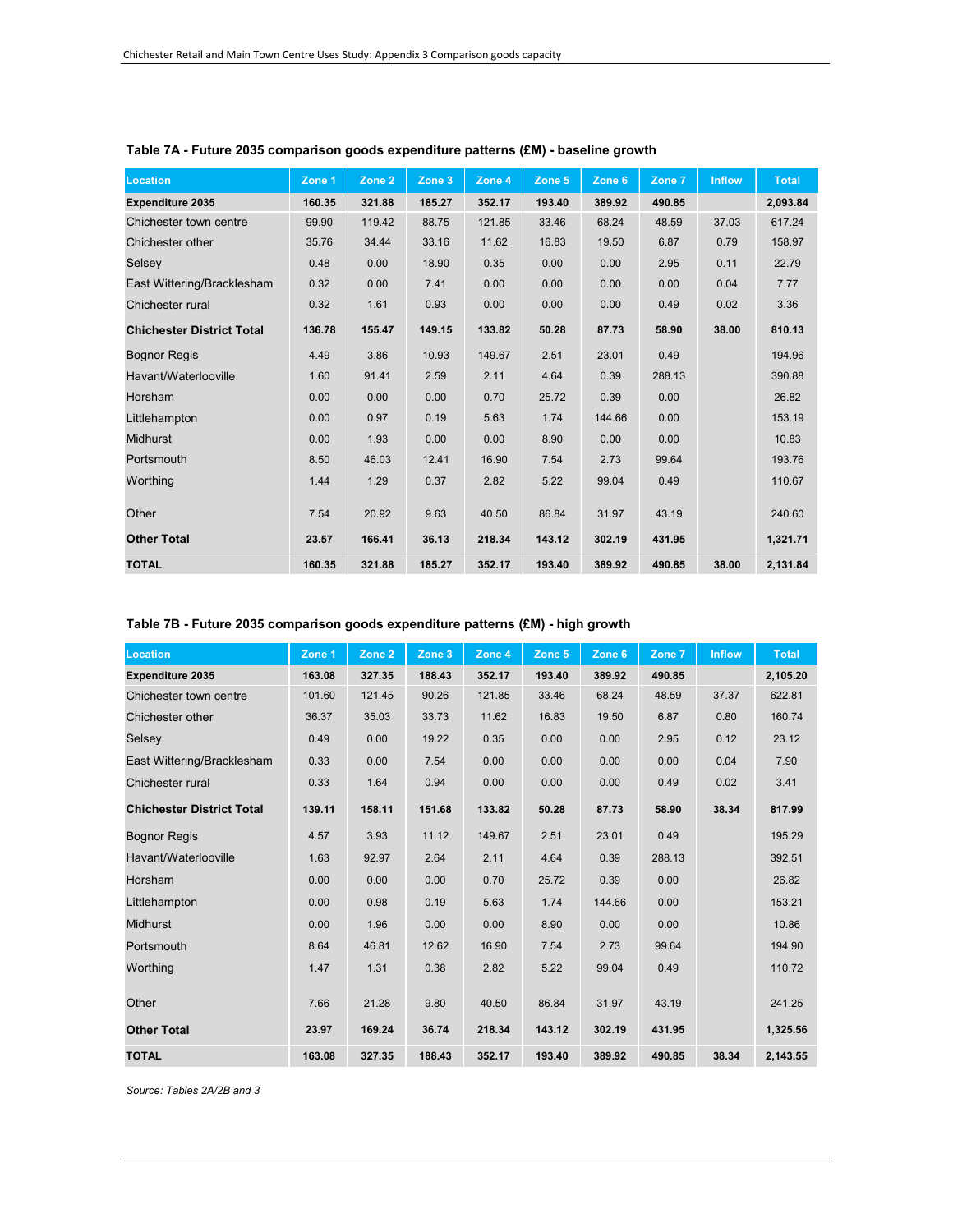| Location                         | Zone 1 | Zone 2 | Zone 3 | Zone 4 | Zone 5 | Zone 6 | Zone 7 | <b>Inflow</b> | <b>Total</b> |
|----------------------------------|--------|--------|--------|--------|--------|--------|--------|---------------|--------------|
| <b>Expenditure 2039</b>          | 182.48 | 366.30 | 210.85 | 399.78 | 218.94 | 443.92 | 557.43 |               | 2,379.70     |
| Chichester town centre           | 113.68 | 135.90 | 101.00 | 138.33 | 37.88  | 77.69  | 55.19  | 42.11         | 701.76       |
| Chichester other                 | 40.69  | 39.19  | 37.74  | 13.19  | 19.05  | 22.20  | 7.80   | 0.90          | 180.77       |
| Selsey                           | 0.55   | 0.00   | 21.51  | 0.40   | 0.00   | 0.00   | 3.34   | 0.13          | 25.93        |
| East Wittering/Bracklesham       | 0.36   | 0.00   | 8.43   | 0.00   | 0.00   | 0.00   | 0.00   | 0.04          | 8.84         |
| Chichester rural                 | 0.36   | 1.83   | 1.05   | 0.00   | 0.00   | 0.00   | 0.56   | 0.02          | 3.83         |
| <b>Chichester District Total</b> | 155.65 | 176.92 | 169.73 | 151.92 | 56.93  | 99.88  | 66.89  | 43.20         | 921.13       |
| <b>Bognor Regis</b>              | 5.11   | 4.40   | 12.44  | 169.91 | 2.85   | 26.19  | 0.56   |               | 221.45       |
| Havant/Waterlooville             | 1.82   | 104.03 | 2.95   | 2.40   | 5.25   | 0.44   | 327.21 |               | 444.12       |
| Horsham                          | 0.00   | 0.00   | 0.00   | 0.80   | 29.12  | 0.44   | 0.00   |               | 30.36        |
| Littlehampton                    | 0.00   | 1.10   | 0.21   | 6.40   | 1.97   | 164.69 | 0.00   |               | 174.37       |
| Midhurst                         | 0.00   | 2.20   | 0.00   | 0.00   | 10.07  | 0.00   | 0.00   |               | 12.27        |
| Portsmouth                       | 9.67   | 52.38  | 14.13  | 19.19  | 8.54   | 3.11   | 113.16 |               | 220.17       |
| Worthing                         | 1.64   | 1.47   | 0.42   | 3.20   | 5.91   | 112.75 | 0.56   |               | 125.95       |
| Other                            | 8.58   | 23.81  | 10.96  | 45.98  | 98.31  | 36.40  | 49.05  |               | 273.09       |
| <b>Other Total</b>               | 26.82  | 189.38 | 41.12  | 247.87 | 162.02 | 344.03 | 490.54 |               | 1,501.78     |
| <b>TOTAL</b>                     | 182.48 | 366.30 | 210.85 | 399.78 | 218.94 | 443.92 | 557.43 | 43.20         | 2,422.91     |

## **Table 8A - Future 2039 comparison goods expenditure patterns (£M) - baseline growth**

## **Table 8B - Future 2039 comparison goods expenditure patterns (£M) - high growth**

| Location                         | Zone 1 | Zone 2 | Zone 3 | Zone 4 | Zone 5 | Zone 6 | Zone 7 | <b>Inflow</b> | <b>Total</b> |
|----------------------------------|--------|--------|--------|--------|--------|--------|--------|---------------|--------------|
| <b>Expenditure 2039</b>          | 186.57 | 374.51 | 215.57 | 399.78 | 218.94 | 443.92 | 557.43 |               | 2,396.72     |
| Chichester town centre           | 116.23 | 138.94 | 103.26 | 138.33 | 37.88  | 77.69  | 55.19  | 42.61         | 710.11       |
| Chichester other                 | 41.60  | 40.07  | 38.59  | 13.19  | 19.05  | 22.20  | 7.80   | 0.92          | 183.42       |
| Selsey                           | 0.56   | 0.00   | 21.99  | 0.40   | 0.00   | 0.00   | 3.34   | 0.13          | 26.42        |
| East Wittering/Bracklesham       | 0.37   | 0.00   | 8.62   | 0.00   | 0.00   | 0.00   | 0.00   | 0.05          | 9.04         |
| Chichester rural                 | 0.37   | 1.87   | 1.08   | 0.00   | 0.00   | 0.00   | 0.56   | 0.02          | 3.90         |
| <b>Chichester District Total</b> | 159.14 | 180.89 | 173.54 | 151.92 | 56.93  | 99.88  | 66.89  | 43.72         | 932.90       |
| <b>Bognor Regis</b>              | 5.22   | 4.49   | 12.72  | 169.91 | 2.85   | 26.19  | 0.56   |               | 221.94       |
| Havant/Waterlooville             | 1.87   | 106.36 | 3.02   | 2.40   | 5.25   | 0.44   | 327.21 |               | 446.55       |
| Horsham                          | 0.00   | 0.00   | 0.00   | 0.80   | 29.12  | 0.44   | 0.00   |               | 30.36        |
| Littlehampton                    | 0.00   | 1.12   | 0.22   | 6.40   | 1.97   | 164.69 | 0.00   |               | 174.40       |
| Midhurst                         | 0.00   | 2.25   | 0.00   | 0.00   | 10.07  | 0.00   | 0.00   |               | 12.32        |
| Portsmouth                       | 9.89   | 53.55  | 14.44  | 19.19  | 8.54   | 3.11   | 113.16 |               | 221.88       |
| Worthing                         | 1.68   | 1.50   | 0.43   | 3.20   | 5.91   | 112.75 | 0.56   |               | 126.03       |
| Other                            | 8.77   | 24.34  | 11.21  | 45.98  | 98.31  | 36.40  | 49.05  |               | 274.06       |
| <b>Other Total</b>               | 27.43  | 193.62 | 42.04  | 247.87 | 162.02 | 344.03 | 490.54 |               | 1,507.54     |
| <b>TOTAL</b>                     | 186.57 | 374.51 | 215.57 | 399.78 | 218.94 | 443.92 | 557.43 | 43.72         | 2.440.45     |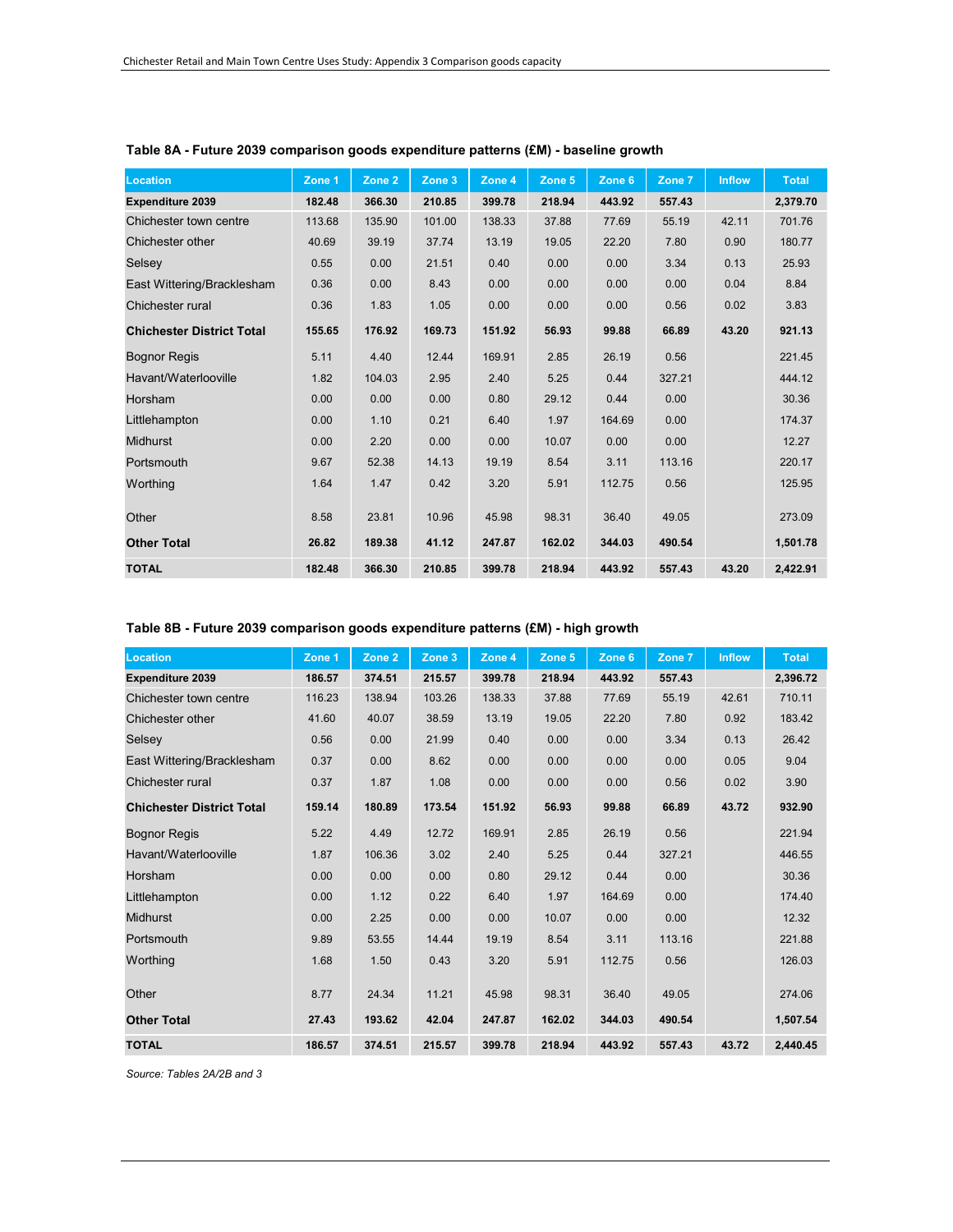|                                        | 2022   | 2026     | 2031    | 2035   | 2039   |
|----------------------------------------|--------|----------|---------|--------|--------|
| Available expenditure                  |        |          |         |        |        |
| Chichester town centre                 | 425.36 | 470.71   | 545.01  | 617.24 | 701.76 |
| Chichester other                       | 109.55 | 121.21   | 140.36  | 158.97 | 180.77 |
| Selsey                                 | 15.72  | 17.38    | 20.12   | 22.79  | 25.93  |
| East Wittering/Bracklesham             | 5.35   | 5.92     | 6.86    | 7.77   | 8.84   |
| Chichester rural                       | 2.32   | 2.57     | 2.97    | 3.36   | 3.83   |
| <b>Total</b>                           | 558.31 | 617.79   | 715.31  | 810.13 | 921.13 |
| <b>Turnover of existing facilities</b> |        |          |         |        |        |
| Chichester town centre                 | 425.36 | 487.22   | 547.49  | 606.69 | 672.29 |
| Chichester other                       | 109.55 | 125.48   | 141.00  | 156.25 | 173.15 |
| Selsey                                 | 15.72  | 18.01    | 20.24   | 22.43  | 24.85  |
| East Wittering/Bracklesham             | 5.35   | 6.13     | 6.89    | 7.64   | 8.46   |
| Chichester rural                       | 2.32   | 2.66     | 2.99    | 3.31   | 3.67   |
|                                        |        |          |         |        |        |
| <b>Total</b>                           | 558.31 | 639.51   | 718.61  | 796.31 | 882.42 |
| Surplus expenditure (£m)               |        |          |         |        |        |
| Chichester town centre                 | 0.00   | $-16.52$ | $-2.48$ | 10.55  | 29.47  |
| Chichester other                       | 0.00   | $-4.27$  | $-0.64$ | 2.72   | 7.63   |
| Selsey                                 | 0.00   | $-0.63$  | $-0.12$ | 0.36   | 1.08   |
| East Wittering/Bracklesham             | 0.00   | $-0.21$  | $-0.04$ | 0.13   | 0.38   |
| Chichester rural                       | 0.00   | $-0.09$  | $-0.02$ | 0.05   | 0.16   |
|                                        |        |          |         |        |        |
| <b>Total</b>                           | 0.00   | $-21.72$ | $-3.30$ | 13.82  | 38.71  |

#### **Table 9A - Summary of comparison goods expenditure 2022 to 2039 (£M) - baseline growth**

**Table 9B - Summary of comparison goods expenditure 2022 to 2039 (£M) - high growth**

|                                        | 2022   | 2026     | 2031   | 2035   | 2039   |
|----------------------------------------|--------|----------|--------|--------|--------|
| Available expenditure                  |        |          |        |        |        |
| Chichester town centre                 | 425.36 | 471.99   | 548.38 | 622.81 | 710.11 |
| Chichester other                       | 109.55 | 121.62   | 141.43 | 160.74 | 183.42 |
| Selsey                                 | 15.72  | 17.46    | 20.32  | 23.12  | 26.42  |
| East Wittering/Bracklesham             | 5.35   | 5.95     | 6.94   | 7.90   | 9.04   |
| Chichester rural                       | 2.32   | 2.58     | 3.00   | 3.41   | 3.90   |
| <b>Total</b>                           | 558.31 | 619.60   | 720.07 | 817.99 | 932.90 |
| <b>Turnover of existing facilities</b> |        |          |        |        |        |
| Chichester town centre                 | 425.36 | 487.22   | 547.49 | 606.69 | 672.29 |
| Chichester other                       | 109.55 | 125.48   | 141.00 | 156.25 | 173.15 |
| Selsey                                 | 15.72  | 18.01    | 20.24  | 22.43  | 24.85  |
| East Wittering/Bracklesham             | 5.35   | 6.13     | 6.89   | 7.64   | 8.46   |
| Chichester rural                       | 2.32   | 2.66     | 2.99   | 3.31   | 3.67   |
| <b>Total</b>                           | 558.31 | 639.51   | 718.61 | 796.31 | 882.42 |
| <b>Surplus Expenditure (£m)</b>        |        |          |        |        |        |
| Chichester town centre                 | 0.00   | $-15.23$ | 0.89   | 16 12  | 37.83  |
| Chichester other                       | 0.00   | $-3.86$  | 0.43   | 4.49   | 10.28  |
| Selsey                                 | 0.00   | $-0.55$  | 0.08   | 0.70   | 1.57   |
| East Wittering/Bracklesham             | 0.00   | $-0.18$  | 0.04   | 0.27   | 0.58   |
| Chichester rural                       | 0.00   | $-0.08$  | 0.01   | 0.10   | 0.23   |
| <b>Total</b>                           | 0.00   | $-19.91$ | 1.46   | 21.68  | 50.49  |

*Source: Tables 4 to 8B and Experian sales density growth rates from Retail Planner Briefing Note 19 - Figure 4b*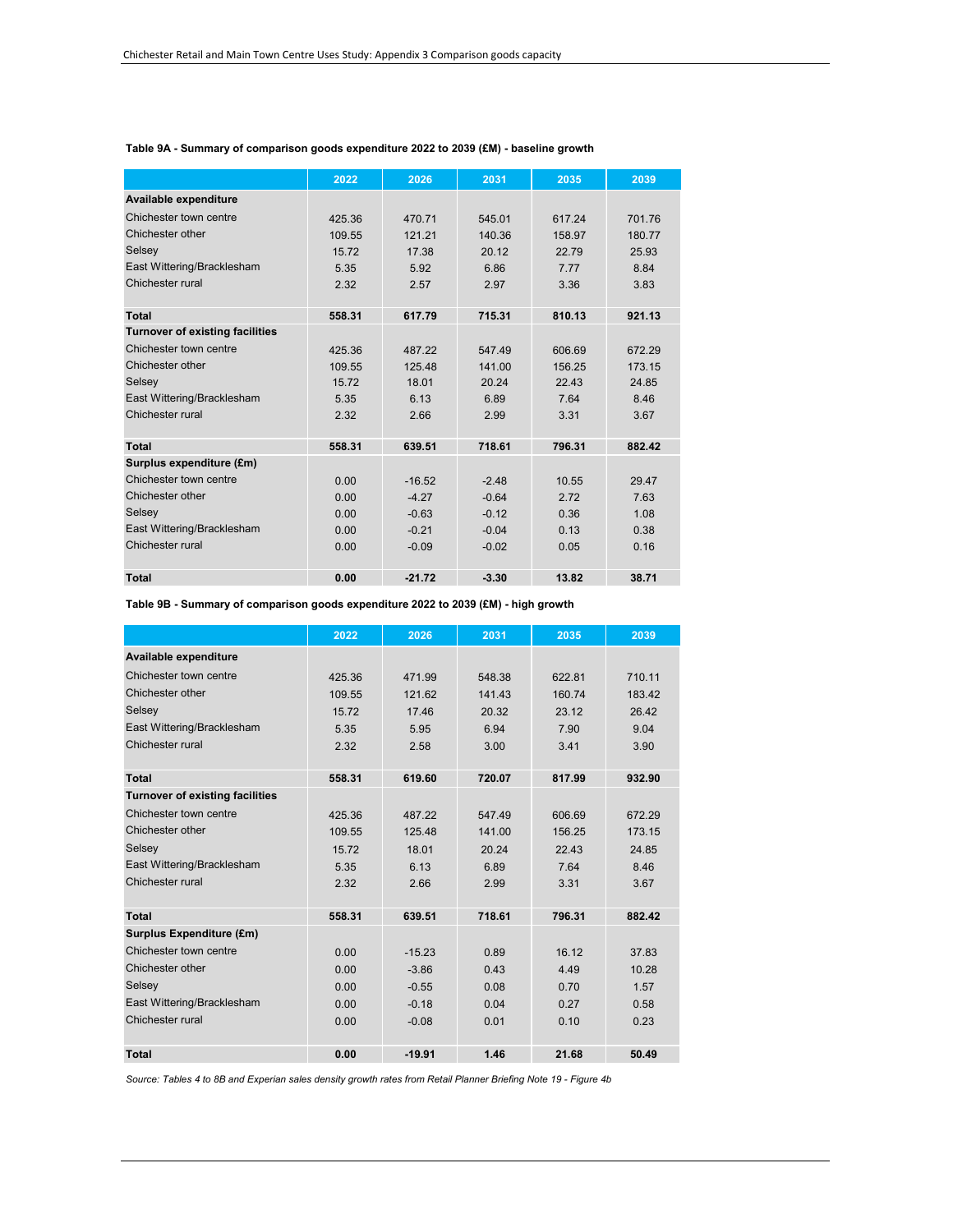|                                              | 2022         | 2026     | 2031   | 2035           | 2039    |
|----------------------------------------------|--------------|----------|--------|----------------|---------|
| Turnover density new floorspace (£ per sq.m) | £7,000       | £8,018   | £9,010 | £9,984         | £11,064 |
| Sales floorspace projection (sq.m net)       |              |          |        |                |         |
| Chichester town centre                       | $\mathbf{0}$ | $-2,060$ | $-276$ | 1,056          | 2,664   |
| Chichester other                             | $\mathbf{0}$ | $-533$   | $-71$  | 273            | 689     |
| Selsey                                       | $\mathbf{0}$ | $-78$    | $-13$  | 37             | 97      |
| East Wittering/Bracklesham                   | $\Omega$     | $-27$    | $-4$   | 13             | 34      |
| Chichester rural                             | $\Omega$     | $-12$    | $-2$   | 5              | 14      |
| <b>Total</b>                                 | $\mathbf{0}$ | $-2,709$ | $-366$ | 1,384          | 3,499   |
| Floorspace Projection (sq.m gross)           |              |          |        |                |         |
| Chichester town centre                       | $\mathbf{0}$ | $-2,747$ | $-368$ | 1,408          | 3,551   |
| Chichester other                             | $\mathbf{0}$ | $-710$   | $-95$  | 364            | 919     |
| Selsey                                       | $\Omega$     | $-105$   | $-18$  | 49             | 130     |
| East Wittering/Bracklesham                   | $\mathbf{0}$ | $-35$    | $-5$   | 18             | 46      |
| Chichester rural                             | $\mathbf{0}$ | $-15$    | $-3$   | $\overline{7}$ | 19      |
| <b>Total</b>                                 | $\bf{0}$     | $-3,613$ | $-488$ | 1,846          | 4,665   |

#### **Table 10A - Chichester comparison goods floorspace capacity projections (baseline growth)**

#### **Table 10B - Chichester comparison goods floorspace capacity projections (high growth)**

|                                              | 2022         | 2026     | 2031           | 2035   | 2039    |
|----------------------------------------------|--------------|----------|----------------|--------|---------|
| Turnover density new floorspace (£ per sq.m) | £7,000       | £8,018   | £9,010         | £9,984 | £11,064 |
| Sales floorspace projection (sq.m net)       |              |          |                |        |         |
| Chichester town centre                       | $\mathbf{0}$ | $-1,900$ | 99             | 1,615  | 3,419   |
| Chichester other                             | $\mathbf{0}$ | $-482$   | 47             | 450    | 929     |
| Selsey                                       | $\mathbf{0}$ | $-69$    | 9              | 70     | 142     |
| East Wittering/Bracklesham                   | $\mathbf{0}$ | $-23$    | 5              | 27     | 52      |
| Chichester rural                             | $\mathbf{0}$ | $-10$    | $\mathbf{1}$   | 10     | 21      |
| <b>Total</b>                                 | $\bf{0}$     | $-2,483$ | 162            | 2,171  | 4,563   |
| Floorspace Projection (sq.m gross)           |              |          |                |        |         |
| Chichester town centre                       | $\mathbf 0$  | $-2,533$ | 132            | 2,153  | 4,559   |
| Chichester other                             | $\mathbf{0}$ | $-642$   | 63             | 600    | 1,238   |
| Selsey                                       | $\mathbf{0}$ | $-92$    | 12             | 93     | 190     |
| East Wittering/Bracklesham                   | $\mathbf{0}$ | $-30$    | $\overline{7}$ | 36     | 70      |
| Chichester rural                             | $\mathbf{0}$ | $-14$    | $\overline{2}$ | 14     | 28      |
| <b>Total</b>                                 | 0            | $-3,311$ | 216            | 2,895  | 6,084   |

*Source: Table 9A/9B and Experian sales density growth rates from Retail Planner Briefing Note 19 - Figure 4b*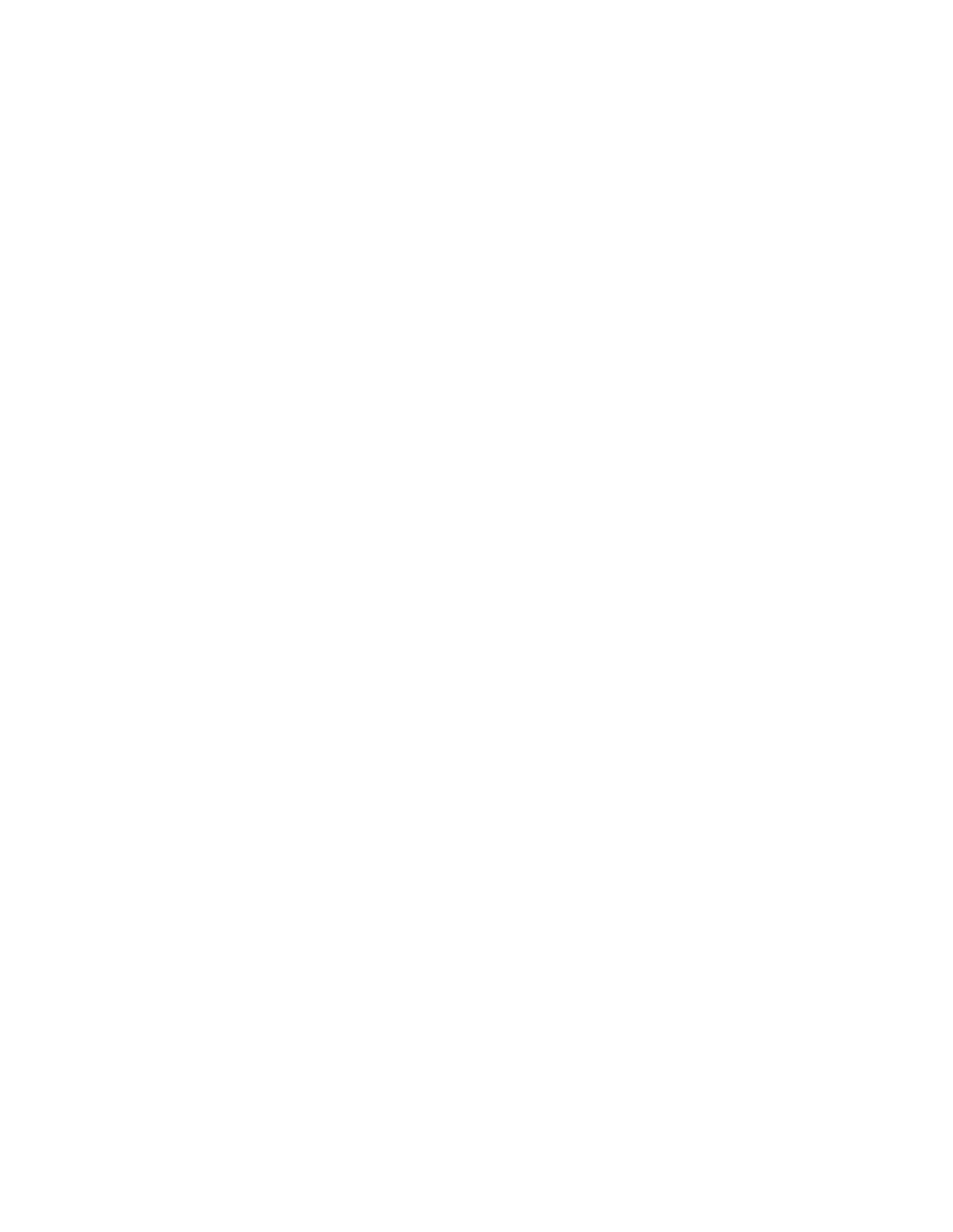# **Appendix 4 Food/beverage capacity**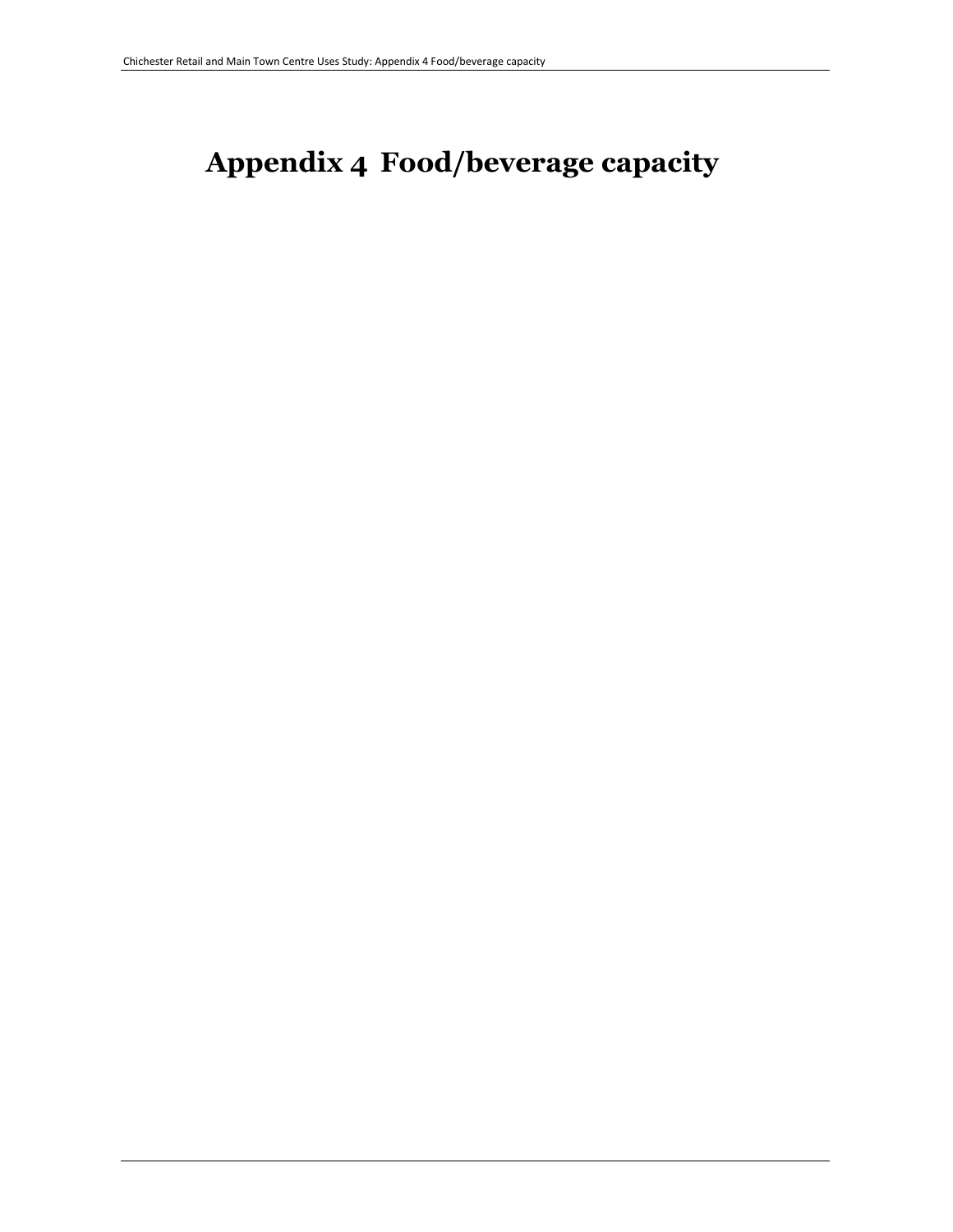## **Table 1 - Food/beverage expenditure per person per annum (£)**

| <b>Zone</b>                                     | 2022  | 2026  | 2031  | 2035  | 2039  |
|-------------------------------------------------|-------|-------|-------|-------|-------|
| Zone 1 - Chichester/Tangmere                    | 1.557 | 1,625 | 1.706 | 1.768 | 1,833 |
| Zone 2 - Hayling Island/South Downs/Southbourne | 1,647 | 1,719 | 1,805 | 1,871 | 1,939 |
| Zone 3 - Selsey/East Wittering/Bracklesham      | 1,507 | 1,573 | 1.651 | 1.711 | 1,774 |
| Zone 4 - Bognor Regis                           | 1,378 | 1,438 | 1.510 | 1.565 | 1,622 |
| Zone 5 - South Downs (North)                    | 1,675 | 1,748 | 1.835 | 1.902 | 1,972 |
| Zone 6 - Arundel/Littlehampton                  | 1.451 | 1.514 | 1.590 | 1.648 | 1,708 |
| Zone 7 - Waterlooville/Havant                   | 1.334 | 1,393 | 1.462 | 1.516 | 1.571 |

*Experian Local Expenditure 2020 (2020 prices)*

*Experian growth rates from Retail Planner Briefing Note 19 - Figure 1a*

## **Table 2A - Total food/beverage expenditure (£m) - baseline growth**

| <b>Zone</b>                                     | 2022   | 2026   | 2031   | 2035   | 2039   |
|-------------------------------------------------|--------|--------|--------|--------|--------|
| Zone 1 - Chichester/Tangmere                    | 52.87  | 56.71  | 61.48  | 65.24  | 69.14  |
| Zone 2 - Hayling Island/South Downs/Southbourne | 93.42  | 100.24 | 108.68 | 115.32 | 122.16 |
| Zone 3 - Selsey/East Wittering/Bracklesham      | 53.69  | 57.59  | 62.44  | 66.25  | 70.20  |
| Zone 4 - Bognor Regis                           | 104.01 | 111.81 | 121.19 | 128.43 | 135.72 |
| Zone 5 - South Downs (North)                    | 53.97  | 57.91  | 62.62  | 66.14  | 69.73  |
| Zone 6 - Arundel/Littlehampton                  | 113.10 | 121.91 | 132.58 | 140.78 | 149.25 |
| Zone 7 - Waterlooville/Havant                   | 141.49 | 151.49 | 163.54 | 173.02 | 182.98 |
| <b>Study Area Total</b>                         | 612.56 | 657.67 | 712.52 | 755.18 | 799.18 |

*Source: Tables 1A, Appendix 1 and Table 1, Appendix 4*

## **Table 2B - Total food/beverage expenditure (£m)**

| <b>Zone</b>                                     | 2022   | 2026   | 2031   | 2035   | 2039   |
|-------------------------------------------------|--------|--------|--------|--------|--------|
| Zone 1 - Chichester/Tangmere                    | 52.87  | 57.00  | 62.20  | 66.35  | 70.69  |
| Zone 2 - Hayling Island/South Downs/Southbourne | 93.42  | 100.76 | 109.95 | 117.29 | 124.90 |
| Zone 3 - Selsey/East Wittering/Bracklesham      | 53.69  | 57.88  | 63.16  | 67.38  | 71.78  |
| Zone 4 - Bognor Regis                           | 104.01 | 111.81 | 121.19 | 128.43 | 135.72 |
| Zone 5 - South Downs (North)                    | 53.97  | 57.91  | 62.62  | 66.14  | 69.73  |
| Zone 6 - Arundel/Littlehampton                  | 113.10 | 121.91 | 132.58 | 140.78 | 149.25 |
| Zone 7 - Waterlooville/Havant                   | 141.49 | 151.49 | 163.54 | 173.02 | 182.98 |
| <b>Study Area Total</b>                         | 612.56 | 658.78 | 715.24 | 759.38 | 805.04 |

*Source: Tables 1B in Appendix 1 and 1 in Appendix 4*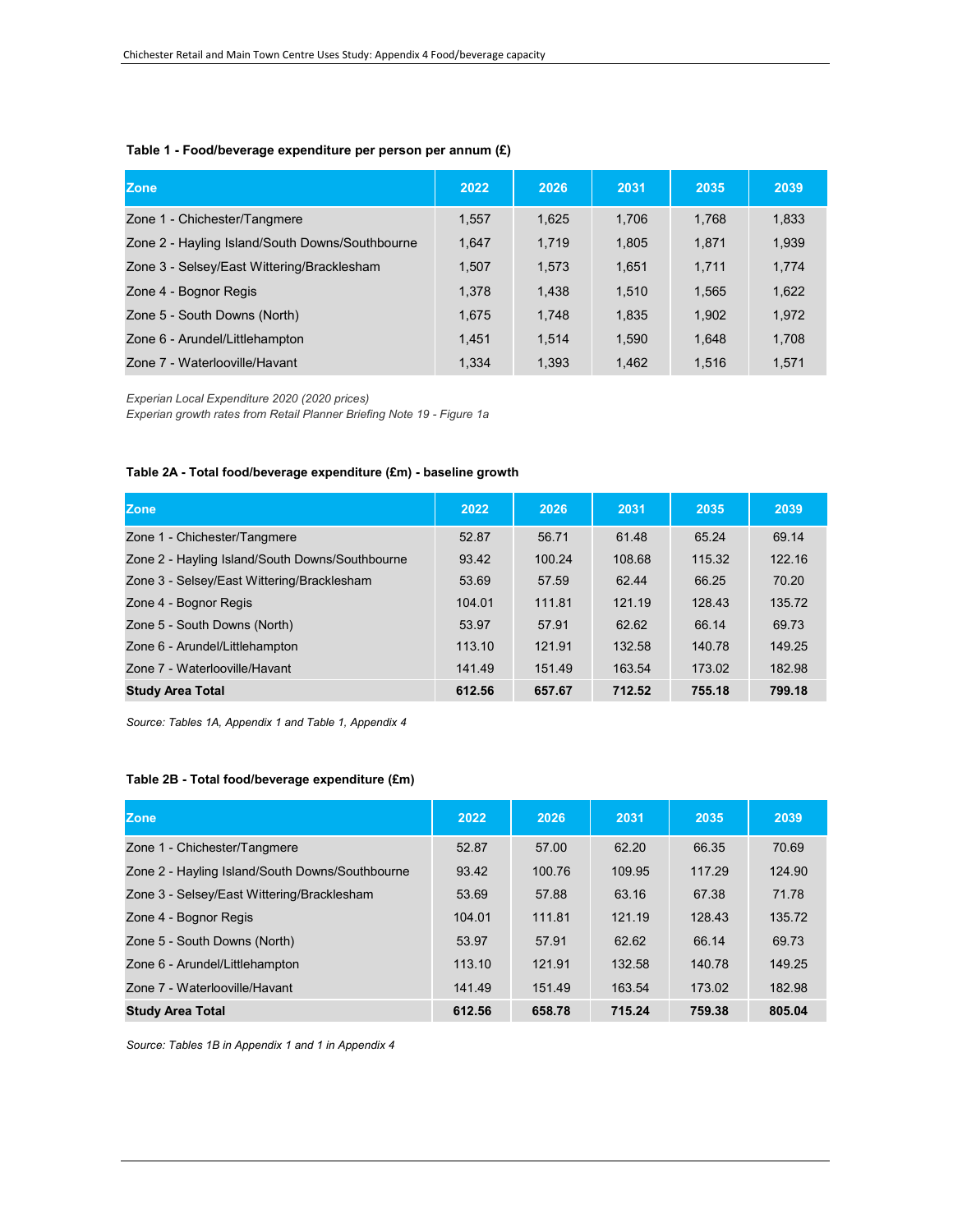| Location                         | Zone 1  | Zone 2  | Zone 3 | Zone 4  | Zone 5  | Zone 6  | Zone 7  | <b>Inflow</b> |
|----------------------------------|---------|---------|--------|---------|---------|---------|---------|---------------|
| Chichester                       | 87.8%   | 36.0%   | 50.0%  | 21.9%   | 12.2%   | 16.0%   | 8.5%    | 9.0%          |
| Selsey                           | $0.0\%$ | $0.0\%$ | 26.6%  | 0.0%    | $0.0\%$ | $0.0\%$ | 0.9%    | 3.0%          |
| East Wittering / Bracklesham     | 0.8%    | 0.8%    | 12.0%  | $0.0\%$ | $0.0\%$ | $0.0\%$ | $0.0\%$ | 3.0%          |
| <b>Other Chichester District</b> | 2.3%    | 8.2%    | 2.0%   | 0.8%    | $0.0\%$ | 1.0%    | 1.4%    | 3.0%          |
| <b>Chichester District Total</b> | 90.9%   | 45.0%   | 90.6%  | 22.7%   | 12.2%   | 17.0%   | 10.8%   |               |
| Havant/Waterlooville             | 0.6%    | 42.6%   | 0.5%   | $0.0\%$ | 0.6%    | $0.0\%$ | 60.9%   | n/a           |
| Bognor Regis/Littlehampton       | 1.7%    | 2.1%    | 3.5%   | 59.9%   | $0.0\%$ | 54.0%   | 0.0%    | n/a           |
| Portsmouth                       | 4.7%    | 4.4%    | 0.9%   | 8.5%    | $0.0\%$ | $0.0\%$ | 18.4%   | n/a           |
| Other                            | 2.1%    | 5.9%    | 4.5%   | 8.9%    | 87.2%   | 29.0%   | 9.9%    | n/a           |
| <b>Other Total</b>               | 9.1%    | 55.0%   | 9.4%   | 77.3%   | 87.8%   | 83.0%   | 89.2%   |               |
| <b>TOTAL</b>                     | 100.0%  | 100.0%  | 100.0% | 100.0%  | 100.0%  | 100.0%  | 100.0%  |               |

## **Table 3 - Base year 2022 food and beverage market shares (%)**

*Source: NEMS Household Survey January 2018 (weighted results) and The Visitor Economy of Chichester (Sept 2016) inc. Lichfields' estimates*

| Location                         | Zone 1 | Zone 2 | Zone 3 | Zone 4 | Zone 5 | Zone 6 | Zone 7 | <b>Inflow</b> | <b>Total</b> |
|----------------------------------|--------|--------|--------|--------|--------|--------|--------|---------------|--------------|
| <b>Expenditure 2022</b>          | 52.87  | 93.42  | 53.69  | 104.01 | 53.97  | 113.10 | 141.49 |               | 612.56       |
| Chichester                       | 46.42  | 33.63  | 26.85  | 22.78  | 6.58   | 18.10  | 12.03  | 16.46         | 182.84       |
| Selsey                           | 0.00   | 0.00   | 14.28  | 0.00   | 0.00   | 0.00   | 1.27   | 0.48          | 16.04        |
| East Wittering / Bracklesham     | 0.42   | 0.75   | 6.44   | 0.00   | 0.00   | 0.00   | 0.00   | 0.24          | 7.85         |
| <b>Other Chichester District</b> | 1.22   | 7.66   | 1.07   | 0.83   | 0.00   | 1.13   | 1.98   | 0.43          | 14.32        |
| <b>Chichester District Total</b> | 48.06  | 42.04  | 48.65  | 23.61  | 6.58   | 19.23  | 15.28  | 17.60         | 221.05       |
| Havant/Waterlooville             | 0.32   | 39.80  | 0.27   | 0.00   | 0.32   | 0.00   | 86.17  |               | 126.88       |
| Bognor Regis/Littlehampton       | 0.90   | 1.96   | 1.88   | 62.30  | 0.00   | 61.07  | 0.00   |               | 128.12       |
| Portsmouth                       | 2.49   | 4.11   | 0.48   | 8.84   | 0.00   | 0.00   | 26.03  |               | 41.95        |
| Other                            | 1.11   | 5.51   | 2.42   | 9.26   | 47.06  | 32.80  | 14.01  |               | 112.16       |
| <b>Other Total</b>               | 4.81   | 51.38  | 5.05   | 80.40  | 47.38  | 93.87  | 126.21 |               | 409.11       |
| <b>TOTAL</b>                     | 52.87  | 93.42  | 53.69  | 104.01 | 53.97  | 113.10 | 141.49 | 17.60         | 630.16       |

#### **Table 4 - Base year 2022 food and beverage expenditure patterns (£M)**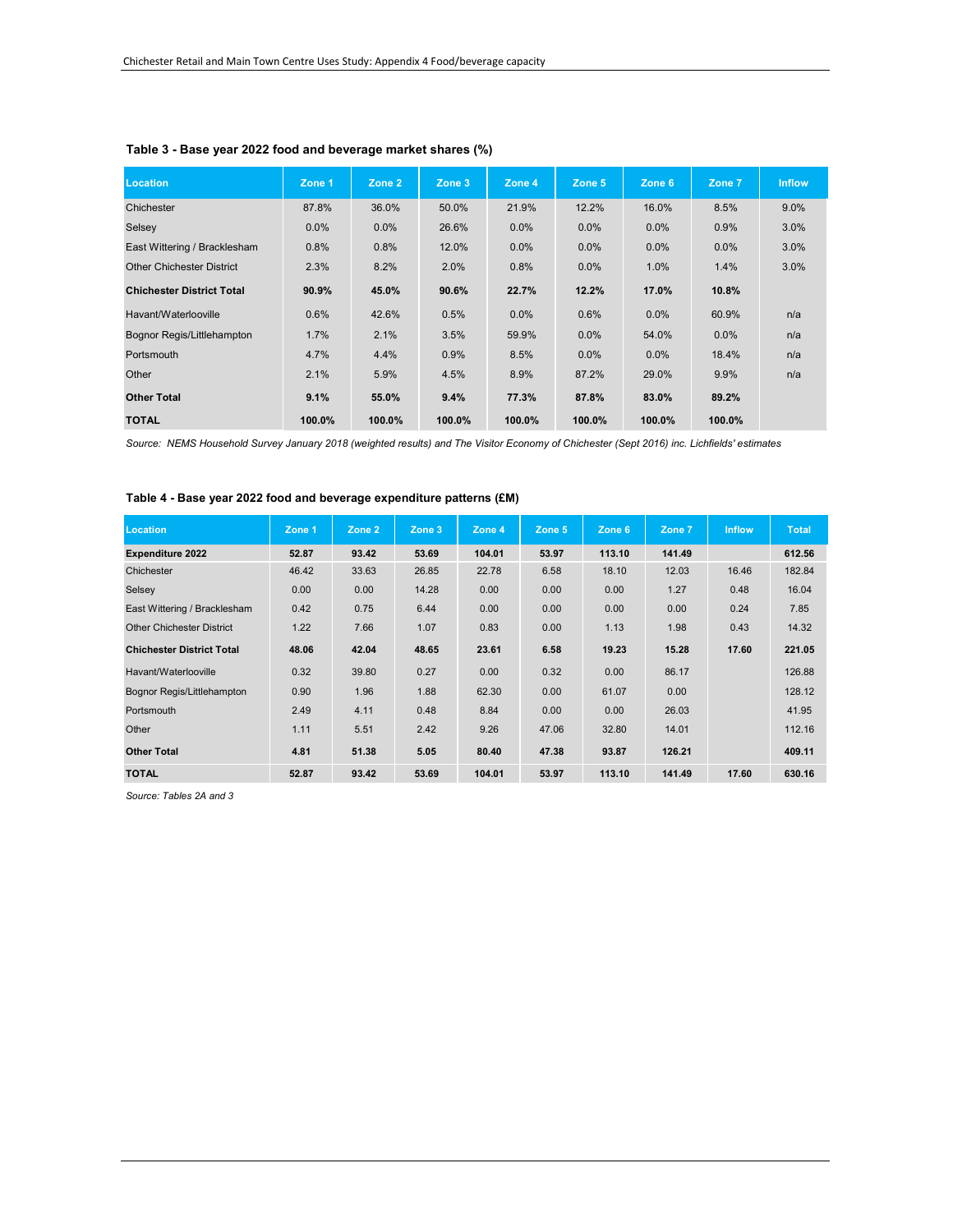| Location                         | Zone 1 | Zone 2 | Zone 3 | Zone 4 | Zone 5 | Zone 6 | Zone 7 | <b>Inflow</b> | <b>Total</b> |
|----------------------------------|--------|--------|--------|--------|--------|--------|--------|---------------|--------------|
| <b>Expenditure 2026</b>          | 56.71  | 100.24 | 57.59  | 111.81 | 57.91  | 121.91 | 151.49 |               | 657.67       |
| Chichester                       | 49.79  | 36.09  | 28.79  | 24.49  | 7.07   | 19.51  | 12.88  | 17.66         | 196.27       |
| Selsey                           | 0.00   | 0.00   | 15.32  | 0.00   | 0.00   | 0.00   | 1.36   | 0.52          | 17.20        |
| East Wittering / Bracklesham     | 0.45   | 0.80   | 6.91   | 0.00   | 0.00   | 0.00   | 0.00   | 0.25          | 8.42         |
| <b>Other Chichester District</b> | 1.30   | 8.22   | 1.15   | 0.89   | 0.00   | 1.22   | 2.12   | 0.46          | 15.37        |
| <b>Chichester District Total</b> | 51.54  | 45.11  | 52.17  | 25.38  | 7.07   | 20.73  | 16.36  | 18.89         | 237.26       |
| Havant/Waterlooville             | 0.34   | 42.70  | 0.29   | 0.00   | 0.35   | 0.00   | 92.26  |               | 135.94       |
| Bognor Regis/Littlehampton       | 0.96   | 2.11   | 2.02   | 66.98  | 0.00   | 65.83  | 0.00   |               | 137.89       |
| Portsmouth                       | 2.67   | 4.41   | 0.52   | 9.50   | 0.00   | 0.00   | 27.88  |               | 44.97        |
| Other                            | 1.19   | 5.91   | 2.59   | 9.95   | 50.50  | 35.35  | 15.00  |               | 120.50       |
| <b>Other Total</b>               | 5.16   | 55.13  | 5.41   | 86.43  | 50.85  | 101.19 | 135.13 |               | 439.31       |
| <b>TOTAL</b>                     | 56.71  | 100.24 | 57.59  | 111.81 | 57.91  | 121.91 | 151.49 | 18.89         | 676.56       |

## **Table 5A - Future 2026 food and beverage expenditure patterns (£M) - baseline growth**

**Table 5B - Future 2026 food and beverage expenditure patterns (£M) - high growth**

| Location                         | Zone 1 | Zone 2 | Zone 3 | Zone 4 | Zone 5 | Zone 6 | Zone 7 | <b>Inflow</b> | Total  |
|----------------------------------|--------|--------|--------|--------|--------|--------|--------|---------------|--------|
| <b>Expenditure 2026</b>          | 57.00  | 100.76 | 57.88  | 111.81 | 57.91  | 121.91 | 151.49 |               | 658.78 |
| Chichester                       | 50.04  | 36.27  | 28.94  | 24.49  | 7.07   | 19.51  | 12.88  | 17.72         | 196.92 |
| Selsey                           | 0.00   | 0.00   | 15.40  | 0.00   | 0.00   | 0.00   | 1.36   | 0.52          | 17.28  |
| East Wittering / Bracklesham     | 0.46   | 0.81   | 6.95   | 0.00   | 0.00   | 0.00   | 0.00   | 0.25          | 8.46   |
| <b>Other Chichester District</b> | 1.31   | 8.26   | 1.16   | 0.89   | 0.00   | 1.22   | 2.12   | 0.46          | 15.43  |
| <b>Chichester District Total</b> | 51.81  | 45.34  | 52.44  | 25.38  | 7.07   | 20.73  | 16.36  | 18.96         | 238.09 |
| Havant/Waterlooville             | 0.34   | 42.92  | 0.29   | 0.00   | 0.35   | 0.00   | 92.26  |               | 136.16 |
| Bognor Regis/Littlehampton       | 0.97   | 2.12   | 2.03   | 66.98  | 0.00   | 65.83  | 0.00   |               | 137.92 |
| Portsmouth                       | 2.68   | 4.43   | 0.52   | 9.50   | 0.00   | 0.00   | 27.88  |               | 45.01  |
| Other                            | 1.20   | 5.94   | 2.60   | 9.95   | 50.50  | 35.35  | 15.00  |               | 120.55 |
| <b>Other Total</b>               | 5.19   | 55.42  | 5.44   | 86.43  | 50.85  | 101.19 | 135.13 |               | 439.65 |
| <b>TOTAL</b>                     | 57.00  | 100.76 | 57.88  | 111.81 | 57.91  | 121.91 | 151.49 | 18.96         | 677.73 |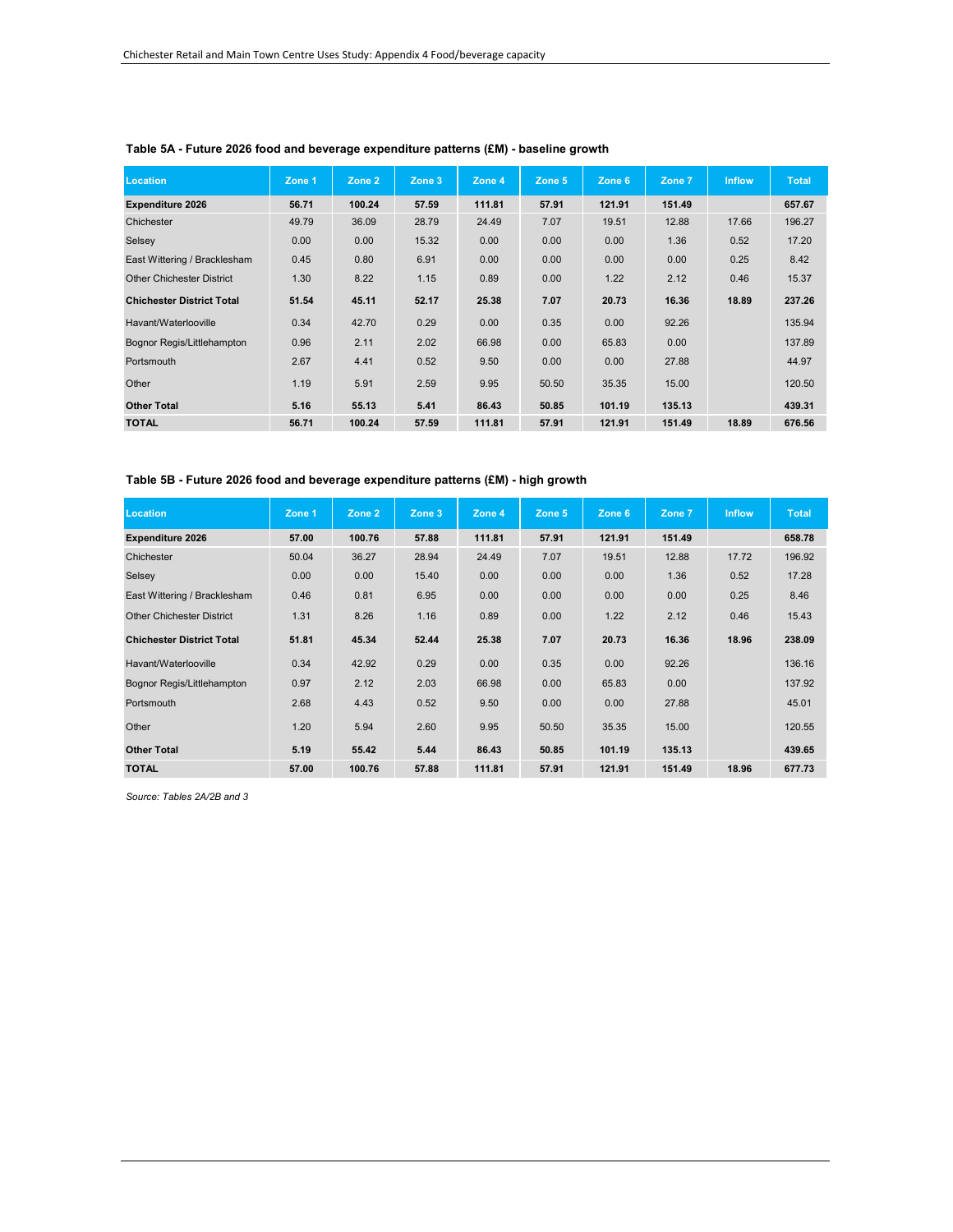| Location                         | Zone 1 | Zone 2 | Zone 3 | Zone 4 | Zone 5 | Zone 6 | Zone 7 | <b>Inflow</b> | <b>Total</b> |
|----------------------------------|--------|--------|--------|--------|--------|--------|--------|---------------|--------------|
| <b>Expenditure 2031</b>          | 61.48  | 108.68 | 62.44  | 121.19 | 62.62  | 132.58 | 163.54 |               | 712.52       |
| Chichester                       | 53.98  | 39.12  | 31.22  | 26.54  | 7.64   | 21.21  | 13.90  | 19.15         | 212.76       |
| Selsey                           | 0.00   | 0.00   | 16.61  | 0.00   | 0.00   | 0.00   | 1.47   | 0.56          | 18.64        |
| East Wittering / Bracklesham     | 0.49   | 0.87   | 7.49   | 0.00   | 0.00   | 0.00   | 0.00   | 0.27          | 9.13         |
| <b>Other Chichester District</b> | 1.41   | 8.91   | 1.25   | 0.97   | 0.00   | 1.33   | 2.29   | 0.50          | 16.66        |
| <b>Chichester District Total</b> | 55.88  | 48.91  | 56.57  | 27.51  | 7.64   | 22.54  | 17.66  | 20.48         | 257.19       |
| Havant/Waterlooville             | 0.37   | 46.30  | 0.31   | 0.00   | 0.38   | 0.00   | 99.60  |               | 146.95       |
| Bognor Regis/Littlehampton       | 1.05   | 2.28   | 2.19   | 72.59  | 0.00   | 71.59  | 0.00   |               | 149.70       |
| Portsmouth                       | 2.89   | 4.78   | 0.56   | 10.30  | 0.00   | 0.00   | 30.09  |               | 48.63        |
| Other                            | 1.29   | 6.41   | 2.81   | 10.79  | 54.60  | 38.45  | 16.19  |               | 130.54       |
| <b>Other Total</b>               | 5.59   | 59.77  | 5.87   | 93.68  | 54.98  | 110.04 | 145.88 |               | 475.82       |
| <b>TOTAL</b>                     | 61.48  | 108.68 | 62.44  | 121.19 | 62.62  | 132.58 | 163.54 | 20.48         | 733.00       |

## **Table 6A - Future 2031 food and beverage expenditure patterns (£M) - baseline growth**

**Table 6B - Future 2031 food and beverage expenditure patterns (£M) - high growth**

| Location                         | Zone 1 | Zone 2 | Zone 3 | Zone 4 | Zone 5 | Zone 6 | Zone 7 | <b>Inflow</b> | <b>Total</b> |
|----------------------------------|--------|--------|--------|--------|--------|--------|--------|---------------|--------------|
| <b>Expenditure 2031</b>          | 62.20  | 109.95 | 63.16  | 121.19 | 62.62  | 132.58 | 163.54 |               | 715.24       |
| Chichester                       | 54.61  | 39.58  | 31.58  | 26.54  | 7.64   | 21.21  | 13.90  | 19.29         | 214.36       |
| Selsey                           | 0.00   | 0.00   | 16.80  | 0.00   | 0.00   | 0.00   | 1.47   | 0.57          | 18.84        |
| East Wittering / Bracklesham     | 0.50   | 0.88   | 7.58   | 0.00   | 0.00   | 0.00   | 0.00   | 0.28          | 9.23         |
| <b>Other Chichester District</b> | 1.43   | 9.02   | 1.26   | 0.97   | 0.00   | 1.33   | 2.29   | 0.50          | 16.80        |
| <b>Chichester District Total</b> | 56.54  | 49.48  | 57.23  | 27.51  | 7.64   | 22.54  | 17.66  | 20.64         | 259.23       |
| Havant/Waterlooville             | 0.37   | 46.84  | 0.32   | 0.00   | 0.38   | 0.00   | 99.60  |               | 147.50       |
| Bognor Regis/Littlehampton       | 1.06   | 2.31   | 2.21   | 72.59  | 0.00   | 71.59  | 0.00   |               | 149.76       |
| Portsmouth                       | 2.92   | 4.84   | 0.57   | 10.30  | 0.00   | 0.00   | 30.09  |               | 48.72        |
| Other                            | 1.31   | 6.49   | 2.84   | 10.79  | 54.60  | 38.45  | 16.19  |               | 130.66       |
| <b>Other Total</b>               | 5.66   | 60.47  | 5.94   | 93.68  | 54.98  | 110.04 | 145.88 |               | 476.65       |
| <b>TOTAL</b>                     | 62.20  | 109.95 | 63.16  | 121.19 | 62.62  | 132.58 | 163.54 | 20.64         | 735.88       |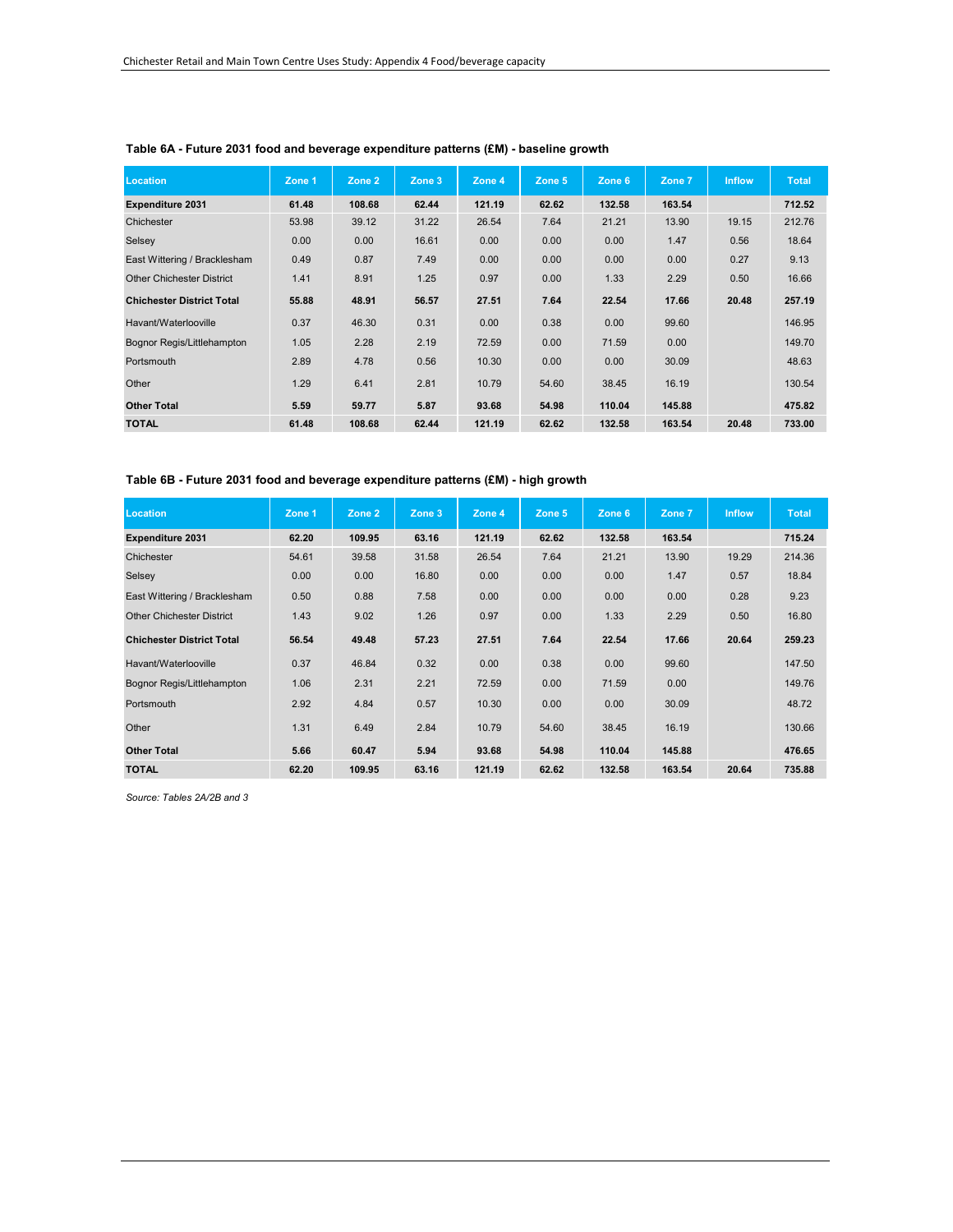| Location                         | Zone 1 | Zone 2 | Zone 3 | Zone 4 | Zone 5 | Zone 6 | Zone 7 | Inflow | <b>Total</b> |
|----------------------------------|--------|--------|--------|--------|--------|--------|--------|--------|--------------|
| <b>Expenditure 2035</b>          | 65.24  | 115.32 | 66.25  | 128.43 | 66.14  | 140.78 | 173.02 |        | 755.18       |
| Chichester                       | 57.28  | 41.52  | 33.13  | 28.13  | 8.07   | 22.53  | 14.71  | 20.31  | 225.66       |
| Selsey                           | 0.00   | 0.00   | 17.62  | 0.00   | 0.00   | 0.00   | 1.56   | 0.59   | 19.77        |
| East Wittering / Bracklesham     | 0.52   | 0.92   | 7.95   | 0.00   | 0.00   | 0.00   | 0.00   | 0.29   | 9.69         |
| <b>Other Chichester District</b> | 1.50   | 9.46   | 1.33   | 1.03   | 0.00   | 1.41   | 2.42   | 0.53   | 17.67        |
| <b>Chichester District Total</b> | 59.30  | 51.90  | 60.02  | 29.15  | 8.07   | 23.93  | 18.69  | 21.72  | 272.78       |
| Havant/Waterlooville             | 0.39   | 49.13  | 0.33   | 0.00   | 0.40   | 0.00   | 105.37 |        | 155.61       |
| Bognor Regis/Littlehampton       | 1.11   | 2.42   | 2.32   | 76.93  | 0.00   | 76.02  | 0.00   |        | 158.80       |
| Portsmouth                       | 3.07   | 5.07   | 0.60   | 10.92  | 0.00   | 0.00   | 31.83  |        | 51.49        |
| Other                            | 1.37   | 6.80   | 2.98   | 11.43  | 57.67  | 40.83  | 17.13  |        | 138.21       |
| <b>Other Total</b>               | 5.94   | 63.43  | 6.23   | 99.28  | 58.07  | 116.85 | 154.33 |        | 504.12       |
| <b>TOTAL</b>                     | 65.24  | 115.32 | 66.25  | 128.43 | 66.14  | 140.78 | 173.02 | 21.72  | 776.90       |

## **Table 7A - Future 2035 food and beverage expenditure patterns (£M) - baseline growth**

**Table 7B - Future 2035 food and beverage expenditure patterns (£M) - high growth**

| Location                         | Zone 1 | Zone 2 | Zone 3 | Zone 4 | Zone 5 | Zone 6 | Zone 7 | <b>Inflow</b> | <b>Total</b> |
|----------------------------------|--------|--------|--------|--------|--------|--------|--------|---------------|--------------|
| <b>Expenditure 2035</b>          | 66.35  | 117.29 | 67.38  | 128.43 | 66.14  | 140.78 | 173.02 |               | 759.38       |
| Chichester                       | 58.25  | 42.22  | 33.69  | 28.13  | 8.07   | 22.53  | 14.71  | 20.53         | 228.12       |
| Selsey                           | 0.00   | 0.00   | 17.92  | 0.00   | 0.00   | 0.00   | 1.56   | 0.60          | 20.08        |
| East Wittering / Bracklesham     | 0.53   | 0.94   | 8.09   | 0.00   | 0.00   | 0.00   | 0.00   | 0.30          | 9.85         |
| <b>Other Chichester District</b> | 1.53   | 9.62   | 1.35   | 1.03   | 0.00   | 1.41   | 2.42   | 0.54          | 17.89        |
| <b>Chichester District Total</b> | 60.31  | 52.78  | 61.05  | 29.15  | 8.07   | 23.93  | 18.69  | 21.97         | 275.94       |
| Havant/Waterlooville             | 0.40   | 49.96  | 0.34   | 0.00   | 0.40   | 0.00   | 105.37 |               | 156.46       |
| Bognor Regis/Littlehampton       | 1.13   | 2.46   | 2.36   | 76.93  | 0.00   | 76.02  | 0.00   |               | 158.90       |
| Portsmouth                       | 3.12   | 5.16   | 0.61   | 10.92  | 0.00   | 0.00   | 31.83  |               | 51.64        |
| Other                            | 1.39   | 6.92   | 3.03   | 11.43  | 57.67  | 40.83  | 17.13  |               | 138.40       |
| <b>Other Total</b>               | 6.04   | 64.51  | 6.33   | 99.28  | 58.07  | 116.85 | 154.33 |               | 505.41       |
| <b>TOTAL</b>                     | 66.35  | 117.29 | 67.38  | 128.43 | 66.14  | 140.78 | 173.02 | 21.97         | 781.35       |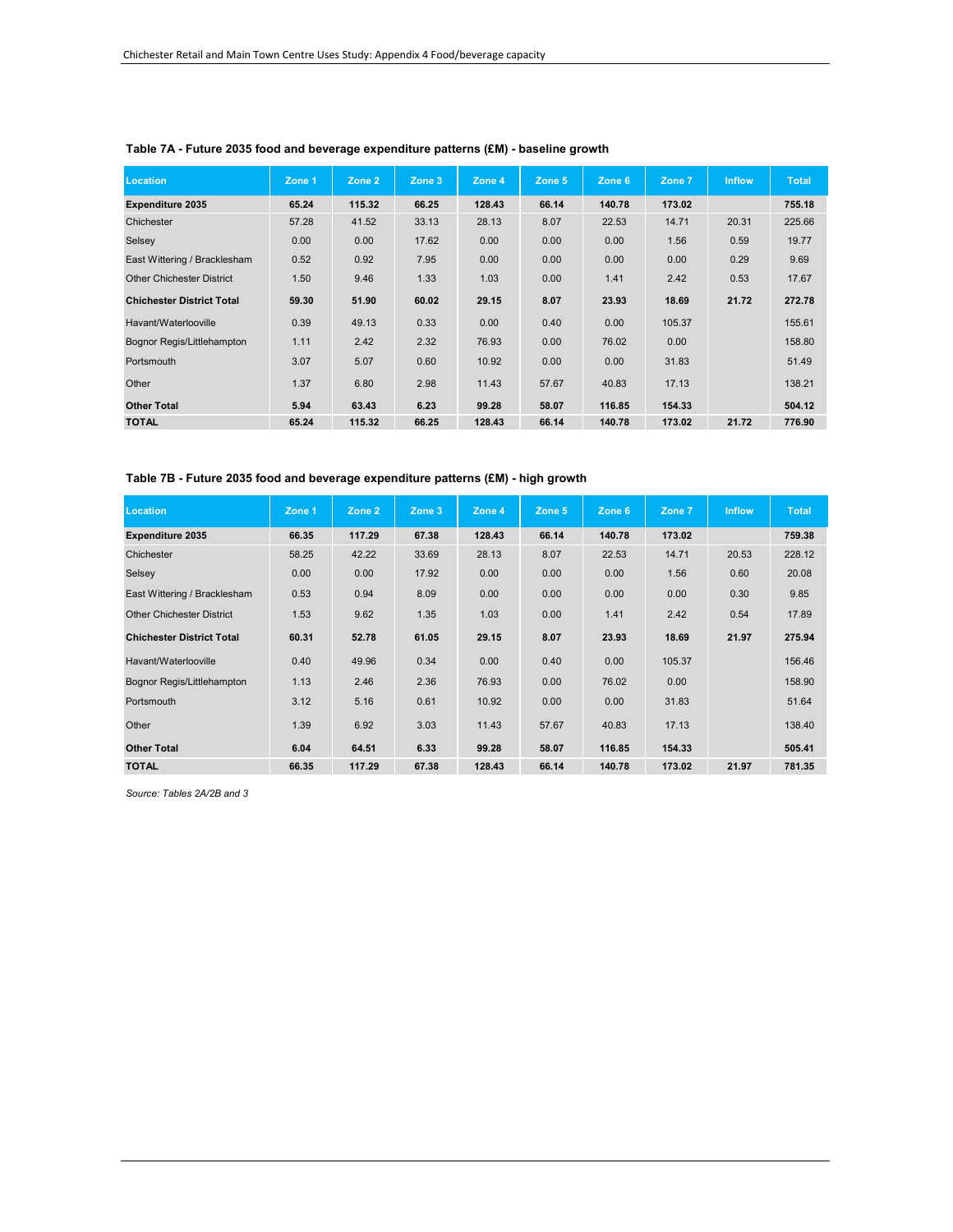| Location                         | Zone 1 | Zone 2 | Zone 3 | Zone 4 | Zone 5 | Zone 6 | Zone 7 | <b>Inflow</b> | <b>Total</b> |
|----------------------------------|--------|--------|--------|--------|--------|--------|--------|---------------|--------------|
| <b>Expenditure 2039</b>          | 69.14  | 122.16 | 70.20  | 135.72 | 69.73  | 149.25 | 182.98 |               | 799.18       |
| Chichester                       | 60.70  | 43.98  | 35.10  | 29.72  | 8.51   | 23.88  | 15.55  | 21.51         | 238.95       |
| Selsey                           | 0.00   | 0.00   | 18.67  | 0.00   | 0.00   | 0.00   | 1.65   | 0.63          | 20.95        |
| East Wittering / Bracklesham     | 0.55   | 0.98   | 8.42   | 0.00   | 0.00   | 0.00   | 0.00   | 0.31          | 10.26        |
| <b>Other Chichester District</b> | 1.59   | 10.02  | 1.40   | 1.09   | 0.00   | 1.49   | 2.56   | 0.56          | 18.71        |
| <b>Chichester District Total</b> | 62.85  | 54.97  | 63.60  | 30.81  | 8.51   | 25.37  | 19.76  | 23.00         | 288.88       |
| Havant/Waterlooville             | 0.41   | 52.04  | 0.35   | 0.00   | 0.42   | 0.00   | 111.43 |               | 164.66       |
| Bognor Regis/Littlehampton       | 1.18   | 2.57   | 2.46   | 81.29  | 0.00   | 80.60  | 0.00   |               | 168.09       |
| Portsmouth                       | 3.25   | 5.38   | 0.63   | 11.54  | 0.00   | 0.00   | 33.67  |               | 54.46        |
| Other                            | 1.45   | 7.21   | 3.16   | 12.08  | 60.80  | 43.28  | 18.11  |               | 146.10       |
| <b>Other Total</b>               | 6.29   | 67.19  | 6.60   | 104.91 | 61.22  | 123.88 | 163.22 |               | 533.31       |
| <b>TOTAL</b>                     | 69.14  | 122.16 | 70.20  | 135.72 | 69.73  | 149.25 | 182.98 | 23.00         | 822.18       |

## **Table 8A - Future 2039 food and beverage expenditure patterns (£M) - baseline growth**

**Table 8B - Future 2039 food and beverage expenditure patterns (£M) - high growth**

| Location                         | Zone 1 | Zone 2 | Zone 3 | Zone 4 | Zone 5 | Zone 6 | Zone 7 | <b>Inflow</b> | <b>Total</b> |
|----------------------------------|--------|--------|--------|--------|--------|--------|--------|---------------|--------------|
| <b>Expenditure 2039</b>          | 70.69  | 124.90 | 71.78  | 135.72 | 69.73  | 149.25 | 182.98 |               | 805.04       |
| Chichester                       | 62.06  | 44.96  | 35.89  | 29.72  | 8.51   | 23.88  | 15.55  | 21.82         | 242.39       |
| Selsey                           | 0.00   | 0.00   | 19.09  | 0.00   | 0.00   | 0.00   | 1.65   | 0.64          | 21.38        |
| East Wittering / Bracklesham     | 0.57   | 1.00   | 8.61   | 0.00   | 0.00   | 0.00   | 0.00   | 0.31          | 10.49        |
| <b>Other Chichester District</b> | 1.63   | 10.24  | 1.44   | 1.09   | 0.00   | 1.49   | 2.56   | 0.57          | 19.01        |
| <b>Chichester District Total</b> | 64.25  | 56.20  | 65.03  | 30.81  | 8.51   | 25.37  | 19.76  | 23.34         | 293.28       |
| Havant/Waterlooville             | 0.42   | 53.21  | 0.36   | 0.00   | 0.42   | 0.00   | 111.43 |               | 165.84       |
| Bognor Regis/Littlehampton       | 1.20   | 2.62   | 2.51   | 81.29  | 0.00   | 80.60  | 0.00   |               | 168.23       |
| Portsmouth                       | 3.32   | 5.50   | 0.65   | 11.54  | 0.00   | 0.00   | 33.67  |               | 54.67        |
| Other                            | 1.48   | 7.37   | 3.23   | 12.08  | 60.80  | 43.28  | 18.11  |               | 146.36       |
| <b>Other Total</b>               | 6.43   | 68.69  | 6.75   | 104.91 | 61.22  | 123.88 | 163.22 |               | 535.10       |
| <b>TOTAL</b>                     | 70.69  | 124.90 | 71.78  | 135.72 | 69.73  | 149.25 | 182.98 | 23.34         | 828.38       |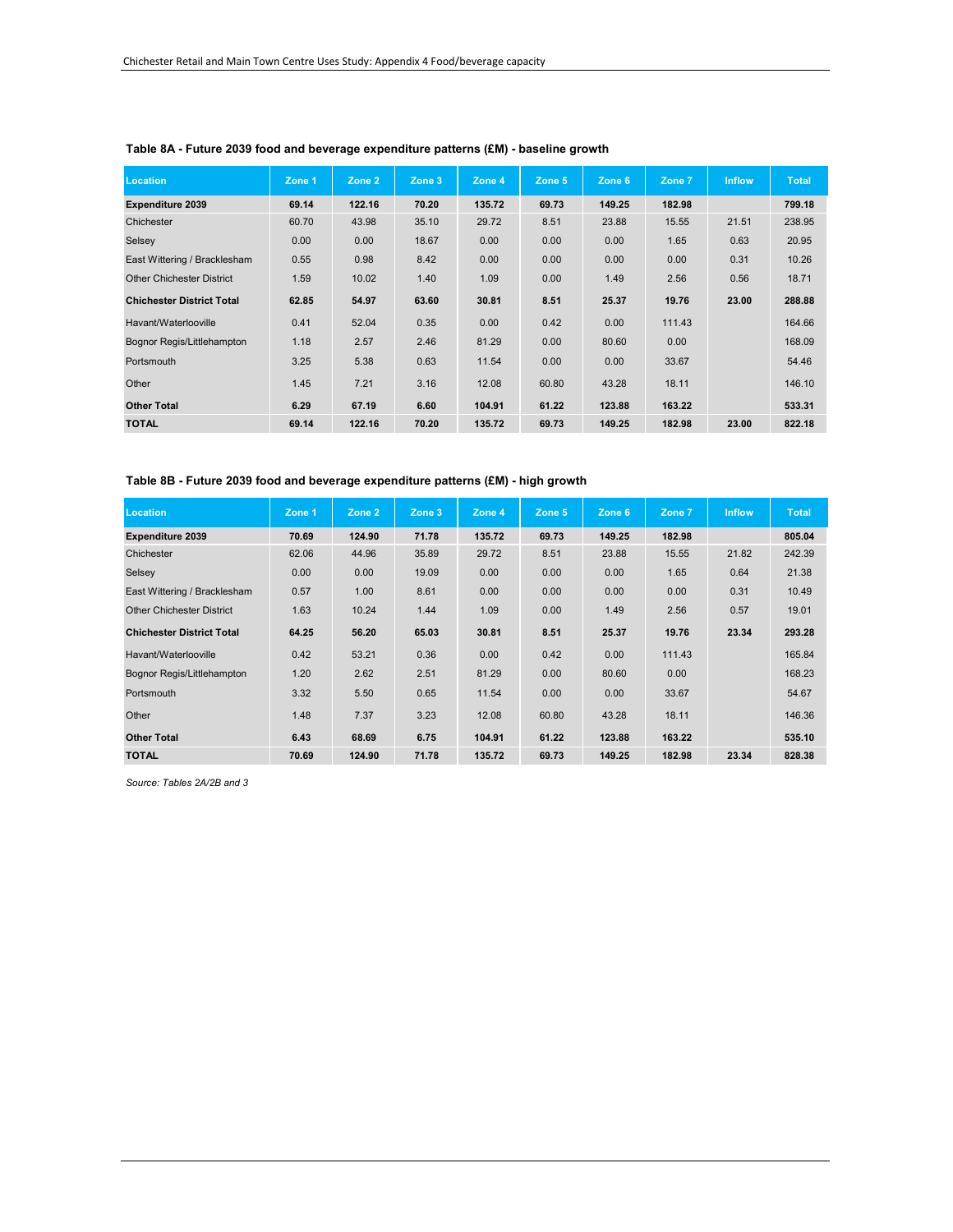| Area                                   | 2022   | 2026   | 2031   | 2035   | 2039   |
|----------------------------------------|--------|--------|--------|--------|--------|
| Available expenditure                  |        |        |        |        |        |
| Chichester                             | 182.84 | 196.27 | 212.76 | 225.66 | 238.95 |
| Selsey                                 | 16.04  | 17.20  | 18.64  | 19.77  | 20.95  |
| East Wittering / Bracklesham           | 7.85   | 8.42   | 9.13   | 9.69   | 10.26  |
| <b>Other Chichester District</b>       | 14.32  | 15.37  | 16.66  | 17.67  | 18.71  |
| <b>Total</b>                           | 221.05 | 237.26 | 257.19 | 272.78 | 288.88 |
| <b>Turnover of existing facilities</b> |        |        |        |        |        |
| Chichester                             | 182.84 | 190.27 | 199.97 | 208.09 | 216.54 |
| Selsey                                 | 16.04  | 16.69  | 17.54  | 18.25  | 18.99  |
| East Wittering / Bracklesham           | 7.85   | 8.17   | 8.58   | 8.93   | 9.30   |
| <b>Other Chichester District</b>       | 14.32  | 14.91  | 15.67  | 16.30  | 16.96  |
| <b>Total</b>                           | 221.05 | 230.03 | 241.76 | 251.58 | 261.80 |

## **Table 9A - Summary of food and beverage expenditure 2022 to 2039 (£M) - baseline growth**

## **Table 9B - Summary of food and beverage expenditure 2022 to 2039 (£M) - high growth**

| <b>Area</b>                            | 2022   | 2026   | 2031   | 2035   | 2039   |
|----------------------------------------|--------|--------|--------|--------|--------|
| <b>Available expenditure</b>           |        |        |        |        |        |
| Chichester                             | 182.84 | 196.92 | 214.36 | 228.12 | 242.39 |
| Selsey                                 | 16.04  | 17.28  | 18.84  | 20.08  | 21.38  |
| East Wittering / Bracklesham           | 7.85   | 8.46   | 9.23   | 9.85   | 10.49  |
| <b>Other Chichester District</b>       | 14.32  | 15.43  | 16.80  | 17.89  | 19.01  |
| <b>Total</b>                           | 221.05 | 238.09 | 259.23 | 275.94 | 293.28 |
| <b>Turnover of existing facilities</b> |        |        |        |        |        |
| Chichester                             | 182.84 | 190.27 | 199.97 | 208.09 | 216.54 |
| Selsey                                 | 16.04  | 16.69  | 17.54  | 18.25  | 18.99  |
| East Wittering / Bracklesham           | 7.85   | 8.17   | 8.58   | 8.93   | 9.30   |
| <b>Other Chichester District</b>       | 14.32  | 14.91  | 15.67  | 16.30  | 16.96  |
| <b>Total</b>                           | 221.05 | 230.03 | 241.76 | 251.58 | 261.80 |

*Source: Tables 4 to 8B*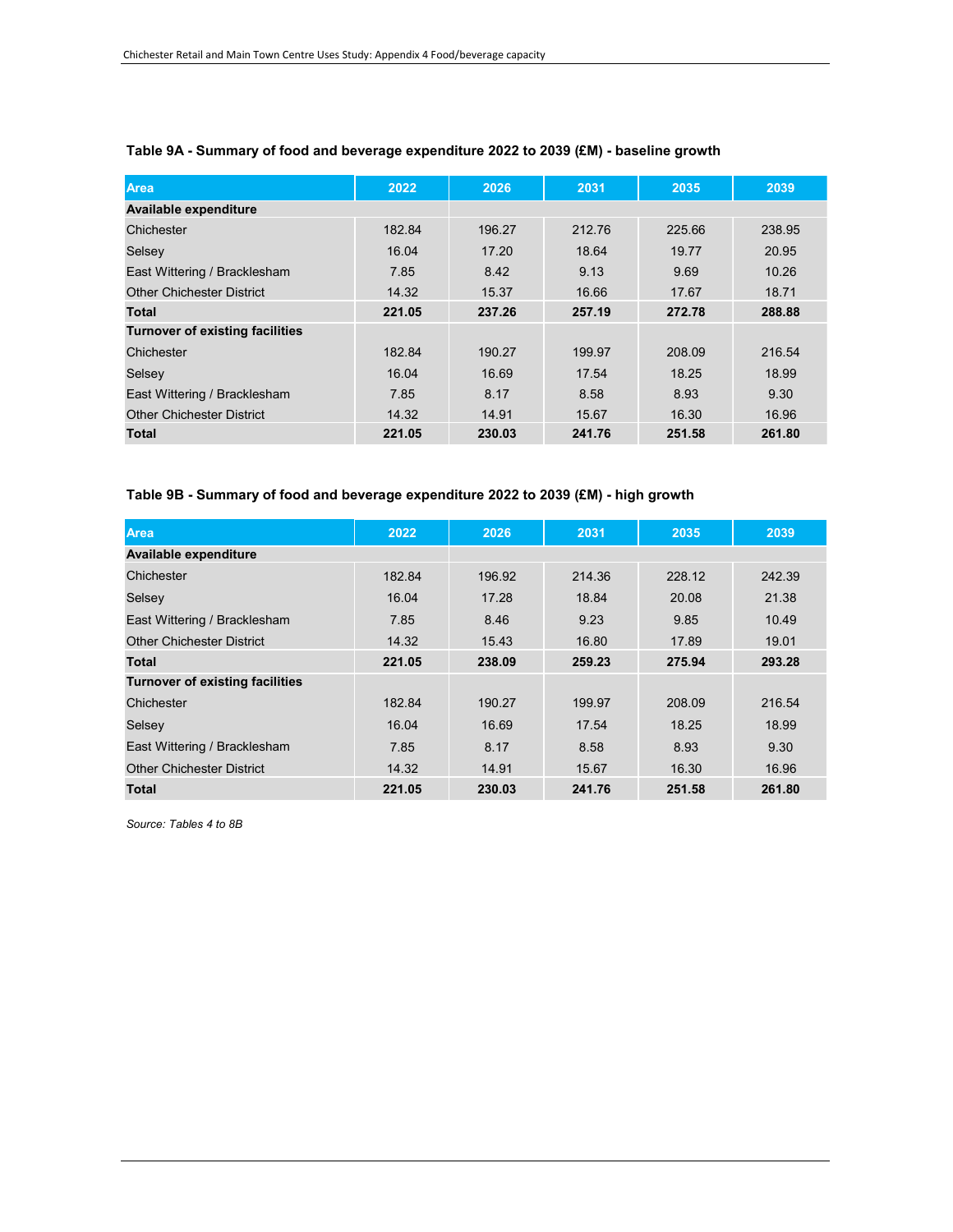|                                              | 2022     | 2026   | 2031   | 2035   | 2039   |  |  |  |
|----------------------------------------------|----------|--------|--------|--------|--------|--|--|--|
| Surplus/deficit expenditure (£m)             |          |        |        |        |        |  |  |  |
| Chichester                                   | 0.00     | 6.00   | 12.79  | 17.56  | 22.41  |  |  |  |
| Selsey                                       | 0.00     | 0.51   | 1.10   | 1.52   | 1.96   |  |  |  |
| East Wittering / Bracklesham                 | 0.00     | 0.25   | 0.54   | 0.75   | 0.97   |  |  |  |
| <b>Other Chichester District</b>             | 0.00     | 0.47   | 0.99   | 1.37   | 1.75   |  |  |  |
|                                              |          |        |        |        |        |  |  |  |
| <b>TOTAL</b>                                 | 0.00     | 7.22   | 15.42  | 21.20  | 27.08  |  |  |  |
| Turnover density new floorspace (£ per sq.m) | £5,100   | £5,307 | £5,578 | £5,804 | £6,040 |  |  |  |
| <b>Floorspace Projection (sq.m gross)</b>    |          |        |        |        |        |  |  |  |
| Chichester                                   | 0        | 1,130  | 2,293  | 3,026  | 3,710  |  |  |  |
| Selsey                                       | $\Omega$ | 96     | 197    | 262    | 324    |  |  |  |
| East Wittering / Bracklesham                 | 0        | 47     | 97     | 130    | 160    |  |  |  |
| <b>Other Chichester District</b>             | 0        | 88     | 178    | 236    | 289    |  |  |  |
| <b>TOTAL</b>                                 | 0        | 1,361  | 2,765  | 3,653  | 4,483  |  |  |  |

## **Table 10A: Food and beverage floorspace capacity (baseline growth)**

**Table 10B: Food and beverage floorspace capacity - high growth**

|                                              | 2022           | 2026   | 2031   | 2035   | 2039   |  |  |  |
|----------------------------------------------|----------------|--------|--------|--------|--------|--|--|--|
| Surplus/deficit expenditure (£m)             |                |        |        |        |        |  |  |  |
| Chichester                                   | 0.00           | 6.65   | 14.38  | 20.03  | 25.85  |  |  |  |
| Selsey                                       | 0.00           | 0.59   | 1.30   | 1.83   | 2.39   |  |  |  |
| East Wittering / Bracklesham                 | 0.00           | 0.29   | 0.65   | 0.92   | 1.20   |  |  |  |
|                                              | 0.00           | 0.52   | 1.13   | 1.58   | 2.05   |  |  |  |
| <b>Other Chichester District</b>             |                |        |        |        |        |  |  |  |
| <b>TOTAL</b>                                 | 0.00           | 8.06   | 17.46  | 24.36  | 31.48  |  |  |  |
| Turnover density new floorspace (£ per sq.m) | £5,100         | £5,307 | £5,578 | £5,804 | £6,040 |  |  |  |
| Floorspace Projection (sq.m gross)           |                |        |        |        |        |  |  |  |
| Chichester                                   | $\overline{0}$ | 1,253  | 2,579  | 3,451  | 4,280  |  |  |  |
| Selsey                                       | $\mathbf{0}$   | 111    | 233    | 315    | 395    |  |  |  |
| East Wittering / Bracklesham                 | $\Omega$       | 55     | 116    | 158    | 198    |  |  |  |
| <b>Other Chichester District</b>             | $\mathbf{0}$   | 98     | 203    | 273    | 339    |  |  |  |
| <b>TOTAL</b>                                 | $\bf{0}$       | 1,518  | 3,131  | 4,197  | 5,212  |  |  |  |

*Source: Table 9A/9B*